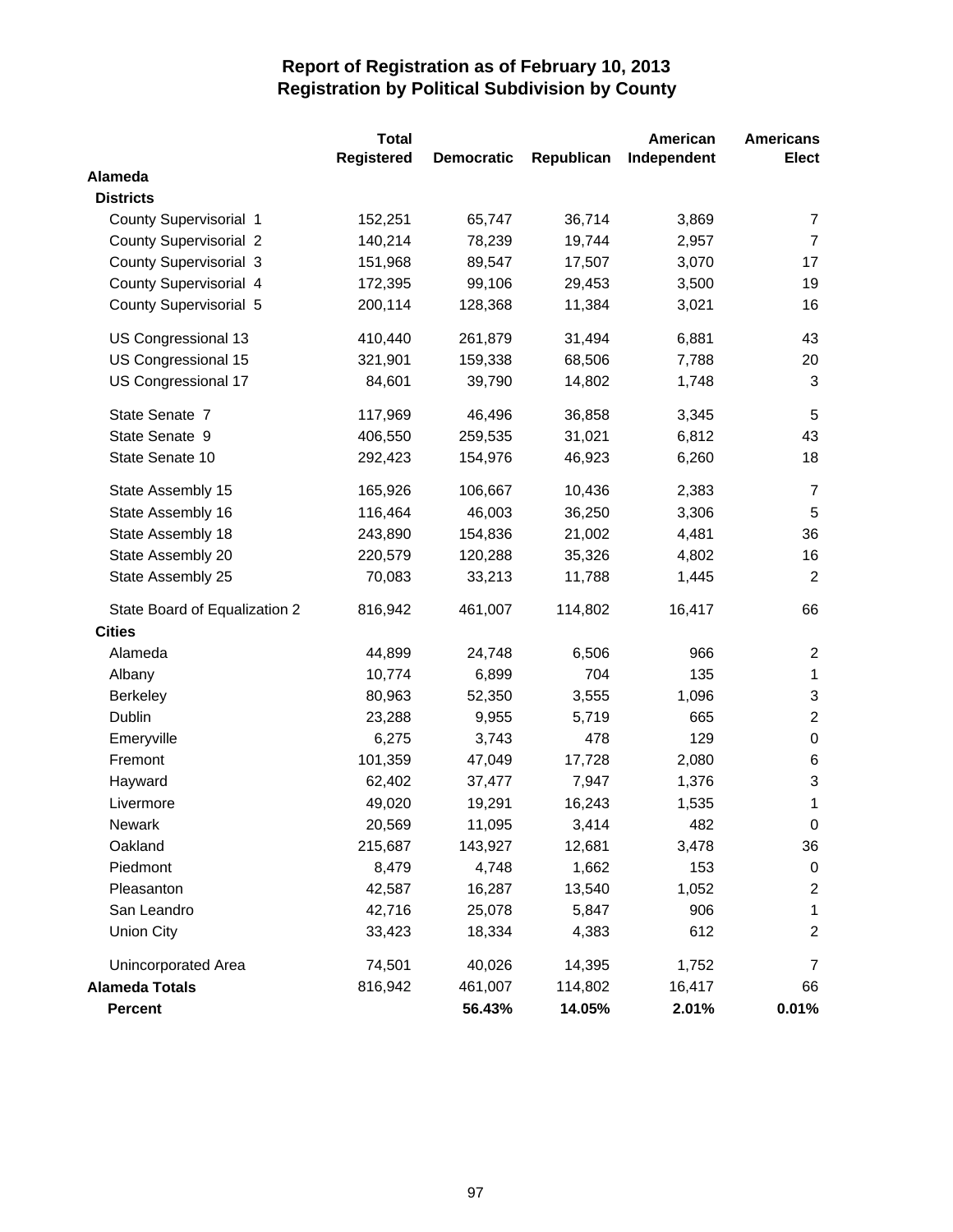|                               |       |             | Peace and      |        | <b>No Party</b>   |
|-------------------------------|-------|-------------|----------------|--------|-------------------|
|                               | Green | Libertarian | <b>Freedom</b> | Other  | <b>Preference</b> |
| Alameda                       |       |             |                |        |                   |
| <b>Districts</b>              |       |             |                |        |                   |
| County Supervisorial 1        | 676   | 808         | 288            | 9,724  | 34,418            |
| <b>County Supervisorial 2</b> | 703   | 590         | 496            | 7,696  | 29,782            |
| County Supervisorial 3        | 1,726 | 687         | 630            | 8,369  | 30,415            |
| County Supervisorial 4        | 1,481 | 798         | 515            | 8,123  | 29,400            |
| County Supervisorial 5        | 5,329 | 942         | 947            | 15,164 | 34,943            |
| US Congressional 13           | 7,858 | 1,764       | 1,832          | 25,905 | 72,784            |
| US Congressional 15           | 1,675 | 1,689       | 863            | 17,524 | 64,498            |
| US Congressional 17           | 382   | 372         | 181            | 5,647  | 21,676            |
| State Senate 7                | 480   | 736         | 191            | 6,752  | 23,106            |
| State Senate 9                | 7,833 | 1,748       | 1,815          | 25,715 | 72,028            |
| State Senate 10               | 1,602 | 1,341       | 870            | 16,609 | 63,824            |
| State Assembly 15             | 4,487 | 818         | 684            | 12,000 | 28,444            |
| State Assembly 16             | 467   | 731         | 190            | 6,695  | 22,817            |
| State Assembly 18             | 3,367 | 942         | 1,144          | 13,870 | 44,212            |
| State Assembly 20             | 1,286 | 1,024       | 702            | 11,856 | 45,279            |
| State Assembly 25             | 308   | 310         | 156            | 4,655  | 18,206            |
| State Board of Equalization 2 | 9,915 | 3,825       | 2,876          | 49,076 | 158,958           |
| <b>Cities</b>                 |       |             |                |        |                   |
| Alameda                       | 583   | 251         | 136            | 2,420  | 9,287             |
| Albany                        | 305   | 47          | 32             | 616    | 2,035             |
| <b>Berkeley</b>               | 2,455 | 410         | 401            | 6,903  | 13,790            |
| Dublin                        | 81    | 149         | 40             | 1,719  | 4,958             |
| Emeryville                    | 100   | 45          | 19             | 539    | 1,222             |
| Fremont                       | 481   | 448         | 210            | 7,034  | 26,323            |
| Hayward                       | 338   | 266         | 280            | 3,246  | 11,469            |
| Livermore                     | 221   | 307         | 88             | 2,411  | 8,923             |
| Newark                        | 89    | 102         | 60             | 994    | 4,333             |
| Oakland                       | 4,086 | 823         | 1,091          | 13,089 | 36,476            |
| Piedmont                      | 62    | 27          | 9              | 304    | 1,514             |
| Pleasanton                    | 155   | 260         | 61             | 2,517  | 8,713             |
| San Leandro                   | 262   | 157         | 140            | 1,999  | 8,326             |
| <b>Union City</b>             | 148   | 107         | 104            | 1,929  | 7,804             |
| Unincorporated Area           | 549   | 426         | 205            | 3,356  | 13,785            |
| <b>Alameda Totals</b>         | 9,915 | 3,825       | 2,876          | 49,076 | 158,958           |
| Percent                       | 1.21% | 0.47%       | 0.35%          | 6.01%  | 19.46%            |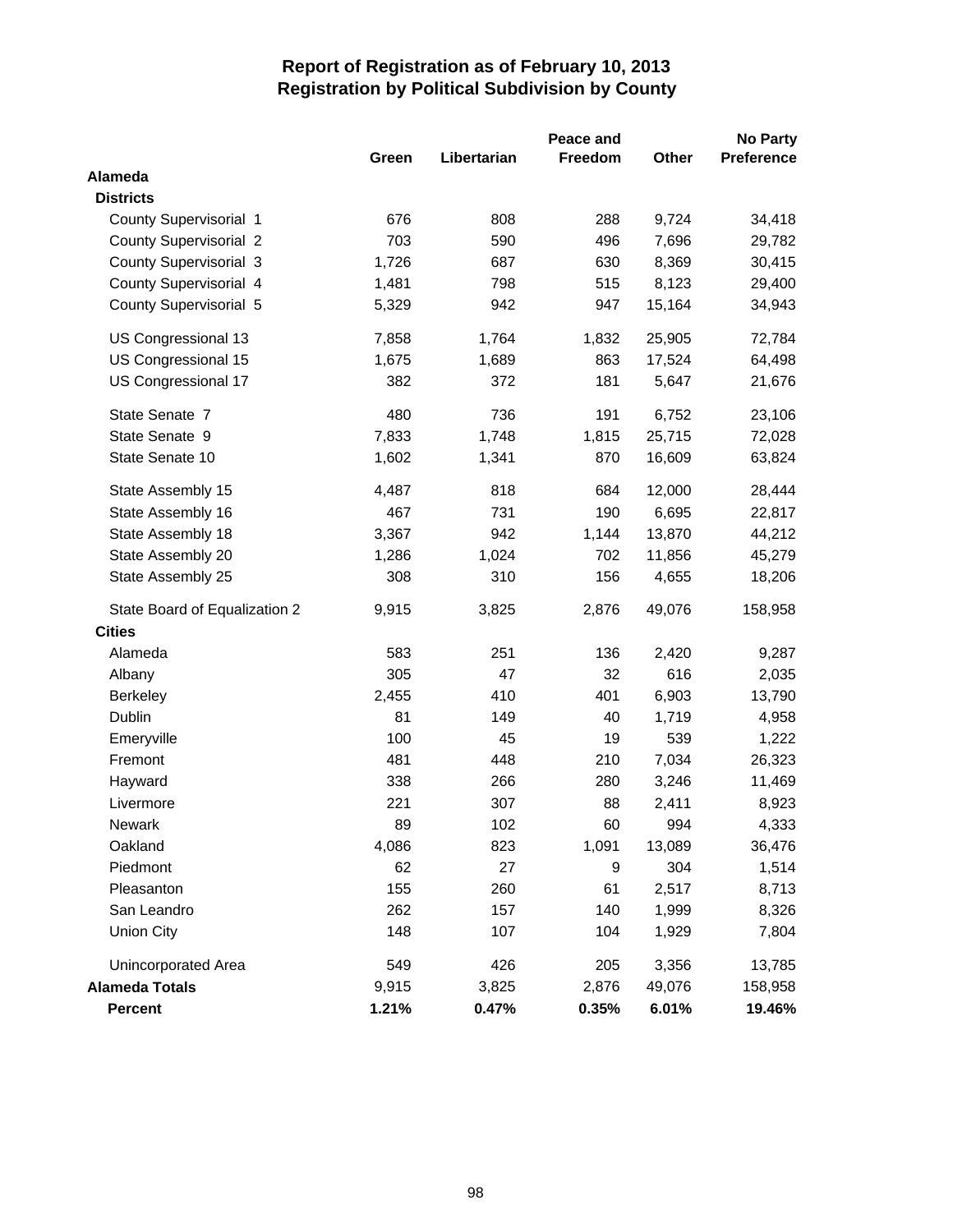|                                                | <b>Total</b>      |                   |            | American       | <b>Americans</b> |
|------------------------------------------------|-------------------|-------------------|------------|----------------|------------------|
|                                                | <b>Registered</b> | <b>Democratic</b> | Republican | Independent    | <b>Elect</b>     |
| <b>Alpine</b>                                  |                   |                   |            |                |                  |
| <b>Districts</b>                               |                   |                   |            |                |                  |
| County Supervisorial 1                         | 140               | 56                | 49         | $\overline{7}$ | 0                |
| <b>County Supervisorial 2</b>                  | 156               | 65                | 48         | $\overline{2}$ | 0                |
| <b>County Supervisorial 3</b>                  | 114               | 50                | 18         | 9              | $\pmb{0}$        |
| County Supervisorial 4                         | 195               | 76                | 51         | 3              | 0                |
| County Supervisorial 5                         | 166               | 43                | 69         | 9              | 0                |
| US Congressional 4                             | 771               | 290               | 235        | 30             | 0                |
| State Senate 1                                 | 771               | 290               | 235        | 30             | 0                |
| State Assembly 5                               | 771               | 290               | 235        | 30             | 0                |
| State Board of Equalization 1<br><b>Cities</b> | 771               | 290               | 235        | 30             | 0                |
| <b>Unincorporated Area</b>                     | 771               | 290               | 235        | 30             | 0                |
| <b>Alpine Totals</b>                           | 771               | 290               | 235        | 30             | 0                |
| <b>Percent</b>                                 |                   | 37.61%            | 30.48%     | 3.89%          | 0.00%            |
| Amador                                         |                   |                   |            |                |                  |
| <b>Districts</b>                               |                   |                   |            |                |                  |
| County Supervisorial 1                         | 4,098             | 1,307             | 1,804      | 168            | 0                |
| <b>County Supervisorial 2</b>                  | 4,647             | 1,295             | 2,266      | 220            | 0                |
| <b>County Supervisorial 3</b>                  | 3,980             | 1,349             | 1,689      | 168            | $\,0\,$          |
| County Supervisorial 4                         | 4,327             | 1,415             | 1,950      | 177            | 0                |
| County Supervisorial 5                         | 4,401             | 1,424             | 1,954      | 161            | 0                |
| US Congressional 4                             | 21,453            | 6,790             | 9,663      | 894            | 0                |
| State Senate 8                                 | 21,453            | 6,790             | 9,663      | 894            | 0                |
| State Assembly 5                               | 21,453            | 6,790             | 9,663      | 894            | 0                |
| State Board of Equalization 1                  | 21,453            | 6,790             | 9,663      | 894            | 0                |
| <b>Cities</b>                                  |                   |                   |            |                |                  |
| Amador                                         | 132               | 45                | 55         | 5              | 0                |
| Ione                                           | 2,286             | 624               | 1,129      | 110            | $\pmb{0}$        |
| Jackson                                        | 2,576             | 833               | 1,097      | 115            | 0                |
| Plymouth                                       | 521               | 161               | 202        | 28             | 0                |
| <b>Sutter Creek</b>                            | 1,707             | 613               | 716        | 71             | 0                |
| Unincorporated Area                            | 14,231            | 4,514             | 6,464      | 565            | 0                |
| <b>Amador Totals</b>                           | 21,453            | 6,790             | 9,663      | 894            | 0                |
| Percent                                        |                   | 31.65%            | 45.04%     | 4.17%          | $0.00\%$         |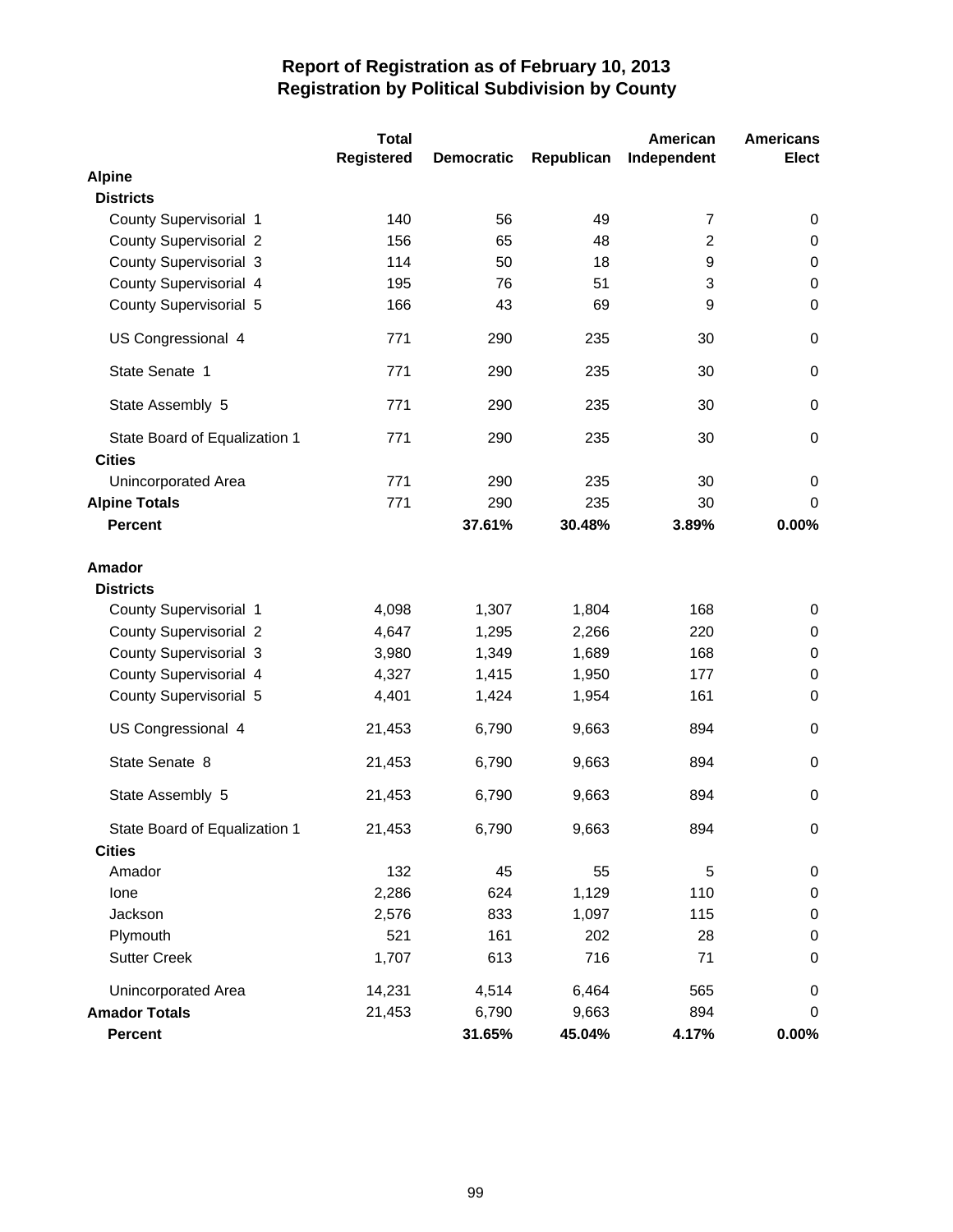|                                                |                |             | Peace and      |                | <b>No Party</b> |
|------------------------------------------------|----------------|-------------|----------------|----------------|-----------------|
|                                                | Green          | Libertarian | Freedom        | Other          | Preference      |
| <b>Alpine</b>                                  |                |             |                |                |                 |
| <b>Districts</b>                               |                |             |                |                |                 |
| County Supervisorial 1                         | $\overline{2}$ | 0           | 0              | $\overline{2}$ | 24              |
| <b>County Supervisorial 2</b>                  | 3              | 0           | 1              | $\mathbf 0$    | 37              |
| County Supervisorial 3                         | 1              | 0           | 1              | 1              | 34              |
| County Supervisorial 4                         | 3              | 3           | 0              | $\overline{2}$ | 57              |
| County Supervisorial 5                         | $\overline{4}$ | 0           | 0              | $\mathbf 0$    | 41              |
| US Congressional 4                             | 13             | 3           | $\overline{2}$ | 5              | 193             |
| State Senate 1                                 | 13             | 3           | $\overline{2}$ | 5              | 193             |
| State Assembly 5                               | 13             | 3           | $\overline{2}$ | 5              | 193             |
| State Board of Equalization 1<br><b>Cities</b> | 13             | 3           | $\overline{2}$ | 5              | 193             |
| Unincorporated Area                            | 13             | 3           | $\overline{c}$ | 5              | 193             |
| <b>Alpine Totals</b>                           | 13             | 3           | $\overline{2}$ | 5              | 193             |
| <b>Percent</b>                                 | 1.69%          | 0.39%       | 0.26%          | 0.65%          | 25.03%          |
| <b>Amador</b><br><b>Districts</b>              |                |             |                |                |                 |
| County Supervisorial 1                         | 14             | 41          | $\overline{7}$ | 10             | 747             |
| <b>County Supervisorial 2</b>                  | 16             | 37          | 14             | 19             | 780             |
| County Supervisorial 3                         | 33             | 31          | 10             | 20             | 680             |
| County Supervisorial 4                         | 20             | 33          | 6              | 9              | 717             |
| County Supervisorial 5                         | 31             | 43          | 9              | 20             | 759             |
| US Congressional 4                             | 114            | 185         | 46             | 78             | 3,683           |
| State Senate 8                                 | 114            | 185         | 46             | 78             | 3,683           |
| State Assembly 5                               | 114            | 185         | 46             | 78             | 3,683           |
| State Board of Equalization 1                  | 114            | 185         | 46             | 78             | 3,683           |
| <b>Cities</b>                                  |                |             |                |                |                 |
| Amador                                         | $\pmb{0}$      | $\sqrt{2}$  | $\pmb{0}$      | $\mathbf{1}$   | 24              |
| lone                                           | 8              | 22          | 5              | 5              | 383             |
| Jackson                                        | 12             | 33          | 3              | 10             | 473             |
| Plymouth                                       | 3              | 8           | $\overline{c}$ | 0              | 117             |
| <b>Sutter Creek</b>                            | 9              | 9           | $\overline{c}$ | $\overline{2}$ | 285             |
| Unincorporated Area                            | 82             | 111         | 34             | 60             | 2,401           |
| <b>Amador Totals</b>                           | 114            | 185         | 46             | 78             | 3,683           |
| Percent                                        | 0.53%          | 0.86%       | 0.21%          | 0.36%          | 17.17%          |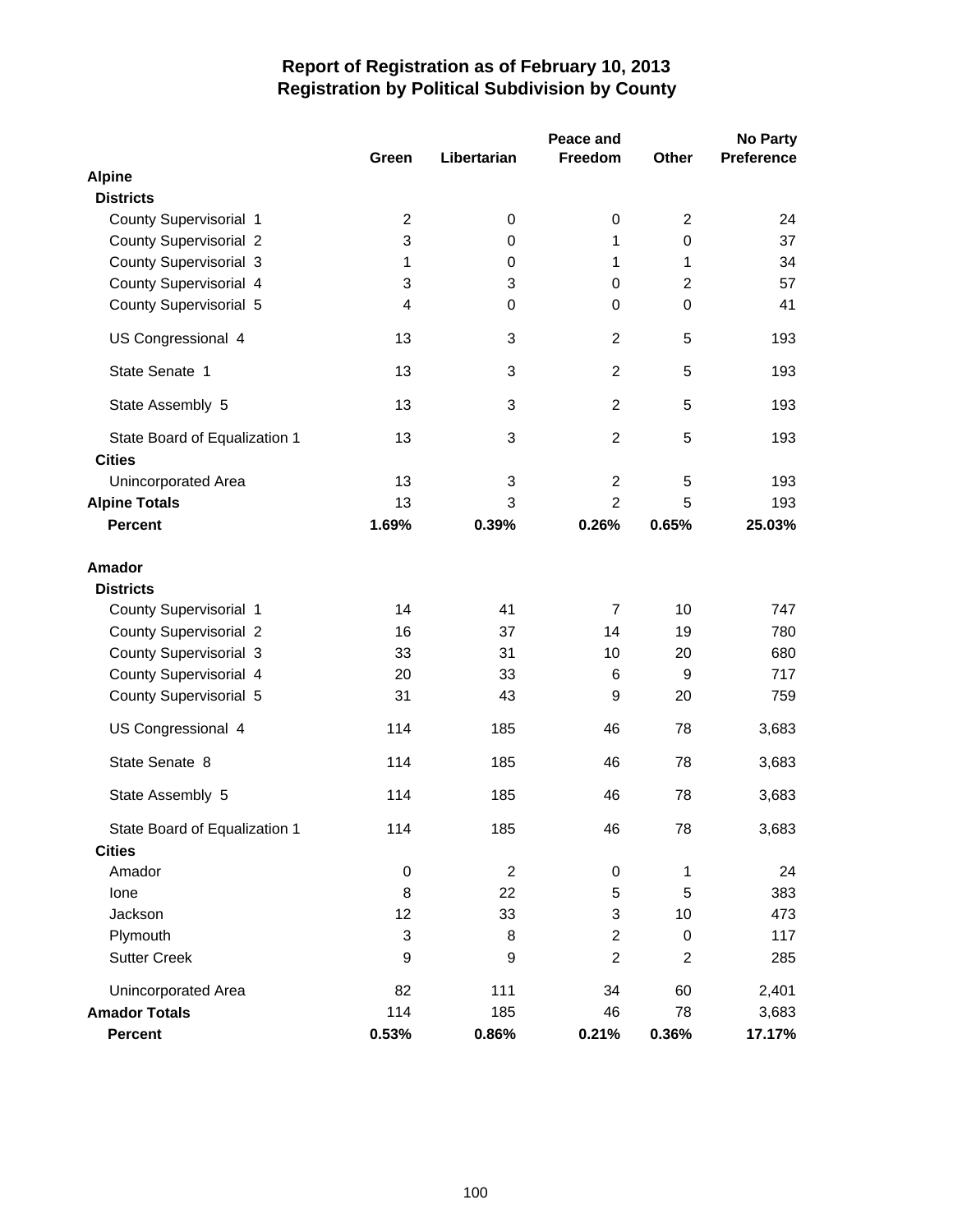|                               | <b>Total</b>      |                   |            | American    | <b>Americans</b> |
|-------------------------------|-------------------|-------------------|------------|-------------|------------------|
|                               | <b>Registered</b> | <b>Democratic</b> | Republican | Independent | <b>Elect</b>     |
| <b>Butte</b>                  |                   |                   |            |             |                  |
| <b>Districts</b>              |                   |                   |            |             |                  |
| County Supervisorial 1        | 22,062            | 6,741             | 8,739      | 915         | 3                |
| <b>County Supervisorial 2</b> | 24,901            | 9,472             | 8,199      | 701         | 0                |
| <b>County Supervisorial 3</b> | 25,121            | 9,564             | 8,547      | 705         | 1                |
| County Supervisorial 4        | 21,808            | 7,423             | 8,252      | 731         | 0                |
| County Supervisorial 5        | 27,496            | 8,567             | 11,264     | 1,085       | 0                |
| US Congressional 1            | 121,388           | 41,767            | 45,001     | 4,137       | 4                |
| State Senate 4                | 121,388           | 41,767            | 45,001     | 4,137       | 4                |
| State Assembly 1              | 11,997            | 3,712             | 4,726      | 498         | 0                |
| State Assembly 3              | 109,391           | 38,055            | 40,275     | 3,639       | 4                |
| State Board of Equalization 1 | 121,388           | 41,767            | 45,001     | 4,137       | 4                |
| <b>Cities</b>                 |                   |                   |            |             |                  |
| <b>Biggs</b>                  | 746               | 274               | 283        | 25          | 0                |
| Chico                         | 47,075            | 18,892            | 14,258     | 1,361       | 1                |
| Gridley                       | 2,645             | 995               | 921        | 91          | 0                |
| Oroville                      | 6,309             | 2,024             | 2,287      | 267         | 3                |
| Paradise                      | 16,363            | 5,082             | 6,684      | 632         | 0                |
| Unincorporated Area           | 48,250            | 14,500            | 20,568     | 1,761       | 0                |
| <b>Butte Totals</b>           | 121,388           | 41,767            | 45,001     | 4,137       | 4                |
| <b>Percent</b>                |                   | 34.41%            | 37.07%     | 3.41%       | 0.00%            |
| <b>Calaveras</b>              |                   |                   |            |             |                  |
| <b>Districts</b>              |                   |                   |            |             |                  |
| County Supervisorial 1        | 5,553             | 1,576             | 2,564      | 252         | 2                |
| <b>County Supervisorial 2</b> | 5,509             | 1,888             | 2,030      | 263         | 0                |
| <b>County Supervisorial 3</b> | 6,185             | 2,104             | 2,499      | 247         | $\boldsymbol{0}$ |
| County Supervisorial 4        | 6,210             | 1,814             | 2,702      | 290         | 1                |
| County Supervisorial 5        | 5,306             | 1,459             | 2,426      | 258         | 0                |
| US Congressional 4            | 28,763            | 8,841             | 12,221     | 1,310       | 3                |
| State Senate 8                | 28,763            | 8,841             | 12,221     | 1,310       | 3                |
| State Assembly 5              | 28,763            | 8,841             | 12,221     | 1,310       | 3                |
| State Board of Equalization 1 | 28,763            | 8,841             | 12,221     | 1,310       | 3                |
| <b>Cities</b>                 |                   |                   |            |             |                  |
| Angels                        | 2,366             | 746               | 1,016      | 91          | 0                |
| Unincorporated Area           | 26,397            | 8,095             | 11,205     | 1,219       | 3                |
| <b>Calaveras Totals</b>       | 28,763            | 8,841             | 12,221     | 1,310       | 3                |
| <b>Percent</b>                |                   | 30.74%            | 42.49%     | 4.55%       | 0.01%            |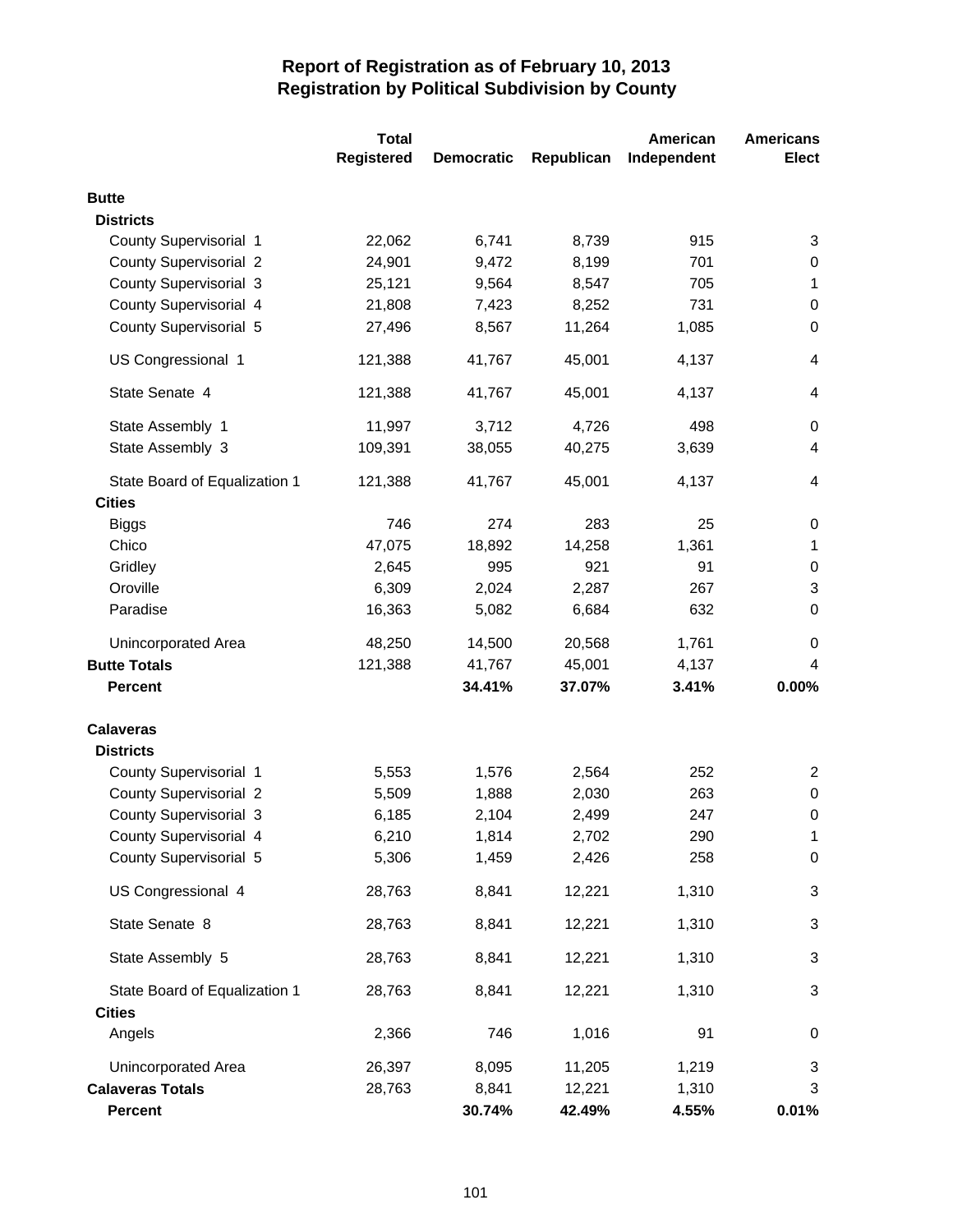|                               | Peace and |             |                           |       | <b>No Party</b>   |  |
|-------------------------------|-----------|-------------|---------------------------|-------|-------------------|--|
|                               | Green     | Libertarian | <b>Freedom</b>            | Other | <b>Preference</b> |  |
| <b>Butte</b>                  |           |             |                           |       |                   |  |
| <b>Districts</b>              |           |             |                           |       |                   |  |
| County Supervisorial 1        | 146       | 171         | 92                        | 253   | 5,002             |  |
| <b>County Supervisorial 2</b> | 384       | 215         | 94                        | 234   | 5,602             |  |
| County Supervisorial 3        | 392       | 256         | 81                        | 286   | 5,289             |  |
| County Supervisorial 4        | 241       | 208         | 69                        | 245   | 4,639             |  |
| County Supervisorial 5        | 266       | 238         | 101                       | 383   | 5,592             |  |
| US Congressional 1            | 1,429     | 1,088       | 437                       | 1,401 | 26,124            |  |
| State Senate 4                | 1,429     | 1,088       | 437                       | 1,401 | 26,124            |  |
| State Assembly 1              | 135       | 109         | 51                        | 141   | 2,625             |  |
| State Assembly 3              | 1,294     | 979         | 386                       | 1,260 | 23,499            |  |
| State Board of Equalization 1 | 1,429     | 1,088       | 437                       | 1,401 | 26,124            |  |
| <b>Cities</b>                 |           |             |                           |       |                   |  |
| <b>Biggs</b>                  | 6         | 4           | $\ensuremath{\mathsf{3}}$ | 3     | 148               |  |
| Chico                         | 743       | 478         | 148                       | 522   | 10,672            |  |
| Gridley                       | 19        | 17          | 11                        | 27    | 564               |  |
| Oroville                      | 44        | 63          | 30                        | 64    | 1,527             |  |
| Paradise                      | 157       | 142         | 68                        | 250   | 3,348             |  |
| <b>Unincorporated Area</b>    | 460       | 384         | 177                       | 535   | 9,865             |  |
| <b>Butte Totals</b>           | 1,429     | 1,088       | 437                       | 1,401 | 26,124            |  |
| <b>Percent</b>                | 1.18%     | 0.90%       | 0.36%                     | 1.15% | 21.52%            |  |
| <b>Calaveras</b>              |           |             |                           |       |                   |  |
| <b>Districts</b>              |           |             |                           |       |                   |  |
| County Supervisorial 1        | 25        | 55          | 11                        | 35    | 1,033             |  |
| <b>County Supervisorial 2</b> | 96        | 73          | 22                        | 42    | 1,095             |  |
| <b>County Supervisorial 3</b> | 80        | 69          | 18                        | 41    | 1,127             |  |
| County Supervisorial 4        | 35        | 106         | 28                        | 44    | 1,190             |  |
| County Supervisorial 5        | 25        | 45          | 15                        | 49    | 1,029             |  |
| US Congressional 4            | 261       | 348         | 94                        | 211   | 5,474             |  |
| State Senate 8                | 261       | 348         | 94                        | 211   | 5,474             |  |
| State Assembly 5              | 261       | 348         | 94                        | 211   | 5,474             |  |
| State Board of Equalization 1 | 261       | 348         | 94                        | 211   | 5,474             |  |
| <b>Cities</b>                 |           |             |                           |       |                   |  |
| Angels                        | 13        | 51          | 8                         | 12    | 429               |  |
| Unincorporated Area           | 248       | 297         | 86                        | 199   | 5,045             |  |
| <b>Calaveras Totals</b>       | 261       | 348         | 94                        | 211   | 5,474             |  |
| Percent                       | 0.91%     | 1.21%       | 0.33%                     | 0.73% | 19.03%            |  |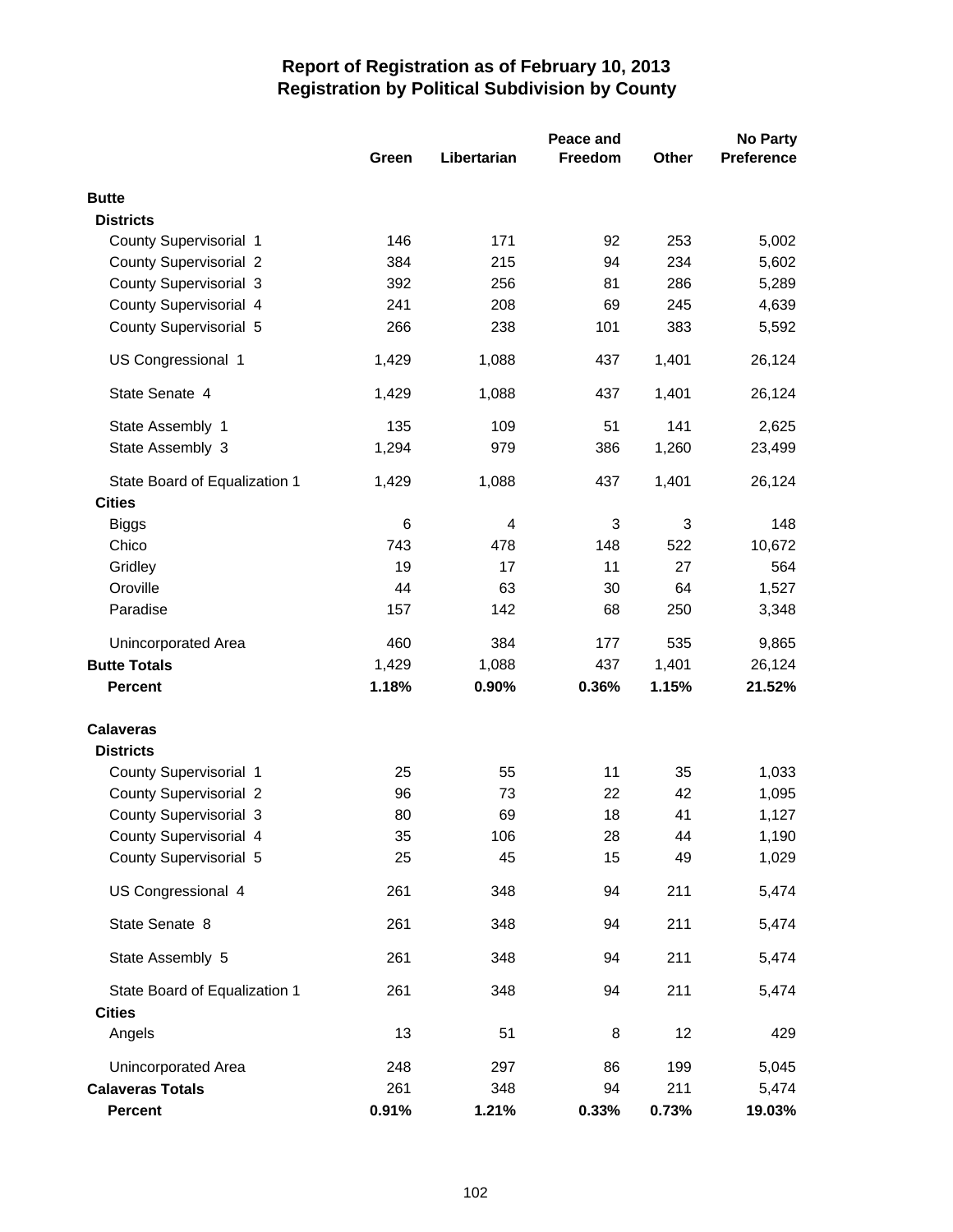|                               | <b>Total</b> |                   |            | American    | <b>Americans</b> |
|-------------------------------|--------------|-------------------|------------|-------------|------------------|
|                               | Registered   | <b>Democratic</b> | Republican | Independent | <b>Elect</b>     |
| Colusa                        |              |                   |            |             |                  |
| <b>Districts</b>              |              |                   |            |             |                  |
| County Supervisorial 1        | 1,609        | 563               | 703        | 37          | 0                |
| <b>County Supervisorial 2</b> | 1,670        | 590               | 755        | 41          | 0                |
| <b>County Supervisorial 3</b> | 1,206        | 439               | 504        | 16          | 0                |
| County Supervisorial 4        | 1,334        | 460               | 585        | 35          | 0                |
| County Supervisorial 5        | 1,844        | 583               | 923        | 42          | 0                |
| US Congressional 3            | 7,663        | 2,635             | 3,470      | 171         | 0                |
| State Senate 4                | 7,663        | 2,635             | 3,470      | 171         | 0                |
| State Assembly 3              | 4,296        | 1,398             | 2,073      | 109         | 0                |
| State Assembly 4              | 3,367        | 1,237             | 1,397      | 62          | 0                |
| State Board of Equalization 2 | 7,663        | 2,635             | 3,470      | 171         | 0                |
| <b>Cities</b><br>Colusa       |              |                   |            |             |                  |
| Williams                      | 2,249        | 799               | 1,002      | 55<br>12    | 0<br>0           |
|                               | 1,137        | 495               | 357        |             |                  |
| Unincorporated Area           | 4,277        | 1,341             | 2,111      | 104         | 0                |
| <b>Colusa Totals</b>          | 7,663        | 2,635             | 3,470      | 171         | 0                |
| <b>Percent</b>                |              | 34.39%            | 45.28%     | 2.23%       | 0.00%            |
| <b>Contra Costa</b>           |              |                   |            |             |                  |
| <b>Districts</b>              |              |                   |            |             |                  |
| County Supervisorial 1        | 87,229       | 57,399            | 8,354      | 1,534       | 5                |
| <b>County Supervisorial 2</b> | 135,466      | 54,066            | 46,099     | 3,245       | 0                |
| <b>County Supervisorial 3</b> | 98,807       | 46,780            | 28,467     | 2,980       | 6                |
| County Supervisorial 4        | 116,533      | 53,546            | 31,777     | 3,269       | $\overline{2}$   |
| County Supervisorial 5        | 92,325       | 51,467            | 16,911     | 2,419       | 5                |
| US Congressional 5            | 46,664       | 26,301            | 8,036      | 1,168       | 4                |
| US Congressional 9            | 85,564       | 41,905            | 23,383     | 2,632       | 5                |
| US Congressional 11           | 361,554      | 180,835           | 89,032     | 8,700       | 9                |
| US Congressional 15           | 36,578       | 14,217            | 11,157     | 947         | 0                |
| State Senate 3                | 46,389       | 22,318            | 11,425     | 1,369       | $\mathbf 1$      |
| State Senate 7                | 375,208      | 170,683           | 108,781    | 10,112      | 11               |
| State Senate 9                | 108,763      | 70,257            | 11,402     | 1,966       | 6                |
| State Assembly 11             | 102,389      | 51,849            | 26,258     | 3,127       | 7                |
| State Assembly 14             | 158,742      | 77,969            | 38,678     | 4,516       | 4                |
| State Assembly 15             | 104,289      | 67,530            | 10,730     | 1,867       | 6                |
| State Assembly 16             | 164,940      | 65,910            | 55,942     | 3,937       | 1                |
| State Board of Equalization 2 | 530,360      | 263,258           | 131,608    | 13,447      | 18               |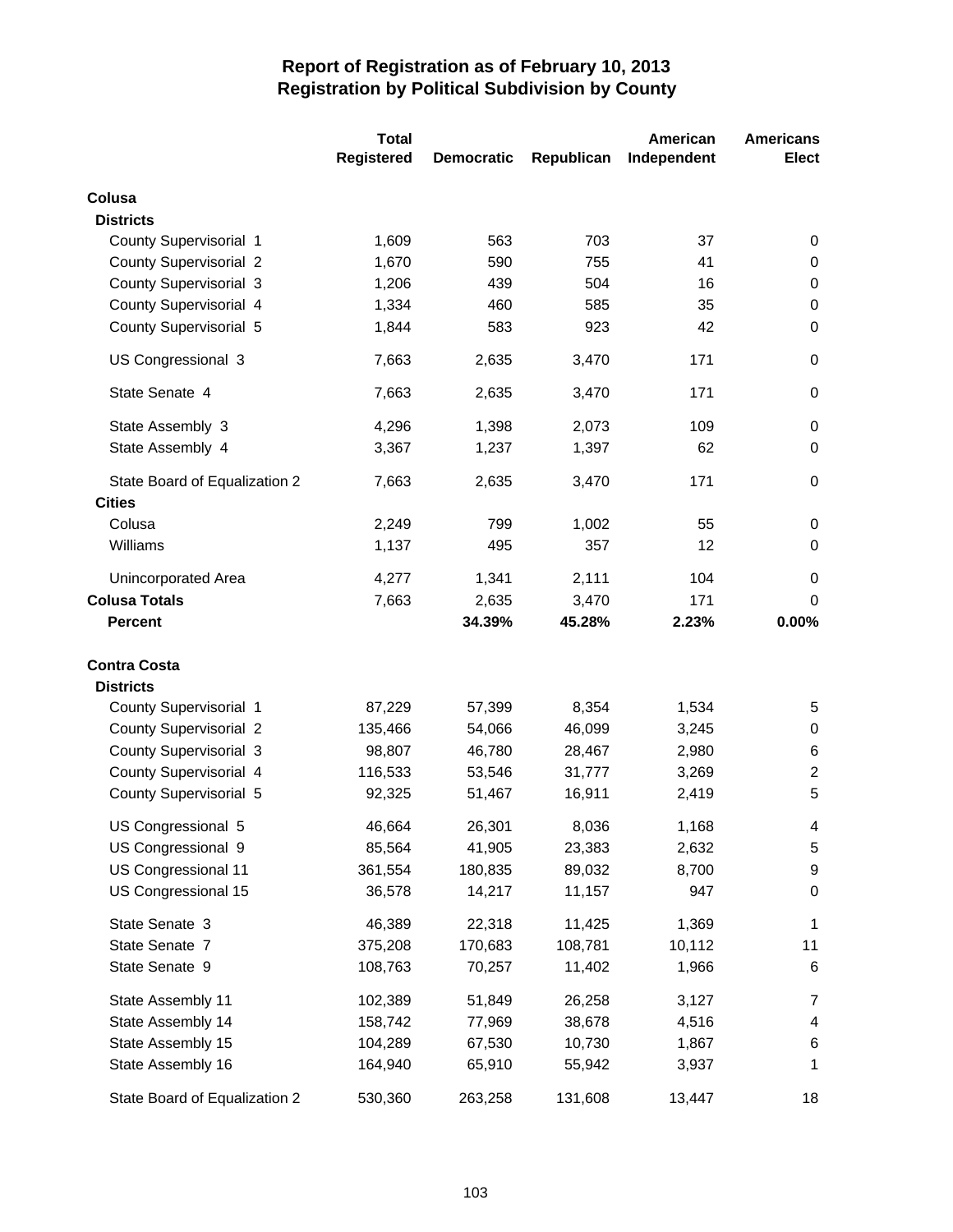|                               | Peace and      |                |                |                | <b>No Party</b>   |  |  |
|-------------------------------|----------------|----------------|----------------|----------------|-------------------|--|--|
|                               | Green          | Libertarian    | <b>Freedom</b> | Other          | <b>Preference</b> |  |  |
| Colusa                        |                |                |                |                |                   |  |  |
| <b>Districts</b>              |                |                |                |                |                   |  |  |
| County Supervisorial 1        | 4              | $\overline{7}$ | 2              | 0              | 293               |  |  |
| <b>County Supervisorial 2</b> | 1              | 4              | 3              | 0              | 276               |  |  |
| County Supervisorial 3        | 5              | $\overline{7}$ | 1              | 1              | 233               |  |  |
| County Supervisorial 4        | 5              | $\overline{4}$ | 0              | 1              | 244               |  |  |
| County Supervisorial 5        | 4              | 8              | 6              | $\mathbf 0$    | 278               |  |  |
| US Congressional 3            | 19             | 30             | 12             | $\overline{2}$ | 1,324             |  |  |
| State Senate 4                | 19             | 30             | 12             | $\overline{2}$ | 1,324             |  |  |
| State Assembly 3              | $\overline{7}$ | 15             | 9              | 1              | 684               |  |  |
| State Assembly 4              | 12             | 15             | 3              | 1              | 640               |  |  |
| State Board of Equalization 2 | 19             | 30             | 12             | $\overline{2}$ | 1,324             |  |  |
| <b>Cities</b>                 |                |                |                |                |                   |  |  |
| Colusa                        | $\overline{c}$ | 6              | $\overline{7}$ | 0              | 378               |  |  |
| Williams                      | 3              | 6              | 1              | 1              | 262               |  |  |
| Unincorporated Area           | 14             | 18             | 4              | 1              | 684               |  |  |
| <b>Colusa Totals</b>          | 19             | 30             | 12             | 2              | 1,324             |  |  |
| <b>Percent</b>                | 0.25%          | 0.39%          | 0.16%          | 0.03%          | 17.28%            |  |  |
| <b>Contra Costa</b>           |                |                |                |                |                   |  |  |
| <b>Districts</b>              |                |                |                |                |                   |  |  |
| County Supervisorial 1        | 1,108          | 362            | 324            | 249            | 17,894            |  |  |
| <b>County Supervisorial 2</b> | 554            | 753            | 112            | 338            | 30,299            |  |  |
| County Supervisorial 3        | 284            | 488            | 173            | 224            | 19,405            |  |  |
| County Supervisorial 4        | 771            | 718            | 232            | 356            | 25,862            |  |  |
| County Supervisorial 5        | 561            | 496            | 280            | 288            | 19,898            |  |  |
| US Congressional 5            | 355            | 230            | 132            | 149            | 10,289            |  |  |
| US Congressional 9            | 251            | 411            | 149            | 205            | 16,623            |  |  |
| US Congressional 11           | 2,571          | 1,985          | 808            | 1,024          | 76,590            |  |  |
| US Congressional 15           | 101            | 191            | 32             | 77             | 9,856             |  |  |
| State Senate 3                | 446            | 318            | 114            | 173            | 10,225            |  |  |
| State Senate 7                | 1,604          | 2,064          | 632            | 973            | 80,348            |  |  |
| State Senate 9                | 1,228          | 435            | 375            | 309            | 22,785            |  |  |
| State Assembly 11             | 323            | 500            | 206            | 251            | 19,868            |  |  |
| State Assembly 14             | 1,042          | 990            | 408            | 496            | 34,639            |  |  |
| State Assembly 15             | 1,198          | 420            | 361            | 295            | 21,882            |  |  |
| State Assembly 16             | 715            | 907            | 146            | 413            | 36,969            |  |  |
| State Board of Equalization 2 | 3,278          | 2,817          | 1,121          | 1,455          | 113,358           |  |  |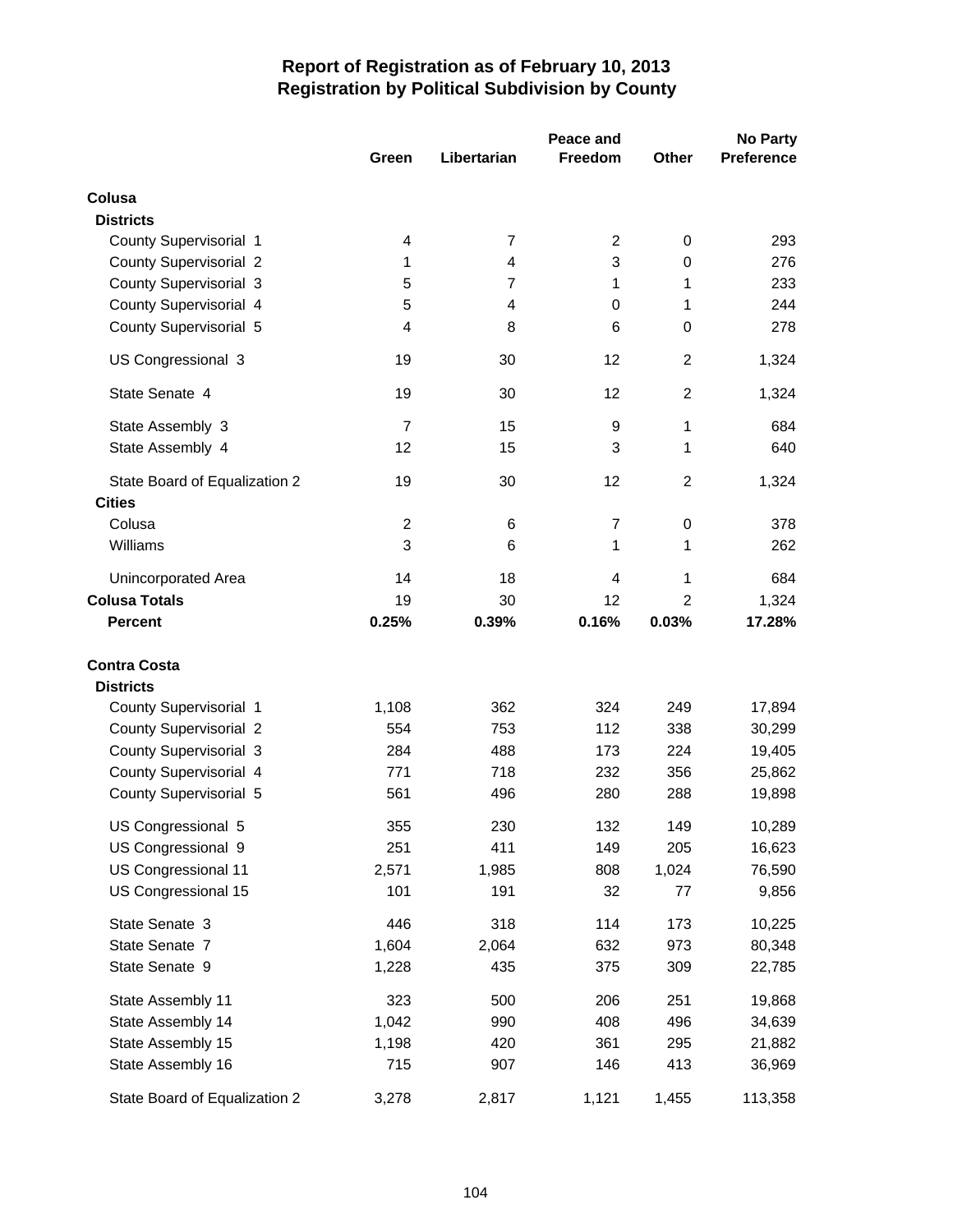|                               | <b>Total</b>      |                   |            | American    | <b>Americans</b> |
|-------------------------------|-------------------|-------------------|------------|-------------|------------------|
|                               | <b>Registered</b> | <b>Democratic</b> | Republican | Independent | <b>Elect</b>     |
| <b>Cities</b>                 |                   |                   |            |             |                  |
| Antioch                       | 43,709            | 24,361            | 8,756      | 1,285       | 3                |
| <b>Brentwood</b>              | 25,889            | 11,195            | 8,498      | 809         | 1                |
| Clayton                       | 7,231             | 2,761             | 2,781      | 228         | 0                |
| Concord                       | 56,907            | 27,351            | 14,273     | 1,708       | $\mathbf 1$      |
| Danville                      | 27,682            | 9,284             | 11,642     | 694         | 0                |
| El Cerrito                    | 14,076            | 9,012             | 1,269      | 170         | $\pmb{0}$        |
| Hercules                      | 12,294            | 7,308             | 1,705      | 225         | 0                |
| Lafayette                     | 16,597            | 7,402             | 5,071      | 371         | 0                |
| Martinez                      | 21,479            | 10,494            | 5,367      | 647         | $\pmb{0}$        |
| Moraga                        | 10,236            | 4,130             | 3,404      | 196         | $\pmb{0}$        |
| Oakley                        | 16,168            | 8,696             | 3,887      | 492         | $\mathbf{1}$     |
| Orinda                        | 12,953            | 5,826             | 3,938      | 248         | $\pmb{0}$        |
| Pinole                        | 9,842             | 5,690             | 1,696      | 223         | $\mathbf{1}$     |
| Pittsburg                     | 25,557            | 15,571            | 3,663      | 605         | $\overline{2}$   |
| Pleasant Hill                 | 19,118            | 8,894             | 4,804      | 529         | $\pmb{0}$        |
| Richmond                      | 41,466            | 28,325            | 3,271      | 763         | $\boldsymbol{2}$ |
| San Pablo                     | 8,178             | 5,434             | 657        | 132         | $\pmb{0}$        |
| San Ramon                     | 34,636            | 13,541            | 10,311     | 891         | 0                |
| <b>Walnut Creek</b>           | 42,159            | 18,992            | 12,666     | 1,003       | 1                |
| Unincorporated Area           | 84,183            | 38,991            | 23,949     | 2,228       | 6                |
| <b>Contra Costa Totals</b>    | 530,360           | 263,258           | 131,608    | 13,447      | 18               |
| <b>Percent</b>                |                   | 49.64%            | 24.81%     | 2.54%       | 0.00%            |
| <b>Del Norte</b>              |                   |                   |            |             |                  |
| <b>Districts</b>              |                   |                   |            |             |                  |
| County Supervisorial 1        | 1,926             | 681               | 606        | 103         | 0                |
| <b>County Supervisorial 2</b> | 2,099             | 750               | 689        | 99          | 0                |
| <b>County Supervisorial 3</b> | 2,810             | 985               | 1,129      | 109         | 0                |
| County Supervisorial 4        | 2,763             | 852               | 1,219      | 118         | $\pmb{0}$        |
| County Supervisorial 5        | 2,641             | 984               | 952        | 112         | $\pmb{0}$        |
| US Congressional 2            | 12,239            | 4,252             | 4,595      | 541         | $\pmb{0}$        |
| State Senate 2                | 12,239            | 4,252             | 4,595      | 541         | 0                |
| State Assembly 2              | 12,239            | 4,252             | 4,595      | 541         | 0                |
| State Board of Equalization 2 | 12,239            | 4,252             | 4,595      | 541         | 0                |
| <b>Cities</b>                 |                   |                   |            |             |                  |
| <b>Crescent City</b>          | 1,712             | 607               | 503        | 97          | 0                |
| Unincorporated Area           | 10,527            | 3,645             | 4,092      | 444         | 0                |
| <b>Del Norte Totals</b>       | 12,239            | 4,252             | 4,595      | 541         | 0                |
| <b>Percent</b>                |                   | 34.74%            | 37.54%     | 4.42%       | $0.00\%$         |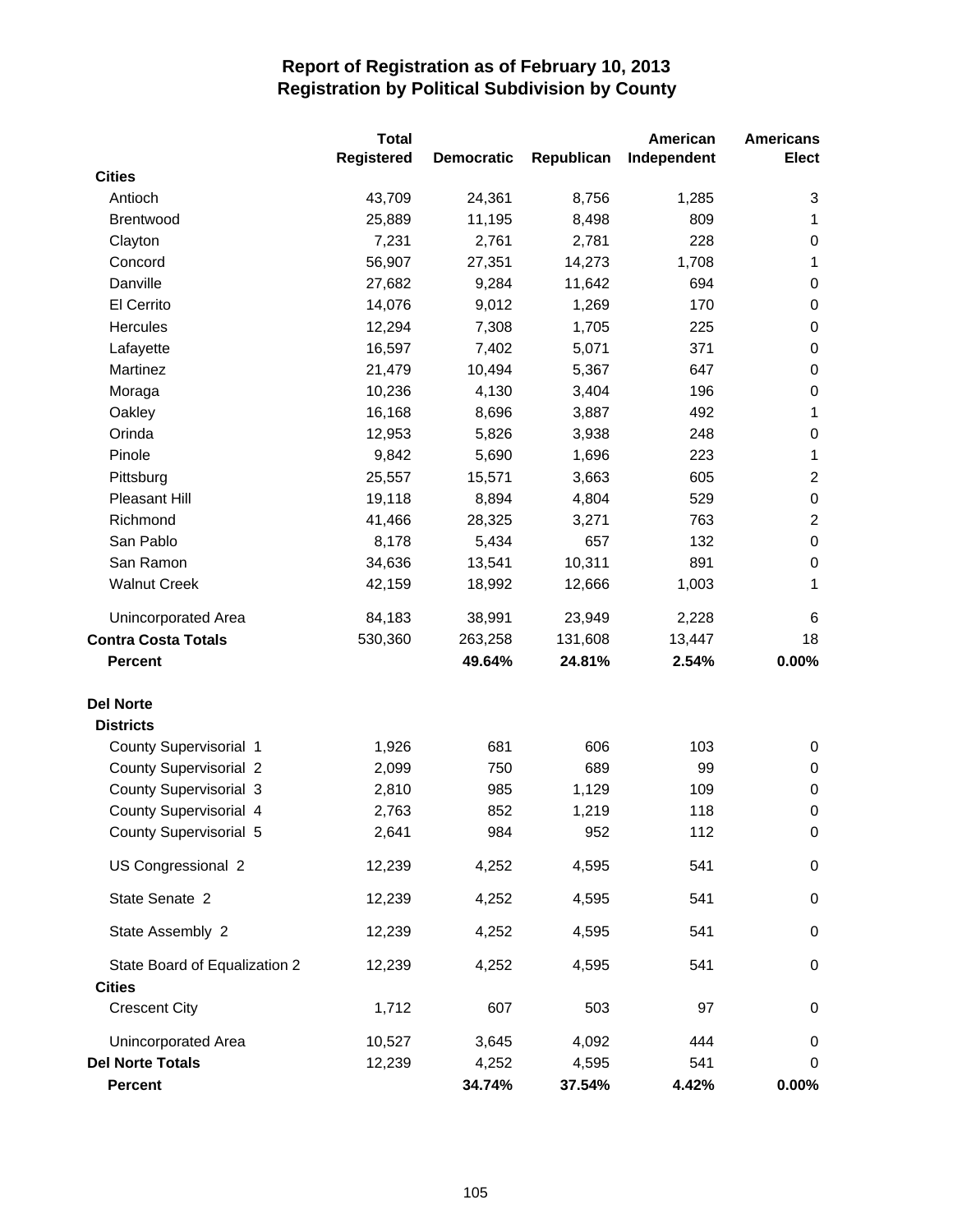|                               |       |             | Peace and      |       | <b>No Party</b> |
|-------------------------------|-------|-------------|----------------|-------|-----------------|
|                               | Green | Libertarian | Freedom        | Other | Preference      |
| <b>Cities</b>                 |       |             |                |       |                 |
| Antioch                       | 163   | 203         | 105            | 116   | 8,717           |
| <b>Brentwood</b>              | 66    | 130         | 43             | 66    | 5,081           |
| Clayton                       | 18    | 39          | 8              | 18    | 1,378           |
| Concord                       | 366   | 377         | 147            | 185   | 12,499          |
| Danville                      | 74    | 157         | 17             | 59    | 5,755           |
| El Cerrito                    | 300   | 78          | 35             | 30    | 3,182           |
| Hercules                      | 47    | 32          | 22             | 31    | 2,924           |
| Lafayette                     | 109   | 90          | 22             | 60    | 3,472           |
| Martinez                      | 186   | 161         | 57             | 92    | 4,475           |
| Moraga                        | 43    | 64          | $\overline{7}$ | 30    | 2,362           |
| Oakley                        | 55    | 81          | 22             | 30    | 2,904           |
| Orinda                        | 69    | 78          | $\overline{7}$ | 32    | 2,755           |
| Pinole                        | 75    | 47          | 25             | 21    | 2,064           |
| Pittsburg                     | 78    | 114         | 92             | 60    | 5,372           |
| Pleasant Hill                 | 185   | 125         | 40             | 56    | 4,485           |
| Richmond                      | 463   | 151         | 178            | 140   | 8,173           |
| San Pablo                     | 54    | 33          | 39             | 22    | 1,807           |
| San Ramon                     | 97    | 184         | 29             | 75    | 9,508           |
| <b>Walnut Creek</b>           | 222   | 215         | 52             | 104   | 8,904           |
| Unincorporated Area           | 608   | 458         | 174            | 228   | 17,541          |
| <b>Contra Costa Totals</b>    | 3,278 | 2,817       | 1,121          | 1,455 | 113,358         |
| <b>Percent</b>                | 0.62% | 0.53%       | 0.21%          | 0.27% | 21.37%          |
| <b>Del Norte</b>              |       |             |                |       |                 |
| <b>Districts</b>              |       |             |                |       |                 |
| County Supervisorial 1        | 26    | 14          | 9              | 30    | 457             |
| County Supervisorial 2        | 18    | 16          | 14             | 36    | 477             |
| <b>County Supervisorial 3</b> | 19    | 29          | 8              | 22    | 509             |
| County Supervisorial 4        | 13    | 15          | 11             | 31    | 504             |
| County Supervisorial 5        | 24    | 16          | $\overline{7}$ | 31    | 515             |
| US Congressional 2            | 100   | 90          | 49             | 150   | 2,462           |
| State Senate 2                | 100   | 90          | 49             | 150   | 2,462           |
| State Assembly 2              | 100   | 90          | 49             | 150   | 2,462           |
| State Board of Equalization 2 | 100   | 90          | 49             | 150   | 2,462           |
| <b>Cities</b>                 |       |             |                |       |                 |
| <b>Crescent City</b>          | 19    | 14          | 9              | 26    | 437             |
| Unincorporated Area           | 81    | 76          | 40             | 124   | 2,025           |
| <b>Del Norte Totals</b>       | 100   | 90          | 49             | 150   | 2,462           |
| <b>Percent</b>                | 0.82% | 0.74%       | 0.40%          | 1.23% | 20.12%          |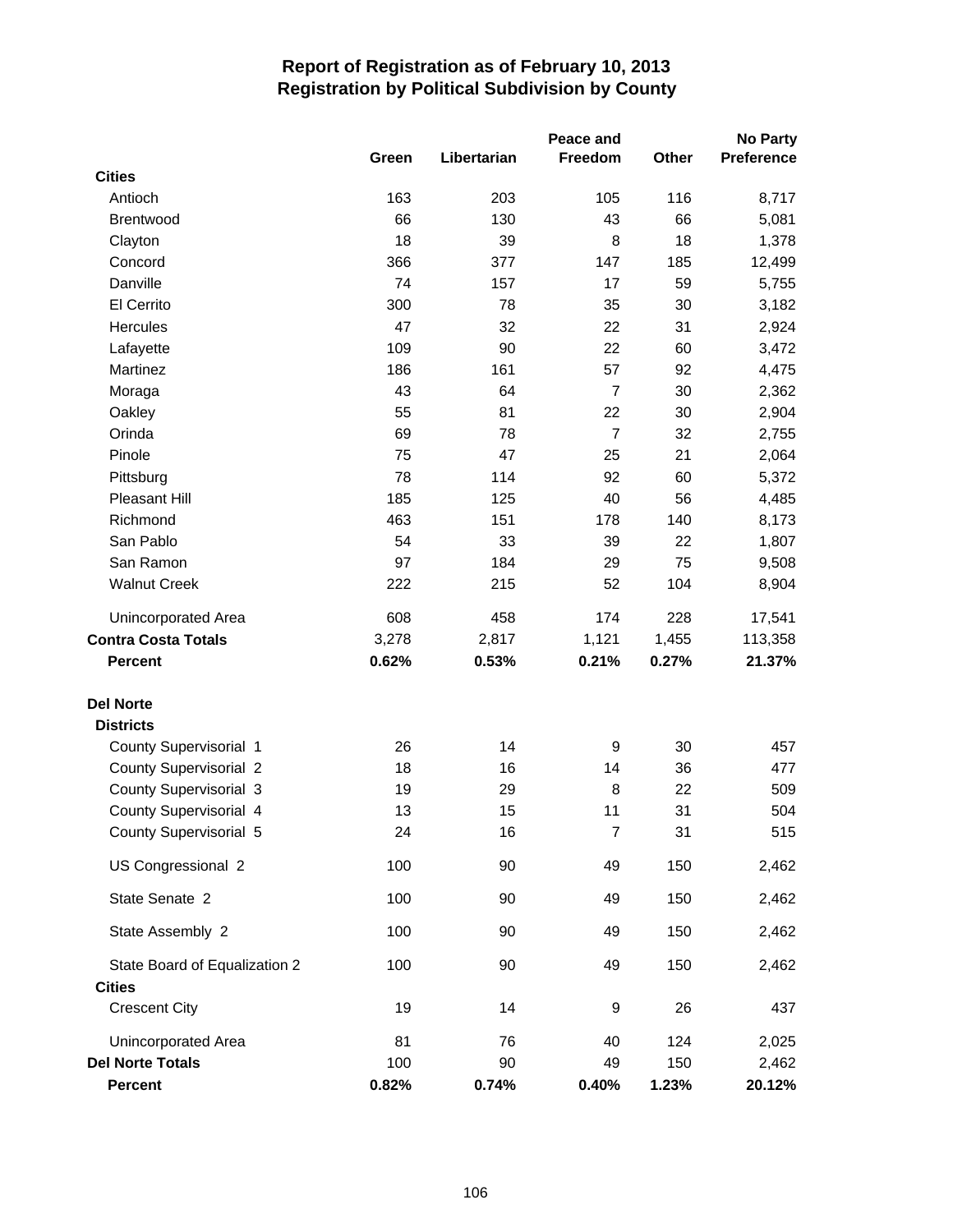|                                                | <b>Total</b> |                   |            | American    | <b>Americans</b> |
|------------------------------------------------|--------------|-------------------|------------|-------------|------------------|
|                                                | Registered   | <b>Democratic</b> | Republican | Independent | <b>Elect</b>     |
| <b>El Dorado</b>                               |              |                   |            |             |                  |
| <b>Districts</b>                               |              |                   |            |             |                  |
| County Supervisorial 1                         | 22,769       | 5,835             | 11,415     | 686         | 0                |
| <b>County Supervisorial 2</b>                  | 22,910       | 6,211             | 10,948     | 929         | $\overline{c}$   |
| <b>County Supervisorial 3</b>                  | 21,912       | 6,756             | 9,416      | 883         | 0                |
| County Supervisorial 4                         | 24,051       | 6,558             | 11,500     | 910         | $\overline{2}$   |
| County Supervisorial 5                         | 18,564       | 6,816             | 5,083      | 806         | 1                |
| US Congressional 4                             | 110,206      | 32,176            | 48,362     | 4,214       | 5                |
| State Senate 1                                 | 110,206      | 32,176            | 48,362     | 4,214       | 5                |
| State Assembly 5                               | 71,935       | 22,245            | 29,324     | 2,931       | 3                |
| State Assembly 6                               | 38,271       | 9,931             | 19,038     | 1,283       | $\overline{2}$   |
| State Board of Equalization 1<br><b>Cities</b> | 110,206      | 32,176            | 48,362     | 4,214       | 5                |
| Placerville                                    | 5,503        | 1,871             | 2,057      | 226         | 0                |
| South Lake Tahoe                               | 9,247        | 3,567             | 2,112      | 408         | 0                |
|                                                |              |                   |            |             |                  |
| Unincorporated Area                            | 95,456       | 26,738            | 44,193     | 3,580       | 5                |
| <b>El Dorado Totals</b>                        | 110,206      | 32,176            | 48,362     | 4,214       | 5                |
| <b>Percent</b>                                 |              | 29.20%            | 43.88%     | 3.82%       | 0.00%            |
| <b>Fresno</b>                                  |              |                   |            |             |                  |
| <b>Districts</b>                               |              |                   |            |             |                  |
| County Supervisorial 1                         | 72,231       | 34,733            | 21,167     | 1,930       | 4                |
| <b>County Supervisorial 2</b>                  | 108,102      | 36,523            | 49,483     | 2,858       | 3                |
| <b>County Supervisorial 3</b>                  | 68,246       | 35,710            | 16,598     | 1,528       | 4                |
| County Supervisorial 4                         | 64,807       | 27,427            | 24,091     | 1,477       | $\overline{2}$   |
| County Supervisorial 5                         | 101,890      | 32,520            | 47,171     | 3,059       | $\overline{2}$   |
| US Congressional 4                             | 9,414        | 2,086             | 5,371      | 333         | 0                |
| US Congressional 16                            | 127,121      | 64,856            | 33,044     | 2,893       | 7                |
| US Congressional 21                            | 67,508       | 29,432            | 24,082     | 1,723       | 3                |
| US Congressional 22                            | 211,233      | 70,539            | 96,013     | 5,903       | 5                |
| State Senate 8                                 | 274,284      | 98,801            | 115,757    | 7,580       | 9                |
| State Senate 12                                | 43,171       | 17,230            | 16,894     | 1,229       | 3                |
| State Senate 14                                | 97,821       | 50,882            | 25,859     | 2,043       | 3                |
| State Assembly 23                              | 249,195      | 86,447            | 109,135    | 6,966       | 9                |
| State Assembly 31                              | 166,081      | 80,466            | 49,375     | 3,886       | 6                |
| State Board of Equalization 1                  | 415,276      | 166,913           | 158,510    | 10,852      | 15               |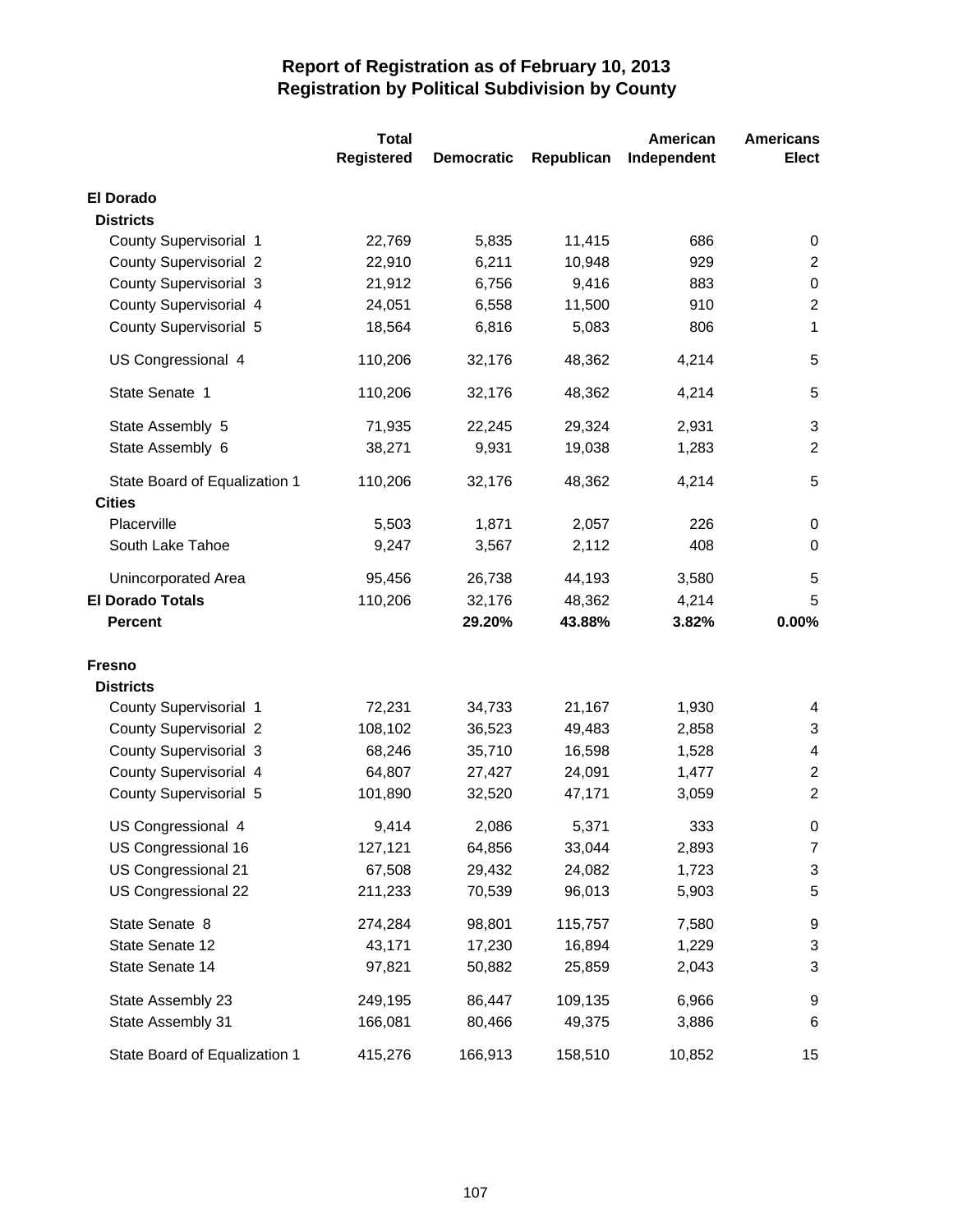|                                                | Peace and |             |         |       | <b>No Party</b>   |  |  |
|------------------------------------------------|-----------|-------------|---------|-------|-------------------|--|--|
|                                                | Green     | Libertarian | Freedom | Other | <b>Preference</b> |  |  |
| <b>El Dorado</b>                               |           |             |         |       |                   |  |  |
| <b>Districts</b>                               |           |             |         |       |                   |  |  |
| County Supervisorial 1                         | 58        | 191         | 15      | 168   | 4,401             |  |  |
| <b>County Supervisorial 2</b>                  | 130       | 210         | 56      | 178   | 4,246             |  |  |
| County Supervisorial 3                         | 189       | 190         | 78      | 162   | 4,238             |  |  |
| County Supervisorial 4                         | 166       | 212         | 45      | 189   | 4,469             |  |  |
| County Supervisorial 5                         | 344       | 207         | 99      | 186   | 5,022             |  |  |
| US Congressional 4                             | 887       | 1,010       | 293     | 883   | 22,376            |  |  |
| State Senate 1                                 | 887       | 1,010       | 293     | 883   | 22,376            |  |  |
| State Assembly 5                               | 753       | 677         | 245     | 595   | 15,162            |  |  |
| State Assembly 6                               | 134       | 333         | 48      | 288   | 7,214             |  |  |
| State Board of Equalization 1<br><b>Cities</b> | 887       | 1,010       | 293     | 883   | 22,376            |  |  |
| Placerville                                    | 70        | 44          | 25      | 40    | 1,170             |  |  |
| South Lake Tahoe                               | 198       | 114         | 70      | 97    | 2,681             |  |  |
| Unincorporated Area                            | 619       | 852         | 198     | 746   | 18,525            |  |  |
| <b>El Dorado Totals</b>                        | 887       | 1,010       | 293     | 883   | 22,376            |  |  |
| <b>Percent</b>                                 | 0.80%     | 0.92%       | 0.27%   | 0.80% | 20.30%            |  |  |
| <b>Fresno</b>                                  |           |             |         |       |                   |  |  |
| <b>Districts</b>                               |           |             |         |       |                   |  |  |
| County Supervisorial 1                         | 221       | 302         | 223     | 797   | 12,854            |  |  |
| <b>County Supervisorial 2</b>                  | 524       | 556         | 200     | 1,302 | 16,653            |  |  |
| County Supervisorial 3                         | 341       | 306         | 307     | 768   | 12,684            |  |  |
| County Supervisorial 4                         | 154       | 243         | 175     | 662   | 10,576            |  |  |
| County Supervisorial 5                         | 352       | 535         | 192     | 1,241 | 16,818            |  |  |
| US Congressional 4                             | 44        | 70          | 12      | 112   | 1,386             |  |  |
| US Congressional 16                            | 573       | 556         | 514     | 1,437 | 23,241            |  |  |
| US Congressional 21                            | 155       | 267         | 183     | 682   | 10,981            |  |  |
| US Congressional 22                            | 820       | 1,049       | 388     | 2,539 | 33,977            |  |  |
| State Senate 8                                 | 1,158     | 1,393       | 615     | 3,319 | 45,652            |  |  |
| State Senate 12                                | 91        | 188         | 118     | 456   | 6,962             |  |  |
| State Senate 14                                | 343       | 361         | 364     | 995   | 16,971            |  |  |
| State Assembly 23                              | 1,030     | 1,268       | 520     | 3,012 | 40,808            |  |  |
| State Assembly 31                              | 562       | 674         | 577     | 1,758 | 28,777            |  |  |
| State Board of Equalization 1                  | 1,592     | 1,942       | 1,097   | 4,770 | 69,585            |  |  |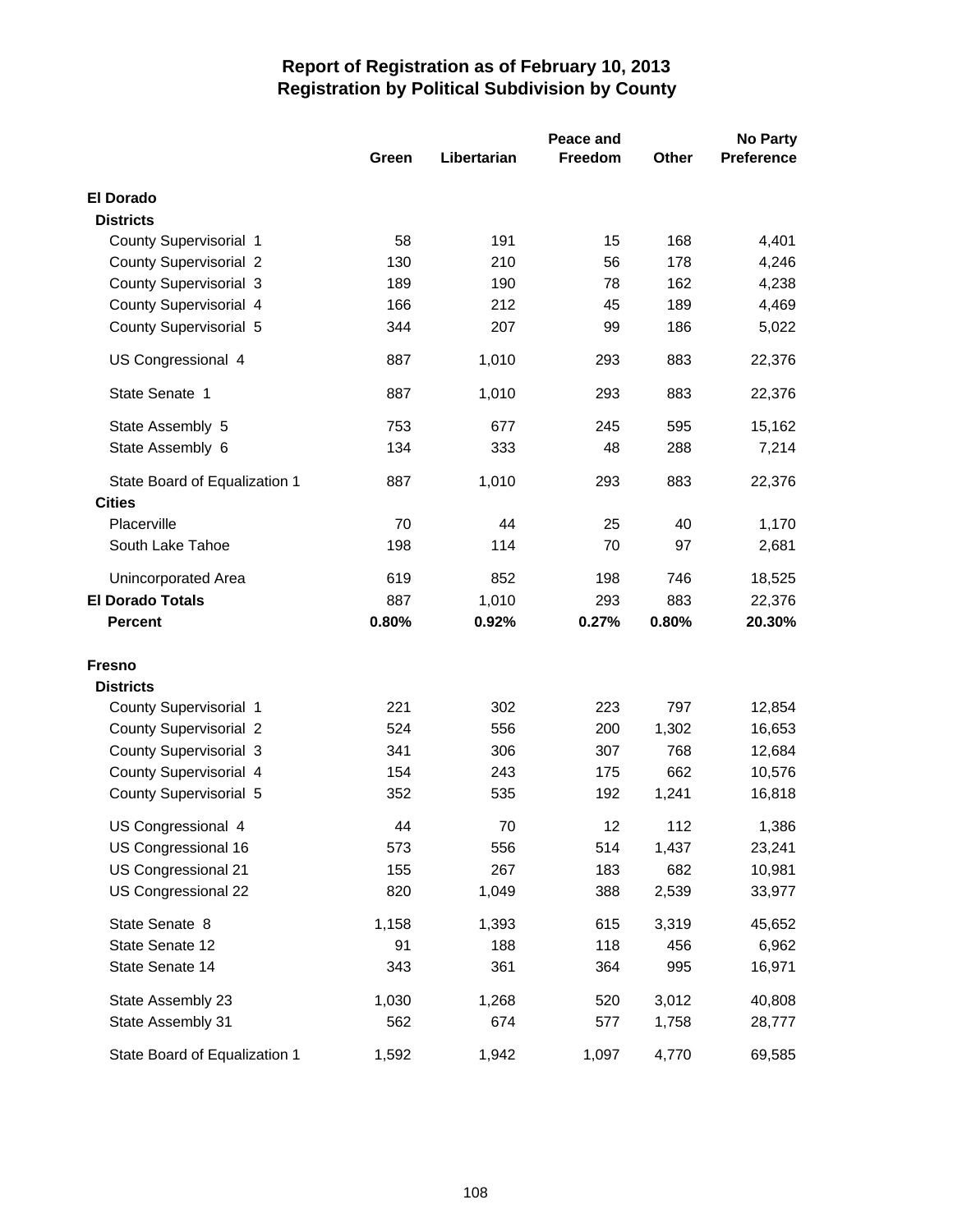|                               | <b>Total</b> |                   |            | American    | <b>Americans</b> |
|-------------------------------|--------------|-------------------|------------|-------------|------------------|
|                               | Registered   | <b>Democratic</b> | Republican | Independent | <b>Elect</b>     |
| <b>Cities</b>                 |              |                   |            |             |                  |
| Clovis                        | 54,115       | 15,765            | 26,793     | 1,663       | $\mathbf 1$      |
| Coalinga                      | 4,368        | 1,686             | 1,574      | 138         | $\overline{2}$   |
| Firebaugh                     | 2,093        | 1,203             | 461        | 49          | 1                |
| Fowler                        | 2,570        | 1,134             | 890        | 37          | $\pmb{0}$        |
| Fresno                        | 222,604      | 97,613            | 74,596     | 5,583       | 10               |
| Huron                         | 978          | 639               | 137        | 24          | 0                |
| Kerman                        | 5,060        | 2,378             | 1,451      | 250         | 0                |
| Kingsburg                     | 6,172        | 1,538             | 3,456      | 180         | $\pmb{0}$        |
| Mendota                       | 2,106        | 1,428             | 322        | 25          | $\pmb{0}$        |
| Orange Cove                   | 2,617        | 1,721             | 393        | 38          | $\pmb{0}$        |
| Parlier                       | 3,701        | 2,251             | 649        | 48          | $\pmb{0}$        |
| Reedley                       | 8,720        | 3,378             | 3,512      | 197         | $\pmb{0}$        |
| San Joaquin                   | 688          | 416               | 119        | 15          | $\pmb{0}$        |
| Sanger                        | 9,943        | 4,912             | 2,978      | 179         | $\pmb{0}$        |
| Selma                         | 8,386        | 3,943             | 2,766      | 211         | $\boldsymbol{0}$ |
| Unincorporated Area           | 81,155       | 26,908            | 38,413     | 2,215       | 1                |
| <b>Fresno Totals</b>          | 415,276      | 166,913           | 158,510    | 10,852      | 15               |
| <b>Percent</b>                |              | 40.19%            | 38.17%     | 2.61%       | 0.00%            |
| Glenn                         |              |                   |            |             |                  |
| <b>Districts</b>              |              |                   |            |             |                  |
| County Supervisorial 1        | 2,525        | 731               | 1,097      | 113         | 0                |
| <b>County Supervisorial 2</b> | 2,480        | 792               | 1,072      | 77          | $\pmb{0}$        |
| <b>County Supervisorial 3</b> | 2,652        | 680               | 1,415      | 98          | $\pmb{0}$        |
| County Supervisorial 4        | 2,340        | 746               | 978        | 102         | $\pmb{0}$        |
| County Supervisorial 5        | 2,269        | 812               | 972        | 71          | $\pmb{0}$        |
| US Congressional 1            | 1,106        | 270               | 639        | 31          | 0                |
| US Congressional 3            | 11,160       | 3,491             | 4,895      | 430         | $\boldsymbol{0}$ |
| State Senate 4                | 12,266       | 3,761             | 5,534      | 461         | 0                |
| State Assembly 3              | 12,266       | 3,761             | 5,534      | 461         | $\pmb{0}$        |
| State Board of Equalization 2 | 12,266       | 3,761             | 5,534      | 461         | 0                |
| <b>Cities</b>                 |              |                   |            |             |                  |
| Orland                        | 2,927        | 981               | 1,180      | 96          | $\pmb{0}$        |
| Willows                       | 2,500        | 799               | 1,036      | 111         | 0                |
| Unincorporated Area           | 6,839        | 1,981             | 3,318      | 254         | 0                |
| <b>Glenn Totals</b>           | 12,266       | 3,761             | 5,534      | 461         | 0                |
| <b>Percent</b>                |              | 30.66%            | 45.12%     | 3.76%       | $0.00\%$         |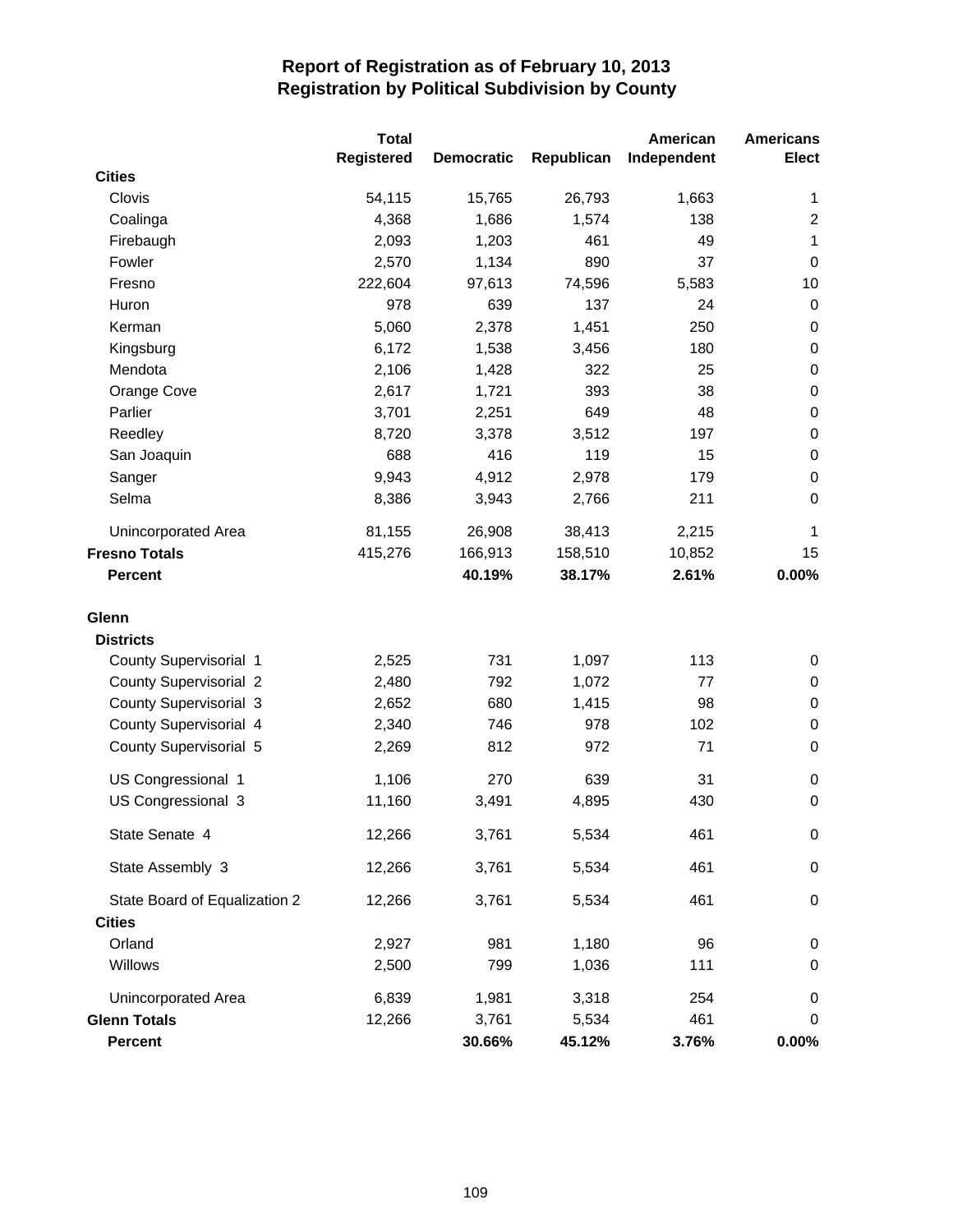|                               | Peace and        |                |             |                         |            |
|-------------------------------|------------------|----------------|-------------|-------------------------|------------|
|                               | Green            | Libertarian    | Freedom     | Other                   | Preference |
| <b>Cities</b>                 |                  |                |             |                         |            |
| Clovis                        | 158              | 261            | 90          | 613                     | 8,771      |
| Coalinga                      | 12               | 23             | 12          | 46                      | 875        |
| Firebaugh                     | 4                | $\overline{7}$ | 14          | 20                      | 334        |
| Fowler                        | 3                | 9              | 9           | 24                      | 464        |
| Fresno                        | 981              | 1,051          | 660         | 2,653                   | 39,457     |
| Huron                         | 1                | 5              | 5           | 12                      | 155        |
| Kerman                        | 5                | 15             | 8           | 60                      | 893        |
| Kingsburg                     | 18               | 25             | 9           | 74                      | 872        |
| Mendota                       | 6                | 10             | $\mathbf 2$ | 12                      | 301        |
| Orange Cove                   | 4                | 3              | 9           | 22                      | 427        |
| Parlier                       | 13               | $\overline{7}$ | 16          | 34                      | 683        |
| Reedley                       | 21               | 34             | 24          | 97                      | 1,457      |
| San Joaquin                   | $\pmb{0}$        | 3              | 4           | 5                       | 126        |
| Sanger                        | 30               | 39             | 30          | 85                      | 1,690      |
| Selma                         | 12               | 26             | 17          | 82                      | 1,329      |
| Unincorporated Area           | 324              | 424            | 188         | 931                     | 11,751     |
| <b>Fresno Totals</b>          | 1,592            | 1,942          | 1,097       | 4,770                   | 69,585     |
| <b>Percent</b>                | 0.38%            | 0.47%          | 0.26%       | 1.15%                   | 16.76%     |
| Glenn                         |                  |                |             |                         |            |
| <b>Districts</b>              |                  |                |             |                         |            |
| County Supervisorial 1        | 10               | 20             | 12          | 6                       | 536        |
| <b>County Supervisorial 2</b> | 9                | 17             | 6           | 6                       | 501        |
| <b>County Supervisorial 3</b> | $\boldsymbol{9}$ | 11             | 8           | 8                       | 423        |
| County Supervisorial 4        | 5                | 14             | 13          | 7                       | 475        |
| County Supervisorial 5        | 8                | 12             | 6           | $\overline{\mathbf{4}}$ | 384        |
| US Congressional 1            | $\sqrt{5}$       | 6              | 1           | $\overline{c}$          | 152        |
| US Congressional 3            | 36               | 68             | 44          | 29                      | 2,167      |
| State Senate 4                | 41               | 74             | 45          | 31                      | 2,319      |
| State Assembly 3              | 41               | 74             | 45          | 31                      | 2,319      |
| State Board of Equalization 2 | 41               | 74             | 45          | 31                      | 2,319      |
| <b>Cities</b>                 |                  |                |             |                         |            |
| Orland                        | 11               | 20             | 11          | 6                       | 622        |
| Willows                       | $\overline{7}$   | 16             | 13          | 8                       | 510        |
| <b>Unincorporated Area</b>    | 23               | 38             | 21          | 17                      | 1,187      |
| <b>Glenn Totals</b>           | 41               | 74             | 45          | 31                      | 2,319      |
| Percent                       | 0.33%            | 0.60%          | 0.37%       | 0.25%                   | 18.91%     |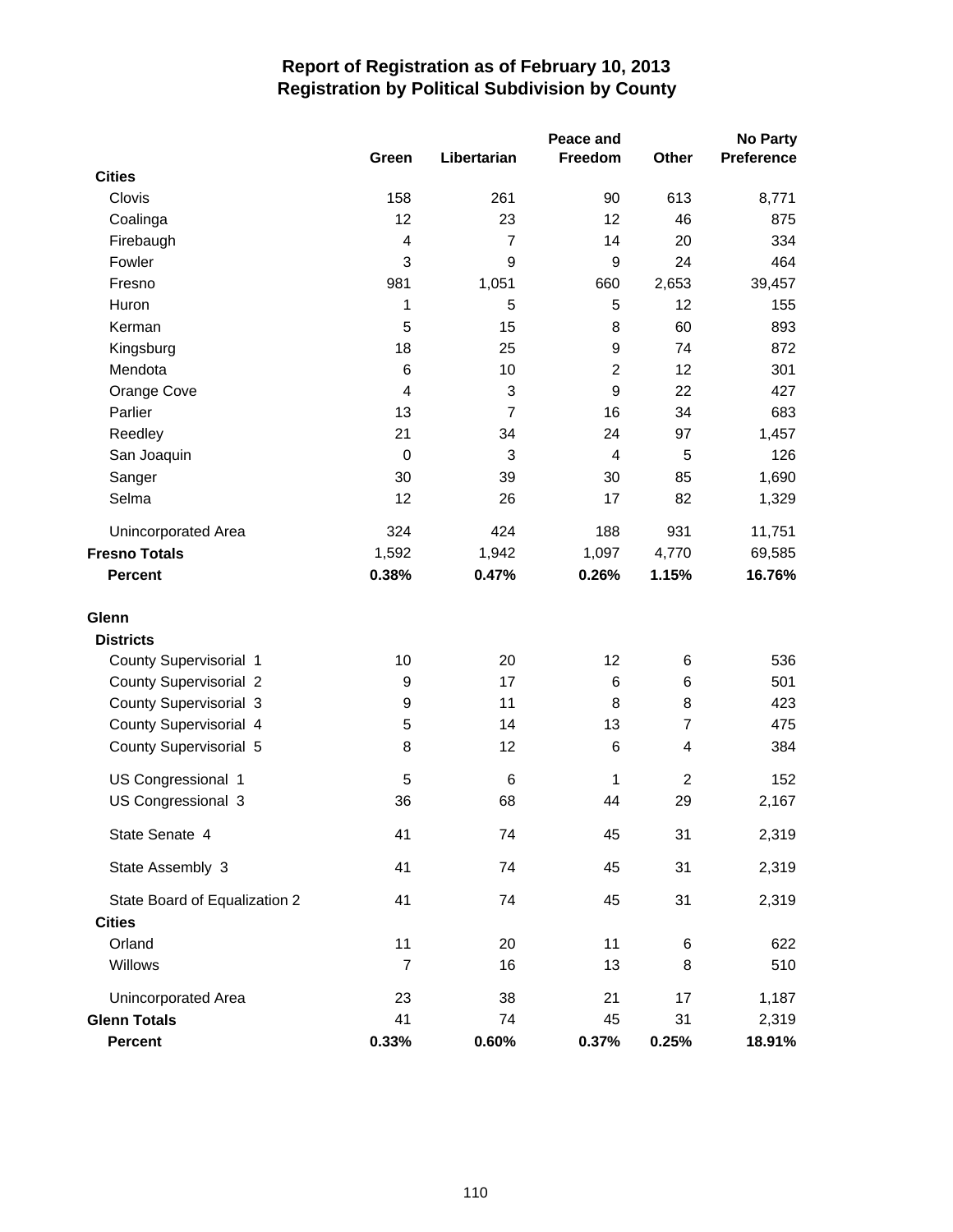|                               | <b>Total</b>      |                   |            | American       | <b>Americans</b> |
|-------------------------------|-------------------|-------------------|------------|----------------|------------------|
|                               | <b>Registered</b> | <b>Democratic</b> | Republican | Independent    | <b>Elect</b>     |
| <b>Humboldt</b>               |                   |                   |            |                |                  |
| <b>Districts</b>              |                   |                   |            |                |                  |
| County Supervisorial 1        | 15,934            | 6,126             | 5,564      | 492            | 0                |
| <b>County Supervisorial 2</b> | 15,204            | 5,752             | 4,555      | 582            | 0                |
| <b>County Supervisorial 3</b> | 18,978            | 8,440             | 2,889      | 513            | $\mathbf{1}$     |
| County Supervisorial 4        | 13,884            | 5,883             | 3,383      | 467            | 0                |
| County Supervisorial 5        | 15,708            | 6,954             | 3,847      | 503            | 0                |
| US Congressional 2            | 79,708            | 33,155            | 20,238     | 2,557          | $\mathbf{1}$     |
| State Senate 2                | 79,708            | 33,155            | 20,238     | 2,557          | $\mathbf{1}$     |
| State Assembly 2              | 79,708            | 33,155            | 20,238     | 2,557          | $\mathbf{1}$     |
| State Board of Equalization 2 | 79,708            | 33,155            | 20,238     | 2,557          | 1                |
| <b>Cities</b>                 |                   |                   |            |                |                  |
| Arcata                        | 12,305            | 5,544             | 1,253      | 358            | $\mathbf{1}$     |
| <b>Blue Lake</b>              | 820               | 353               | 167        | 26             | 0                |
| Eureka                        | 14,480            | 6,147             | 3,662      | 453            | 0                |
| Ferndale                      | 958               | 377               | 366        | 24             | 0                |
| Fortuna                       | 6,412             | 2,163             | 2,441      | 242            | 0                |
| Rio Dell                      | 1,702             | 571               | 600        | 89             | 0                |
| Trinidad                      | 271               | 143               | 49         | $\overline{7}$ | 0                |
| <b>Unincorporated Area</b>    | 42,760            | 17,857            | 11,700     | 1,358          | 0                |
| <b>Humboldt Totals</b>        | 79,708            | 33,155            | 20,238     | 2,557          | 1                |
| <b>Percent</b>                |                   | 41.60%            | 25.39%     | 3.21%          | 0.00%            |
| <b>Imperial</b>               |                   |                   |            |                |                  |
| <b>Districts</b>              |                   |                   |            |                |                  |
| County Supervisorial 1        | 13,983            | 8,676             | 1,415      | 216            | $\mathbf 1$      |
| <b>County Supervisorial 2</b> | 12,898            | 6,075             | 3,552      | 312            | $\overline{2}$   |
| County Supervisorial 3        | 11,859            | 5,263             | 3,511      | 322            | 3                |
| County Supervisorial 4        | 11,025            | 4,935             | 3,440      | 310            | 1                |
| County Supervisorial 5        | 10,925            | 5,650             | 2,495      | 242            | 1                |
| US Congressional 51           | 60,690            | 30,599            | 14,413     | 1,402          | 8                |
| State Senate 40               | 60,690            | 30,599            | 14,413     | 1,402          | 8                |
| State Assembly 56             | 60,690            | 30,599            | 14,413     | 1,402          | 8                |
| State Board of Equalization 4 | 60,690            | 30,599            | 14,413     | 1,402          | 8                |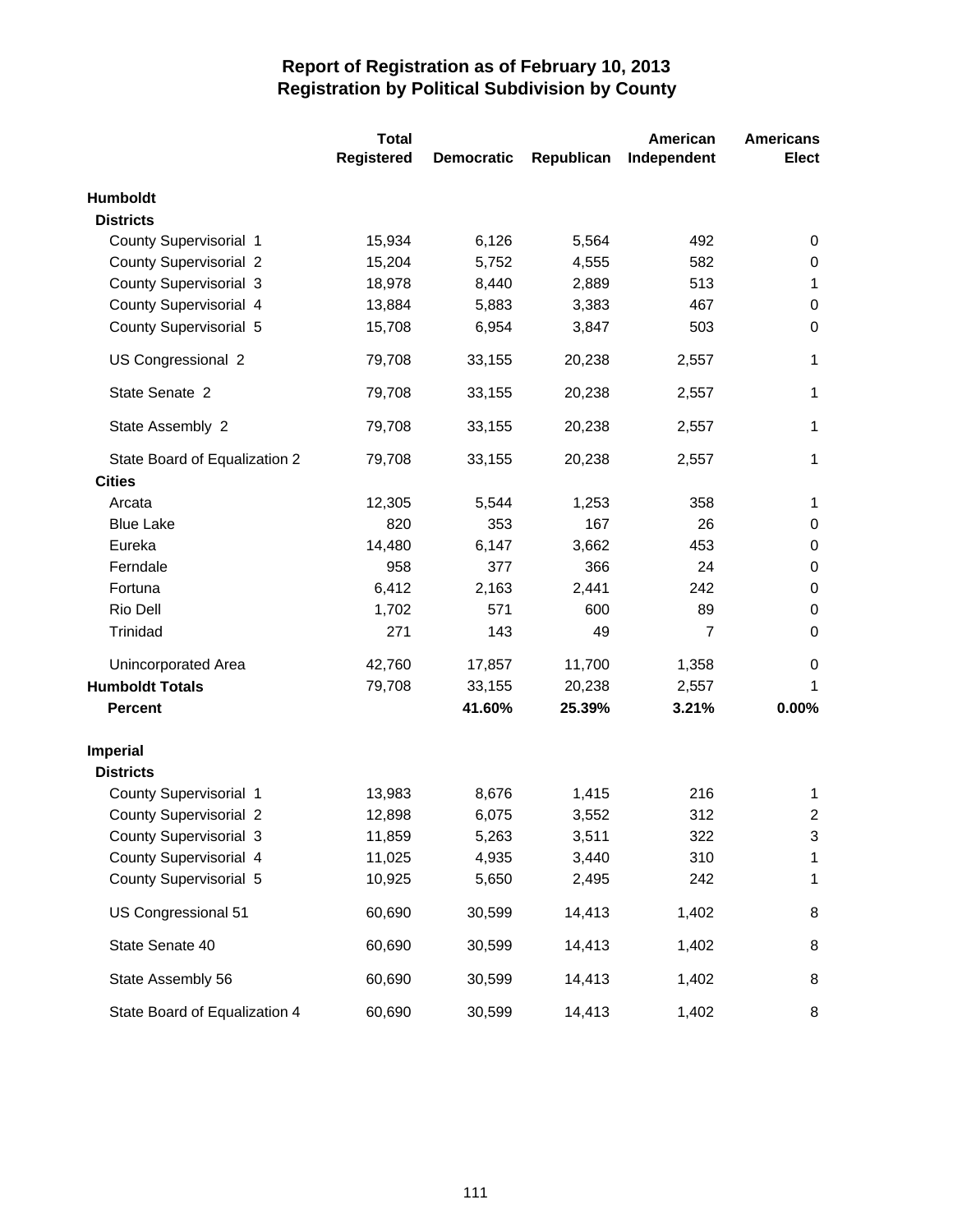|                               | Peace and |             |                |                | <b>No Party</b>   |  |
|-------------------------------|-----------|-------------|----------------|----------------|-------------------|--|
|                               | Green     | Libertarian | Freedom        | Other          | <b>Preference</b> |  |
| Humboldt                      |           |             |                |                |                   |  |
| <b>Districts</b>              |           |             |                |                |                   |  |
| County Supervisorial 1        | 291       | 139         | 37             | 41             | 3,244             |  |
| <b>County Supervisorial 2</b> | 496       | 138         | 53             | 40             | 3,588             |  |
| <b>County Supervisorial 3</b> | 1,238     | 240         | 103            | 59             | 5,495             |  |
| County Supervisorial 4        | 450       | 158         | 91             | 38             | 3,414             |  |
| County Supervisorial 5        | 561       | 126         | 58             | 43             | 3,616             |  |
| US Congressional 2            | 3,036     | 801         | 342            | 221            | 19,357            |  |
| State Senate 2                | 3,036     | 801         | 342            | 221            | 19,357            |  |
| State Assembly 2              | 3,036     | 801         | 342            | 221            | 19,357            |  |
| State Board of Equalization 2 | 3,036     | 801         | 342            | 221            | 19,357            |  |
| <b>Cities</b>                 |           |             |                |                |                   |  |
| Arcata                        | 892       | 182         | 78             | 40             | 3,957             |  |
| <b>Blue Lake</b>              | 46        | 5           | 3              | 6              | 214               |  |
| Eureka                        | 437       | 165         | 91             | 42             | 3,483             |  |
| Ferndale                      | 11        | 10          | $\overline{2}$ | 1              | 167               |  |
| Fortuna                       | 61        | 61          | 16             | 16             | 1,412             |  |
| Rio Dell                      | 16        | 18          | $\overline{7}$ | $\overline{7}$ | 394               |  |
| Trinidad                      | 11        | 0           | 0              | $\mathbf 0$    | 61                |  |
| <b>Unincorporated Area</b>    | 1,562     | 360         | 145            | 109            | 9,669             |  |
| <b>Humboldt Totals</b>        | 3,036     | 801         | 342            | 221            | 19,357            |  |
| <b>Percent</b>                | 3.81%     | 1.00%       | 0.43%          | 0.28%          | 24.28%            |  |
| <b>Imperial</b>               |           |             |                |                |                   |  |
| <b>Districts</b>              |           |             |                |                |                   |  |
| County Supervisorial 1        | 33        | 45          | 76             | 62             | 3,459             |  |
| <b>County Supervisorial 2</b> | 33        | 41          | 35             | 80             | 2,768             |  |
| <b>County Supervisorial 3</b> | 26        | 49          | 43             | 85             | 2,557             |  |
| County Supervisorial 4        | 25        | 42          | 50             | 67             | 2,155             |  |
| County Supervisorial 5        | 24        | 38          | 51             | 64             | 2,360             |  |
| US Congressional 51           | 141       | 215         | 255            | 358            | 13,299            |  |
| State Senate 40               | 141       | 215         | 255            | 358            | 13,299            |  |
| State Assembly 56             | 141       | 215         | 255            | 358            | 13,299            |  |
| State Board of Equalization 4 | 141       | 215         | 255            | 358            | 13,299            |  |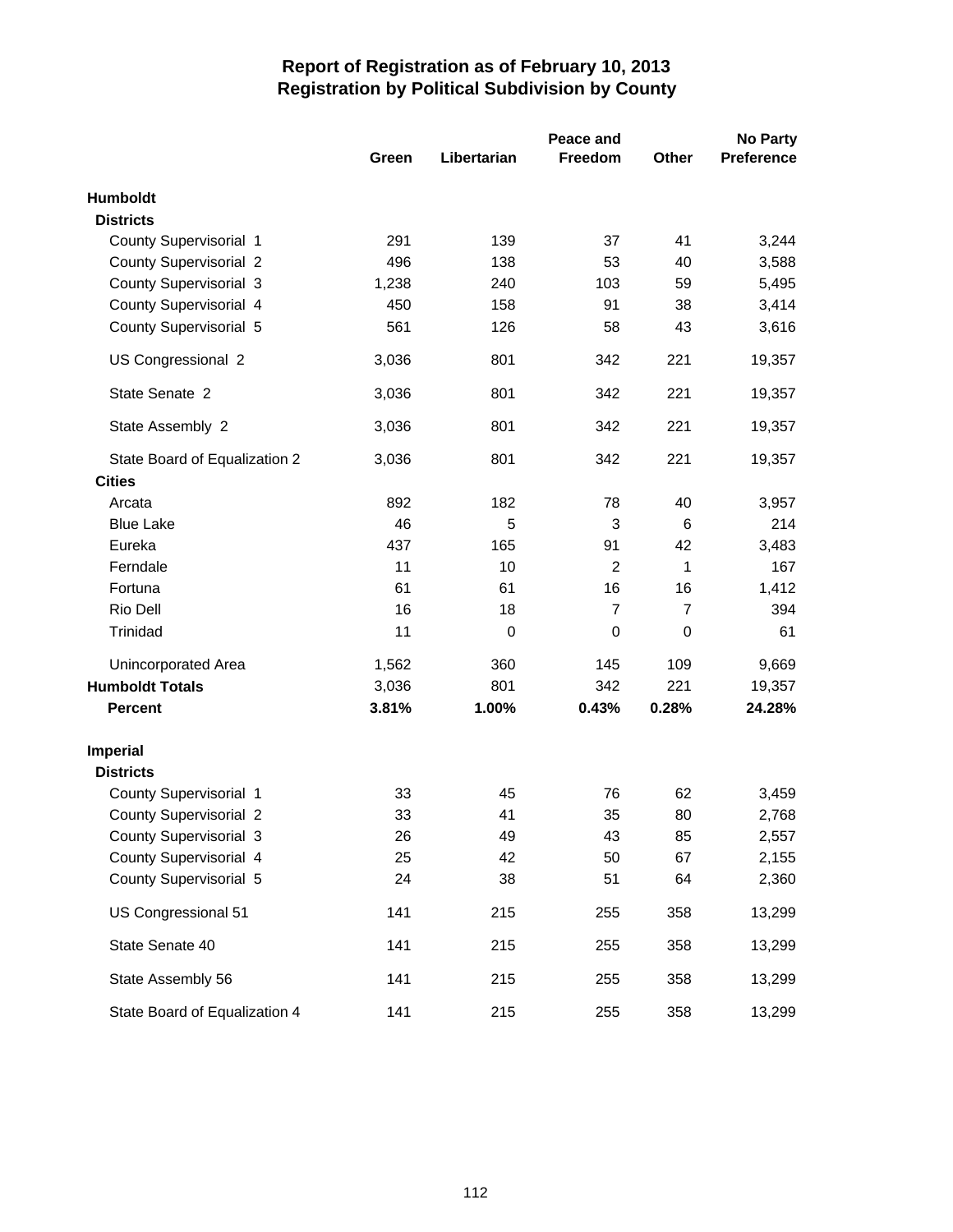|                               | <b>Total</b>      |                   |            | American    | <b>Americans</b>        |
|-------------------------------|-------------------|-------------------|------------|-------------|-------------------------|
|                               | <b>Registered</b> | <b>Democratic</b> | Republican | Independent | <b>Elect</b>            |
| <b>Cities</b>                 |                   |                   |            |             |                         |
| <b>Brawley</b>                | 9,140             | 4,617             | 2,439      | 202         | $\overline{c}$          |
| Calexico                      | 14,571            | 9,008             | 1,417      | 197         | 1                       |
| Calipatria                    | 1,165             | 626               | 218        | 28          | $\pmb{0}$               |
| El Centro                     | 16,052            | 7,867             | 4,104      | 362         | $\overline{\mathbf{4}}$ |
| Holtville                     | 2,084             | 938               | 591        | 64          | $\boldsymbol{0}$        |
| Imperial                      | 5,730             | 2,268             | 1,859      | 175         | 1                       |
| Westmorland                   | 734               | 411               | 143        | 19          | 0                       |
| Unincorporated Area           | 11,214            | 4,864             | 3,642      | 355         | 0                       |
| <b>Imperial Totals</b>        | 60,690            | 30,599            | 14,413     | 1,402       | 8                       |
| <b>Percent</b>                |                   | 50.42%            | 23.75%     | 2.31%       | 0.01%                   |
| Inyo                          |                   |                   |            |             |                         |
| <b>Districts</b>              |                   |                   |            |             |                         |
| County Supervisorial 1        | 2,194             | 626               | 1,070      | 74          | 0                       |
| <b>County Supervisorial 2</b> | 1,761             | 545               | 718        | 70          | $\pmb{0}$               |
| County Supervisorial 3        | 2,405             | 725               | 1,141      | 83          | $\pmb{0}$               |
| County Supervisorial 4        | 1,963             | 593               | 839        | 95          | $\pmb{0}$               |
| County Supervisorial 5        | 1,599             | 577               | 503        | 92          | $\pmb{0}$               |
| US Congressional 8            | 9,922             | 3,066             | 4,271      | 414         | $\mathbf 0$             |
| State Senate 8                | 9,922             | 3,066             | 4,271      | 414         | $\mathbf 0$             |
| State Assembly 26             | 9,922             | 3,066             | 4,271      | 414         | $\mathbf 0$             |
| State Board of Equalization 1 | 9,922             | 3,066             | 4,271      | 414         | $\pmb{0}$               |
| <b>Cities</b>                 |                   |                   |            |             |                         |
| <b>Bishop</b>                 | 1,646             | 517               | 663        | 63          | 0                       |
| Unincorporated Area           | 8,276             | 2,549             | 3,608      | 351         | 0                       |
| <b>Inyo Totals</b>            | 9,922             | 3,066             | 4,271      | 414         | 0                       |
| <b>Percent</b>                |                   | 30.90%            | 43.05%     | 4.17%       | 0.00%                   |
| Kern                          |                   |                   |            |             |                         |
| <b>Districts</b>              |                   |                   |            |             |                         |
| County Supervisorial 1        | 64,874            | 22,202            | 27,601     | 2,145       | 2                       |
| <b>County Supervisorial 2</b> | 71,262            | 23,660            | 28,850     | 2,738       | 4                       |
| County Supervisorial 3        | 73,733            | 24,440            | 32,583     | 2,480       | 0                       |
| County Supervisorial 4        | 74,392            | 20,323            | 37,377     | 2,343       | 3                       |
| County Supervisorial 5        | 48,450            | 27,911            | 10,255     | 1,231       | 3                       |
| US Congressional 21           | 81,497            | 46,588            | 17,996     | 1,846       | 3                       |
| US Congressional 23           | 251,214           | 71,948            | 118,670    | 9,091       | $\boldsymbol{9}$        |
| State Senate 14               | 73,001            | 42,955            | 15,283     | 1,562       | 3                       |
| State Senate 16               | 259,710           | 75,581            | 121,383    | 9,375       | 9                       |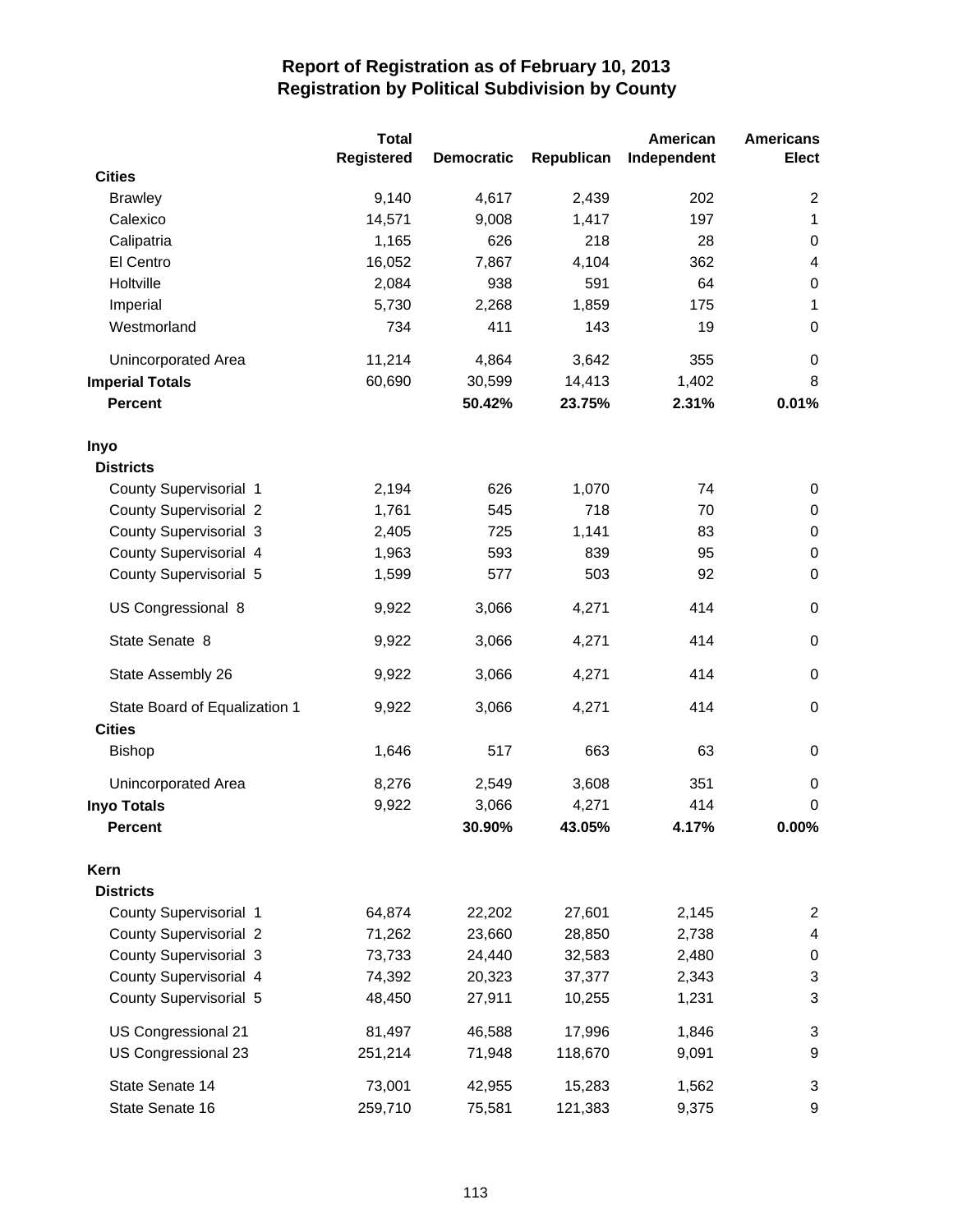|                               |                  |             | Peace and |                | <b>No Party</b>   |
|-------------------------------|------------------|-------------|-----------|----------------|-------------------|
|                               | Green            | Libertarian | Freedom   | Other          | <b>Preference</b> |
| <b>Cities</b>                 |                  |             |           |                |                   |
| <b>Brawley</b>                | 15               | 32          | 39        | 49             | 1,745             |
| Calexico                      | 31               | 47          | 71        | 67             | 3,732             |
| Calipatria                    | $\mathbf 0$      | 6           | 6         | 8              | 273               |
| El Centro                     | 39               | 52          | 57        | 96             | 3,471             |
| Holtville                     | 5                | 8           | 13        | 17             | 448               |
| Imperial                      | 9                | 28          | 15        | 50             | 1,325             |
| Westmorland                   | 3                | 3           | 5         | 3              | 147               |
| Unincorporated Area           | 39               | 39          | 49        | 68             | 2,158             |
| <b>Imperial Totals</b>        | 141              | 215         | 255       | 358            | 13,299            |
| <b>Percent</b>                | 0.23%            | 0.35%       | 0.42%     | 0.59%          | 21.91%            |
| Inyo                          |                  |             |           |                |                   |
| <b>Districts</b>              |                  |             |           |                |                   |
| County Supervisorial 1        | 21               | 15          | 3         | 9              | 376               |
| <b>County Supervisorial 2</b> | 19               | 15          | 8         | 8              | 378               |
| <b>County Supervisorial 3</b> | 16               | 13          | 4         | 12             | 411               |
| County Supervisorial 4        | $\boldsymbol{9}$ | 18          | 5         | 6              | 398               |
| County Supervisorial 5        | 23               | 18          | 9         | 11             | 366               |
| US Congressional 8            | 88               | 79          | 29        | 46             | 1,929             |
| State Senate 8                | 88               | 79          | 29        | 46             | 1,929             |
| State Assembly 26             | 88               | 79          | 29        | 46             | 1,929             |
| State Board of Equalization 1 | 88               | 79          | 29        | 46             | 1,929             |
| <b>Cities</b>                 |                  |             |           |                |                   |
| <b>Bishop</b>                 | 17               | 13          | 8         | $\overline{7}$ | 358               |
| Unincorporated Area           | 71               | 66          | 21        | 39             | 1,571             |
| <b>Inyo Totals</b>            | 88               | 79          | 29        | 46             | 1,929             |
| <b>Percent</b>                | 0.89%            | 0.80%       | 0.29%     | 0.46%          | 19.44%            |
| Kern                          |                  |             |           |                |                   |
| <b>Districts</b>              |                  |             |           |                |                   |
| County Supervisorial 1        | 155              | 415         | 175       | 69             | 12,110            |
| <b>County Supervisorial 2</b> | 200              | 478         | 230       | 94             | 15,008            |
| County Supervisorial 3        | 194              | 449         | 203       | 76             | 13,308            |
| County Supervisorial 4        | 170              | 418         | 145       | 72             | 13,541            |
| County Supervisorial 5        | 112              | 187         | 173       | 63             | 8,515             |
| US Congressional 21           | 119              | 268         | 309       | 105            | 14,263            |
| US Congressional 23           | 712              | 1,679       | 617       | 269            | 48,219            |
| State Senate 14               | 103              | 225         | 287       | 91             | 12,492            |
| State Senate 16               | 728              | 1,722       | 639       | 283            | 49,990            |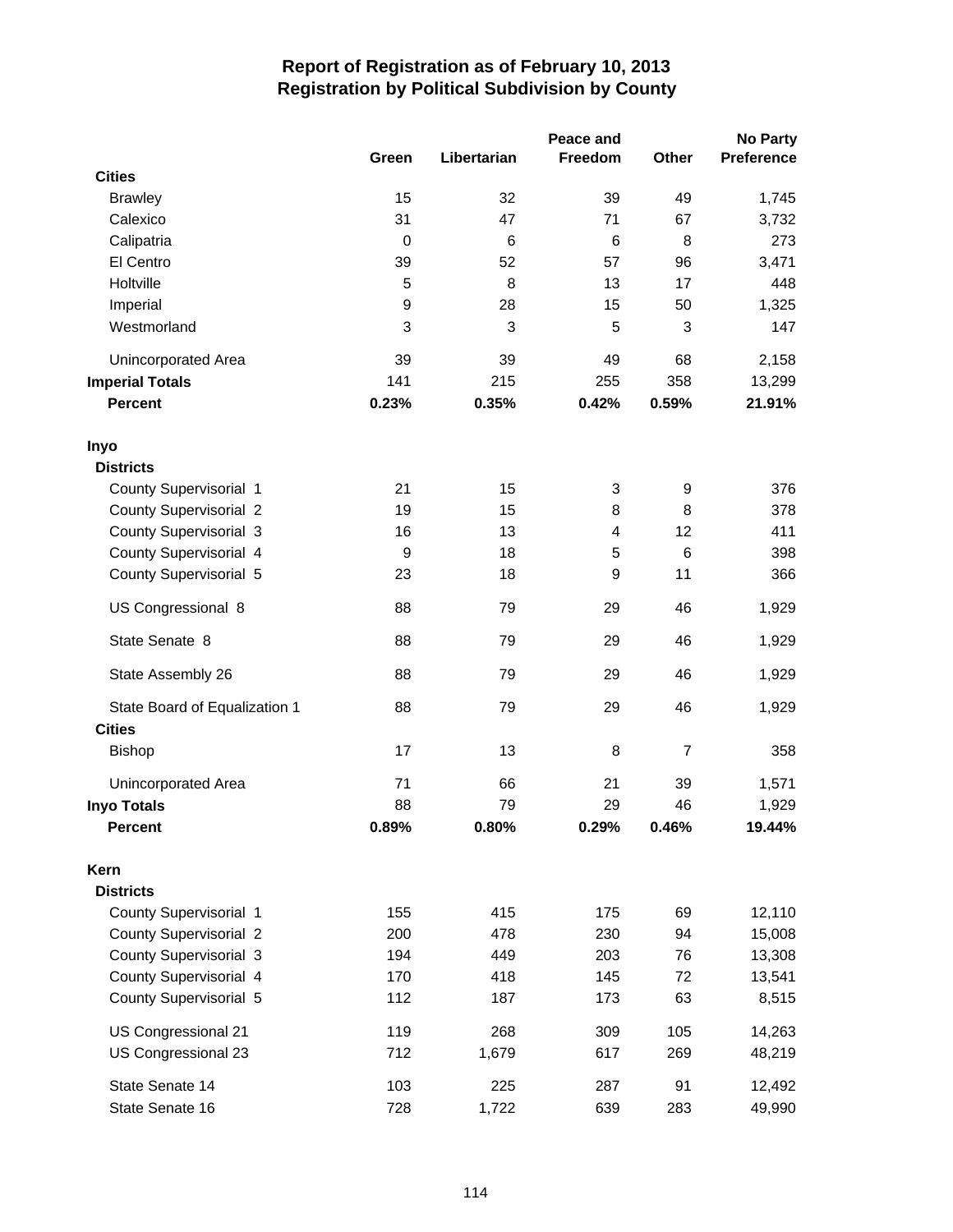|                               | <b>Total</b> |                   |            | American    | <b>Americans</b>         |
|-------------------------------|--------------|-------------------|------------|-------------|--------------------------|
|                               | Registered   | <b>Democratic</b> | Republican | Independent | <b>Elect</b>             |
| State Assembly 26             | 8,850        | 2,396             | 4,057      | 526         | 0                        |
| State Assembly 32             | 82,516       | 47,955            | 17,793     | 1,816       | $\overline{\mathcal{A}}$ |
| State Assembly 34             | 224,454      | 63,126            | 107,983    | 7,728       | $\overline{7}$           |
| State Assembly 36             | 16,891       | 5,059             | 6,833      | 867         | 1                        |
| State Board of Equalization 1 | 332,711      | 118,536           | 136,666    | 10,937      | 12                       |
| <b>Cities</b>                 |              |                   |            |             |                          |
| Arvin                         | 3,751        | 2,381             | 527        | 71          | $\overline{c}$           |
| <b>Bakersfield</b>            | 153,256      | 55,489            | 62,935     | 4,448       | $\sqrt{5}$               |
| California City               | 5,159        | 1,700             | 1,942      | 269         | $\mathbf 1$              |
| Delano                        | 11,847       | 7,605             | 2,172      | 158         | $\boldsymbol{0}$         |
| Maricopa                      | 461          | 106               | 217        | 31          | 0                        |
| McFarland                     | 2,896        | 1,714             | 552        | 47          | 0                        |
| Ridgecrest                    | 13,572       | 3,105             | 6,713      | 522         | 1                        |
| Shafter                       | 4,904        | 2,344             | 1,525      | 121         | $\boldsymbol{0}$         |
| Taft                          | 3,030        | 684               | 1,626      | 116         | 1                        |
| Tehachapi                     | 4,060        | 1,036             | 1,859      | 184         | 1                        |
| Wasco                         | 5,514        | 2,909             | 1,462      | 114         | $\mathbf 0$              |
| Unincorporated Area           | 124,261      | 39,463            | 55,136     | 4,856       | 1                        |
| <b>Kern Totals</b>            | 332,711      | 118,536           | 136,666    | 10,937      | 12                       |
| <b>Percent</b>                |              | 35.63%            | 41.08%     | 3.29%       | $0.00\%$                 |
| <b>Kings</b>                  |              |                   |            |             |                          |
| <b>Districts</b>              |              |                   |            |             |                          |
| County Supervisorial 1        | 8,210        | 2,689             | 3,741      | 238         | 0                        |
| <b>County Supervisorial 2</b> | 7,451        | 4,057             | 2,128      | 135         | 0                        |
| <b>County Supervisorial 3</b> | 10,769       | 2,932             | 5,694      | 296         | 0                        |
| County Supervisorial 4        | 9,881        | 3,751             | 4,198      | 234         | 1                        |
| County Supervisorial 5        | 12,174       | 3,907             | 6,132      | 333         | 1                        |
| US Congressional 21           | 48,485       | 17,336            | 21,893     | 1,236       | $\overline{2}$           |
| State Senate 14               | 48,485       | 17,336            | 21,893     | 1,236       | $\overline{c}$           |
| State Assembly 32             | 48,485       | 17,336            | 21,893     | 1,236       | $\overline{2}$           |
| State Board of Equalization 1 | 48,485       | 17,336            | 21,893     | 1,236       | $\overline{2}$           |
| <b>Cities</b>                 |              |                   |            |             |                          |
| Avenal                        | 1,675        | 899               | 448        | 34          | 0                        |
| Corcoran                      | 4,289        | 2,462             | 1,127      | 84          | 0                        |
| Hanford                       | 21,844       | 7,400             | 10,273     | 578         | 1                        |
| Lemoore                       | 9,492        | 3,025             | 4,383      | 294         | $\pmb{0}$                |
| Unincorporated Area           | 11,185       | 3,550             | 5,662      | 246         | 1                        |
| <b>Kings Totals</b>           | 48,485       | 17,336            | 21,893     | 1,236       | $\overline{c}$           |
| <b>Percent</b>                |              | 35.76%            | 45.15%     | 2.55%       | $0.00\%$                 |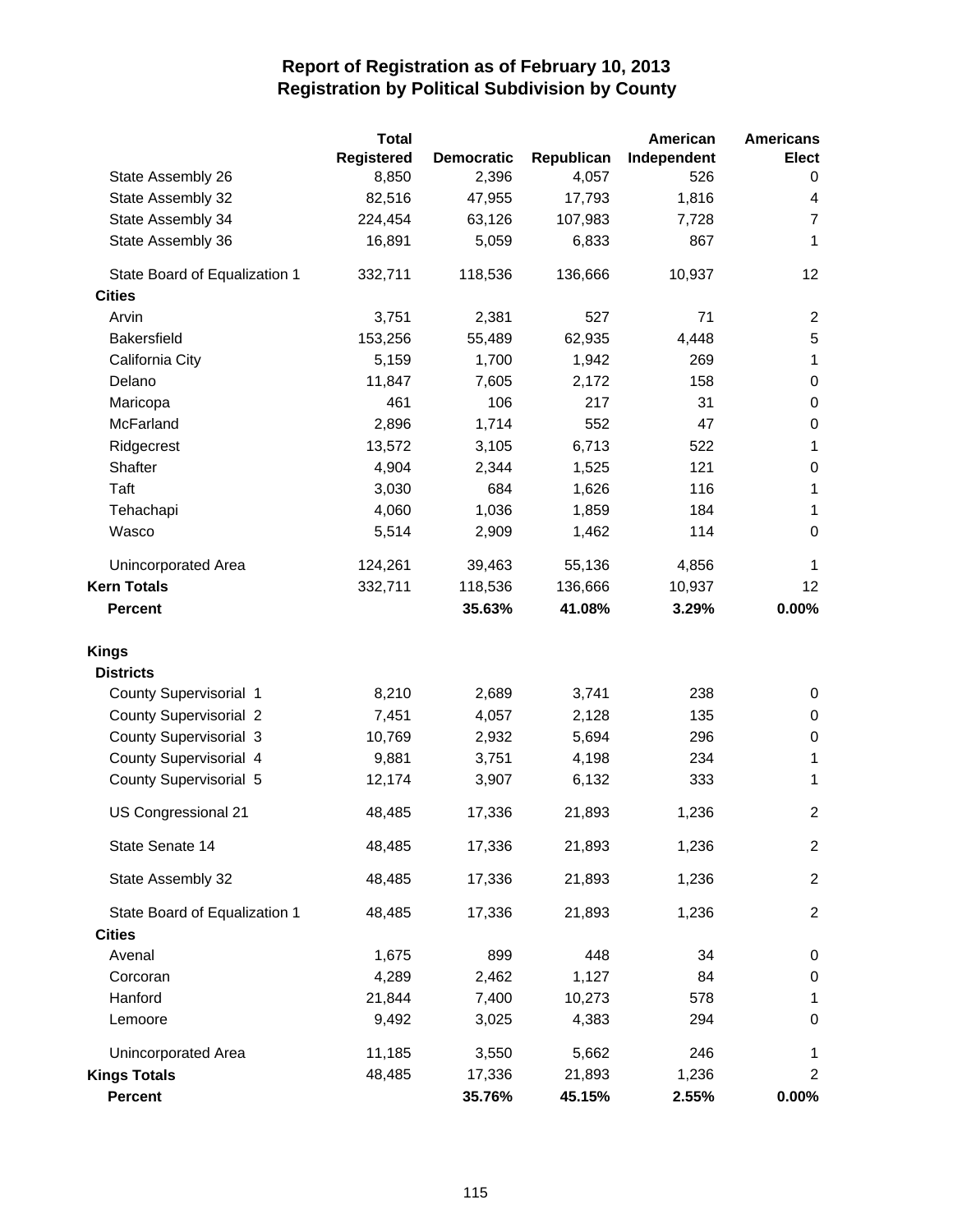|                               |                  |             | Peace and |                | <b>No Party</b>   |
|-------------------------------|------------------|-------------|-----------|----------------|-------------------|
|                               | Green            | Libertarian | Freedom   | Other          | <b>Preference</b> |
| State Assembly 26             | 43               | 63          | 42        | 12             | 1,711             |
| State Assembly 32             | 124              | 267         | 319       | 103            | 14,135            |
| State Assembly 34             | 614              | 1,482       | 509       | 238            | 42,767            |
| State Assembly 36             | 50               | 135         | 56        | 21             | 3,869             |
| State Board of Equalization 1 | 831              | 1,947       | 926       | 374            | 62,482            |
| <b>Cities</b>                 |                  |             |           |                |                   |
| Arvin                         | 3                | 9           | 16        | 1              | 741               |
| <b>Bakersfield</b>            | 370              | 820         | 367       | 163            | 28,659            |
| California City               | 10               | 38          | 16        | $\overline{2}$ | 1,181             |
| Delano                        | 10               | 21          | 36        | 14             | 1,831             |
| Maricopa                      | $\boldsymbol{0}$ | 5           | 3         | $\overline{c}$ | 97                |
| McFarland                     | $\overline{4}$   | 6           | 11        | 3              | 559               |
| Ridgecrest                    | 41               | 131         | 34        | 20             | 3,005             |
| Shafter                       | $\overline{7}$   | 11          | 16        | 3              | 877               |
| Taft                          | $\overline{4}$   | 14          | 11        | 3              | 571               |
| Tehachapi                     | 16               | 27          | 17        | $\overline{7}$ | 913               |
| Wasco                         | 6                | 17          | 20        | 6              | 980               |
| <b>Unincorporated Area</b>    | 360              | 848         | 379       | 150            | 23,068            |
| <b>Kern Totals</b>            | 831              | 1,947       | 926       | 374            | 62,482            |
| <b>Percent</b>                | 0.25%            | 0.59%       | 0.28%     | 0.11%          | 18.78%            |
| <b>Kings</b>                  |                  |             |           |                |                   |
| <b>Districts</b>              |                  |             |           |                |                   |
| County Supervisorial 1        | 11               | 35          | 14        | 27             | 1,455             |
| <b>County Supervisorial 2</b> | 14               | 23          | 14        | 16             | 1,064             |
| <b>County Supervisorial 3</b> | 27               | 56          | 16        | 33             | 1,715             |
| County Supervisorial 4        | 14               | 46          | 20        | 40             | 1,577             |
| County Supervisorial 5        | 28               | 54          | 22        | 45             | 1,652             |
| US Congressional 21           | 94               | 214         | 86        | 161            | 7,463             |
| State Senate 14               | 94               | 214         | 86        | 161            | 7,463             |
| State Assembly 32             | 94               | 214         | 86        | 161            | 7,463             |
| State Board of Equalization 1 | 94               | 214         | 86        | 161            | 7,463             |
| <b>Cities</b>                 |                  |             |           |                |                   |
| Avenal                        | 3                | 6           | 6         | 5              | 274               |
| Corcoran                      | 8                | 15          | 7         | 10             | 576               |
| Hanford                       | 46               | 102         | 40        | 76             | 3,328             |
| Lemoore                       | 13               | 38          | 14        | 33             | 1,692             |
| Unincorporated Area           | 24               | 53          | 19        | 37             | 1,593             |
| <b>Kings Totals</b>           | 94               | 214         | 86        | 161            | 7,463             |
| Percent                       | 0.19%            | 0.44%       | 0.18%     | 0.33%          | 15.39%            |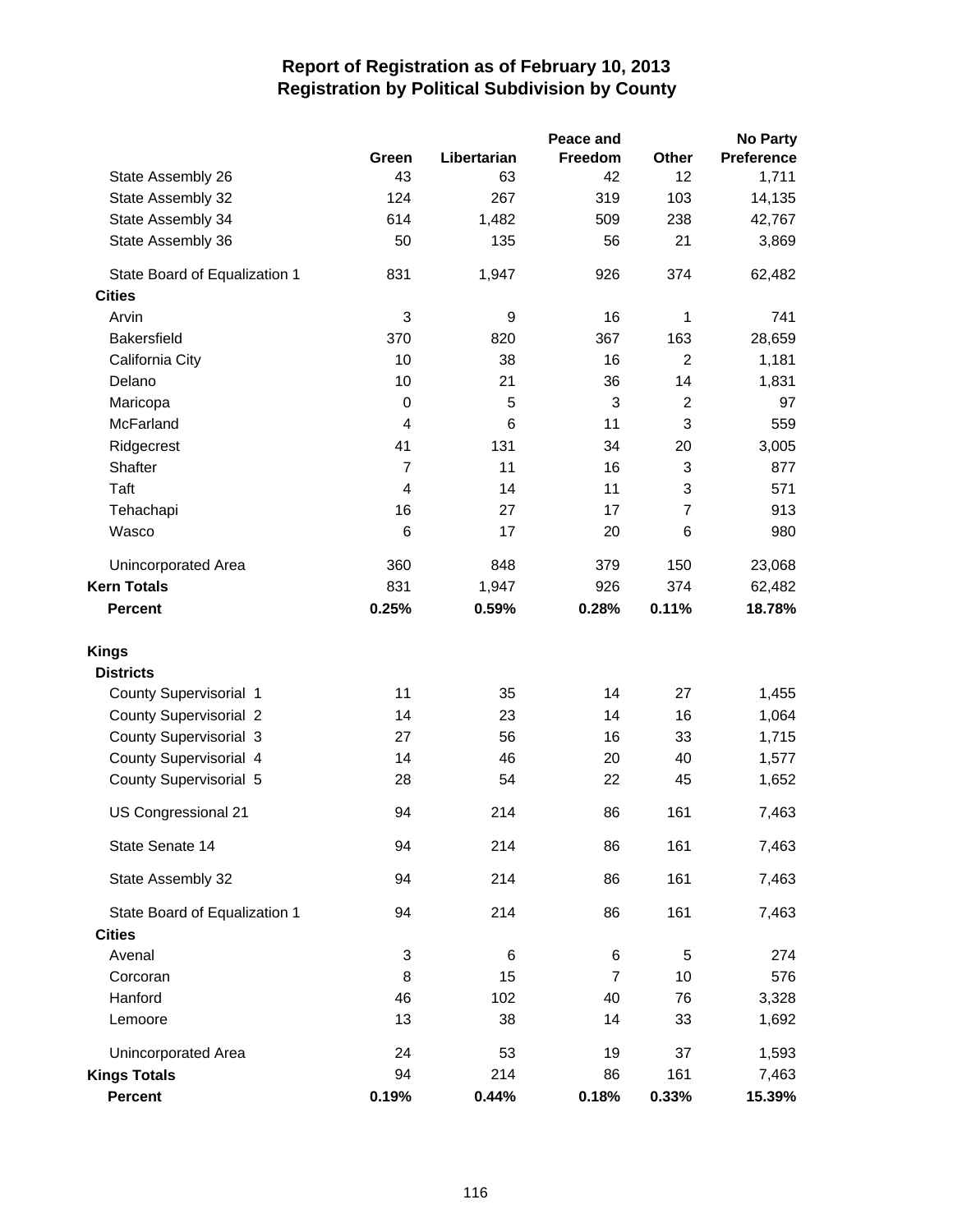|                               | <b>Total</b>      |                   |            | American    | <b>Americans</b> |
|-------------------------------|-------------------|-------------------|------------|-------------|------------------|
|                               | <b>Registered</b> | <b>Democratic</b> | Republican | Independent | <b>Elect</b>     |
| Lake                          |                   |                   |            |             |                  |
| <b>Districts</b>              |                   |                   |            |             |                  |
| County Supervisorial 1        | 7,418             | 2,882             | 2,176      | 283         | 0                |
| <b>County Supervisorial 2</b> | 5,853             | 2,636             | 1,050      | 250         | 1                |
| <b>County Supervisorial 3</b> | 7,080             | 2,971             | 1,779      | 315         | $\mathbf 1$      |
| County Supervisorial 4        | 7,451             | 2,846             | 2,506      | 266         | 0                |
| County Supervisorial 5        | 7,330             | 2,950             | 2,153      | 285         | 0                |
| US Congressional 3            | 17,055            | 7,255             | 4,047      | 711         | $\overline{2}$   |
| US Congressional 5            | 18,077            | 7,030             | 5,617      | 688         | $\Omega$         |
| State Senate 2                | 35,132            | 14,285            | 9,664      | 1,399       | $\overline{2}$   |
| State Assembly 4              | 35,132            | 14,285            | 9,664      | 1,399       | $\overline{2}$   |
| State Board of Equalization 2 | 35,132            | 14,285            | 9,664      | 1,399       | $\overline{2}$   |
| <b>Cities</b>                 |                   |                   |            |             |                  |
| Clearlake                     | 6,937             | 3,144             | 1,247      | 293         | $\mathbf{1}$     |
| Lakeport                      | 2,712             | 1,036             | 882        | 97          | 0                |
| Unincorporated Area           | 25,483            | 10,105            | 7,535      | 1,009       | $\mathbf{1}$     |
| <b>Lake Totals</b>            | 35,132            | 14,285            | 9,664      | 1,399       | $\overline{2}$   |
| <b>Percent</b>                |                   | 40.66%            | 27.51%     | 3.98%       | 0.01%            |
| Lassen                        |                   |                   |            |             |                  |
| <b>Districts</b>              |                   |                   |            |             |                  |
| County Supervisorial 1        | 3,074             | 856               | 1,363      | 172         | 0                |
| <b>County Supervisorial 2</b> | 2,256             | 594               | 968        | 131         | 0                |
| <b>County Supervisorial 3</b> | 3,363             | 718               | 1,808      | 173         | 0                |
| County Supervisorial 4        | 2,684             | 675               | 1,343      | 111         | 0                |
| County Supervisorial 5        | 2,555             | 558               | 1,205      | 139         | 1                |
| US Congressional 1            | 13,932            | 3,401             | 6,687      | 726         | 1                |
| State Senate 1                | 13,932            | 3,401             | 6,687      | 726         | 1                |
| State Assembly 1              | 13,932            | 3,401             | 6,687      | 726         | 1                |
| State Board of Equalization 1 | 13,932            | 3,401             | 6,687      | 726         | 1                |
| <b>Cities</b>                 |                   |                   |            |             |                  |
| Susanville                    | 4,470             | 1,194             | 1,971      | 238         | 0                |
| Unincorporated Area           | 9,462             | 2,207             | 4,716      | 488         | 1                |
| <b>Lassen Totals</b>          | 13,932            | 3,401             | 6,687      | 726         | 1                |
| <b>Percent</b>                |                   | 24.41%            | 48.00%     | 5.21%       | 0.01%            |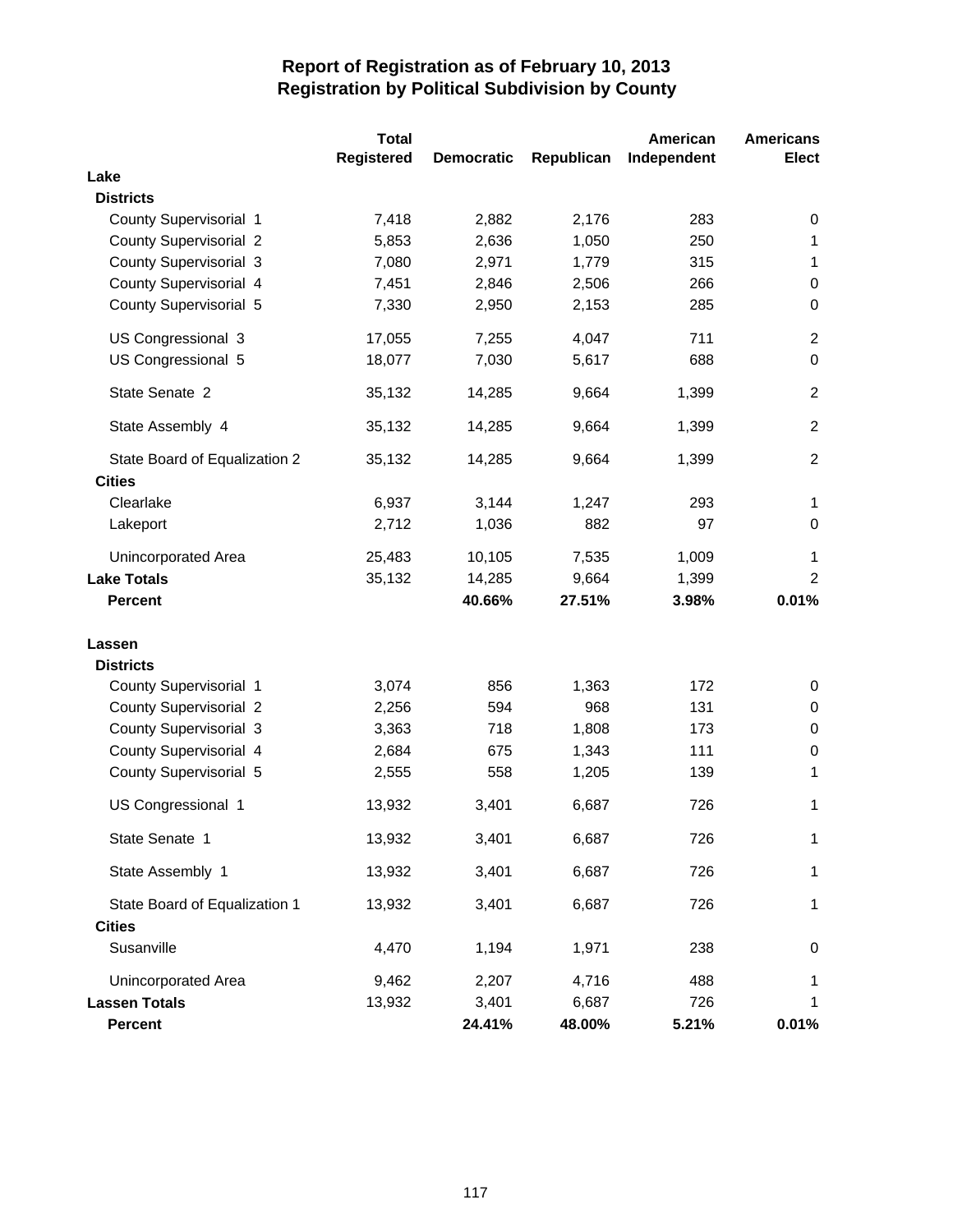|                               | Green          | Libertarian | Peace and<br>Freedom | Other | <b>No Party</b><br><b>Preference</b> |
|-------------------------------|----------------|-------------|----------------------|-------|--------------------------------------|
| Lake                          |                |             |                      |       |                                      |
| <b>Districts</b>              |                |             |                      |       |                                      |
| County Supervisorial 1        | 104            | 56          | 26                   | 14    | 1,877                                |
| <b>County Supervisorial 2</b> | 68             | 40          | 39                   | 10    | 1,759                                |
| County Supervisorial 3        | 113            | 59          | 39                   | 21    | 1,782                                |
| County Supervisorial 4        | 87             | 69          | 27                   | 16    | 1,634                                |
| County Supervisorial 5        | 106            | 54          | 26                   | 10    | 1,746                                |
| US Congressional 3            | 236            | 125         | 101                  | 41    | 4,537                                |
| US Congressional 5            | 242            | 153         | 56                   | 30    | 4,261                                |
| State Senate 2                | 478            | 278         | 157                  | 71    | 8,798                                |
| State Assembly 4              | 478            | 278         | 157                  | 71    | 8,798                                |
| State Board of Equalization 2 | 478            | 278         | 157                  | 71    | 8,798                                |
| <b>Cities</b><br>Clearlake    | 88             | 44          | 46                   | 13    | 2,061                                |
| Lakeport                      | 34             | 23          | 10                   | 4     | 626                                  |
|                               |                |             |                      |       |                                      |
| <b>Unincorporated Area</b>    | 356            | 211         | 101                  | 54    | 6,111                                |
| <b>Lake Totals</b>            | 478            | 278         | 157                  | 71    | 8,798                                |
| <b>Percent</b>                | 1.36%          | 0.79%       | 0.45%                | 0.20% | 25.04%                               |
| Lassen                        |                |             |                      |       |                                      |
| <b>Districts</b>              |                |             |                      |       |                                      |
| County Supervisorial 1        | 9              | 14          | 6                    | 17    | 637                                  |
| <b>County Supervisorial 2</b> | $\overline{7}$ | 18          | 12                   | 13    | 513                                  |
| <b>County Supervisorial 3</b> | 12             | 27          | $\overline{c}$       | 22    | 601                                  |
| County Supervisorial 4        | 11             | 12          | $\boldsymbol{9}$     | 6     | 517                                  |
| County Supervisorial 5        | 4              | 24          | 8                    | 9     | 607                                  |
| US Congressional 1            | 43             | 95          | 37                   | 67    | 2,875                                |
| State Senate 1                | 43             | 95          | 37                   | 67    | 2,875                                |
| State Assembly 1              | 43             | 95          | 37                   | 67    | 2,875                                |
| State Board of Equalization 1 | 43             | 95          | 37                   | 67    | 2,875                                |
| <b>Cities</b><br>Susanville   | 11             | 29          | 19                   | 24    | 984                                  |
| Unincorporated Area           | 32             | 66          | 18                   | 43    | 1,891                                |
| <b>Lassen Totals</b>          | 43             | 95          | 37                   | 67    | 2,875                                |
| <b>Percent</b>                | 0.31%          | 0.68%       | 0.27%                | 0.48% | 20.64%                               |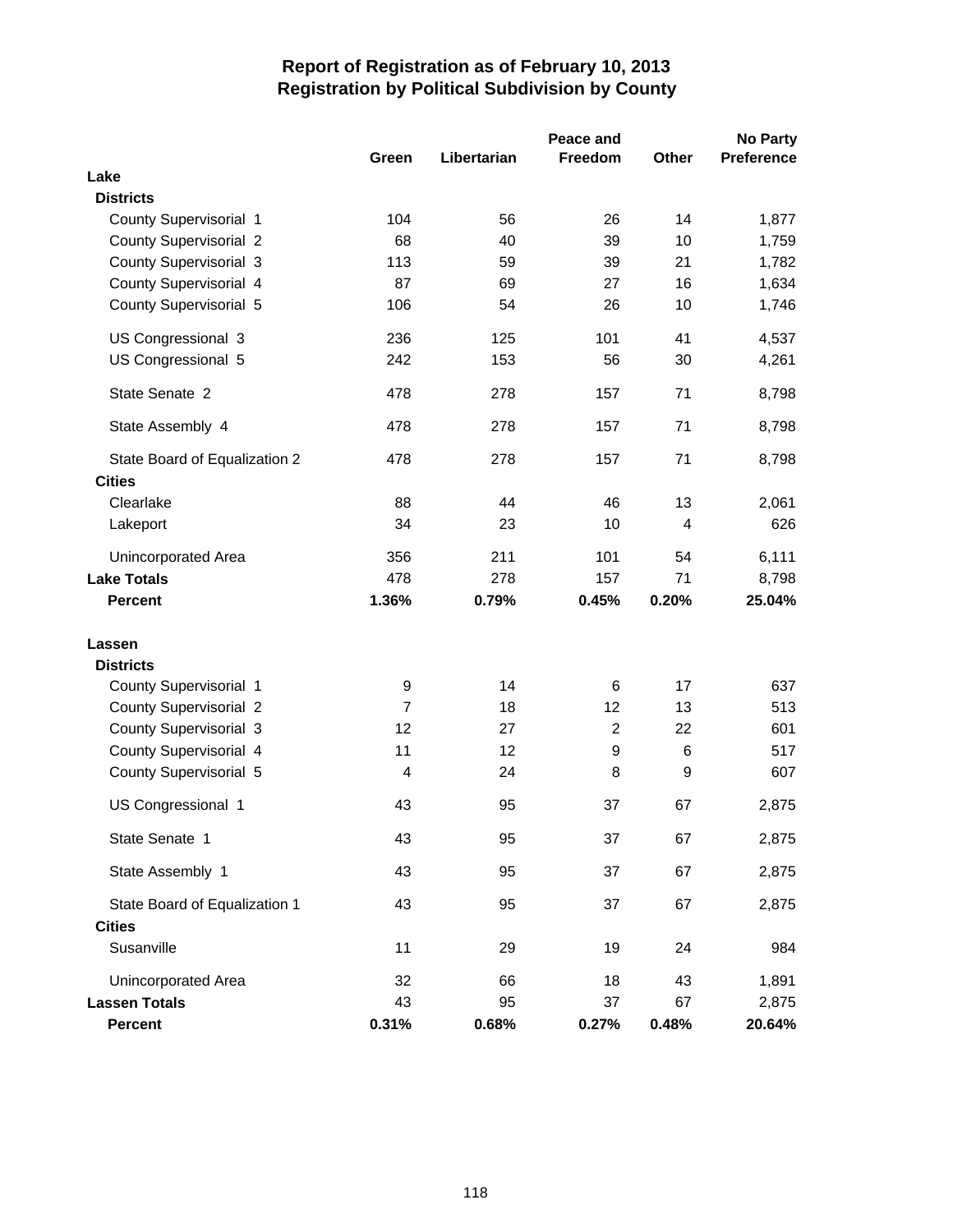|                               | <b>Total</b>      |                   |            | American    | <b>Americans</b> |
|-------------------------------|-------------------|-------------------|------------|-------------|------------------|
|                               | <b>Registered</b> | <b>Democratic</b> | Republican | Independent | <b>Elect</b>     |
| <b>Los Angeles</b>            |                   |                   |            |             |                  |
| <b>Districts</b>              |                   |                   |            |             |                  |
| County Supervisorial 1        | 800,359           | 444,316           | 128,936    | 15,523      | 420              |
| <b>County Supervisorial 2</b> | 907,112           | 594,503           | 92,828     | 17,307      | 461              |
| <b>County Supervisorial 3</b> | 1,046,073         | 545,647           | 194,165    | 23,620      | 1,137            |
| County Supervisorial 4        | 1,060,815         | 482,716           | 290,533    | 24,990      | 386              |
| County Supervisorial 5        | 1,051,044         | 419,297           | 342,045    | 27,615      | 179              |
| US Congressional 23           | 40,222            | 13,791            | 16,688     | 1,578       | 5                |
| US Congressional 25           | 290,979           | 107,076           | 109,767    | 9,684       | 58               |
| US Congressional 26           | 6,398             | 2,044             | 2,693      | 159         | 0                |
| US Congressional 27           | 358,279           | 154,021           | 94,039     | 7,189       | 23               |
| US Congressional 28           | 399,528           | 190,430           | 86,087     | 9,025       | 107              |
| US Congressional 29           | 270,946           | 148,068           | 42,057     | 6,240       | 981              |
| US Congressional 30           | 407,279           | 200,547           | 98,293     | 9,563       | 134              |
| US Congressional 32           | 323,047           | 151,870           | 84,439     | 7,774       | 121              |
| US Congressional 33           | 475,787           | 208,651           | 130,135    | 10,779      | 37               |
| US Congressional 34           | 257,751           | 148,686           | 30,961     | 4,904       | 114              |
| US Congressional 35           | 58,603            | 30,537            | 11,857     | 1,315       | 11               |
| US Congressional 37           | 390,659           | 251,641           | 39,650     | 7,514       | 127              |
| US Congressional 38           | 349,366           | 173,575           | 88,216     | 7,579       | 192              |
| US Congressional 39           | 107,466           | 38,577            | 31,907     | 2,242       | 8                |
| US Congressional 40           | 242,247           | 147,916           | 33,911     | 4,478       | 198              |
| US Congressional 43           | 342,658           | 205,068           | 55,795     | 6,998       | 114              |
| US Congressional 44           | 309,678           | 197,952           | 37,690     | 5,980       | 235              |
| US Congressional 47           | 234,510           | 116,029           | 54,322     | 6,054       | 118              |
| State Senate 18               | 413,992           | 219,260           | 73,083     | 9,847       | 1,052            |
| State Senate 20               | 58,866            | 30,640            | 11,927     | 1,324       | 11               |
| State Senate 21               | 290,239           | 106,897           | 110,092    | 10,179      | 57               |
| State Senate 22               | 405,509           | 188,199           | 92,102     | 8,628       | 131              |
| State Senate 23               | 34                | 5                 | 18         | 3           | $\pmb{0}$        |
| State Senate 24               | 357,461           | 208,977           | 41,197     | 6,511       | 162              |
| State Senate 25               | 503,574           | 212,241           | 152,368    | 11,633      | 64               |
| State Senate 26               | 618,384           | 287,752           | 147,854    | 13,996      | 77               |
| State Senate 27               | 354,868           | 163,801           | 99,387     | 8,329       | 69               |
| State Senate 29               | 88,764            | 31,902            | 25,447     | 1,843       | 9                |
| State Senate 30               | 456,627           | 307,157           | 38,831     | 8,774       | 216              |
| State Senate 32               | 443,800           | 217,334           | 114,508    | 9,738       | 233              |
| State Senate 33               | 383,428           | 221,391           | 59,680     | 8,263       | 268              |
| State Senate 34               | 45,143            | 17,681            | 16,322     | 1,179       | 1                |
| State Senate 35               | 444,714           | 273,242           | 65,691     | 8,808       | 233              |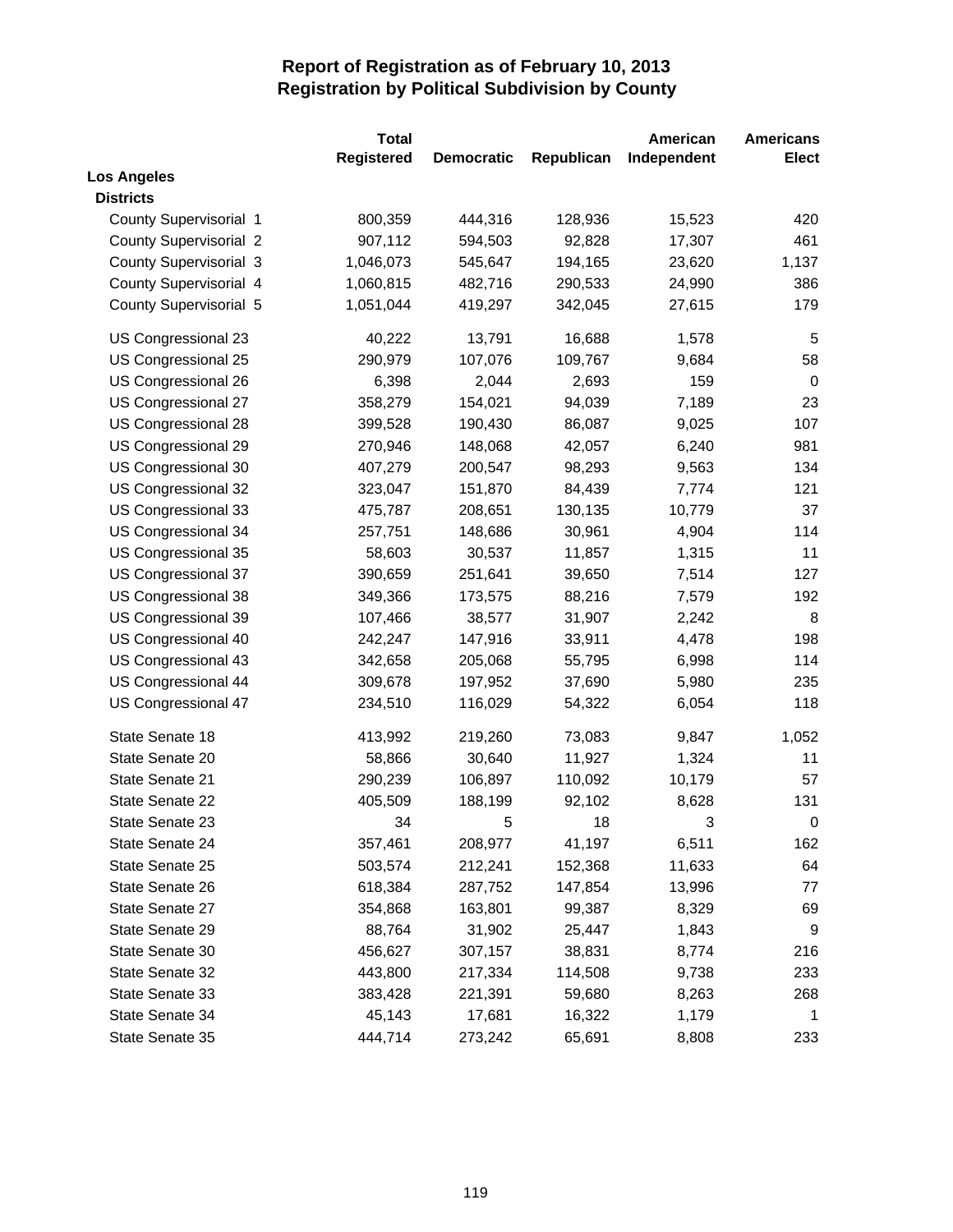|                               |                  |                  | Peace and |                | <b>No Party</b> |
|-------------------------------|------------------|------------------|-----------|----------------|-----------------|
|                               | Green            | Libertarian      | Freedom   | <b>Other</b>   | Preference      |
| <b>Los Angeles</b>            |                  |                  |           |                |                 |
| <b>Districts</b>              |                  |                  |           |                |                 |
| County Supervisorial 1        | 4,108            | 3,668            | 6,734     | 41,181         | 155,473         |
| <b>County Supervisorial 2</b> | 3,885            | 3,343            | 5,411     | 47,611         | 141,763         |
| <b>County Supervisorial 3</b> | 6,840            | 6,573            | 4,218     | 66,812         | 197,061         |
| County Supervisorial 4        | 4,873            | 6,105            | 4,780     | 54,181         | 192,251         |
| County Supervisorial 5        | 4,828            | 6,119            | 3,807     | 52,395         | 194,759         |
| US Congressional 23           | 117              | 213              | 128       | 2,020          | 5,682           |
| US Congressional 25           | 995              | 1,743            | 799       | 14,140         | 46,717          |
| US Congressional 26           | 26               | 42               | 12        | 344            | 1,078           |
| US Congressional 27           | 1,947            | 1,818            | 1,740     | 18,443         | 79,059          |
| US Congressional 28           | 2,884            | 2,737            | 1,654     | 25,716         | 80,888          |
| US Congressional 29           | 1,593            | 1,490            | 1,687     | 16,803         | 52,027          |
| US Congressional 30           | 2,239            | 2,523            | 1,396     | 21,688         | 70,896          |
| US Congressional 32           | 1,184            | 1,593            | 2,012     | 14,364         | 59,690          |
| US Congressional 33           | 2,960            | 3,175            | 1,205     | 28,725         | 90,120          |
| US Congressional 34           | 1,971            | 1,337            | 2,173     | 16,852         | 50,753          |
| US Congressional 35           | 264              | 279              | 672       | 3,383          | 10,285          |
| US Congressional 37           | 2,178            | 1,701            | 1,825     | 23,091         | 62,932          |
| US Congressional 38           | 1,222            | 1,585            | 2,037     | 14,422         | 60,538          |
| US Congressional 39           | 337              | 454              | 430       | 5,537          | 27,974          |
| US Congressional 40           | 771              | 1,011            | 2,225     | 11,386         | 40,351          |
| US Congressional 43           | 1,206            | 1,405            | 1,647     | 16,090         | 54,335          |
| US Congressional 44           | 1,067            | 1,103            | 2,240     | 14,352         | 49,059          |
| US Congressional 47           | 1,573            | 1,599            | 1,068     | 14,824         | 38,923          |
| State Senate 18               | 2,469            | 2,480            | 2,110     | 25,486         | 78,205          |
| State Senate 20               | 266              | 283              | 672       | 3,406          | 10,337          |
| State Senate 21               | 972              | 1,725            | 852       | 14,217         | 45,248          |
| State Senate 22               | 1,472            | 1,759            | 2,684     | 19,906         | 90,628          |
| State Senate 23               | $\boldsymbol{0}$ | $\boldsymbol{0}$ | 0         | $\overline{c}$ | 6               |
| State Senate 24               | 2,704            | 1,887            | 3,008     | 23,225         | 69,790          |
| State Senate 25               | 2,933            | 3,135            | 1,874     | 25,018         | 94,308          |
| State Senate 26               | 4,101            | 4,203            | 1,709     | 39,762         | 118,930         |
| State Senate 27               | 1,856            | 2,126            | 1,153     | 17,418         | 60,729          |
| State Senate 29               | 292              | 347              | 359       | 4,817          | 23,748          |
| State Senate 30               | 2,247            | 1,722            | 2,573     | 26,251         | 68,856          |
| State Senate 32               | 1,508            | 2,052            | 2,586     | 18,560         | 77,281          |
| State Senate 33               | 1,889            | 2,014            | 2,753     | 21,883         | 65,287          |
| State Senate 34               | 292              | 354              | 102       | 2,186          | 7,026           |
| State Senate 35               | 1,533            | 1,721            | 2,515     | 20,043         | 70,928          |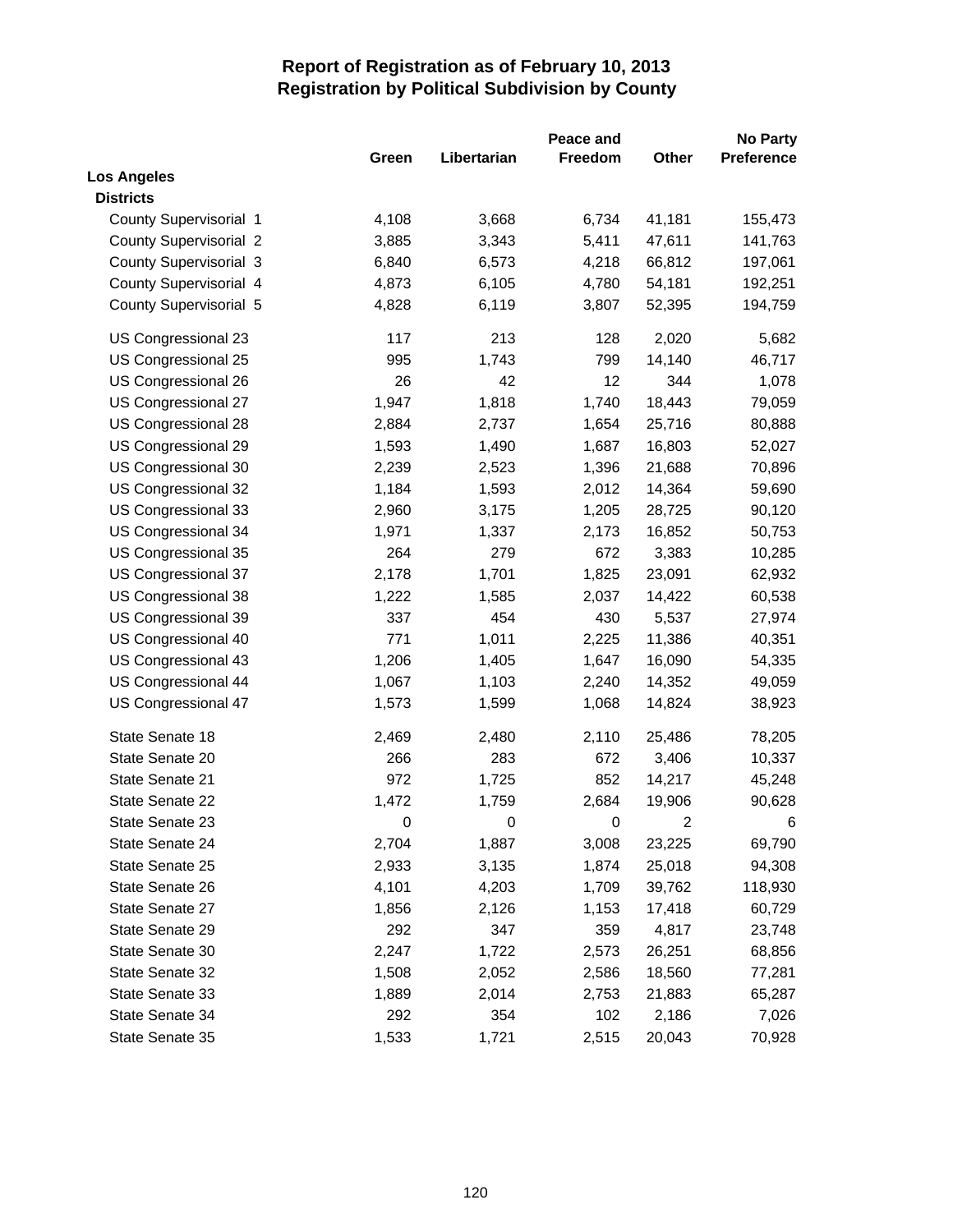|                               | <b>Total</b> |                   |            | American    | <b>Americans</b>         |
|-------------------------------|--------------|-------------------|------------|-------------|--------------------------|
|                               | Registered   | <b>Democratic</b> | Republican | Independent | <b>Elect</b>             |
| State Assembly 36             | 185,423      | 72,063            | 67,326     | 6,949       | 34                       |
| State Assembly 38             | 191,786      | 68,216            | 73,842     | 5,385       | 47                       |
| State Assembly 39             | 196,913      | 103,739           | 35,557     | 4,639       | 797                      |
| State Assembly 41             | 227,263      | 103,380           | 65,475     | 5,087       | 13                       |
| State Assembly 43             | 258,659      | 115,739           | 63,623     | 5,771       | 57                       |
| State Assembly 44             | 6,398        | 2,044             | 2,693      | 159         | 0                        |
| State Assembly 45             | 255,735      | 125,216           | 64,650     | 5,843       | 59                       |
| State Assembly 46             | 218,485      | 115,683           | 37,927     | 5,307       | 253                      |
| State Assembly 48             | 215,617      | 100,222           | 58,619     | 5,301       | 90                       |
| State Assembly 49             | 207,296      | 85,003            | 49,369     | 3,902       | 23                       |
| State Assembly 50             | 318,749      | 165,580           | 58,085     | 6,954       | 40                       |
| State Assembly 51             | 197,047      | 117,149           | 23,114     | 3,551       | 83                       |
| State Assembly 52             | 58,866       | 30,640            | 11,927     | 1,324       | 11                       |
| State Assembly 53             | 148,521      | 87,018            | 16,334     | 2,864       | 83                       |
| State Assembly 54             | 280,302      | 176,840           | 30,623     | 5,440       | 72                       |
| State Assembly 55             | 88,764       | 31,902            | 25,447     | 1,843       | 9                        |
| State Assembly 57             | 232,940      | 111,104           | 63,567     | 5,235       | 95                       |
| State Assembly 58             | 222,575      | 118,136           | 47,332     | 4,467       | 171                      |
| State Assembly 59             | 164,597      | 114,616           | 10,703     | 3,008       | 125                      |
| State Assembly 62             | 246,246      | 149,587           | 34,271     | 5,170       | 71                       |
| State Assembly 63             | 187,583      | 107,519           | 32,479     | 3,819       | 106                      |
| State Assembly 64             | 214,163      | 144,009           | 21,645     | 3,971       | 178                      |
| State Assembly 66             | 280,281      | 110,710           | 94,578     | 6,402       | 40                       |
| State Assembly 70             | 261,194      | 130,364           | 59,321     | 6,664       | 126                      |
| State Board of Equalization 1 | 638,561      | 283,653           | 184,989    | 18,413      | 629                      |
| State Board of Equalization 3 | 4,226,842    | 2,202,826         | 863,518    | 90,642      | 1,954                    |
| <b>Cities</b>                 |              |                   |            |             |                          |
| Agoura Hills                  | 14,307       | 5,731             | 4,837      | 390         | 1                        |
| Alhambra                      | 37,816       | 17,931            | 7,227      | 690         | 4                        |
| Arcadia                       | 30,050       | 8,532             | 10,287     | 500         | $\mathbf{1}$             |
| Artesia                       | 7,276        | 3,416             | 1,762      | 122         | $\mathbf 0$              |
| Avalon                        | 1,721        | 666               | 600        | 46          | $\pmb{0}$                |
| Azusa                         | 18,509       | 8,664             | 4,665      | 480         | $\overline{\mathcal{A}}$ |
| <b>Baldwin Park</b>           | 29,346       | 15,987            | 4,986      | 591         | 43                       |
| Bell                          | 11,253       | 6,939             | 1,365      | 163         | 13                       |
| <b>Bell Gardens</b>           | 12,951       | 7,967             | 1,446      | 225         | 19                       |
| <b>Bellflower</b>             | 33,701       | 17,355            | 7,548      | 858         | 18                       |
| <b>Beverly Hills</b>          | 22,479       | 10,182            | 5,542      | 409         | $\pmb{0}$                |
| <b>Bradbury</b>               | 632          | 155               | 308        | 13          | 0                        |
| <b>Burbank</b>                | 61,180       | 27,040            | 16,315     | 1,486       | 24                       |
| Calabasas                     | 15,474       | 6,682             | 4,797      | 358         | $\mathbf{1}$             |
| Carson                        | 53,373       | 32,412            | 7,885      | 964         | 30                       |
| Cerritos                      | 31,933       | 12,647            | 9,092      | 513         | $\sqrt{3}$               |
| Claremont                     | 22,968       | 10,345            | 6,981      | 499         | 0                        |
| Commerce                      | 6,265        | 4,197             | 690        | 102         | $\overline{7}$           |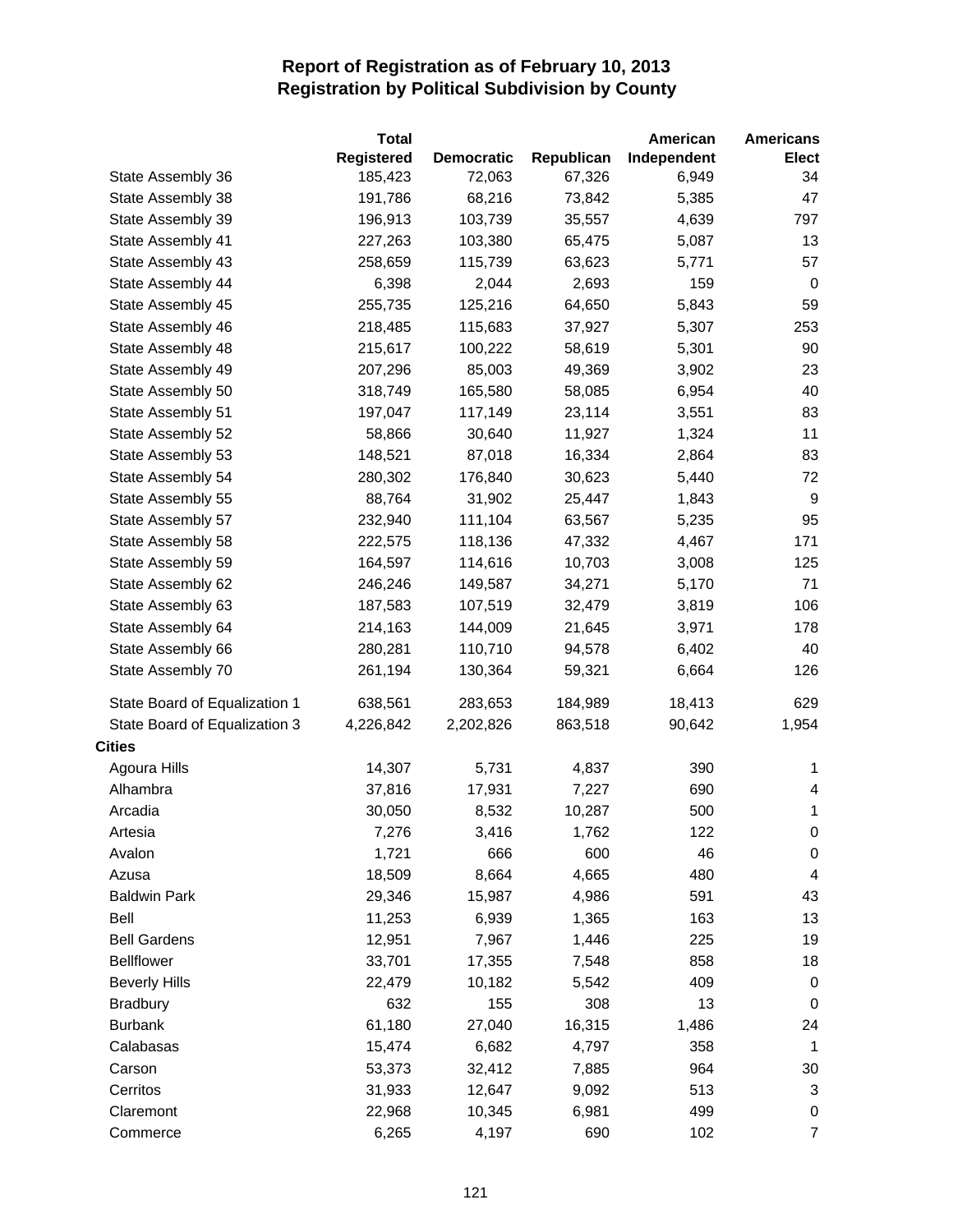|                               |                  |             | Peace and |         | <b>No Party</b> |
|-------------------------------|------------------|-------------|-----------|---------|-----------------|
|                               | Green            | Libertarian | Freedom   | Other   | Preference      |
| State Assembly 36             | 590              | 1,042       | 643       | 9,256   | 27,520          |
| State Assembly 38             | 763              | 1,155       | 439       | 9,132   | 32,807          |
| State Assembly 39             | 1,171            | 1,198       | 1,173     | 11,181  | 37,458          |
| State Assembly 41             | 1,492            | 1,351       | 871       | 10,991  | 38,603          |
| State Assembly 43             | 1,623            | 1,615       | 1,025     | 16,293  | 52,913          |
| State Assembly 44             | 26               | 42          | 12        | 344     | 1,078           |
| State Assembly 45             | 1,310            | 1,486       | 968       | 12,810  | 43,393          |
| State Assembly 46             | 1,344            | 1,427       | 927       | 13,942  | 41,675          |
| State Assembly 48             | 801              | 1,055       | 1,342     | 9,339   | 38,848          |
| State Assembly 49             | 765              | 856         | 1,247     | 11,023  | 55,108          |
| State Assembly 50             | 2,320            | 2,118       | 894       | 20,872  | 61,886          |
| State Assembly 51             | 1,590            | 1,015       | 1,765     | 10,863  | 37,917          |
| State Assembly 52             | 266              | 283         | 672       | 3,406   | 10,337          |
| State Assembly 53             | 965              | 745         | 1,244     | 10,748  | 28,520          |
| State Assembly 54             | 1,601            | 1,278       | 1,087     | 17,547  | 45,814          |
| State Assembly 55             | 292              | 347         | 359       | 4,817   | 23,748          |
| State Assembly 57             | 801              | 1,119       | 1,315     | 9,528   | 40,176          |
| State Assembly 58             | 702              | 942         | 1,486     | 9,548   | 39,791          |
| State Assembly 59             | 560              | 513         | 1,390     | 9,351   | 24,331          |
| State Assembly 62             | 1,296            | 1,233       | 1,202     | 13,280  | 40,136          |
| State Assembly 63             | 663              | 826         | 1,470     | 8,652   | 32,049          |
| State Assembly 64             | 554              | 593         | 1,448     | 9,716   | 32,049          |
| State Assembly 66             | 1,246            | 1,778       | 761       | 13,226  | 51,540          |
| State Assembly 70             | 1,793            | 1,791       | 1,210     | 16,315  | 43,610          |
| State Board of Equalization 1 | 2,745            | 3,533       | 3,069     | 33,501  | 108,029         |
| State Board of Equalization 3 | 21,789           | 22,275      | 21,881    | 228,679 | 773,278         |
| <b>Cities</b>                 |                  |             |           |         |                 |
| Agoura Hills                  | 56               | 105         | 19        | 682     | 2,486           |
| Alhambra                      | 171              | 150         | 230       | 2,176   | 9,237           |
| Arcadia                       | 89               | 129         | 92        | 1,736   | 8,684           |
| Artesia                       | 19               | 29          | 46        | 377     | 1,505           |
| Avalon                        | 22               | 9           | 10        | 73      | 295             |
| Azusa                         | 75               | 93          | 152       | 922     | 3,454           |
| <b>Baldwin Park</b>           | 94               | 100         | 231       | 1,396   | 5,918           |
| Bell                          | 31               | 41          | 128       | 514     | 2,059           |
| <b>Bell Gardens</b>           | 37               | 58          | 125       | 567     | 2,507           |
| <b>Bellflower</b>             | 127              | 174         | 197       | 1,620   | 5,804           |
| <b>Beverly Hills</b>          | 78               | 97          | 60        | 1,212   | 4,899           |
| <b>Bradbury</b>               | $\boldsymbol{0}$ | 6           | 3         | 16      | 131             |
| <b>Burbank</b>                | 343              | 436         | 201       | 3,686   | 11,649          |
| Calabasas                     | 65               | 97          | 34        | 780     | 2,660           |
| Carson                        | 130              | 166         | 292       | 2,018   | 9,476           |
| Cerritos                      | 70               | 87          | 142       | 1,405   | 7,974           |
| Claremont                     | 191              | 131         | 70        | 1,065   | 3,686           |
| Commerce                      | 22               | 26          | 64        | 215     | 942             |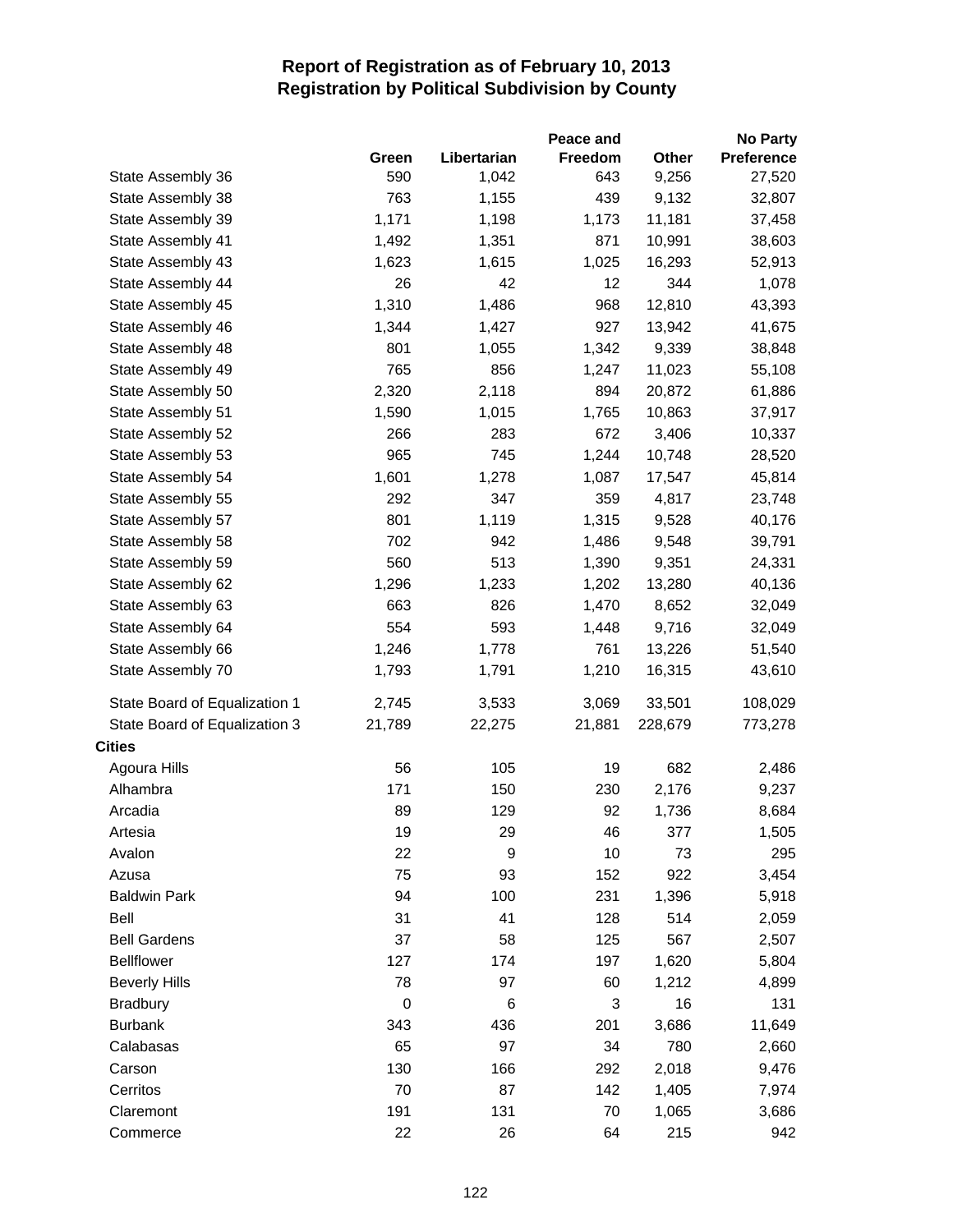|                         | <b>Total</b>      |                   |            | American    | <b>Americans</b> |
|-------------------------|-------------------|-------------------|------------|-------------|------------------|
|                         | <b>Registered</b> | <b>Democratic</b> | Republican | Independent | <b>Elect</b>     |
| Compton                 | 45,344            | 33,079            | 3,061      | 832         | 57               |
| Covina                  | 25,552            | 10,860            | 8,299      | 738         | 5                |
| Cudahy                  | 6,696             | 4,146             | 779        | 97          | 7                |
| <b>Culver City</b>      | 27,001            | 15,378            | 4,287      | 575         | 6                |
| Diamond Bar             | 32,313            | 11,149            | 10,239     | 704         | $\overline{c}$   |
| Downey                  | 53,811            | 26,961            | 13,868     | 1,191       | 31               |
| Duarte                  | 11,951            | 5,694             | 3,167      | 275         | 1                |
| El Monte                | 36,065            | 18,349            | 6,152      | 796         | 20               |
| El Segundo              | 11,417            | 3,822             | 4,256      | 330         | 1                |
| Gardena                 | 30,433            | 19,102            | 4,709      | 537         | 5                |
| Glendale                | 97,210            | 39,586            | 26,716     | 2,226       | 12               |
| Glendora                | 31,795            | 9,558             | 14,619     | 881         | 1                |
| <b>Hawaiian Gardens</b> | 4,602             | 2,478             | 783        | 104         | $\overline{2}$   |
| Hawthorne               | 36,087            | 22,254            | 4,815      | 740         | 11               |
| Hermosa Beach           | 13,682            | 4,840             | 4,449      | 353         | 3                |
| <b>Hidden Hills</b>     | 1,399             | 542               | 535        | 33          | 0                |
| <b>Huntington Park</b>  | 16,643            | 10,664            | 1,832      | 277         | 8                |
| Industry                | 102               | 26                | 55         | 6           | $\boldsymbol{0}$ |
| Inglewood               | 54,800            | 40,592            | 3,355      | 920         | 21               |
| Irwindale               | 931               | 581               | 144        | 28          | 0                |
| La Canada Flintridge    | 14,831            | 4,444             | 6,837      | 255         | 0                |
| La Habra Heights        | 3,865             | 893               | 2,067      | 95          | 0                |
| La Mirada               | 27,559            | 10,521            | 10,450     | 699         | 5                |
| La Puente               | 15,798            | 9,252             | 2,517      | 309         | 10               |
| La Verne                | 20,721            | 7,127             | 8,920      | 554         | 1                |
| Lakewood                | 48,547            | 21,582            | 14,984     | 1,284       | 6                |
| Lancaster               | 70,188            | 28,025            | 24,880     | 2,780       | 17               |
| Lawndale                | 13,318            | 7,187             | 2,376      | 332         | $\overline{7}$   |
| Lomita                  | 11,424            | 4,778             | 3,662      | 316         | 4                |
| Long Beach              | 250,491           | 128,952           | 52,884     | 6,262       | 148              |
| Los Angeles             | 1,817,111         | 1,018,650         | 289,553    | 38,873      | 1,521            |
| Lynwood                 | 24,223            | 16,114            | 2,268      | 418         | 23               |
| Malibu                  | 9,220             | 3,887             | 2,714      | 235         | 0                |
| Manhattan Beach         | 25,214            | 9,033             | 9,537      | 592         | 1                |
| Maywood                 | 8,356             | 5,207             | 846        | 123         | 10               |
| Monrovia                | 20,823            | 8,629             | 6,701      | 509         | 3                |
| Montebello              | 29,454            | 17,390            | 4,918      | 539         | 34               |
| <b>Monterey Park</b>    | 27,872            | 12,449            | 5,302      | 430         | 3                |
| Norwalk                 | 47,544            | 25,799            | 9,482      | 991         | 19               |
| Palmdale                | 67,327            | 29,936            | 20,624     | 2,318       | 16               |
| Palos Verdes Estates    | 10,343            | 2,622             | 5,336      | 209         | 0                |
| Paramount               | 19,747            | 12,102            | 2,667      | 388         | 15               |
| Pasadena                | 79,593            | 39,530            | 18,462     | 1,623       | 3                |
| Pico Rivera             | 32,453            | 20,088            | 5,123      | 564         | 46               |
| Pomona                  | 58,603            | 30,537            | 11,857     | 1,315       | 11               |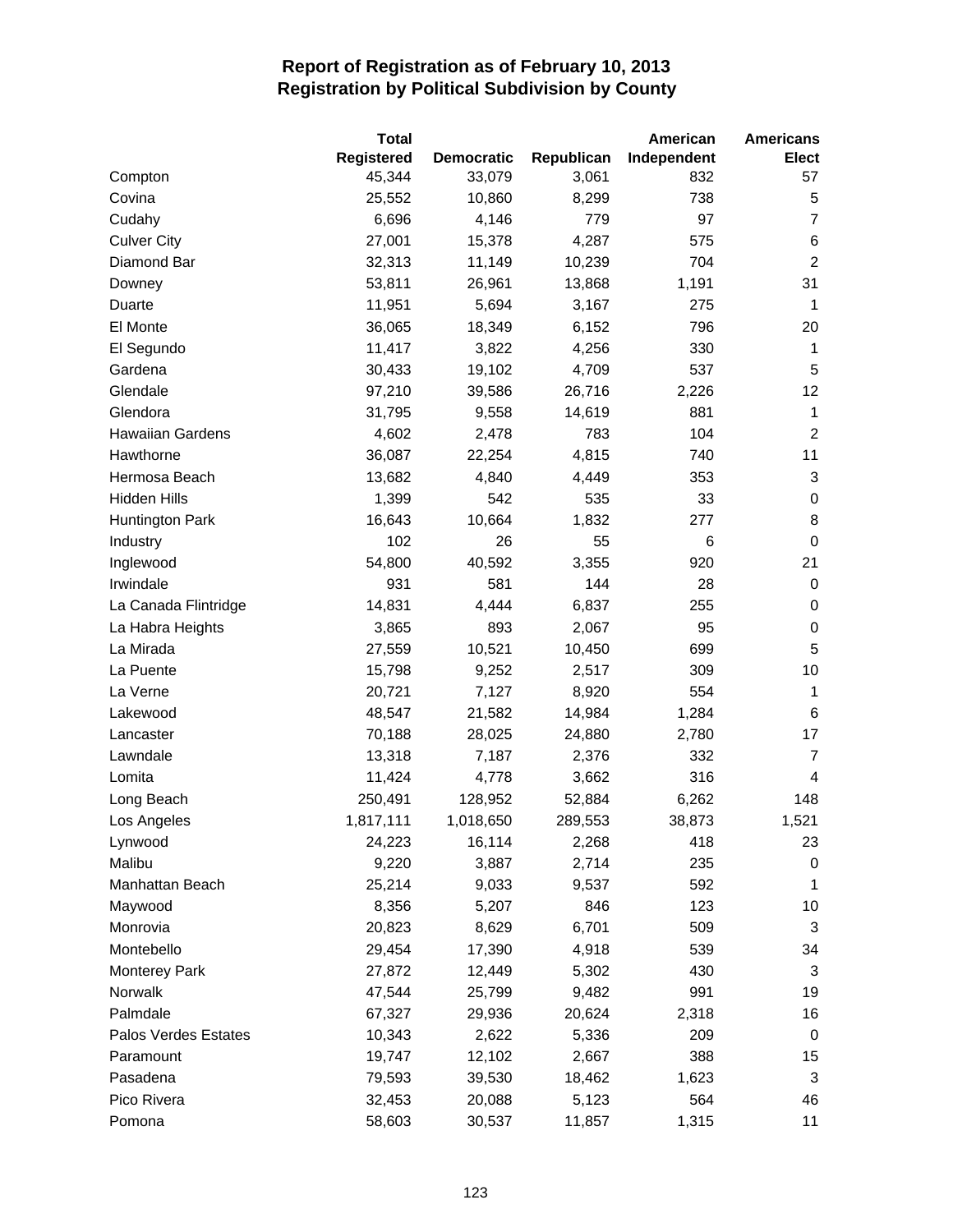|                         |                |             | Peace and   |                | <b>No Party</b>   |
|-------------------------|----------------|-------------|-------------|----------------|-------------------|
|                         | Green          | Libertarian | Freedom     | Other          | <b>Preference</b> |
| Compton                 | 112            | 95          | 347         | 1,965          | 5,796             |
| Covina                  | 84             | 153         | 116         | 1,095          | 4,202             |
| Cudahy                  | 28             | 23          | 82          | 324            | 1,210             |
| <b>Culver City</b>      | 219            | 135         | 74          | 1,448          | 4,879             |
| Diamond Bar             | 131            | 138         | 108         | 1,601          | 8,241             |
| Downey                  | 162            | 261         | 316         | 2,400          | 8,621             |
| Duarte                  | 50             | 56          | 56          | 468            | 2,184             |
| El Monte                | 122            | 149         | 285         | 1,859          | 8,333             |
| El Segundo              | 66             | 103         | 34          | 642            | 2,163             |
| Gardena                 | 102            | 96          | 143         | 1,169          | 4,570             |
| Glendale                | 470            | 530         | 411         | 5,337          | 21,922            |
| Glendora                | 145            | 224         | 120         | 1,141          | 5,106             |
| <b>Hawaiian Gardens</b> | 14             | 24          | 38          | 211            | 948               |
| Hawthorne               | 126            | 157         | 193         | 1,887          | 5,904             |
| Hermosa Beach           | 73             | 130         | 23          | 948            | 2,863             |
| <b>Hidden Hills</b>     | $\overline{4}$ | 5           | 5           | 57             | 218               |
| <b>Huntington Park</b>  | 44             | 73          | 151         | 742            | 2,852             |
| Industry                | $\mathbf 0$    | 1           | $\mathbf 0$ | $\overline{4}$ | 10                |
| Inglewood               | 151            | 154         | 280         | 2,286          | 7,041             |
| Irwindale               | 3              | 4           | 9           | 22             | 140               |
| La Canada Flintridge    | 53             | 73          | 25          | 597            | 2,547             |
| La Habra Heights        | 13             | 28          | 10          | 139            | 620               |
| La Mirada               | 80             | 132         | 112         | 1,079          | 4,481             |
| La Puente               | 50             | 74          | 126         | 698            | 2,762             |
| La Verne                | 84             | 126         | 62          | 764            | 3,083             |
| Lakewood                | 203            | 294         | 201         | 2,048          | 7,945             |
| Lancaster               | 205            | 372         | 251         | 3,690          | 9,968             |
| Lawndale                | 47             | 78          | 87          | 654            | 2,550             |
| Lomita                  | 65             | 95          | 35          | 501            | 1,968             |
| Long Beach              | 1,590          | 1,615       | 1,270       | 16,098         | 41,672            |
| Los Angeles             | 11,227         | 9,948       | 9,512       | 111,156        | 326,671           |
| Lynwood                 | 63             | 77          | 209         | 1,089          | 3,962             |
| Malibu                  | 76             | 73          | 28          | 449            | 1,758             |
| Manhattan Beach         | 95             | 178         | 34          | 1,278          | 4,466             |
| Maywood                 | 31             | 40          | 84          | 360            | 1,655             |
| Monrovia                | 124            | 143         | 95          | 942            | 3,677             |
| Montebello              | 124            | 112         | 258         | 1,152          | 4,927             |
| <b>Monterey Park</b>    | 106            | 92          | 188         | 1,357          | 7,945             |
| Norwalk                 | 158            | 200         | 346         | 2,102          | 8,447             |
| Palmdale                | 200            | 354         | 251         | 3,407          | 10,221            |
| Palos Verdes Estates    | 26             | 51          | 9           | 398            | 1,692             |
| Paramount               | 46             | 79          | 174         | 968            | 3,308             |
| Pasadena                | 552            | 470         | 348         | 4,540          | 14,065            |
| Pico Rivera             | 106            | 122         | 238         | 1,166          | 5,000             |
| Pomona                  | 264            | 279         | 672         | 3,383          | 10,285            |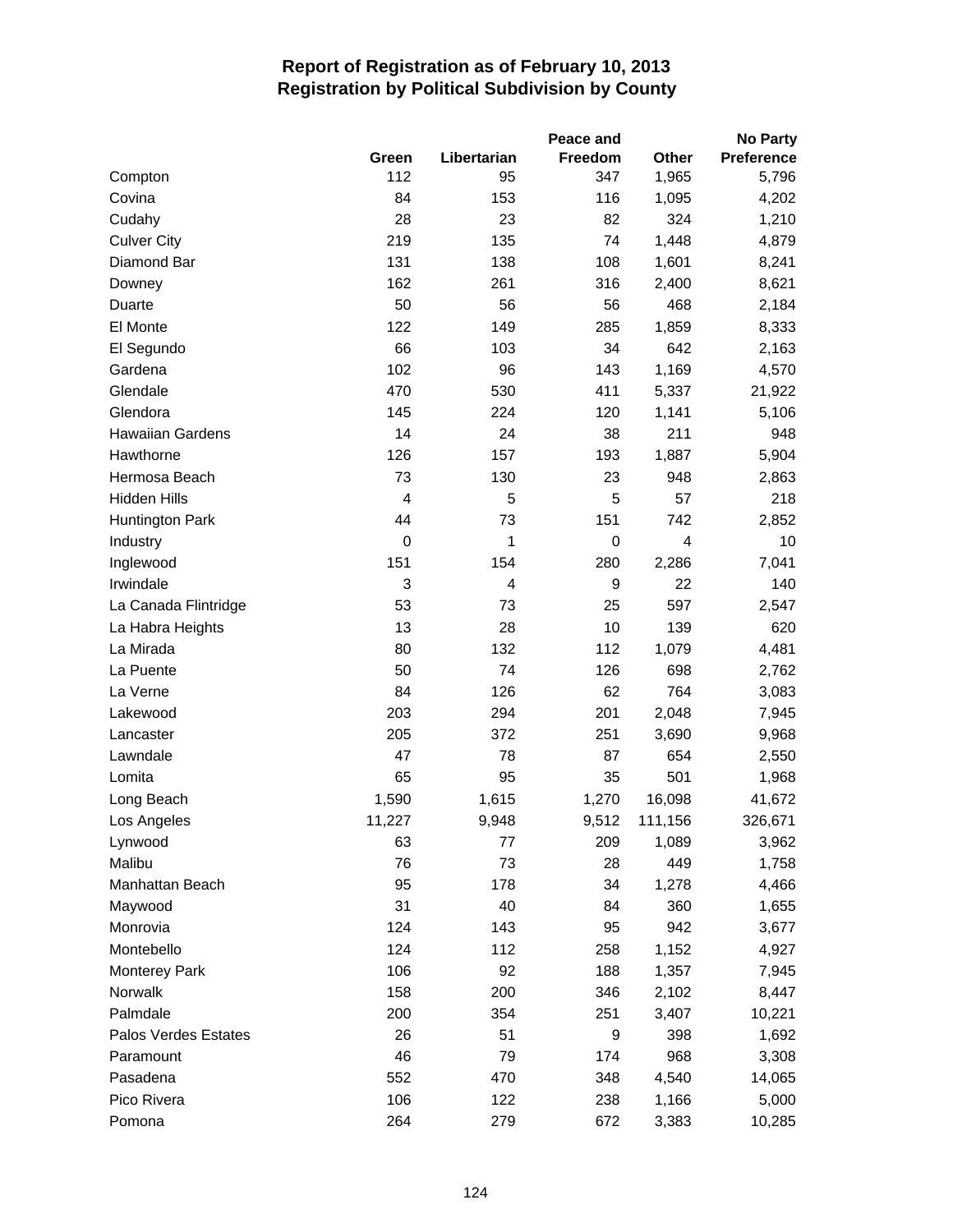|                               | <b>Total</b>      |                   |            | American    | <b>Americans</b> |
|-------------------------------|-------------------|-------------------|------------|-------------|------------------|
|                               | <b>Registered</b> | <b>Democratic</b> | Republican | Independent | <b>Elect</b>     |
| Rancho Palos Verdes           | 28,843            | 9,144             | 12,339     | 579         | 2                |
| Redondo Beach                 | 44,231            | 16,819            | 13,893     | 1,183       | $\overline{7}$   |
| <b>Rolling Hills</b>          | 1,537             | 296               | 877        | 43          | 0                |
| <b>Rolling Hills Estates</b>  | 5,994             | 1,687             | 2,993      | 108         | 0                |
| Rosemead                      | 20,677            | 9,337             | 3,595      | 464         | $\boldsymbol{2}$ |
| San Dimas                     | 21,586            | 7,389             | 8,996      | 620         | 1                |
| San Fernando                  | 9,129             | 5,563             | 1,138      | 183         | 26               |
| San Gabriel                   | 16,581            | 6,872             | 3,781      | 306         | 0                |
| San Marino                    | 8,921             | 2,021             | 3,752      | 123         | $\mathbf 0$      |
| Santa Clarita                 | 105,023           | 35,369            | 42,870     | 3,235       | 23               |
| Santa Fe Springs              | 9,554             | 5,493             | 1,959      | 201         | 8                |
| Santa Monica                  | 64,978            | 34,893            | 9,984      | 1,420       | $\sqrt{5}$       |
| Sierra Madre                  | 8,250             | 3,139             | 3,039      | 212         | $\,0\,$          |
| Signal Hill                   | 6,130             | 3,108             | 1,326      | 174         | $\overline{2}$   |
| South El Monte                | 7,202             | 4,167             | 964        | 137         | 1                |
| South Gate                    | 35,704            | 22,356            | 4,476      | 616         | 14               |
| South Pasadena                | 16,645            | 7,596             | 4,008      | 349         | $\mathbf{1}$     |
| <b>Temple City</b>            | 17,946            | 6,342             | 5,093      | 376         | $\overline{2}$   |
| Torrance                      | 84,100            | 31,237            | 29,883     | 1,919       | 13               |
| Vernon                        | 78                | 18                | 25         | 4           | $\pmb{0}$        |
| Walnut                        | 18,215            | 6,055             | 5,104      | 335         | $\pmb{0}$        |
| West Covina                   | 53,943            | 25,181            | 13,992     | 1,291       | 11               |
| West Hollywood                | 26,364            | 15,957            | 2,607      | 567         | $\mathbf{3}$     |
| Westlake Village              | 6,398             | 2,044             | 2,693      | 159         | $\mathbf 0$      |
| Whittier                      | 46,133            | 20,341            | 15,305     | 1,146       | 27               |
| Unincorporated Area           | 497,548           | 252,812           | 116,395    | 11,240      | 171              |
| <b>Los Angeles Totals</b>     | 4,865,403         | 2,486,479         | 1,048,507  | 109,055     | 2,583            |
| <b>Percent</b>                |                   | 51.11%            | 21.55%     | 2.24%       | 0.05%            |
| <b>Madera</b>                 |                   |                   |            |             |                  |
| <b>Districts</b>              |                   |                   |            |             |                  |
| County Supervisorial 1        | 11,382            | 3,642             | 5,433      | 314         | $\pmb{0}$        |
| <b>County Supervisorial 2</b> | 10,144            | 3,399             | 4,481      | 315         | $\pmb{0}$        |
| <b>County Supervisorial 3</b> | 10,800            | 4,266             | 4,228      | 271         | $\pmb{0}$        |
| County Supervisorial 4        | 5,268             | 2,808             | 1,212      | 131         | $\pmb{0}$        |
| County Supervisorial 5        | 16,188            | 4,097             | 8,504      | 584         | $\,0\,$          |
| US Congressional 4            | 16,556            | 4,182             | 8,710      | 597         | $\pmb{0}$        |
| US Congressional 16           | 37,226            | 14,030            | 15,148     | 1,018       | $\pmb{0}$        |
| State Senate 8                | 16,556            | 4,182             | 8,710      | 597         | $\,0\,$          |
| State Senate 12               | 37,226            | 14,030            | 15,148     | 1,018       | 0                |
| State Assembly 5              | 53,782            | 18,212            | 23,858     | 1,615       | 0                |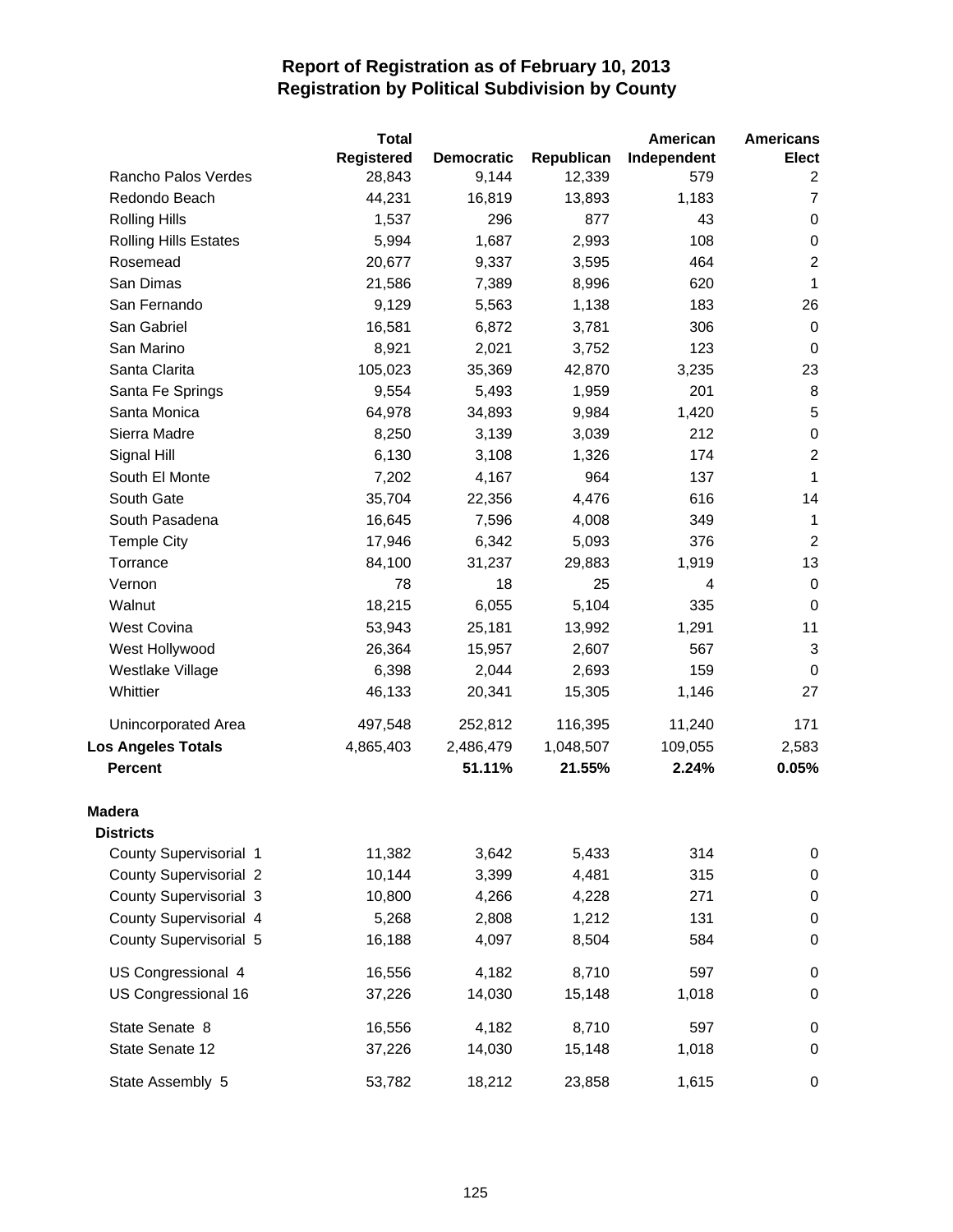|                               |                |             | Peace and |         | <b>No Party</b>   |
|-------------------------------|----------------|-------------|-----------|---------|-------------------|
|                               | Green          | Libertarian | Freedom   | Other   | <b>Preference</b> |
| Rancho Palos Verdes           | 109            | 163         | 46        | 1,152   | 5,309             |
| Redondo Beach                 | 275            | 361         | 95        | 2,841   | 8,757             |
| <b>Rolling Hills</b>          | $\overline{2}$ | 5           | 3         | 61      | 250               |
| <b>Rolling Hills Estates</b>  | 19             | 44          | 12        | 202     | 929               |
| Rosemead                      | 70             | 99          | 210       | 1,067   | 5,833             |
| San Dimas                     | 73             | 123         | 67        | 873     | 3,444             |
| San Fernando                  | 44             | 46          | 53        | 502     | 1,574             |
| San Gabriel                   | 53             | 69          | 115       | 939     | 4,446             |
| San Marino                    | 19             | 38          | 10        | 383     | 2,575             |
| Santa Clarita                 | 377            | 695         | 195       | 4,927   | 17,332            |
| Santa Fe Springs              | 34             | 40          | 44        | 314     | 1,461             |
| Santa Monica                  | 666            | 457         | 218       | 4,623   | 12,712            |
| Sierra Madre                  | 66             | 72          | 21        | 321     | 1,380             |
| Signal Hill                   | 26             | 47          | 17        | 350     | 1,080             |
| South El Monte                | 22             | 24          | 51        | 292     | 1,544             |
| South Gate                    | 132            | 139         | 334       | 1,454   | 6,183             |
| South Pasadena                | 130            | 83          | 47        | 967     | 3,464             |
| <b>Temple City</b>            | 76             | 66          | 69        | 943     | 4,979             |
| Torrance                      | 374            | 517         | 278       | 3,685   | 16,194            |
| Vernon                        | 1              | 1           | 0         | 11      | 18                |
| Walnut                        | 54             | 72          | 72        | 1,009   | 5,514             |
| <b>West Covina</b>            | 198            | 252         | 338       | 2,471   | 10,209            |
| West Hollywood                | 193            | 191         | 59        | 1,828   | 4,959             |
| Westlake Village              | 26             | 42          | 12        | 344     | 1,078             |
| Whittier                      | 204            | 245         | 206       | 1,842   | 6,817             |
| <b>Unincorporated Area</b>    | 1,977          | 2,367       | 2,866     | 22,698  | 87,022            |
| <b>Los Angeles Totals</b>     | 24,534         | 25,808      | 24,950    | 262,180 | 881,307           |
| <b>Percent</b>                | 0.50%          | 0.53%       | 0.51%     | 5.39%   | 18.11%            |
| <b>Madera</b>                 |                |             |           |         |                   |
| <b>Districts</b>              |                |             |           |         |                   |
| County Supervisorial 1        | 36             | 45          | 20        | 46      | 1,846             |
| <b>County Supervisorial 2</b> | 26             | 50          | 29        | 36      | 1,808             |
| <b>County Supervisorial 3</b> | 27             | 44          | 32        | 33      | 1,899             |
| County Supervisorial 4        | $\overline{7}$ | 13          | 22        | 8       | 1,067             |
| County Supervisorial 5        | 112            | 112         | 28        | 68      | 2,683             |
| US Congressional 4            | 115            | 115         | 29        | 68      | 2,740             |
| US Congressional 16           | 93             | 149         | 102       | 123     | 6,563             |
| State Senate 8                | 115            | 115         | 29        | 68      | 2,740             |
| State Senate 12               | 93             | 149         | 102       | 123     | 6,563             |
| State Assembly 5              | 208            | 264         | 131       | 191     | 9,303             |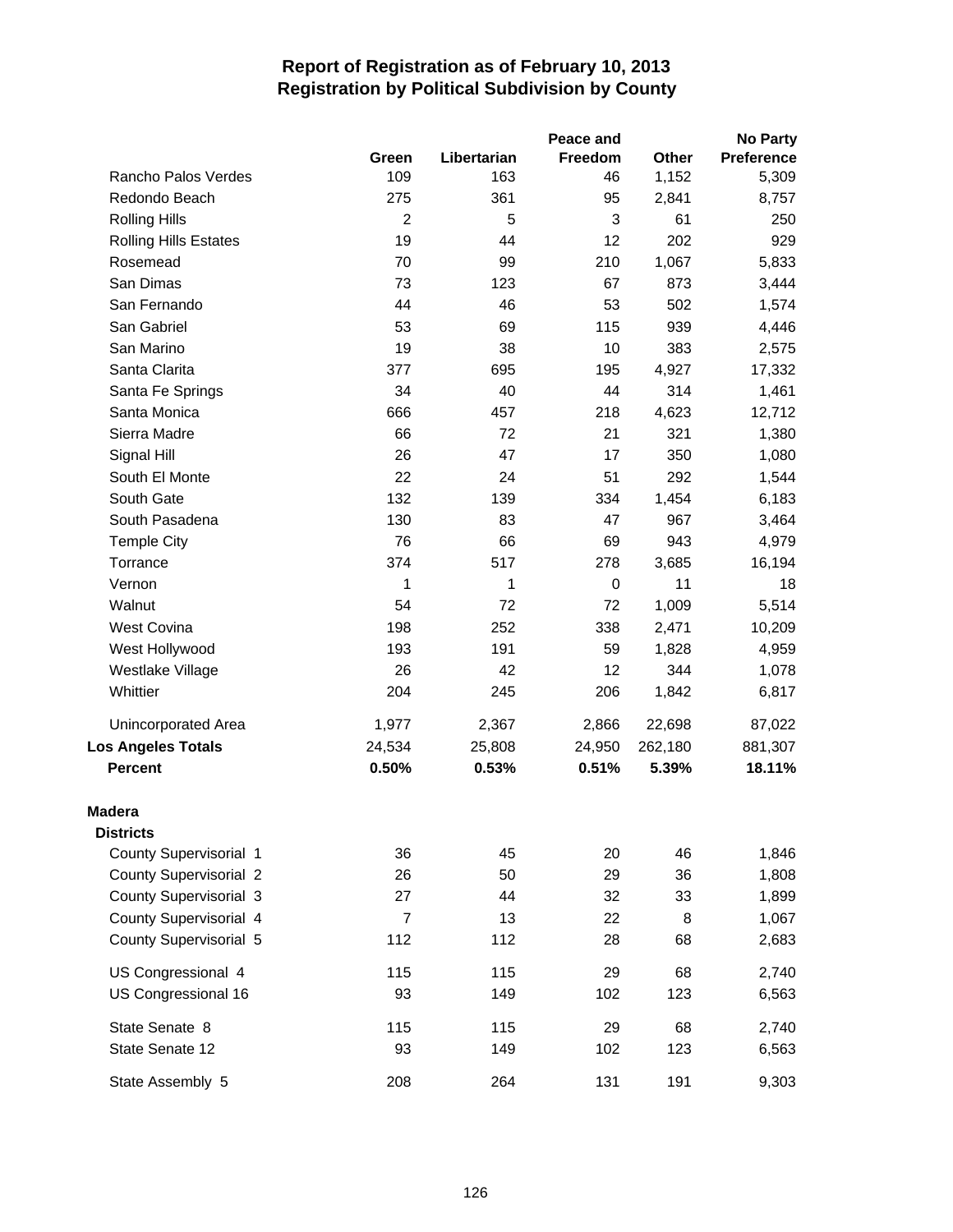|                               | <b>Total</b><br>Registered | <b>Democratic</b> | Republican | American<br>Independent | <b>Americans</b><br><b>Elect</b> |
|-------------------------------|----------------------------|-------------------|------------|-------------------------|----------------------------------|
| State Board of Equalization 1 | 53,782                     | 18,212            | 23,858     | 1,615                   | 0                                |
| <b>Cities</b>                 |                            |                   |            |                         |                                  |
| Chowchilla                    | 4,156                      | 1,281             | 1,874      | 156                     | 0                                |
| Madera                        | 16,132                     | 7,239             | 5,344      | 410                     | 0                                |
| Unincorporated Area           | 33,494                     | 9,692             | 16,640     | 1,049                   | 0                                |
| <b>Madera Totals</b>          | 53,782                     | 18,212            | 23,858     | 1,615                   | 0                                |
| <b>Percent</b>                |                            | 33.86%            | 44.36%     | 3.00%                   | 0.00%                            |
| <b>Marin</b>                  |                            |                   |            |                         |                                  |
| <b>Districts</b>              |                            |                   |            |                         |                                  |
| County Supervisorial 1        | 31,839                     | 17,312            | 6,142      | 629                     | 0                                |
| County Supervisorial 2        | 34,374                     | 19,734            | 5,304      | 686                     | $\mathbf 1$                      |
| <b>County Supervisorial 3</b> | 34,557                     | 18,920            | 5,806      | 659                     | $\mathbf{1}$                     |
| County Supervisorial 4        | 24,547                     | 13,697            | 4,048      | 519                     | $\overline{2}$                   |
| County Supervisorial 5        | 28,933                     | 14,190            | 6,816      | 810                     | $\pmb{0}$                        |
| US Congressional 2            | 154,250                    | 83,853            | 28,116     | 3,303                   | $\overline{\mathcal{A}}$         |
| State Senate 2                | 154,250                    | 83,853            | 28,116     | 3,303                   | 4                                |
| State Assembly 10             | 154,250                    | 83,853            | 28,116     | 3,303                   | 4                                |
| State Board of Equalization 2 | 154,250                    | 83,853            | 28,116     | 3,303                   | 4                                |
| <b>Cities</b>                 |                            |                   |            |                         |                                  |
| <b>Belvedere</b>              | 1,525                      | 583               | 520        | 43                      | $\pmb{0}$                        |
| Corte Madera                  | 6,031                      | 3,359             | 1,020      | 131                     | $\mathbf{1}$                     |
| Fairfax                       | 5,421                      | 3,492             | 386        | 91                      | 0                                |
| Larkspur                      | 8,284                      | 4,534             | 1,523      | 156                     | $\pmb{0}$                        |
| Mill Valley                   | 9,824                      | 6,039             | 1,208      | 168                     | 1                                |
| Novato                        | 29,653                     | 14,699            | 6,897      | 848                     | 0                                |
| Ross                          | 1,670                      | 717               | 502        | 38                      | $\boldsymbol{0}$                 |
| San Anselmo                   | 8,567                      | 5,315             | 992        | 177                     | $\pmb{0}$                        |
| San Rafael                    | 29,549                     | 16,272            | 5,287      | 573                     | 1                                |
| Sausalito                     | 5,307                      | 2,767             | 836        | 119                     | 0                                |
| Tiburon                       | 6,031                      | 2,772             | 1,510      | 126                     | 0                                |
| Unincorporated Area           | 42,388                     | 23,304            | 7,435      | 833                     | 1                                |
| <b>Marin Totals</b>           | 154,250                    | 83,853            | 28,116     | 3,303                   | 4                                |
| <b>Percent</b>                |                            | 54.36%            | 18.23%     | 2.14%                   | $0.00\%$                         |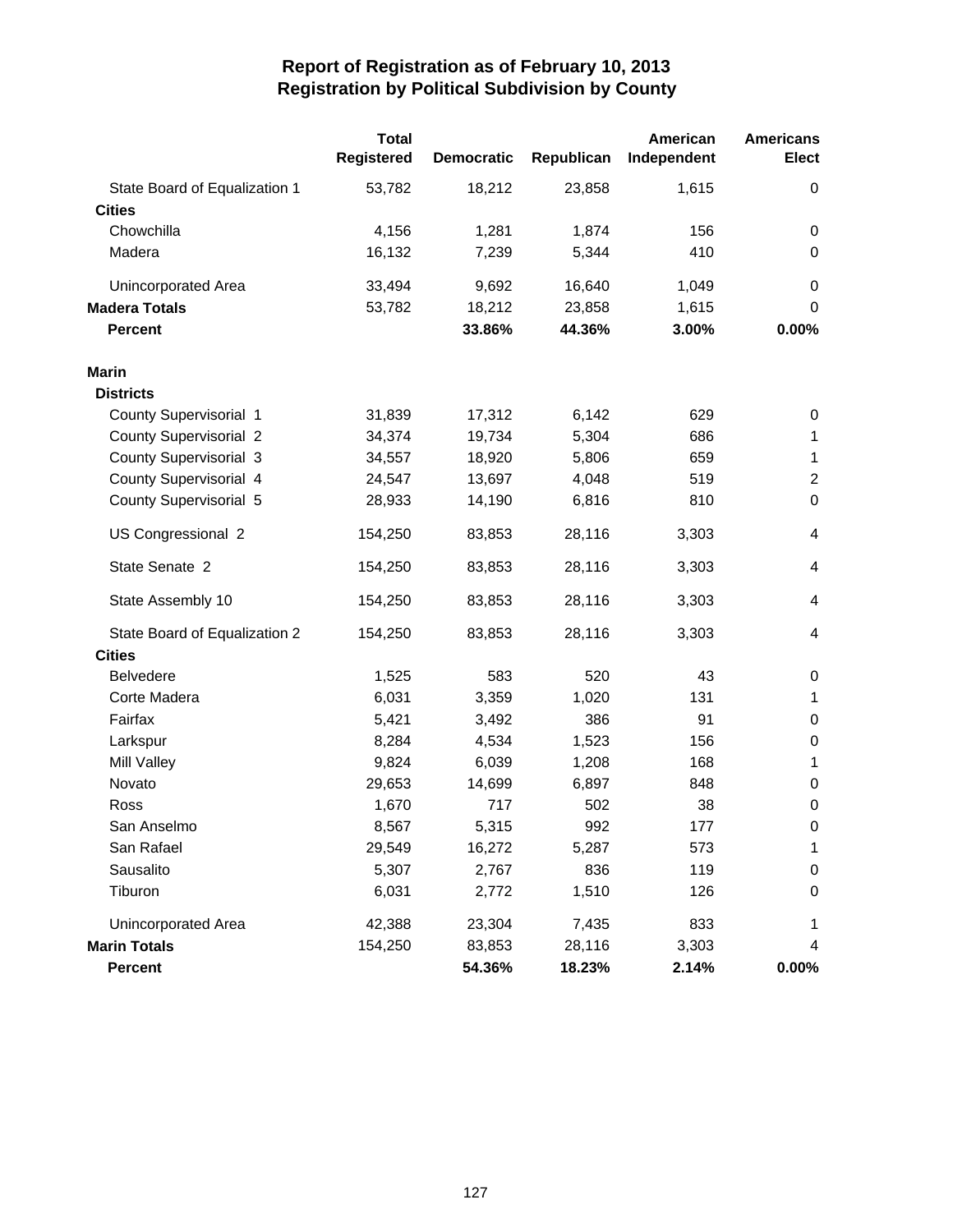|                               |                | <b>No Party</b> |             |       |            |
|-------------------------------|----------------|-----------------|-------------|-------|------------|
|                               | Green          | Libertarian     | Freedom     | Other | Preference |
| State Board of Equalization 1 | 208            | 264             | 131         | 191   | 9,303      |
| <b>Cities</b>                 |                |                 |             |       |            |
| Chowchilla                    | 10             | 21              | 14          | 19    | 781        |
| Madera                        | 33             | 50              | 53          | 42    | 2,961      |
| Unincorporated Area           | 165            | 193             | 64          | 130   | 5,561      |
| <b>Madera Totals</b>          | 208            | 264             | 131         | 191   | 9,303      |
| <b>Percent</b>                | 0.39%          | 0.49%           | 0.24%       | 0.36% | 17.30%     |
| <b>Marin</b>                  |                |                 |             |       |            |
| <b>Districts</b>              |                |                 |             |       |            |
| County Supervisorial 1        | 408            | 175             | 58          | 85    | 7,030      |
| <b>County Supervisorial 2</b> | 690            | 189             | 52          | 78    | 7,640      |
| County Supervisorial 3        | 324            | 173             | 44          | 93    | 8,537      |
| County Supervisorial 4        | 485            | 139             | 50          | 85    | 5,522      |
| County Supervisorial 5        | 299            | 161             | 50          | 85    | 6,522      |
| US Congressional 2            | 2,206          | 837             | 254         | 426   | 35,251     |
| State Senate 2                | 2,206          | 837             | 254         | 426   | 35,251     |
| State Assembly 10             | 2,206          | 837             | 254         | 426   | 35,251     |
| State Board of Equalization 2 | 2,206          | 837             | 254         | 426   | 35,251     |
| <b>Cities</b>                 |                |                 |             |       |            |
| <b>Belvedere</b>              | $\overline{7}$ | 4               | $\pmb{0}$   | 4     | 364        |
| Corte Madera                  | 53             | 35              | 8           | 19    | 1,405      |
| Fairfax                       | 254            | 29              | 15          | 11    | 1,143      |
| Larkspur                      | 81             | 36              | 10          | 21    | 1,923      |
| Mill Valley                   | 101            | 53              | 13          | 17    | 2,224      |
| Novato                        | 299            | 161             | 47          | 87    | 6,615      |
| Ross                          | 5              | 12              | $\mathbf 0$ | 4     | 392        |
| San Anselmo                   | 195            | 53              | 16          | 17    | 1,802      |
| San Rafael                    | 421            | 161             | 60          | 76    | 6,698      |
| Sausalito                     | 64             | 32              | 6           | 18    | 1,465      |
| Tiburon                       | 29             | 23              | 5           | 16    | 1,550      |
| Unincorporated Area           | 697            | 238             | 74          | 136   | 9,670      |
| <b>Marin Totals</b>           | 2,206          | 837             | 254         | 426   | 35,251     |
| Percent                       | 1.43%          | 0.54%           | 0.16%       | 0.28% | 22.85%     |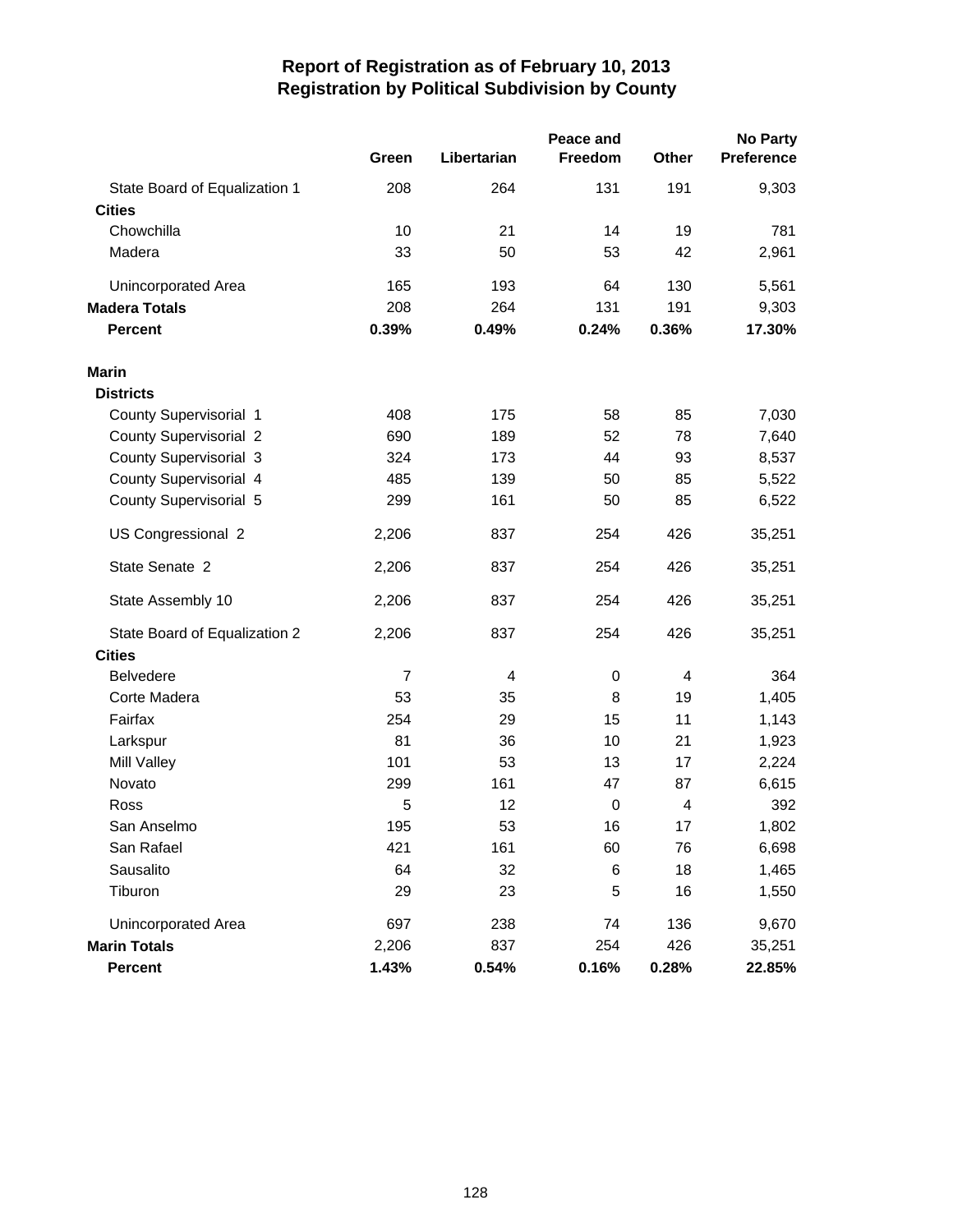|                               | <b>Total</b>      |                   |            | American    | <b>Americans</b> |
|-------------------------------|-------------------|-------------------|------------|-------------|------------------|
|                               | <b>Registered</b> | <b>Democratic</b> | Republican | Independent | <b>Elect</b>     |
| <b>Mariposa</b>               |                   |                   |            |             |                  |
| <b>Districts</b>              |                   |                   |            |             |                  |
| County Supervisorial 1        | 1,940             | 781               | 581        | 76          | 1                |
| <b>County Supervisorial 2</b> | 1,778             | 461               | 784        | 115         | 0                |
| <b>County Supervisorial 3</b> | 2,288             | 603               | 1,147      | 113         | 0                |
| County Supervisorial 4        | 2,066             | 636               | 980        | 62          | $\boldsymbol{0}$ |
| County Supervisorial 5        | 2,541             | 675               | 1,259      | 93          | $\boldsymbol{0}$ |
| US Congressional 4            | 10,613            | 3,156             | 4,751      | 459         | 1                |
| State Senate 8                | 10,613            | 3,156             | 4,751      | 459         | 1                |
| State Assembly 5              | 10,613            | 3,156             | 4,751      | 459         | $\mathbf{1}$     |
| State Board of Equalization 1 | 10,613            | 3,156             | 4,751      | 459         | 1                |
| <b>Cities</b>                 |                   |                   |            |             |                  |
| Unincorporated Area           | 10,613            | 3,156             | 4,751      | 459         | 1                |
| <b>Mariposa Totals</b>        | 10,613            | 3,156             | 4,751      | 459         | 1                |
| <b>Percent</b>                |                   | 29.74%            | 44.77%     | 4.32%       | 0.01%            |
| <b>Mendocino</b>              |                   |                   |            |             |                  |
| <b>Districts</b>              |                   |                   |            |             |                  |
| County Supervisorial 1        | 9,748             | 3,898             | 2,975      | 333         | 0                |
| <b>County Supervisorial 2</b> | 8,207             | 3,863             | 1,916      | 261         | 0                |
| <b>County Supervisorial 3</b> | 10,409            | 4,551             | 2,076      | 435         | 1                |
| County Supervisorial 4        | 9,702             | 4,974             | 1,759      | 327         | $\pmb{0}$        |
| County Supervisorial 5        | 10,927            | 5,442             | 1,924      | 323         | $\boldsymbol{0}$ |
| US Congressional 2            | 48,993            | 22,728            | 10,650     | 1,679       | 1                |
| State Senate 2                | 48,993            | 22,728            | 10,650     | 1,679       | 1                |
| State Assembly 2              | 48,993            | 22,728            | 10,650     | 1,679       | 1                |
| State Board of Equalization 2 | 48,993            | 22,728            | 10,650     | 1,679       | 1                |
| <b>Cities</b>                 |                   |                   |            |             |                  |
| Fort Bragg                    | 3,278             | 1,672             | 586        | 126         | 0                |
| Point Arena                   | 251               | 130               | 26         | 12          | $\pmb{0}$        |
| Ukiah                         | 7,638             | 3,590             | 1,802      | 230         | 0                |
| Willits                       | 2,539             | 1,166             | 526        | 106         | $\,0\,$          |
| <b>Unincorporated Area</b>    | 35,287            | 16,170            | 7,710      | 1,205       | 1                |
| <b>Mendocino Totals</b>       | 48,993            | 22,728            | 10,650     | 1,679       | 1                |
| <b>Percent</b>                |                   | 46.39%            | 21.74%     | 3.43%       | $0.00\%$         |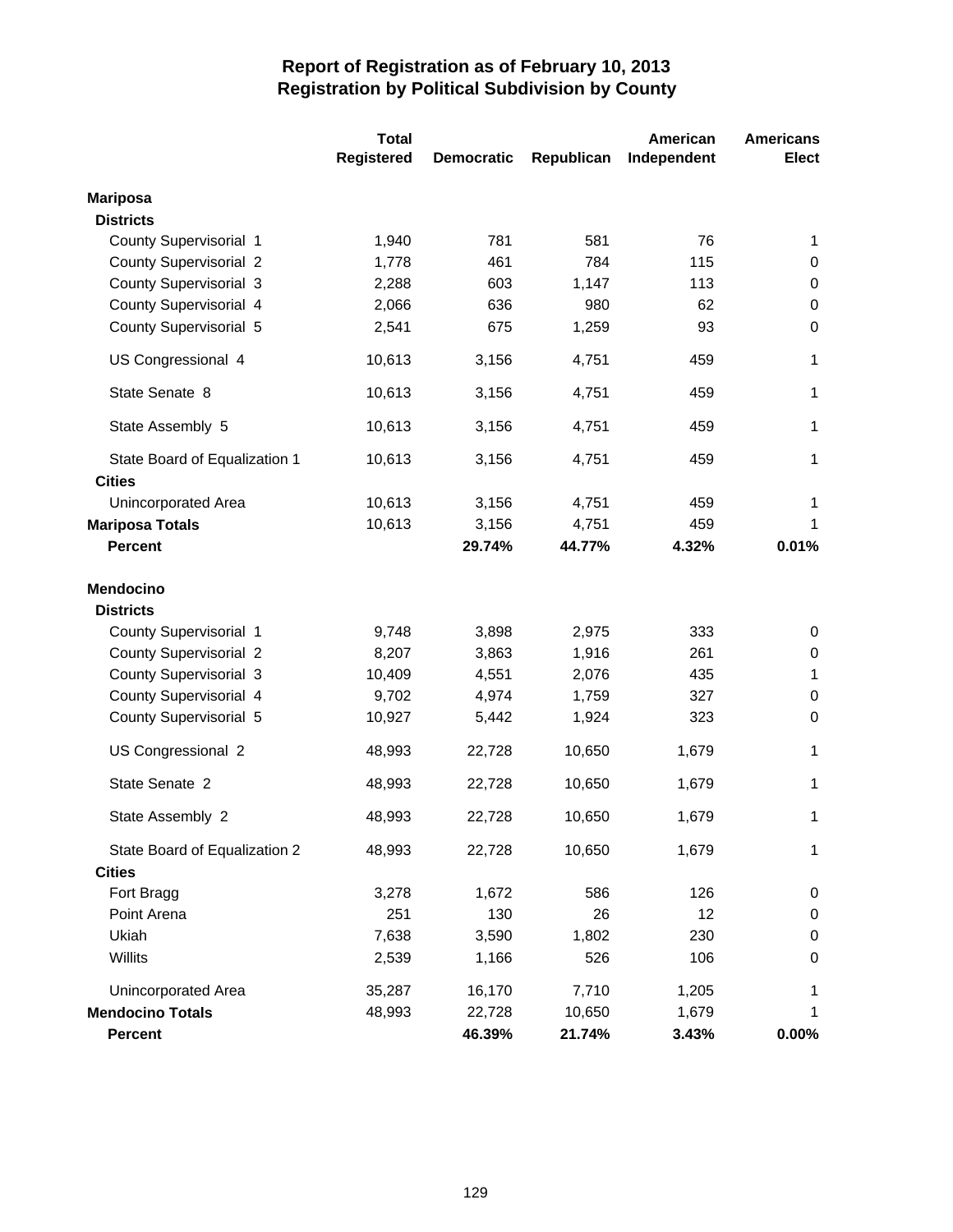|                                                | Peace and |             |                |       | <b>No Party</b>   |
|------------------------------------------------|-----------|-------------|----------------|-------|-------------------|
|                                                | Green     | Libertarian | <b>Freedom</b> | Other | <b>Preference</b> |
| <b>Mariposa</b>                                |           |             |                |       |                   |
| <b>Districts</b>                               |           |             |                |       |                   |
| County Supervisorial 1                         | 50        | 17          | 4              | 37    | 393               |
| <b>County Supervisorial 2</b>                  | 11        | 19          | 1              | 24    | 363               |
| County Supervisorial 3                         | 19        | 13          | 3              | 32    | 358               |
| County Supervisorial 4                         | 14        | 18          | 3              | 28    | 325               |
| County Supervisorial 5                         | 23        | 30          | 11             | 34    | 416               |
| US Congressional 4                             | 117       | 97          | 22             | 155   | 1,855             |
| State Senate 8                                 | 117       | 97          | 22             | 155   | 1,855             |
| State Assembly 5                               | 117       | 97          | 22             | 155   | 1,855             |
| State Board of Equalization 1<br><b>Cities</b> | 117       | 97          | 22             | 155   | 1,855             |
| Unincorporated Area                            | 117       | 97          | 22             | 155   | 1,855             |
| <b>Mariposa Totals</b>                         | 117       | 97          | 22             | 155   | 1,855             |
| <b>Percent</b>                                 | 1.10%     | 0.91%       | 0.21%          | 1.46% | 17.48%            |
| <b>Mendocino</b><br><b>Districts</b>           |           |             |                |       |                   |
| County Supervisorial 1                         | 269       | 80          | 44             | 33    | 2,116             |
| <b>County Supervisorial 2</b>                  | 202       | 64          | 33             | 22    | 1,846             |
| County Supervisorial 3                         | 505       | 91          | 91             | 72    | 2,587             |
| County Supervisorial 4                         | 351       | 82          | 50             | 29    | 2,130             |
| County Supervisorial 5                         | 530       | 114         | 63             | 35    | 2,496             |
| US Congressional 2                             | 1,857     | 431         | 281            | 191   | 11,175            |
| State Senate 2                                 | 1,857     | 431         | 281            | 191   | 11,175            |
| State Assembly 2                               | 1,857     | 431         | 281            | 191   | 11,175            |
| State Board of Equalization 2                  | 1,857     | 431         | 281            | 191   | 11,175            |
| <b>Cities</b>                                  |           |             |                |       |                   |
| Fort Bragg                                     | 98        | 30          | 19             | 12    | 735               |
| Point Arena                                    | 13        | 3           | $\sqrt{2}$     | 3     | 62                |
| Ukiah<br>Willits                               | 185<br>77 | 61          | 31             | 21    | 1,718             |
|                                                |           | 23          | 15             | 14    | 612               |
| Unincorporated Area                            | 1,484     | 314         | 214            | 141   | 8,048             |
| <b>Mendocino Totals</b>                        | 1,857     | 431         | 281            | 191   | 11,175            |
| Percent                                        | 3.79%     | 0.88%       | 0.57%          | 0.39% | 22.81%            |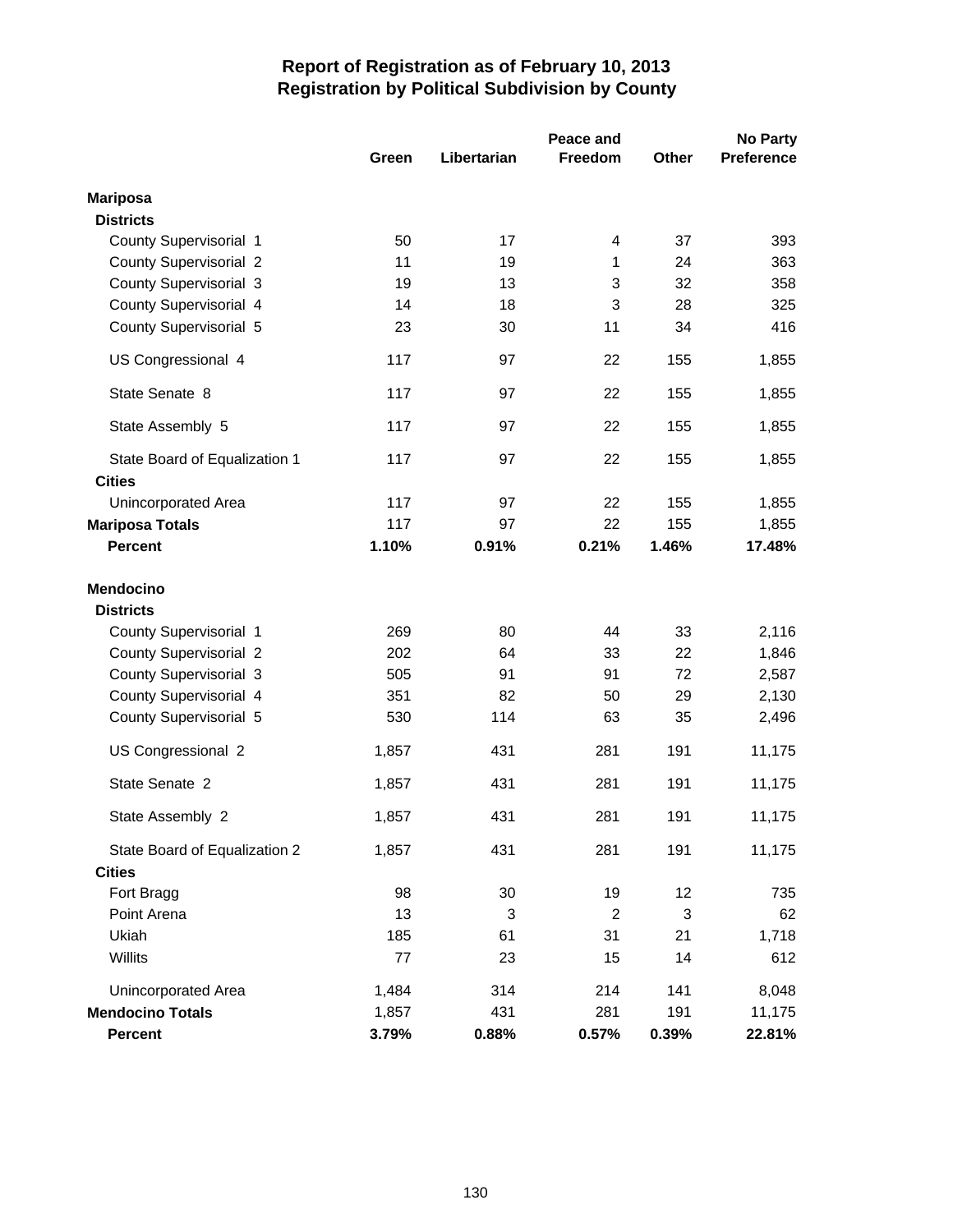|                               | <b>Total</b> |                   |            | American    | <b>Americans</b> |
|-------------------------------|--------------|-------------------|------------|-------------|------------------|
|                               | Registered   | <b>Democratic</b> | Republican | Independent | <b>Elect</b>     |
| <b>Merced</b>                 |              |                   |            |             |                  |
| <b>Districts</b>              |              |                   |            |             |                  |
| County Supervisorial 1        | 15,385       | 8,496             | 3,681      | 355         | 1                |
| <b>County Supervisorial 2</b> | 25,991       | 11,031            | 8,841      | 825         | 1                |
| <b>County Supervisorial 3</b> | 21,393       | 8,514             | 7,894      | 719         | $\boldsymbol{0}$ |
| County Supervisorial 4        | 17,546       | 7,067             | 6,677      | 531         | $\,0\,$          |
| County Supervisorial 5        | 18,559       | 8,873             | 5,674      | 586         | $\boldsymbol{0}$ |
| US Congressional 16           | 98,874       | 43,981            | 32,767     | 3,016       | $\overline{2}$   |
| State Senate 12               | 98,874       | 43,981            | 32,767     | 3,016       | $\overline{2}$   |
| State Assembly 21             | 98,874       | 43,981            | 32,767     | 3,016       | $\overline{2}$   |
| State Board of Equalization 1 | 98,874       | 43,981            | 32,767     | 3,016       | $\overline{2}$   |
| <b>Cities</b>                 |              |                   |            |             |                  |
| Atwater                       | 11,440       | 4,512             | 4,284      | 379         | $\pmb{0}$        |
| Dos Palos                     | 1,878        | 834               | 658        | 78          | 0                |
| Gustine                       | 2,100        | 1,013             | 636        | 67          | 0                |
| Livingston                    | 4,459        | 2,774             | 710        | 86          | $\boldsymbol{0}$ |
| Los Banos                     | 13,271       | 6,647             | 3,665      | 418         | $\,0\,$          |
| Merced                        | 31,989       | 14,841            | 9,659      | 1,019       | $\overline{2}$   |
| Unincorporated Area           | 33,737       | 13,360            | 13,155     | 969         | 0                |
| <b>Merced Totals</b>          | 98,874       | 43,981            | 32,767     | 3,016       | $\overline{2}$   |
| <b>Percent</b>                |              | 44.48%            | 33.14%     | 3.05%       | 0.00%            |
| <b>Modoc</b>                  |              |                   |            |             |                  |
| <b>Districts</b>              |              |                   |            |             |                  |
| County Supervisorial 1        | 1,083        | 277               | 535        | 52          | 0                |
| <b>County Supervisorial 2</b> | 1,122        | 314               | 532        | 67          | 0                |
| <b>County Supervisorial 3</b> | 1,101        | 298               | 503        | 48          | $\boldsymbol{0}$ |
| County Supervisorial 4        | 1,035        | 267               | 529        | 46          | 0                |
| County Supervisorial 5        | 932          | 208               | 535        | 49          | $\boldsymbol{0}$ |
| US Congressional 1            | 5,273        | 1,364             | 2,634      | 262         | 0                |
| State Senate 1                | 5,273        | 1,364             | 2,634      | 262         | $\,0\,$          |
| State Assembly 1              | 5,273        | 1,364             | 2,634      | 262         | 0                |
| State Board of Equalization 1 | 5,273        | 1,364             | 2,634      | 262         | 0                |
| <b>Cities</b><br>Alturas      | 1,539        | 477               | 652        | 89          | $\pmb{0}$        |
| Unincorporated Area           | 3,734        | 887               | 1,982      | 173         | 0                |
| <b>Modoc Totals</b>           | 5,273        | 1,364             | 2,634      | 262         | 0                |
| Percent                       |              | 25.87%            | 49.95%     | 4.97%       | $0.00\%$         |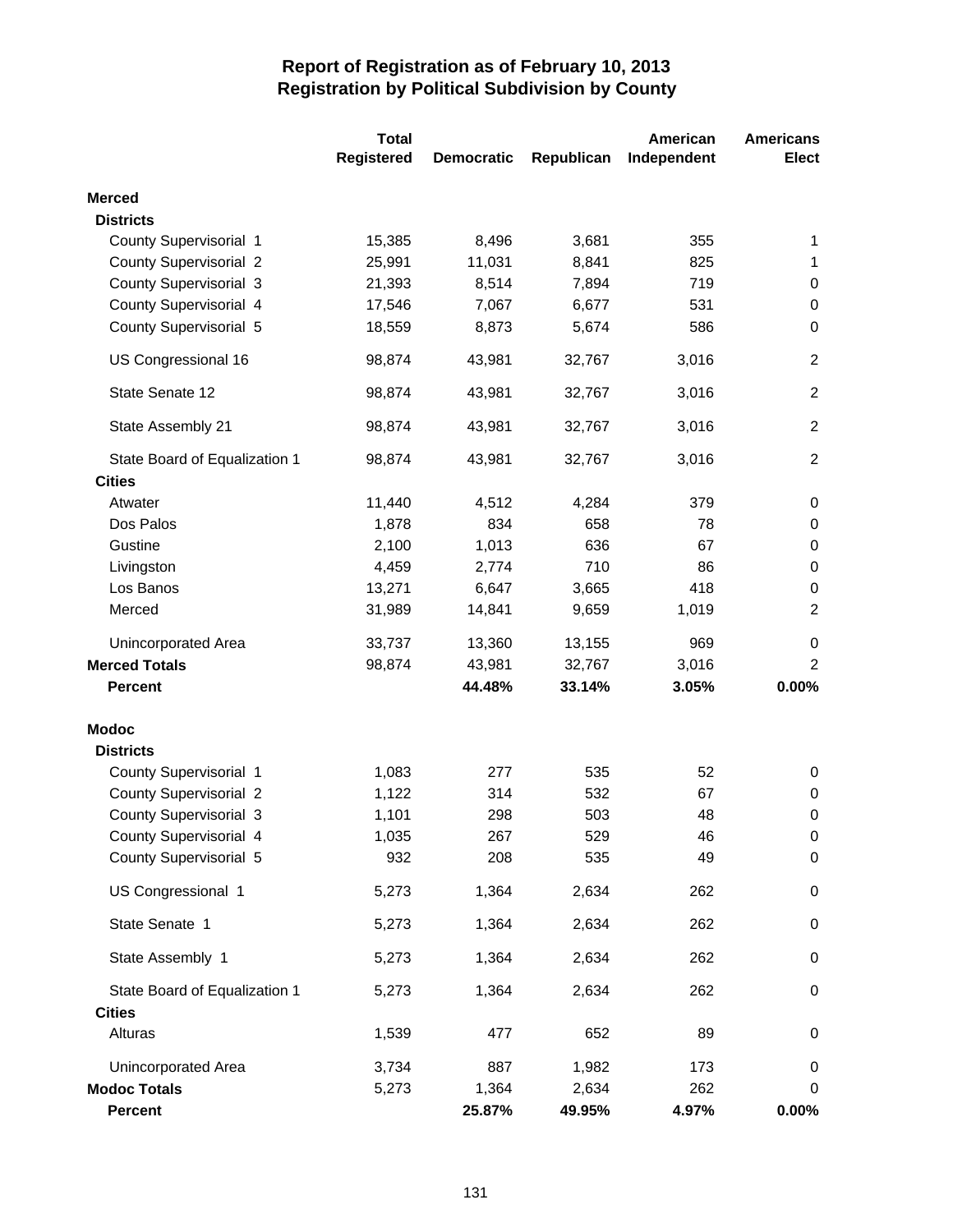|                               | Peace and      |             |                  |                | <b>No Party</b>   |
|-------------------------------|----------------|-------------|------------------|----------------|-------------------|
|                               | Green          | Libertarian | Freedom          | Other          | <b>Preference</b> |
| <b>Merced</b>                 |                |             |                  |                |                   |
| <b>Districts</b>              |                |             |                  |                |                   |
| County Supervisorial 1        | 55             | 50          | 59               | 27             | 2,661             |
| <b>County Supervisorial 2</b> | 250            | 127         | 80               | 37             | 4,799             |
| <b>County Supervisorial 3</b> | 125            | 116         | 63               | 48             | 3,914             |
| County Supervisorial 4        | 63             | 102         | 54               | 26             | 3,026             |
| County Supervisorial 5        | 75             | 88          | 62               | 42             | 3,159             |
| US Congressional 16           | 568            | 483         | 318              | 180            | 17,559            |
| State Senate 12               | 568            | 483         | 318              | 180            | 17,559            |
| State Assembly 21             | 568            | 483         | 318              | 180            | 17,559            |
| State Board of Equalization 1 | 568            | 483         | 318              | 180            | 17,559            |
| <b>Cities</b>                 |                |             |                  |                |                   |
| Atwater                       | 62             | 61          | 31               | 22             | 2,089             |
| Dos Palos                     | 6              | 5           | 13               | 5              | 279               |
| Gustine                       | 3              | 16          | $\overline{7}$   | 1              | 357               |
| Livingston                    | 11             | 9           | 19               | $\overline{7}$ | 843               |
| Los Banos                     | 60             | 66          | 41               | 27             | 2,347             |
| Merced                        | 280            | 161         | 110              | 50             | 5,867             |
| <b>Unincorporated Area</b>    | 146            | 165         | 97               | 68             | 5,777             |
| <b>Merced Totals</b>          | 568            | 483         | 318              | 180            | 17,559            |
| <b>Percent</b>                | 0.57%          | 0.49%       | 0.32%            | 0.18%          | 17.76%            |
| <b>Modoc</b>                  |                |             |                  |                |                   |
| <b>Districts</b>              |                |             |                  |                |                   |
| County Supervisorial 1        | $\overline{7}$ | 15          | 1                | 1              | 195               |
| <b>County Supervisorial 2</b> | 3              | 9           | $\boldsymbol{2}$ | $\overline{c}$ | 193               |
| <b>County Supervisorial 3</b> | 6              | 6           | $\mathbf 1$      | $\overline{c}$ | 237               |
| County Supervisorial 4        | 0              | 10          | 1                | 3              | 179               |
| County Supervisorial 5        | 5              | 5           | 1                | $\overline{c}$ | 127               |
| US Congressional 1            | 21             | 45          | 6                | 10             | 931               |
| State Senate 1                | 21             | 45          | 6                | 10             | 931               |
| State Assembly 1              | 21             | 45          | 6                | 10             | 931               |
| State Board of Equalization 1 | 21             | 45          | 6                | 10             | 931               |
| <b>Cities</b>                 |                |             |                  |                |                   |
| Alturas                       | 6              | 11          | 3                | 1              | 300               |
| <b>Unincorporated Area</b>    | 15             | 34          | 3                | 9              | 631               |
| <b>Modoc Totals</b>           | 21             | 45          | 6                | 10             | 931               |
| <b>Percent</b>                | 0.40%          | 0.85%       | 0.11%            | 0.19%          | 17.66%            |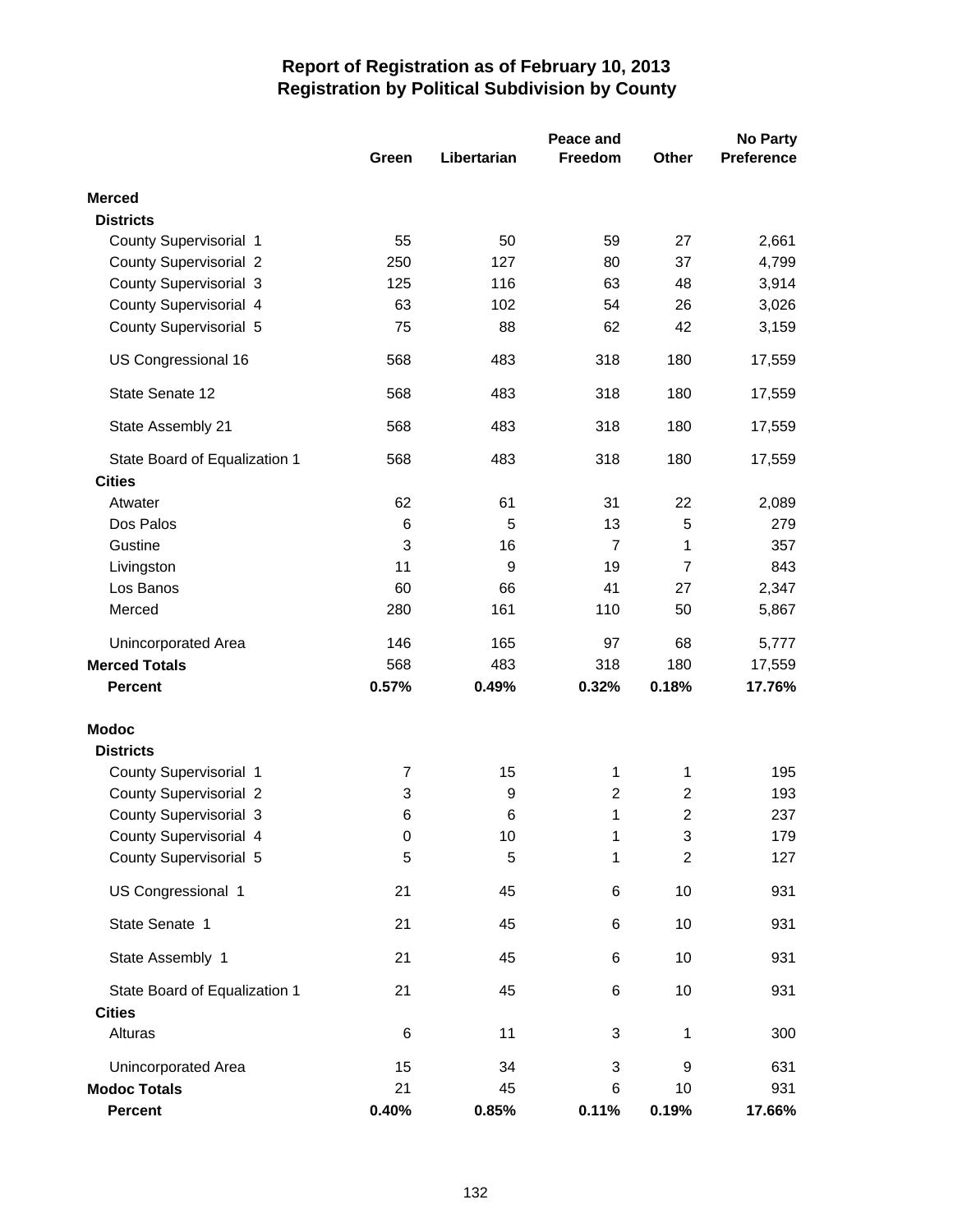|                               | <b>Total</b>      |                   |            | American    | <b>Americans</b> |
|-------------------------------|-------------------|-------------------|------------|-------------|------------------|
|                               | <b>Registered</b> | <b>Democratic</b> | Republican | Independent | <b>Elect</b>     |
| <b>Mono</b>                   |                   |                   |            |             |                  |
| <b>Districts</b>              |                   |                   |            |             |                  |
| County Supervisorial 1        | 733               | 268               | 178        | 23          | 0                |
| <b>County Supervisorial 2</b> | 1,555             | 520               | 614        | 78          | 0                |
| <b>County Supervisorial 3</b> | 1,389             | 437               | 479        | 61          | $\pmb{0}$        |
| County Supervisorial 4        | 1,310             | 374               | 599        | 53          | 0                |
| County Supervisorial 5        | 1,013             | 371               | 297        | 33          | $\mathbf 0$      |
| US Congressional 8            | 6,000             | 1,970             | 2,167      | 248         | 0                |
| State Senate 8                | 6,000             | 1,970             | 2,167      | 248         | $\boldsymbol{0}$ |
| State Assembly 5              | 6,000             | 1,970             | 2,167      | 248         | 0                |
| State Board of Equalization 1 | 6,000             | 1,970             | 2,167      | 248         | 0                |
| <b>Cities</b>                 |                   |                   |            |             |                  |
| <b>Mammoth Lakes</b>          | 2,953             | 1,033             | 866        | 110         | 0                |
| Unincorporated Area           | 3,047             | 937               | 1,301      | 138         | 0                |
| <b>Mono Totals</b>            | 6,000             | 1,970             | 2,167      | 248         | 0                |
| <b>Percent</b>                |                   | 32.83%            | 36.12%     | 4.13%       | 0.00%            |
| <b>Monterey</b>               |                   |                   |            |             |                  |
| <b>Districts</b>              |                   |                   |            |             |                  |
| County Supervisorial 1        | 21,226            | 13,987            | 2,946      | 341         | $\mathbf 1$      |
| <b>County Supervisorial 2</b> | 35,447            | 19,489            | 7,684      | 792         | $\overline{c}$   |
| <b>County Supervisorial 3</b> | 23,030            | 13,672            | 4,722      | 450         | $\overline{2}$   |
| County Supervisorial 4        | 35,347            | 17,625            | 8,412      | 940         | 6                |
| County Supervisorial 5        | 53,195            | 22,267            | 16,957     | 1,404       | 1                |
| US Congressional 20           | 168,245           | 87,040            | 40,721     | 3,927       | 12               |
| State Senate 12               | 69,974            | 42,542            | 12,978     | 1,242       | 3                |
| State Senate 17               | 98,271            | 44,498            | 27,743     | 2,685       | 9                |
| State Assembly 29             | 90,494            | 41,951            | 24,534     | 2,448       | 9                |
| State Assembly 30             | 77,751            | 45,089            | 16,187     | 1,479       | 3                |
| State Board of Equalization 2 | 168,245           | 87,040            | 40,721     | 3,927       | 12               |
| <b>Cities</b>                 |                   |                   |            |             |                  |
| Carmel-by-the-Sea             | 2,789             | 1,130             | 938        | 93          | 0                |
| Del Rey Oaks                  | 1,129             | 541               | 298        | 31          | $\pmb{0}$        |
| Gonzales                      | 2,790             | 1,864             | 390        | 60          | 0                |
| Greenfield                    | 4,170             | 2,933             | 484        | 54          | 1                |
| <b>King City</b>              | 2,730             | 1,603             | 618        | 44          | $\mathbf 1$      |
| Marina                        | 9,115             | 4,396             | 1,989      | 284         | 1                |
| Monterey                      | 13,882            | 6,574             | 3,414      | 348         | 1                |
| Pacific Grove                 | 9,590             | 4,711             | 2,264      | 250         | 0                |
| Salinas                       | 50,674            | 30,491            | 9,548      | 889         | 1                |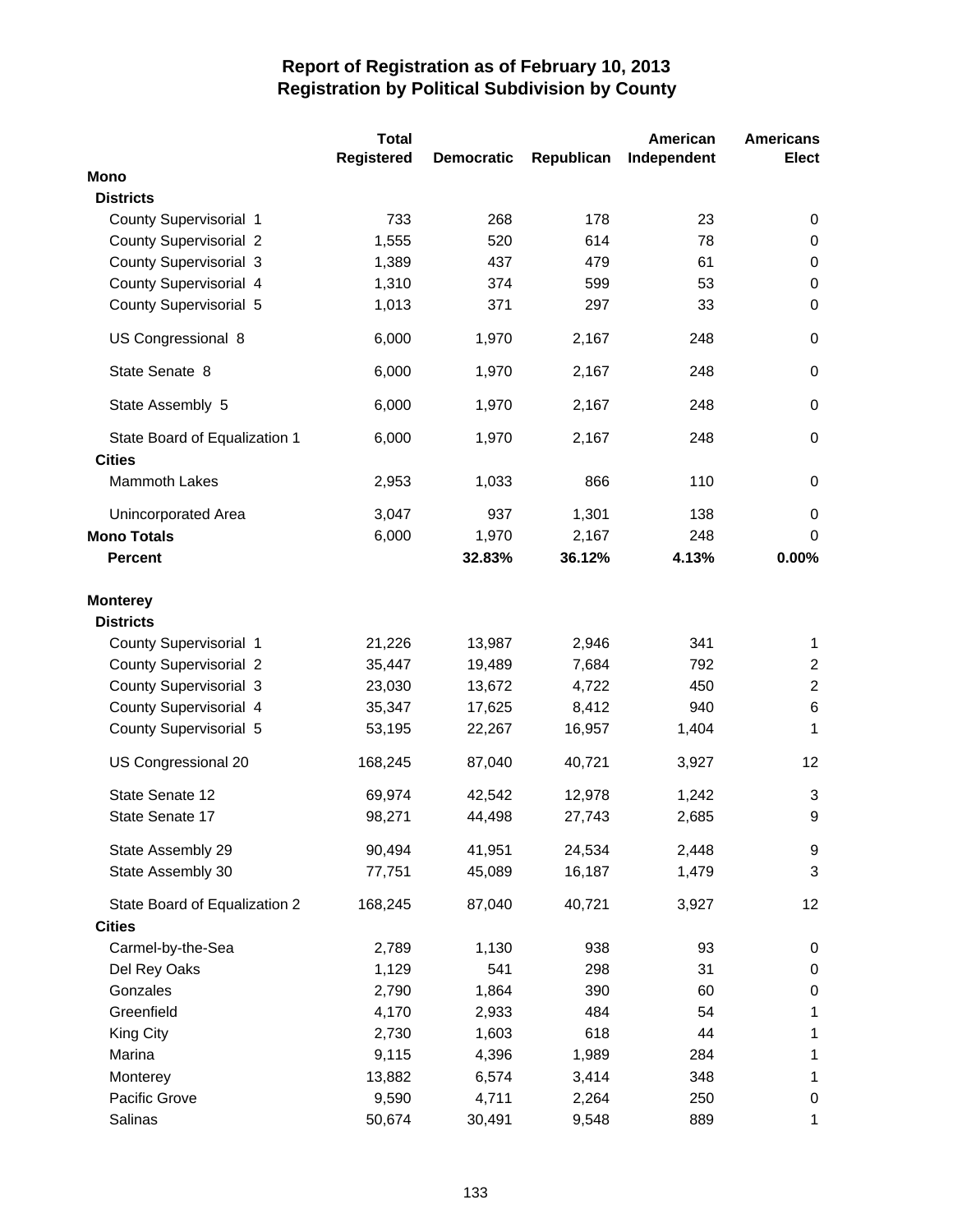|                                       |                |                | Peace and   |                | <b>No Party</b>   |
|---------------------------------------|----------------|----------------|-------------|----------------|-------------------|
|                                       | Green          | Libertarian    | Freedom     | Other          | <b>Preference</b> |
| <b>Mono</b>                           |                |                |             |                |                   |
| <b>Districts</b>                      |                |                |             |                |                   |
| County Supervisorial 1                | 12             | $\overline{7}$ | 1           | 0              | 244               |
| <b>County Supervisorial 2</b>         | 9              | 8              | 3           | 0              | 323               |
| <b>County Supervisorial 3</b>         | 20             | 7              | 6           | 3              | 376               |
| County Supervisorial 4                | 4              | 8              | 4           | 1              | 267               |
| County Supervisorial 5                | 17             | 13             | 3           | 1              | 278               |
| US Congressional 8                    | 62             | 43             | 17          | 5              | 1,488             |
| State Senate 8                        | 62             | 43             | 17          | 5              | 1,488             |
| State Assembly 5                      | 62             | 43             | 17          | 5              | 1,488             |
| State Board of Equalization 1         | 62             | 43             | 17          | 5              | 1,488             |
| <b>Cities</b><br><b>Mammoth Lakes</b> | 40             | 29             | 12          | 4              | 859               |
| <b>Unincorporated Area</b>            | 22             | 14             | 5           | 1              | 629               |
| <b>Mono Totals</b>                    | 62             | 43             | 17          | 5              | 1,488             |
| <b>Percent</b>                        | 1.03%          | 0.72%          | 0.28%       | 0.08%          | 24.80%            |
| <b>Monterey</b><br><b>Districts</b>   |                |                |             |                |                   |
| County Supervisorial 1                | 53             | 57             | 66          | 28             | 3,747             |
| <b>County Supervisorial 2</b>         | 219            | 169            | 80          | 50             | 6,962             |
| <b>County Supervisorial 3</b>         | 63             | 78             | 75          | 30             | 3,938             |
| County Supervisorial 4                | 244            | 201            | 80          | 47             | 7,792             |
| County Supervisorial 5                | 550            | 347            | 91          | 86             | 11,492            |
| US Congressional 20                   | 1,129          | 852            | 392         | 241            | 33,931            |
| State Senate 12                       | 220            | 238            | 182         | 87             | 12,482            |
| State Senate 17                       | 909            | 614            | 210         | 154            | 21,449            |
| State Assembly 29                     | 827            | 559            | 181         | 133            | 19,852            |
| State Assembly 30                     | 302            | 293            | 211         | 108            | 14,079            |
| State Board of Equalization 2         | 1,129          | 852            | 392         | 241            | 33,931            |
| <b>Cities</b>                         |                |                |             |                |                   |
| Carmel-by-the-Sea                     | 25             | 23             | $\mathbf 5$ | $\overline{7}$ | 568               |
| Del Rey Oaks                          | $\overline{2}$ | 6              | 1           | $\overline{4}$ | 246               |
| Gonzales                              | 3              | 8              | 10          | 10             | 445               |
| Greenfield                            | 5              | 8              | 13          | $\overline{4}$ | 668               |
| King City                             | $\overline{2}$ | 8              | 9           | $\overline{4}$ | 441               |
| Marina                                | 69             | 47             | 27          | 10             | 2,292             |
| Monterey                              | 138            | 102            | 29          | 22             | 3,254             |
| Pacific Grove                         | 129            | 65             | 15          | 17             | 2,139             |
| Salinas                               | 170            | 176            | 124         | 63             | 9,212             |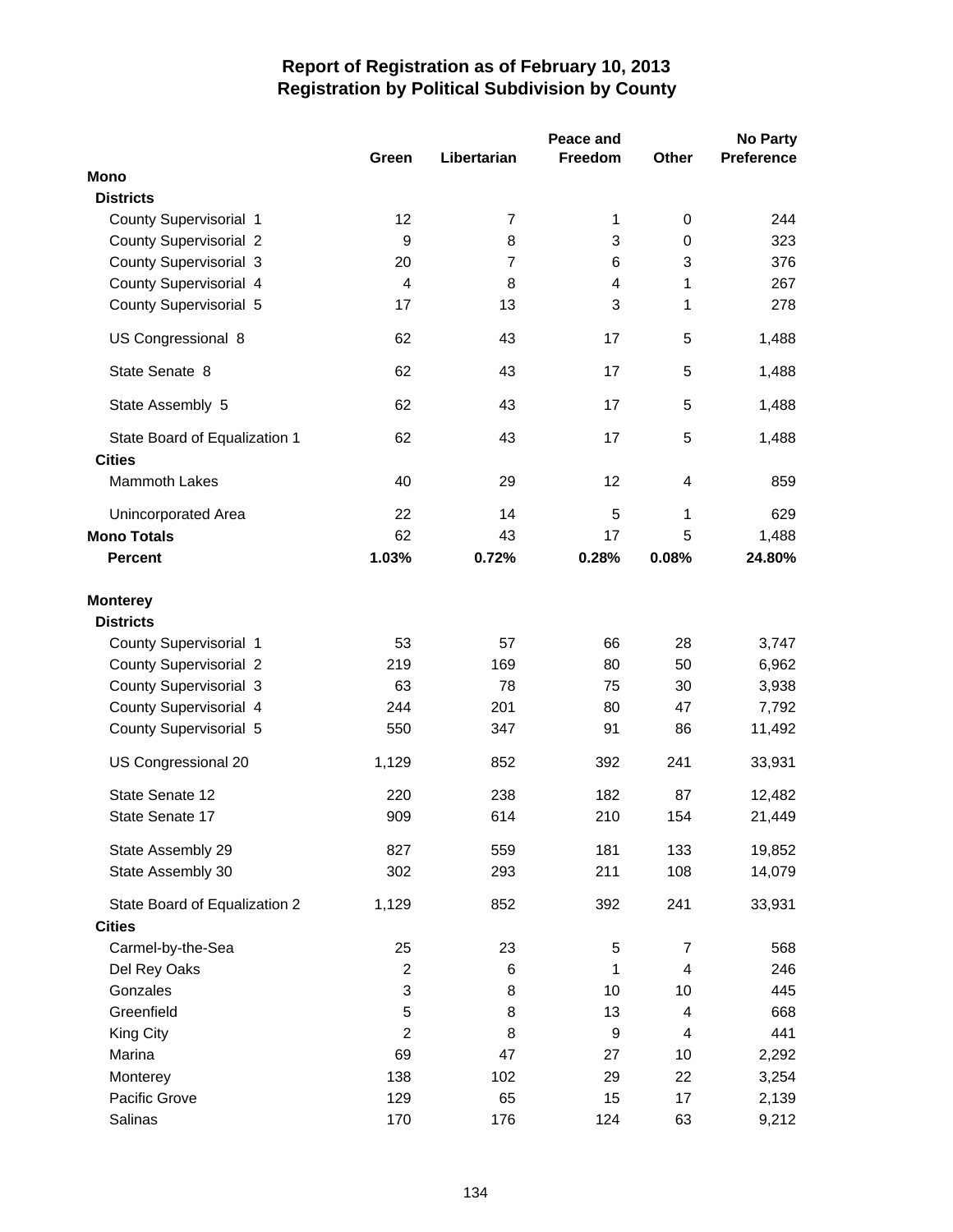|                               | <b>Total</b>      |                   |            | American    | <b>Americans</b> |
|-------------------------------|-------------------|-------------------|------------|-------------|------------------|
|                               | <b>Registered</b> | <b>Democratic</b> | Republican | Independent | <b>Elect</b>     |
| Sand City                     | 149               | 56                | 37         | 9           | 0                |
| Seaside                       | 11,660            | 6,305             | 2,198      | 290         | 5                |
| Soledad                       | 4,981             | 3,382             | 566        | 70          | 0                |
| Unincorporated Area           | 54,586            | 23,054            | 17,977     | 1,505       | $\overline{2}$   |
| <b>Monterey Totals</b>        | 168,245           | 87,040            | 40,721     | 3,927       | 12               |
| <b>Percent</b>                |                   | 51.73%            | 24.20%     | 2.33%       | 0.01%            |
| <b>Napa</b>                   |                   |                   |            |             |                  |
| <b>Districts</b>              |                   |                   |            |             |                  |
| County Supervisorial 1        | 12,679            | 6,098             | 3,160      | 383         | 0                |
| <b>County Supervisorial 2</b> | 15,346            | 7,111             | 4,430      | 434         | $\mathbf{1}$     |
| <b>County Supervisorial 3</b> | 15,613            | 6,723             | 4,560      | 482         | 0                |
| County Supervisorial 4        | 13,767            | 6,197             | 3,904      | 443         | 1                |
| County Supervisorial 5        | 14,117            | 7,053             | 3,088      | 405         | 1                |
| US Congressional 5            | 71,522            | 33,182            | 19,142     | 2,147       | $\mathbf{3}$     |
| State Senate 3                | 71,522            | 33,182            | 19,142     | 2,147       | $\mathbf{3}$     |
| State Assembly 4              | 71,522            | 33,182            | 19,142     | 2,147       | $\mathbf{3}$     |
| State Board of Equalization 2 | 71,522            | 33,182            | 19,142     | 2,147       | $\mathbf{3}$     |
| <b>Cities</b>                 |                   |                   |            |             |                  |
| American Canyon               | 9,230             | 4,809             | 1,660      | 265         | $\mathbf 1$      |
| Calistoga                     | 2,253             | 1,176             | 485        | 84          | 0                |
| Napa                          | 38,827            | 18,550            | 10,164     | 1,157       | $\overline{2}$   |
| St. Helena                    | 3,317             | 1,551             | 881        | 65          | $\pmb{0}$        |
| Yountville                    | 2,015             | 950               | 521        | 81          | $\pmb{0}$        |
| <b>Unincorporated Area</b>    | 15,880            | 6,146             | 5,431      | 495         | 0                |
| <b>Napa Totals</b>            | 71,522            | 33,182            | 19,142     | 2,147       | 3                |
| <b>Percent</b>                |                   | 46.39%            | 26.76%     | 3.00%       | 0.00%            |
| Nevada                        |                   |                   |            |             |                  |
| <b>Districts</b>              |                   |                   |            |             |                  |
| County Supervisorial 1        | 13,911            | 5,042             | 4,888      | 438         | 0                |
| <b>County Supervisorial 2</b> | 13,288            | 3,525             | 6,474      | 463         | 0                |
| County Supervisorial 3        | 11,204            | 3,941             | 4,001      | 407         | $\pmb{0}$        |
| County Supervisorial 4        | 12,945            | 3,891             | 5,323      | 489         | 1                |
| County Supervisorial 5        | 10,209            | 3,899             | 2,629      | 411         | 0                |
| US Congressional 1            | 52,983            | 16,934            | 21,205     | 1,864       | 1                |
| US Congressional 4            | 8,574             | 3,364             | 2,110      | 344         | 0                |
| State Senate 1                | 61,557            | 20,298            | 23,315     | 2,208       | 1                |
| State Assembly 1              | 61,557            | 20,298            | 23,315     | 2,208       | 1                |
| State Board of Equalization 1 | 61,557            | 20,298            | 23,315     | 2,208       | 1                |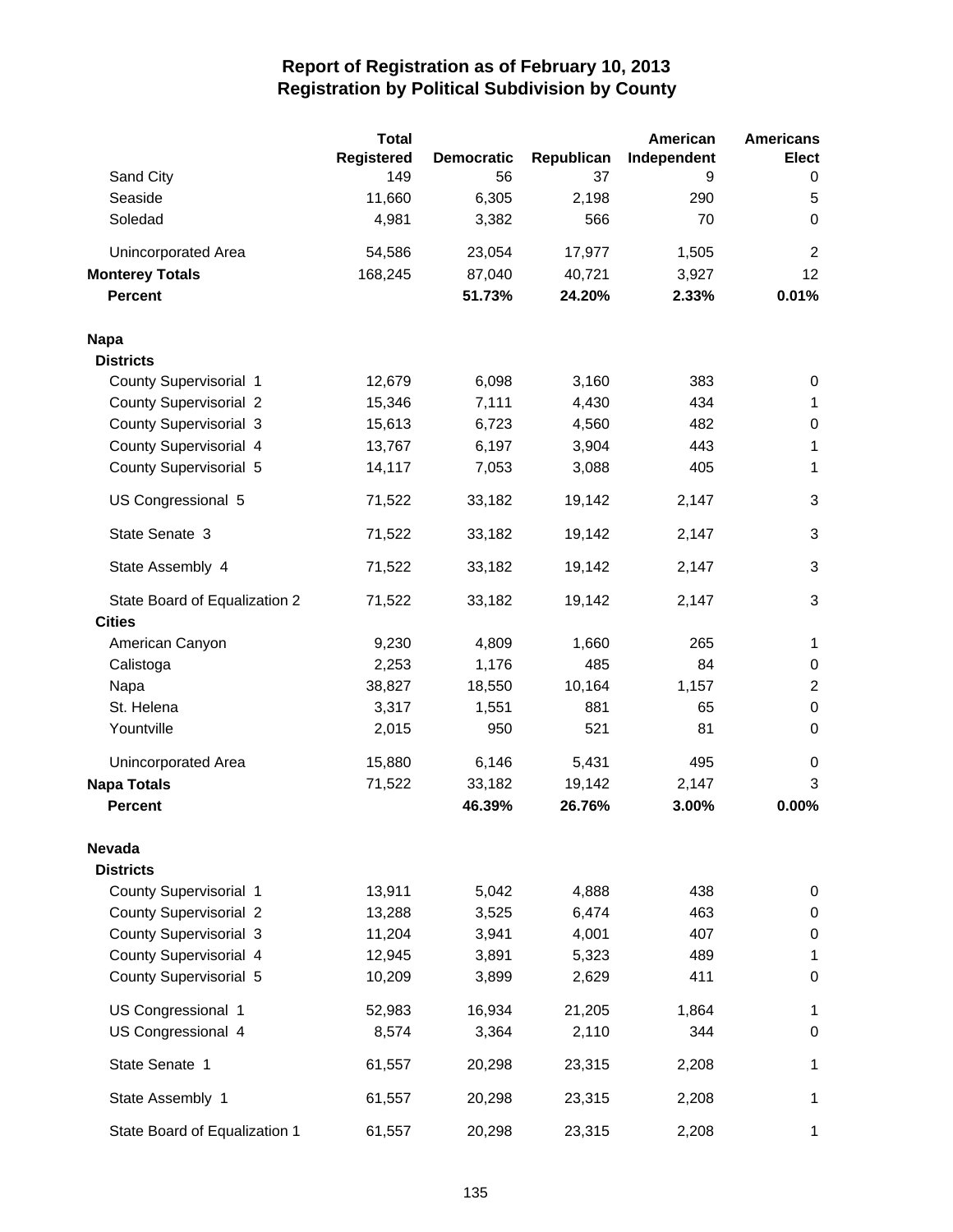|                               |                |             | Peace and |                | <b>No Party</b> |
|-------------------------------|----------------|-------------|-----------|----------------|-----------------|
|                               | Green          | Libertarian | Freedom   | Other          | Preference      |
| Sand City                     | $\overline{2}$ | 1           | 0         | $\mathbf 0$    | 44              |
| Seaside                       | 82             | 73          | 28        | 14             | 2,665           |
| Soledad                       | 19             | 20          | 17        | 4              | 903             |
| Unincorporated Area           | 483            | 315         | 114       | 82             | 11,054          |
| <b>Monterey Totals</b>        | 1,129          | 852         | 392       | 241            | 33,931          |
| <b>Percent</b>                | 0.67%          | 0.51%       | 0.23%     | 0.14%          | 20.17%          |
| <b>Napa</b>                   |                |             |           |                |                 |
| <b>Districts</b>              |                |             |           |                |                 |
| County Supervisorial 1        | 192            | 95          | 38        | 74             | 2,639           |
| <b>County Supervisorial 2</b> | 142            | 89          | 49        | 69             | 3,021           |
| <b>County Supervisorial 3</b> | 165            | 103         | 41        | 92             | 3,447           |
| County Supervisorial 4        | 163            | 93          | 46        | 69             | 2,851           |
| County Supervisorial 5        | 122            | 59          | 29        | 70             | 3,290           |
| US Congressional 5            | 784            | 439         | 203       | 374            | 15,248          |
| State Senate 3                | 784            | 439         | 203       | 374            | 15,248          |
| State Assembly 4              | 784            | 439         | 203       | 374            | 15,248          |
| State Board of Equalization 2 | 784            | 439         | 203       | 374            | 15,248          |
| <b>Cities</b>                 |                |             |           |                |                 |
| American Canyon               | 50             | 27          | 20        | 52             | 2,346           |
| Calistoga                     | 20             | 12          | 6         | 9              | 461             |
| Napa                          | 478            | 238         | 120       | 190            | 7,928           |
| St. Helena                    | 24             | 19          | 6         | 23             | 748             |
| Yountville                    | 21             | 8           | 5         | 10             | 419             |
| Unincorporated Area           | 191            | 135         | 46        | 90             | 3,346           |
| <b>Napa Totals</b>            | 784            | 439         | 203       | 374            | 15,248          |
| <b>Percent</b>                | 1.10%          | 0.61%       | 0.28%     | 0.52%          | 21.32%          |
| Nevada                        |                |             |           |                |                 |
| <b>Districts</b>              |                |             |           |                |                 |
| County Supervisorial 1        | 388            | 131         | 35        | 29             | 2,960           |
| <b>County Supervisorial 2</b> | 224            | 118         | 20        | 33             | 2,431           |
| County Supervisorial 3        | 218            | 108         | 27        | 25             | 2,477           |
| County Supervisorial 4        | 371            | 115         | 42        | 40             | 2,673           |
| County Supervisorial 5        | 220            | 113         | 16        | 13             | 2,908           |
| US Congressional 1            | 1,239          | 497         | 128       | 133            | 10,982          |
| US Congressional 4            | 182            | 88          | 12        | $\overline{7}$ | 2,467           |
| State Senate 1                | 1,421          | 585         | 140       | 140            | 13,449          |
| State Assembly 1              | 1,421          | 585         | 140       | 140            | 13,449          |
| State Board of Equalization 1 | 1,421          | 585         | 140       | 140            | 13,449          |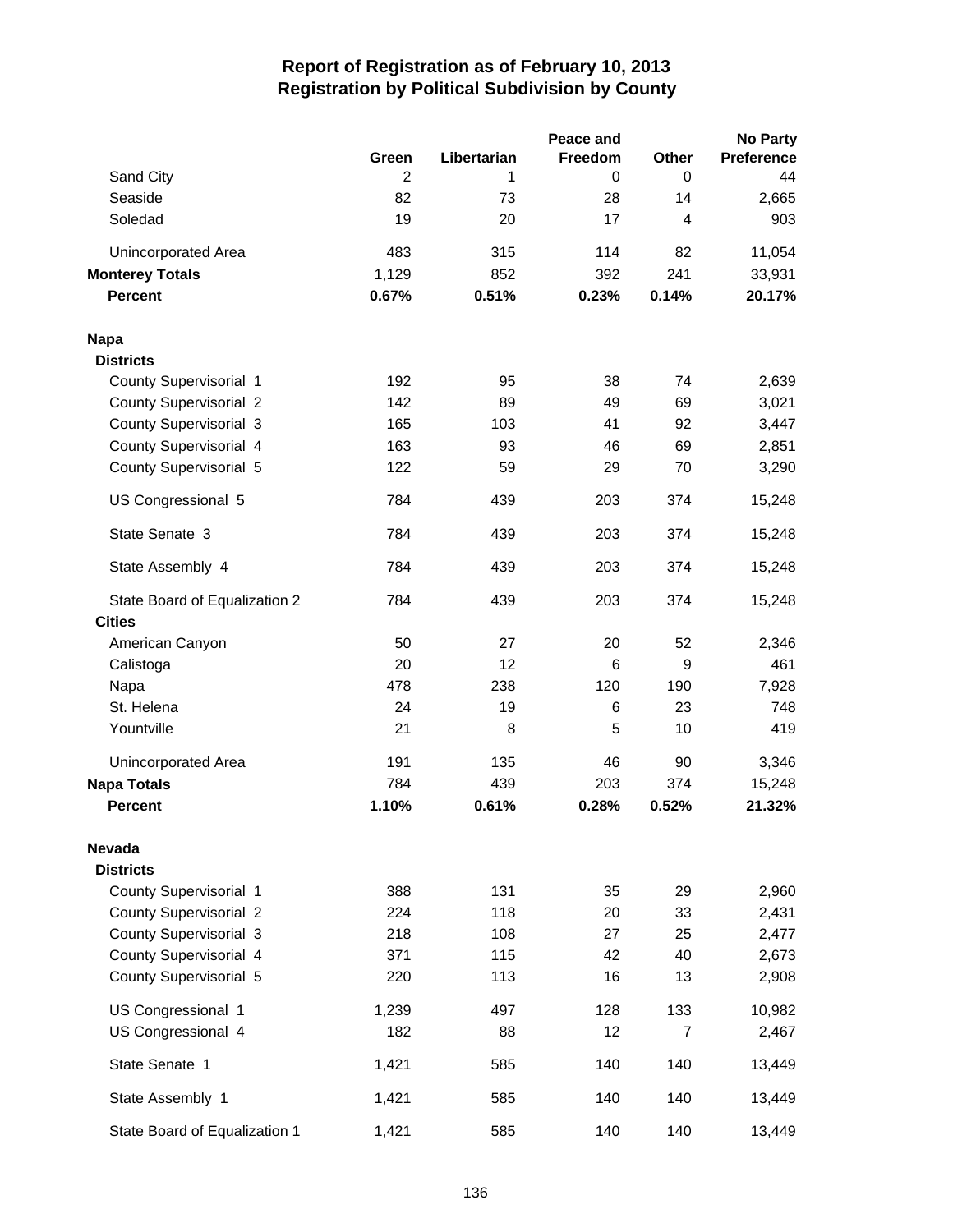|                               | <b>Total</b>      |                   |            | American    | <b>Americans</b> |
|-------------------------------|-------------------|-------------------|------------|-------------|------------------|
|                               | <b>Registered</b> | <b>Democratic</b> | Republican | Independent | <b>Elect</b>     |
| <b>Cities</b>                 |                   |                   |            |             |                  |
| <b>Grass Valley</b>           | 6,448             | 2,378             | 2,154      | 237         | 0                |
| Nevada City                   | 2,071             | 921               | 458        | 75          | 0                |
| Truckee                       | 8,446             | 3,329             | 2,065      | 337         | 0                |
| <b>Unincorporated Area</b>    | 44,592            | 13,670            | 18,638     | 1,559       | 1                |
| <b>Nevada Totals</b>          | 61,557            | 20,298            | 23,315     | 2,208       | 1                |
| <b>Percent</b>                |                   | 32.97%            | 37.88%     | 3.59%       | 0.00%            |
| Orange                        |                   |                   |            |             |                  |
| <b>Districts</b>              |                   |                   |            |             |                  |
| County Supervisorial 1        | 203,495           | 85,610            | 64,537     | 4,378       | 78               |
| <b>County Supervisorial 2</b> | 326,078           | 94,885            | 145,721    | 9,170       | 51               |
| <b>County Supervisorial 3</b> | 298,059           | 86,535            | 129,471    | 7,440       | 33               |
| County Supervisorial 4        | 235,170           | 86,461            | 85,962     | 5,951       | 42               |
| County Supervisorial 5        | 334,863           | 89,387            | 157,934    | 10,025      | 40               |
| US Congressional 38           | 7,665             | 2,754             | 2,891      | 172         | 0                |
| US Congressional 39           | 206,366           | 63,757            | 90,283     | 5,263       | 21               |
| US Congressional 45           | 374,771           | 105,928           | 166,177    | 9,664       | 29               |
| US Congressional 46           | 214,443           | 97,803            | 61,411     | 4,848       | 86               |
| US Congressional 47           | 124,458           | 42,390            | 48,515     | 3,153       | 32               |
| US Congressional 48           | 379,123           | 108,007           | 169,515    | 10,850      | 61               |
| US Congressional 49           | 90,839            | 22,239            | 44,833     | 3,014       | 15               |
| State Senate 29               | 294,457           | 99,235            | 118,926    | 7,413       | 46               |
| State Senate 32               | 23,021            | 9,508             | 7,232      | 558         | $\sqrt{5}$       |
| State Senate 34               | 326,193           | 125,074           | 116,611    | 7,682       | 99               |
| State Senate 36               | 260,722           | 66,255            | 126,375    | 7,861       | 36               |
| State Senate 37               | 493,272           | 142,806           | 214,481    | 13,450      | 58               |
| State Assembly 55             | 112,792           | 31,692            | 54,727     | 2,969       | 10               |
| State Assembly 65             | 186,779           | 68,301            | 66,853     | 4,630       | 37               |
| State Assembly 68             | 229,006           | 65,542            | 103,050    | 5,894       | 27               |
| State Assembly 69             | 127,097           | 65,049            | 30,438     | 2,435       | 58               |
| State Assembly 72             | 219,830           | 69,581            | 92,113     | 5,698       | 45               |
| State Assembly 73             | 260,722           | 66,255            | 126,375    | 7,861       | 36               |
| State Assembly 74             | 261,439           | 76,458            | 110,069    | 7,477       | 31               |
| State Board of Equalization 4 | 1,397,665         | 442,878           | 583,625    | 36,964      | 244              |
| <b>Cities</b>                 |                   |                   |            |             |                  |
| Aliso Viejo                   | 24,386            | 7,084             | 9,893      | 752         | 5                |
| Anaheim                       | 120,232           | 45,963            | 42,931     | 3,004       | 23               |
| <b>Brea</b>                   | 21,683            | 6,229             | 10,353     | 581         | $\overline{c}$   |
| <b>Buena Park</b>             | 31,561            | 12,447            | 10,412     | 773         | 5                |
| Costa Mesa                    | 49,603            | 15,127            | 19,321     | 1,735       | 15               |
| Cypress                       | 24,679            | 8,196             | 9,934      | 593         | 5                |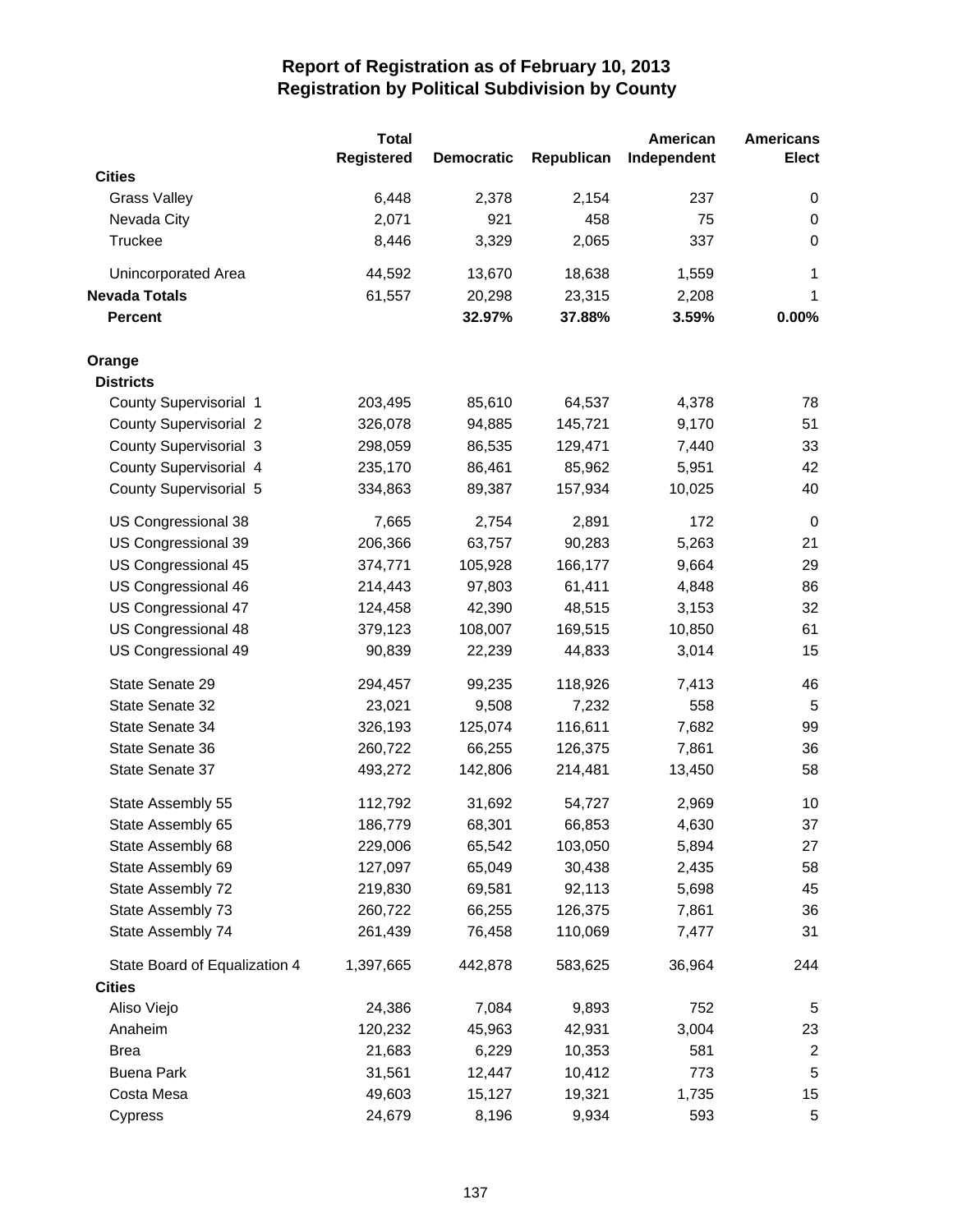|                               |       |             | Peace and      |                | <b>No Party</b> |
|-------------------------------|-------|-------------|----------------|----------------|-----------------|
|                               | Green | Libertarian | <b>Freedom</b> | <b>Other</b>   | Preference      |
| <b>Cities</b>                 |       |             |                |                |                 |
| <b>Grass Valley</b>           | 113   | 67          | 21             | 15             | 1,463           |
| Nevada City                   | 95    | 23          | 5              | 3              | 491             |
| <b>Truckee</b>                | 179   | 87          | 12             | $\overline{7}$ | 2,430           |
| Unincorporated Area           | 1,034 | 408         | 102            | 115            | 9,065           |
| <b>Nevada Totals</b>          | 1,421 | 585         | 140            | 140            | 13,449          |
| <b>Percent</b>                | 2.31% | 0.95%       | 0.23%          | 0.23%          | 21.85%          |
| Orange                        |       |             |                |                |                 |
| <b>Districts</b>              |       |             |                |                |                 |
| County Supervisorial 1        | 679   | 1,259       | 805            | 704            | 45,445          |
| <b>County Supervisorial 2</b> | 1,433 | 2,898       | 667            | 1,249          | 70,004          |
| <b>County Supervisorial 3</b> | 1,158 | 2,375       | 603            | 956            | 69,488          |
| County Supervisorial 4        | 941   | 1,688       | 675            | 845            | 52,605          |
| County Supervisorial 5        | 1,281 | 2,604       | 580            | 1,038          | 71,974          |
| US Congressional 38           | 11    | 41          | 19             | 19             | 1,758           |
| US Congressional 39           | 774   | 1,502       | 459            | 713            | 43,594          |
| US Congressional 45           | 1,365 | 2,851       | 693            | 1,089          | 86,975          |
| US Congressional 46           | 826   | 1,465       | 786            | 763            | 46,455          |
| US Congressional 47           | 439   | 853         | 414            | 474            | 28,188          |
| US Congressional 48           | 1,682 | 3,329       | 800            | 1,410          | 83,469          |
| US Congressional 49           | 395   | 783         | 159            | 324            | 19,077          |
| State Senate 29               | 1,076 | 2,045       | 749            | 1,055          | 63,912          |
| State Senate 32               | 92    | 151         | 78             | 78             | 5,319           |
| State Senate 34               | 1,182 | 2,245       | 1,075          | 1,141          | 71,084          |
| State Senate 36               | 989   | 2,051       | 440            | 834            | 55,881          |
| State Senate 37               | 2,153 | 4,332       | 988            | 1,684          | 113,320         |
| State Assembly 55             | 368   | 764         | 206            | 369            | 21,687          |
| State Assembly 65             | 725   | 1,331       | 562            | 716            | 43,624          |
| State Assembly 68             | 809   | 1,899       | 478            | 738            | 50,569          |
| State Assembly 69             | 473   | 788         | 496            | 374            | 26,986          |
| State Assembly 72             | 794   | 1,579       | 643            | 820            | 48,557          |
| State Assembly 73             | 989   | 2,051       | 440            | 834            | 55,881          |
| State Assembly 74             | 1,334 | 2,412       | 505            | 941            | 62,212          |
| State Board of Equalization 4 | 5,492 | 10,824      | 3,330          | 4,792          | 309,516         |
| <b>Cities</b>                 |       |             |                |                |                 |
| Aliso Viejo                   | 101   | 221         | 40             | 73             | 6,217           |
| Anaheim                       | 435   | 769         | 358            | 433            | 26,316          |
| <b>Brea</b>                   | 62    | 144         | 36             | 65             | 4,211           |
| <b>Buena Park</b>             | 117   | 206         | 98             | 101            | 7,402           |
| Costa Mesa                    | 345   | 622         | 124            | 248            | 12,066          |
| Cypress                       | 81    | 162         | 54             | 87             | 5,567           |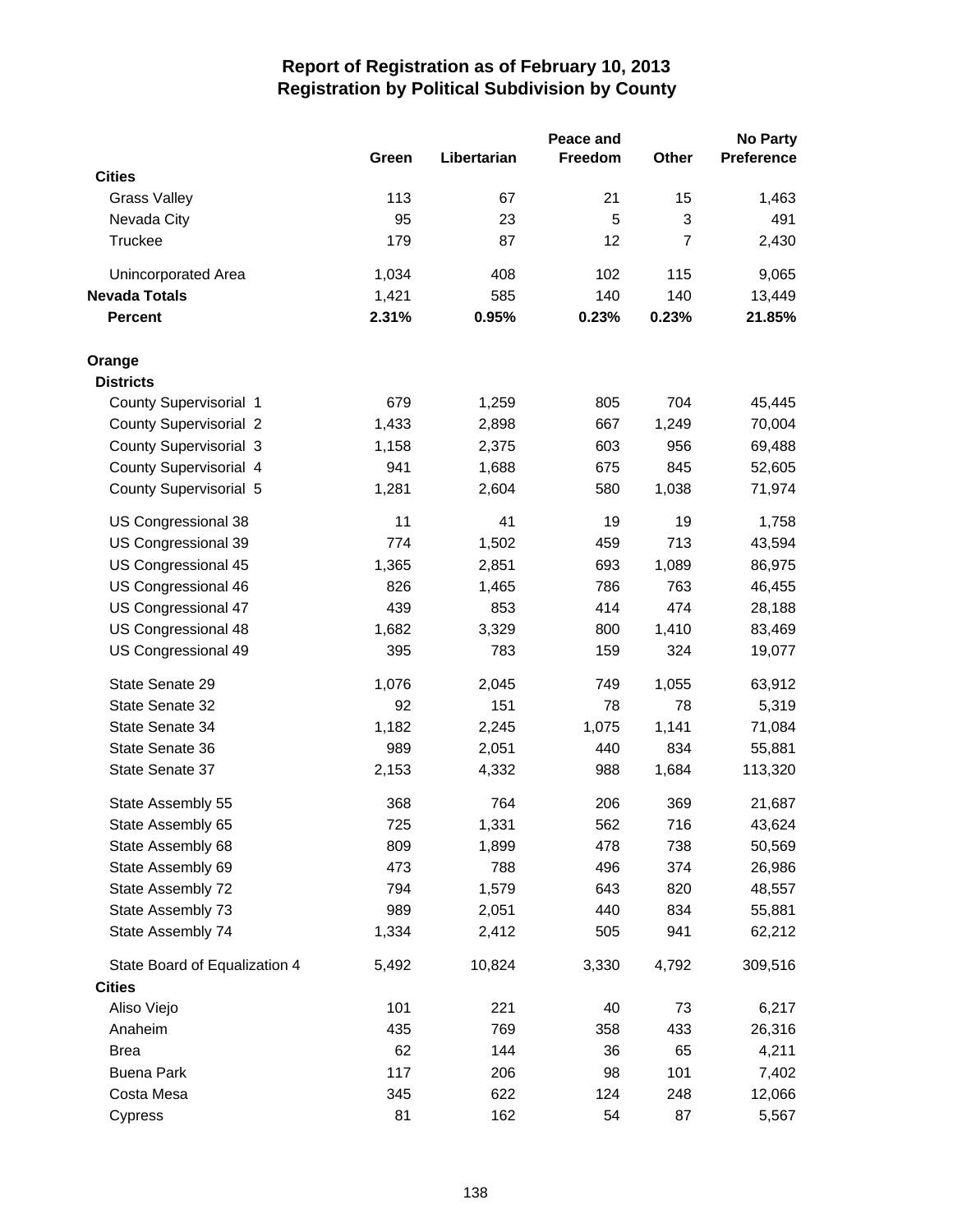|                               | <b>Total</b>      |                   |            | American    | <b>Americans</b>        |
|-------------------------------|-------------------|-------------------|------------|-------------|-------------------------|
|                               | <b>Registered</b> | <b>Democratic</b> | Republican | Independent | <b>Elect</b>            |
| Dana Point                    | 20,576            | 5,394             | 9,661      | 735         | 5                       |
| <b>Fountain Valley</b>        | 31,151            | 8,864             | 14,367     | 731         | 2                       |
| Fullerton                     | 62,295            | 20,431            | 24,259     | 1,529       | $\,6\,$                 |
| Garden Grove                  | 64,685            | 23,024            | 23,903     | 1,535       | 14                      |
| Huntington Beach              | 109,398           | 30,482            | 49,874     | 3,181       | 14                      |
| Irvine                        | 104,259           | 33,579            | 35,048     | 2,486       | $\overline{7}$          |
| La Habra                      | 23,322            | 8,788             | 8,774      | 677         | 4                       |
| La Palma                      | 7,665             | 2,754             | 2,891      | 172         | $\pmb{0}$               |
| Laguna Beach                  | 16,344            | 6,103             | 5,767      | 518         | $\overline{2}$          |
| Laguna Hills                  | 16,965            | 4,487             | 7,929      | 462         | $\overline{\mathbf{4}}$ |
| Laguna Niguel                 | 37,485            | 9,994             | 17,737     | 1,121       | $\overline{7}$          |
| Laguna Woods                  | 13,095            | 4,993             | 5,256      | 358         | $\pmb{0}$               |
| Lake Forest                   | 39,313            | 10,696            | 18,256     | 1,211       | $\overline{2}$          |
| Los Alamitos                  | 5,892             | 1,985             | 2,438      | 181         | $\,0\,$                 |
| Mission Viejo                 | 55,110            | 14,538            | 26,906     | 1,536       | $\overline{2}$          |
| Newport Beach                 | 55,394            | 11,467            | 30,719     | 1,438       | 5                       |
| Orange                        | 63,052            | 18,959            | 28,381     | 1,734       | 14                      |
| Placentia                     | 24,507            | 7,257             | 11,191     | 644         | $\overline{c}$          |
| Rancho Santa Margarita        | 25,595            | 6,214             | 12,626     | 739         | $\boldsymbol{0}$        |
| San Clemente                  | 37,151            | 8,637             | 18,747     | 1,274       | 5                       |
| San Juan Capistrano           | 17,511            | 4,620             | 8,676      | 517         | $\overline{\mathbf{4}}$ |
| Santa Ana                     | 87,337            | 46,647            | 19,721     | 1,544       | 52                      |
| Seal Beach                    | 16,641            | 5,659             | 7,439      | 449         | $\sqrt{3}$              |
| Stanton                       | 11,753            | 4,840             | 3,699      | 279         | $\sqrt{5}$              |
| Tustin                        | 30,035            | 9,764             | 11,462     | 747         | $\sqrt{5}$              |
| Villa Park                    | 4,191             | 736               | 2,697      | 67          | $\pmb{0}$               |
| Westminster                   | 38,209            | 11,946            | 15,199     | 999         | 11                      |
| Yorba Linda                   | 40,501            | 8,701             | 22,877     | 1,011       | $\overline{2}$          |
| <b>Unincorporated Area</b>    | 66,089            | 16,273            | 34,281     | 1,651       | 12                      |
| <b>Orange Totals</b>          | 1,397,665         | 442,878           | 583,625    | 36,964      | 244                     |
| <b>Percent</b>                |                   | 31.69%            | 41.76%     | 2.64%       | 0.02%                   |
| <b>Placer</b>                 |                   |                   |            |             |                         |
| <b>Districts</b>              |                   |                   |            |             |                         |
| County Supervisorial 1        | 42,306            | 12,429            | 19,304     | 971         | 2                       |
| <b>County Supervisorial 2</b> | 39,209            | 10,749            | 19,352     | 890         | 3                       |
| County Supervisorial 3        | 40,920            | 10,824            | 19,962     | 964         | $\mathbf{1}$            |
| County Supervisorial 4        | 43,986            | 11,746            | 21,717     | 889         | $\boldsymbol{2}$        |
| County Supervisorial 5        | 41,604            | 12,509            | 17,482     | 1,008       | $\boldsymbol{2}$        |
| US Congressional 1            | 27,725            | 7,535             | 13,249     | 698         | 1                       |
| US Congressional 4            | 180,300           | 50,722            | 84,568     | 4,024       | 9                       |
| State Senate 1                | 133,634           | 36,748            | 63,301     | 3,037       | 6                       |
| State Senate 4                | 74,391            | 21,509            | 34,516     | 1,685       | 4                       |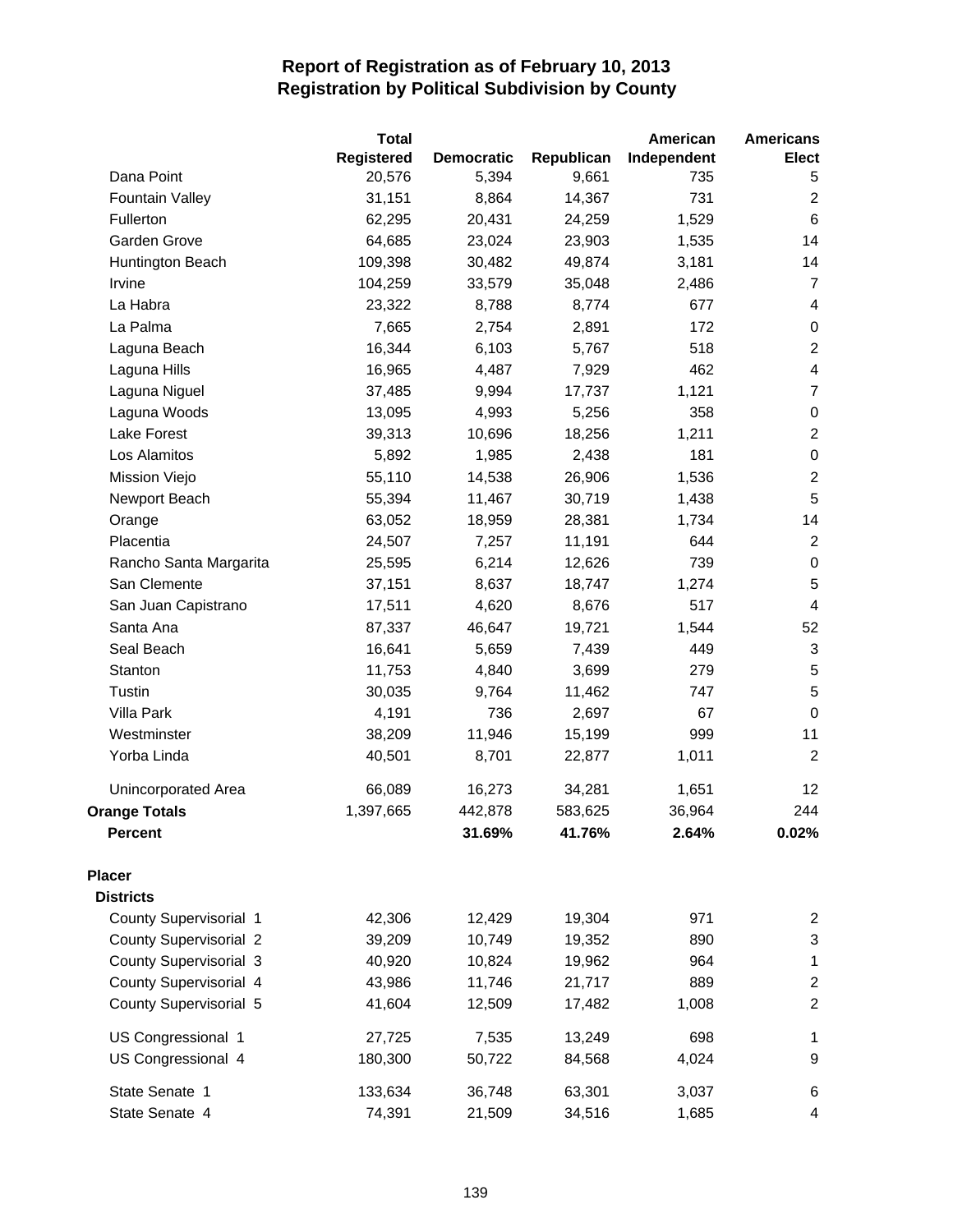|                               |       |             | Peace and      |       | <b>No Party</b> |
|-------------------------------|-------|-------------|----------------|-------|-----------------|
|                               | Green | Libertarian | Freedom        | Other | Preference      |
| Dana Point                    | 108   | 190         | 37             | 87    | 4,359           |
| <b>Fountain Valley</b>        | 110   | 209         | 77             | 112   | 6,679           |
| Fullerton                     | 293   | 529         | 172            | 226   | 14,850          |
| Garden Grove                  | 194   | 418         | 249            | 258   | 15,090          |
| Huntington Beach              | 532   | 1,051       | 205            | 458   | 23,601          |
| Irvine                        | 476   | 798         | 208            | 274   | 31,383          |
| La Habra                      | 114   | 150         | 62             | 82    | 4,671           |
| La Palma                      | 11    | 41          | 19             | 19    | 1,758           |
| Laguna Beach                  | 133   | 149         | 40             | 66    | 3,566           |
| Laguna Hills                  | 69    | 127         | 36             | 60    | 3,791           |
| Laguna Niguel                 | 132   | 271         | 66             | 116   | 8,041           |
| Laguna Woods                  | 27    | 39          | 11             | 22    | 2,389           |
| Lake Forest                   | 130   | 338         | 81             | 106   | 8,493           |
| Los Alamitos                  | 28    | 48          | 18             | 26    | 1,168           |
| Mission Viejo                 | 176   | 364         | 102            | 172   | 11,314          |
| Newport Beach                 | 169   | 490         | 73             | 147   | 10,886          |
| Orange                        | 236   | 571         | 159            | 217   | 12,781          |
| Placentia                     | 78    | 196         | 54             | 87    | 4,998           |
| Rancho Santa Margarita        | 83    | 198         | 37             | 68    | 5,630           |
| San Clemente                  | 169   | 333         | 66             | 127   | 7,793           |
| San Juan Capistrano           | 81    | 148         | 39             | 68    | 3,358           |
| Santa Ana                     | 310   | 496         | 348            | 260   | 17,959          |
| Seal Beach                    | 70    | 107         | 23             | 46    | 2,845           |
| Stanton                       | 44    | 89          | 39             | 67    | 2,691           |
| Tustin                        | 133   | 277         | 100            | 106   | 7,441           |
| Villa Park                    | 11    | 25          | $\overline{2}$ | 8     | 645             |
| Westminster                   | 121   | 242         | 164            | 147   | 9,380           |
| Yorba Linda                   | 107   | 254         | 51             | 121   | 7,377           |
| Unincorporated Area           | 206   | 552         | 82             | 232   | 12,800          |
| <b>Orange Totals</b>          | 5,492 | 10,824      | 3,330          | 4,792 | 309,516         |
| <b>Percent</b>                | 0.39% | 0.77%       | 0.24%          | 0.34% | 22.15%          |
| <b>Placer</b>                 |       |             |                |       |                 |
| <b>Districts</b>              |       |             |                |       |                 |
| County Supervisorial 1        | 153   | 409         | 61             | 59    | 8,918           |
| <b>County Supervisorial 2</b> | 144   | 391         | 48             | 66    | 7,566           |
| County Supervisorial 3        | 252   | 521         | 74             | 77    | 8,245           |
| County Supervisorial 4        | 158   | 493         | 55             | 71    | 8,855           |
| County Supervisorial 5        | 409   | 443         | 121            | 137   | 9,493           |
| US Congressional 1            | 219   | 255         | 63             | 90    | 5,615           |
| US Congressional 4            | 897   | 2,002       | 296            | 320   | 37,462          |
| State Senate 1                | 853   | 1,489       | 257            | 303   | 27,640          |
| State Senate 4                | 263   | 768         | 102            | 107   | 15,437          |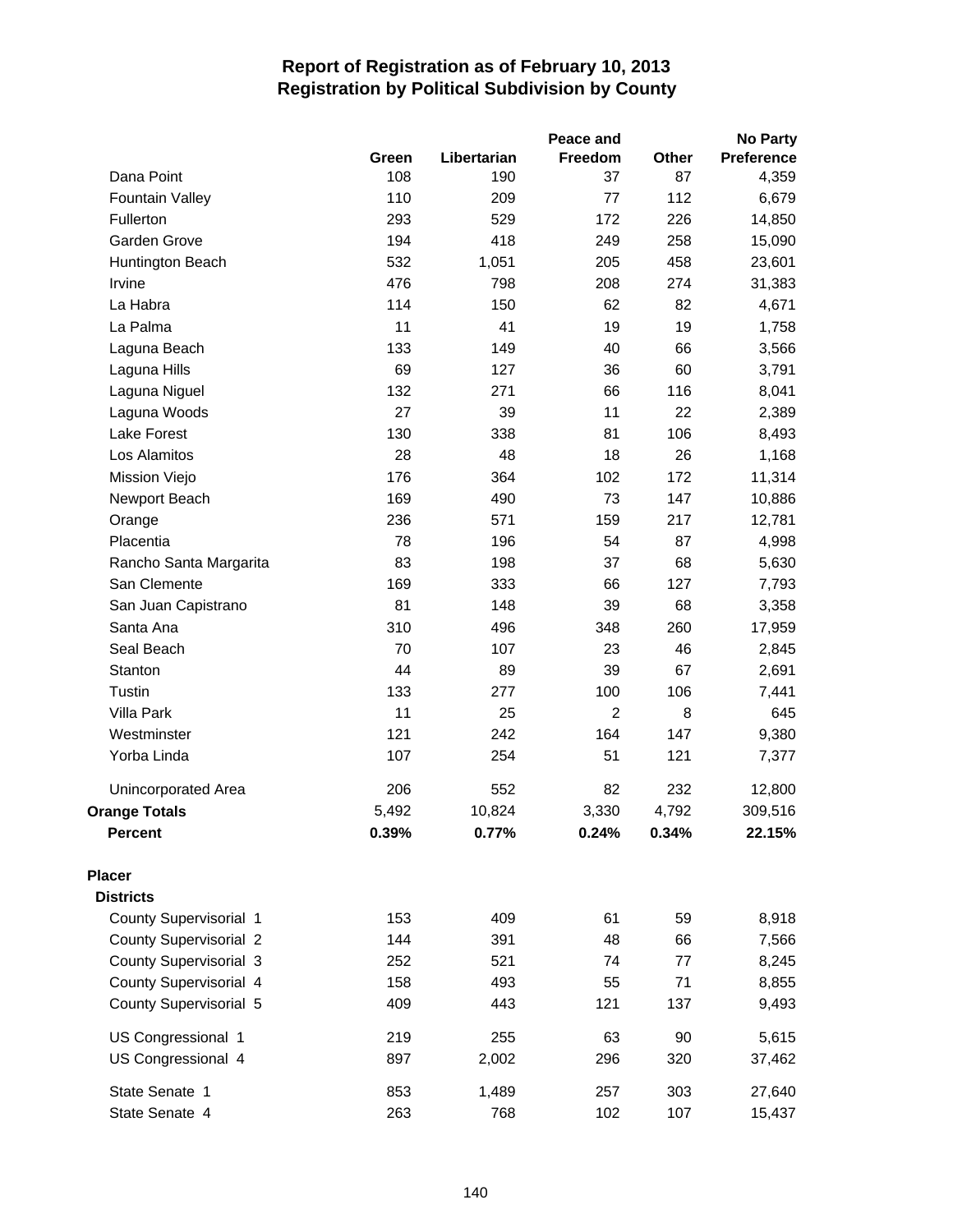|                               | <b>Total</b> |                   |            | American    | <b>Americans</b> |
|-------------------------------|--------------|-------------------|------------|-------------|------------------|
|                               | Registered   | <b>Democratic</b> | Republican | Independent | <b>Elect</b>     |
| State Assembly 1              | 34,409       | 10,295            | 14,450     | 863         | 2                |
| State Assembly 5              | 13,392       | 3,966             | 5,864      | 316         | 0                |
| State Assembly 6              | 160,224      | 43,996            | 77,503     | 3,543       | 8                |
| State Board of Equalization 1 | 208,025      | 58,257            | 97,817     | 4,722       | 10               |
| <b>Cities</b>                 |              |                   |            |             |                  |
| Auburn                        | 8,600        | 2,654             | 3,585      | 196         | 0                |
| Colfax                        | 923          | 261               | 347        | 40          | 0                |
| Lincoln                       | 24,718       | 7,199             | 11,931     | 548         | 3                |
| Loomis                        | 4,200        | 996               | 2,167      | 85          | 0                |
| Rocklin                       | 32,361       | 8,622             | 15,484     | 761         | $\mathbf{1}$     |
| Roseville                     | 68,528       | 20,075            | 31,357     | 1,539       | $\mathbf{3}$     |
| <b>Unincorporated Area</b>    | 68,695       | 18,450            | 32,946     | 1,553       | $\mathbf{3}$     |
| <b>Placer Totals</b>          | 208,025      | 58,257            | 97,817     | 4,722       | 10               |
| <b>Percent</b>                |              | 28.00%            | 47.02%     | 2.27%       | 0.00%            |
| <b>Plumas</b>                 |              |                   |            |             |                  |
| <b>Districts</b>              |              |                   |            |             |                  |
| County Supervisorial 1        | 2,201        | 616               | 942        | 137         | 0                |
| <b>County Supervisorial 2</b> | 2,644        | 933               | 950        | 125         | 0                |
| <b>County Supervisorial 3</b> | 2,811        | 747               | 1,425      | 134         | $\overline{2}$   |
| County Supervisorial 4        | 2,453        | 845               | 921        | 118         | $\pmb{0}$        |
| County Supervisorial 5        | 2,903        | 927               | 1,290      | 130         | $\mathbf 0$      |
| US Congressional 1            | 13,012       | 4,068             | 5,528      | 644         | $\overline{2}$   |
| State Senate 1                | 13,012       | 4,068             | 5,528      | 644         | $\overline{2}$   |
| State Assembly 1              | 13,012       | 4,068             | 5,528      | 644         | 2                |
| State Board of Equalization 1 | 13,012       | 4,068             | 5,528      | 644         | $\overline{2}$   |
| <b>Cities</b>                 |              |                   |            |             |                  |
| Portola                       | 1,031        | 341               | 339        | 73          | 0                |
| Unincorporated Area           | 11,981       | 3,727             | 5,189      | 571         | $\overline{2}$   |
| <b>Plumas Totals</b>          | 13,012       | 4,068             | 5,528      | 644         | 2                |
| <b>Percent</b>                |              | 31.26%            | 42.48%     | 4.95%       | 0.02%            |
| <b>Riverside</b>              |              |                   |            |             |                  |
| <b>Districts</b>              |              |                   |            |             |                  |
| County Supervisorial 1        | 190,386      | 65,668            | 79,503     | 5,710       | 17               |
| <b>County Supervisorial 2</b> | 175,642      | 62,670            | 71,337     | 4,744       | 10               |
| <b>County Supervisorial 3</b> | 198,693      | 56,252            | 91,046     | 7,419       | 11               |
| County Supervisorial 4        | 176,114      | 75,208            | 63,907     | 4,571       | 6                |
| County Supervisorial 5        | 193,121      | 81,134            | 71,981     | 5,369       | 9                |
| US Congressional 36           | 290,264      | 113,570           | 112,389    | 8,940       | 11               |
| US Congressional 41           | 289,535      | 123,635           | 105,446    | 6,981       | 22               |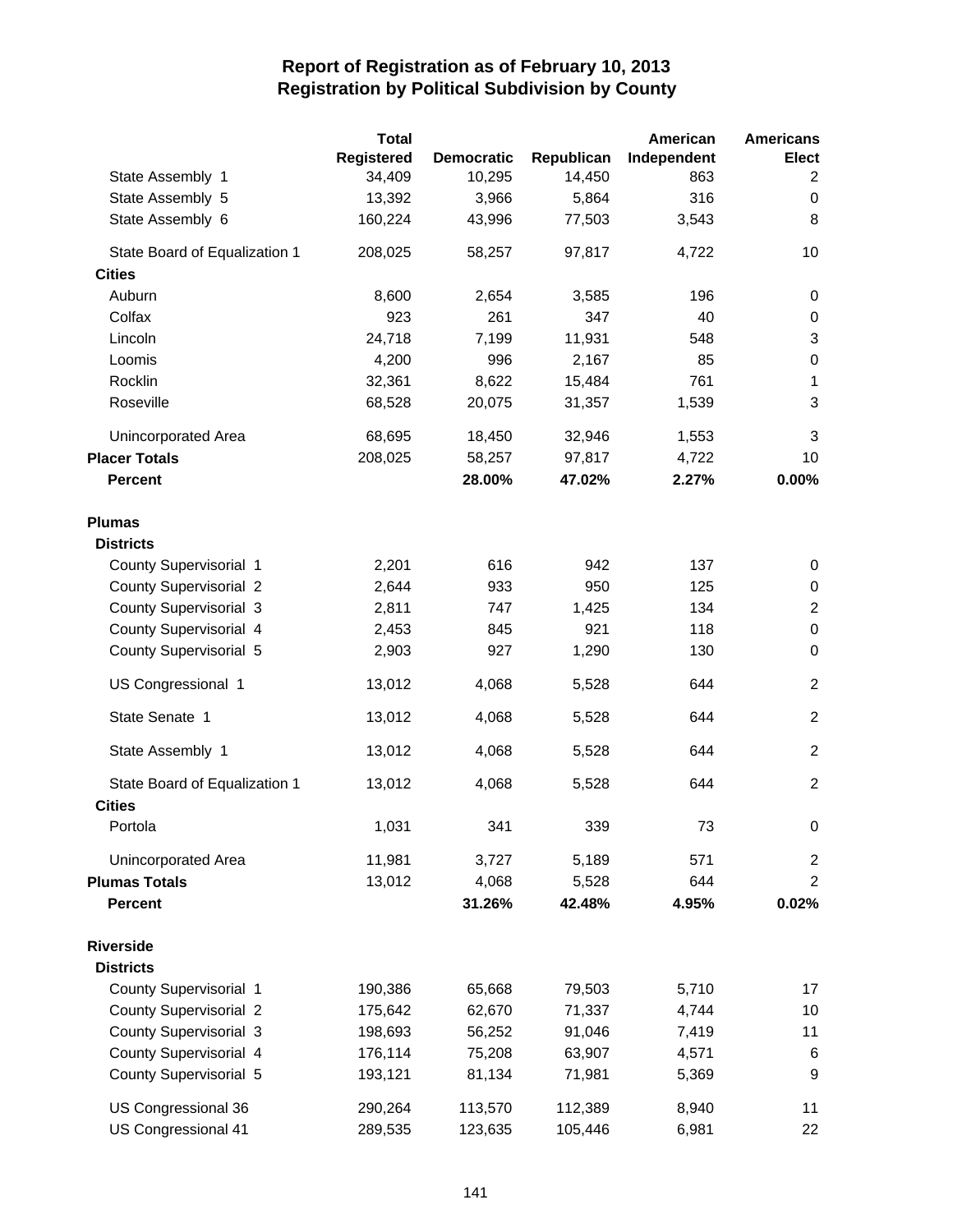|                                                | Green          | Libertarian | Peace and<br>Freedom | Other       | <b>No Party</b><br><b>Preference</b> |
|------------------------------------------------|----------------|-------------|----------------------|-------------|--------------------------------------|
| State Assembly 1                               | 333            | 342         | 100                  | 115         | 7,909                                |
| State Assembly 5                               | 127            | 164         | 30                   | 36          | 2,889                                |
| State Assembly 6                               | 656            | 1,751       | 229                  | 259         | 32,279                               |
| State Board of Equalization 1<br><b>Cities</b> | 1,116          | 2,257       | 359                  | 410         | 43,077                               |
| Auburn                                         | 87             | 115         | 22                   | 24          | 1,917                                |
| Colfax                                         | 14             | 11          | $\mathbf{1}$         | 3           | 246                                  |
| Lincoln                                        | 59             | 187         | 34                   | 37          | 4,720                                |
| Loomis                                         | 31             | 53          | 6                    | 8           | 854                                  |
| Rocklin                                        | 186            | 461         | 54                   | 50          | 6,742                                |
| Roseville                                      | 245            | 730         | 95                   | 97          | 14,387                               |
| Unincorporated Area                            | 494            | 700         | 147                  | 191         | 14,211                               |
| <b>Placer Totals</b>                           | 1,116          | 2,257       | 359                  | 410         | 43,077                               |
| <b>Percent</b>                                 | 0.54%          | 1.08%       | 0.17%                | 0.20%       | 20.71%                               |
| <b>Plumas</b>                                  |                |             |                      |             |                                      |
| <b>Districts</b>                               |                |             |                      |             |                                      |
| County Supervisorial 1                         | 12             | 16          | $\overline{7}$       | $\mathbf 0$ | 471                                  |
| <b>County Supervisorial 2</b>                  | 30             | 25          | 11                   | 0           | 570                                  |
| <b>County Supervisorial 3</b>                  | $\overline{7}$ | 24          | 6                    | $\mathbf 0$ | 466                                  |
| County Supervisorial 4                         | 27             | 11          | 12                   | $\mathbf 0$ | 519                                  |
| County Supervisorial 5                         | 14             | 23          | 3                    | 0           | 516                                  |
| US Congressional 1                             | 90             | 99          | 39                   | 0           | 2,542                                |
| State Senate 1                                 | 90             | 99          | 39                   | 0           | 2,542                                |
| State Assembly 1                               | 90             | 99          | 39                   | 0           | 2,542                                |
| State Board of Equalization 1                  | 90             | 99          | 39                   | $\mathbf 0$ | 2,542                                |
| <b>Cities</b><br>Portola                       | 12             | 14          | 3                    | 0           | 249                                  |
|                                                |                |             |                      |             |                                      |
| Unincorporated Area                            | 78             | 85          | 36                   | 0           | 2,293                                |
| <b>Plumas Totals</b>                           | 90             | 99          | 39                   | $\mathbf 0$ | 2,542                                |
| <b>Percent</b>                                 | 0.69%          | 0.76%       | 0.30%                | 0.00%       | 19.54%                               |
| <b>Riverside</b><br><b>Districts</b>           |                |             |                      |             |                                      |
| County Supervisorial 1                         | 654            | 1,161       | 535                  | 1,592       | 35,546                               |
| <b>County Supervisorial 2</b>                  | 561            | 1,046       | 517                  | 1,314       | 33,443                               |
| County Supervisorial 3                         | 579            | 1,265       | 460                  | 1,796       | 39,865                               |
| County Supervisorial 4                         | 406            | 760         | 340                  | 1,311       | 29,605                               |
| County Supervisorial 5                         | 459            | 913         | 472                  | 1,459       | 31,325                               |
| US Congressional 36                            | 766            | 1,431       | 662                  | 2,297       | 50,198                               |
| US Congressional 41                            | 913            | 1,484       | 875                  | 2,152       | 48,027                               |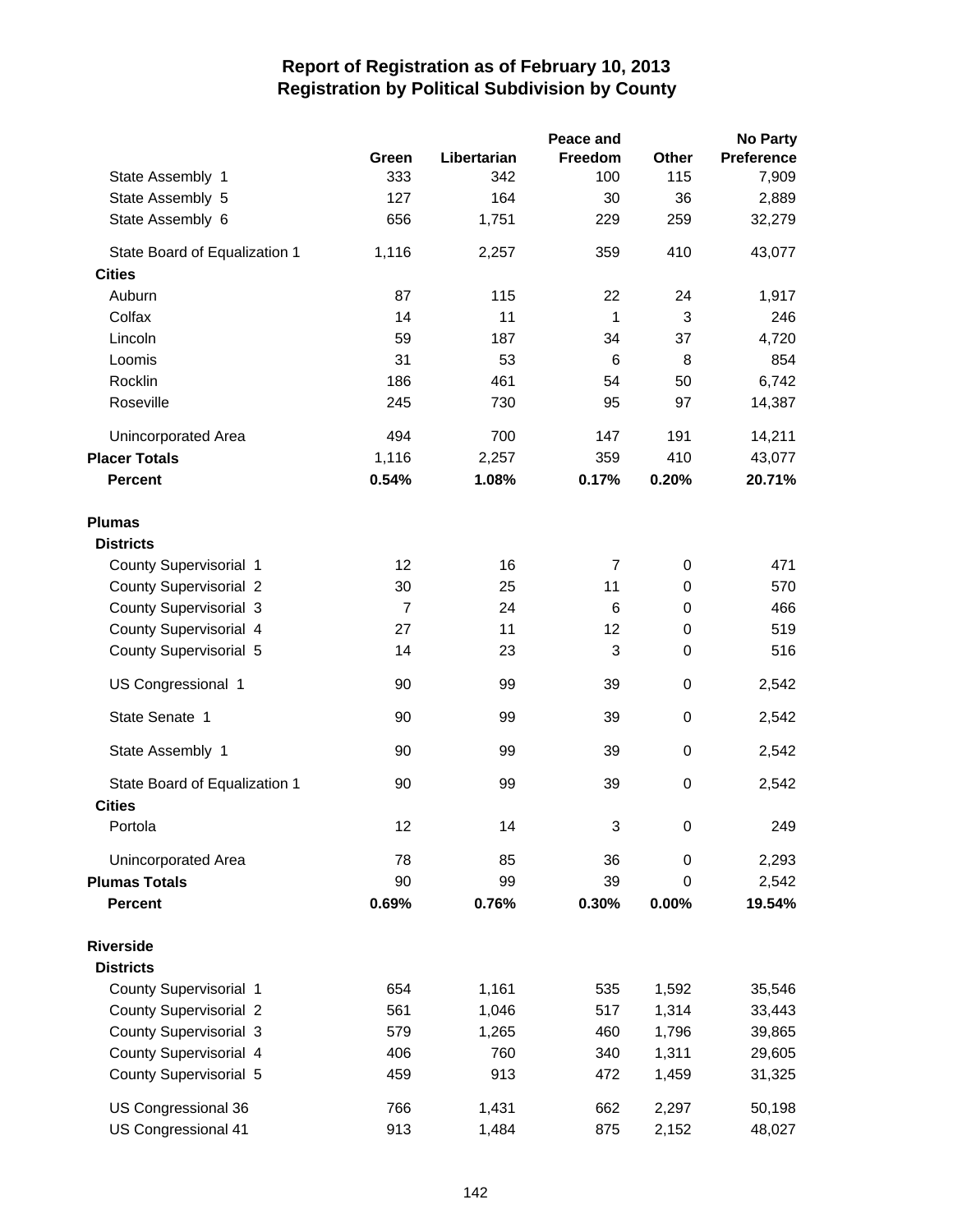|                               | <b>Total</b>      |                   |            | American    | <b>Americans</b>         |
|-------------------------------|-------------------|-------------------|------------|-------------|--------------------------|
|                               | <b>Registered</b> | <b>Democratic</b> | Republican | Independent | <b>Elect</b>             |
| US Congressional 42           | 316,110           | 94,266            | 141,786    | 10,410      | 19                       |
| US Congressional 50           | 38,047            | 9,461             | 18,153     | 1,482       | $\mathbf{1}$             |
| State Senate 23               | 143,334           | 47,624            | 61,265     | 5,400       | 8                        |
| State Senate 28               | 399,872           | 135,924           | 168,388    | 12,652      | 19                       |
| State Senate 31               | 390,750           | 157,384           | 148,121    | 9,761       | 26                       |
| State Assembly 42             | 159,792           | 57,458            | 65,739     | 5,283       | 5                        |
| State Assembly 56             | 95,627            | 45,561            | 30,935     | 2,263       | 5                        |
| State Assembly 60             | 184,714           | 66,075            | 74,711     | 5,074       | 12                       |
| State Assembly 61             | 206,036           | 91,309            | 73,410     | 4,687       | 14                       |
| State Assembly 67             | 211,394           | 61,129            | 96,067     | 7,577       | 13                       |
| State Assembly 71             | 20,350            | 5,301             | 10,219     | 838         | $\overline{c}$           |
| State Assembly 75             | 56,043            | 14,099            | 26,693     | 2,091       | $\overline{2}$           |
| State Board of Equalization 4 | 933,956           | 340,932           | 377,774    | 27,813      | 53                       |
| <b>Cities</b>                 |                   |                   |            |             |                          |
| Banning                       | 12,610            | 4,904             | 5,140      | 411         | 0                        |
| <b>Beaumont</b>               | 16,131            | 5,423             | 6,588      | 674         | $\mathbf{1}$             |
| <b>Blythe</b>                 | 4,866             | 1,960             | 1,752      | 186         | $\mathbf{1}$             |
| Calimesa                      | 4,252             | 1,233             | 2,075      | 175         | 0                        |
| Canyon Lake                   | 6,105             | 1,213             | 3,510      | 240         | $\pmb{0}$                |
| <b>Cathedral City</b>         | 19,216            | 9,008             | 6,111      | 450         | $\mathbf{1}$             |
| Coachella                     | 9,861             | 7,112             | 1,296      | 96          | $\mathbf{1}$             |
| Corona                        | 65,412            | 21,543            | 28,325     | 1,770       | $\overline{2}$           |
| Desert Hot Springs            | 9,146             | 4,027             | 2,991      | 283         | $\mathbf{1}$             |
| Eastvale                      | 21,692            | 8,233             | 7,427      | 588         | $\mathbf 1$              |
| Hemet                         | 34,862            | 11,852            | 14,772     | 1,317       | 4                        |
| <b>Indian Wells</b>           | 2,950             | 560               | 1,850      | 77          | 0                        |
| Indio                         | 29,502            | 14,127            | 9,728      | 670         | 1                        |
| Jurupa Valley                 | 33,561            | 13,442            | 12,442     | 858         | $\pmb{0}$                |
| La Quinta                     | 19,338            | 5,910             | 9,167      | 633         | 1                        |
| Lake Elsinore                 | 19,210            | 6,484             | 7,067      | 700         | 5                        |
| Menifee                       | 39,047            | 12,140            | 17,243     | 1,511       | $\overline{c}$           |
| Moreno Valley                 | 83,096            | 39,976            | 27,871     | 1,681       | $\overline{\mathcal{A}}$ |
| Murrieta                      | 48,505            | 12,286            | 23,401     | 1,732       | 3                        |
| Norco                         | 12,202            | 3,072             | 6,412      | 380         | $\overline{c}$           |
| Palm Desert                   | 24,714            | 7,786             | 11,315     | 732         | $\pmb{0}$                |
| Palm Springs                  | 24,180            | 12,298            | 6,445      | 666         | 0                        |
| Perris                        | 23,975            | 12,986            | 6,671      | 418         | 1                        |
| Rancho Mirage                 | 10,002            | 3,316             | 4,535      | 224         | 0                        |
| Riverside                     | 133,681           | 51,527            | 52,173     | 3,627       | 15                       |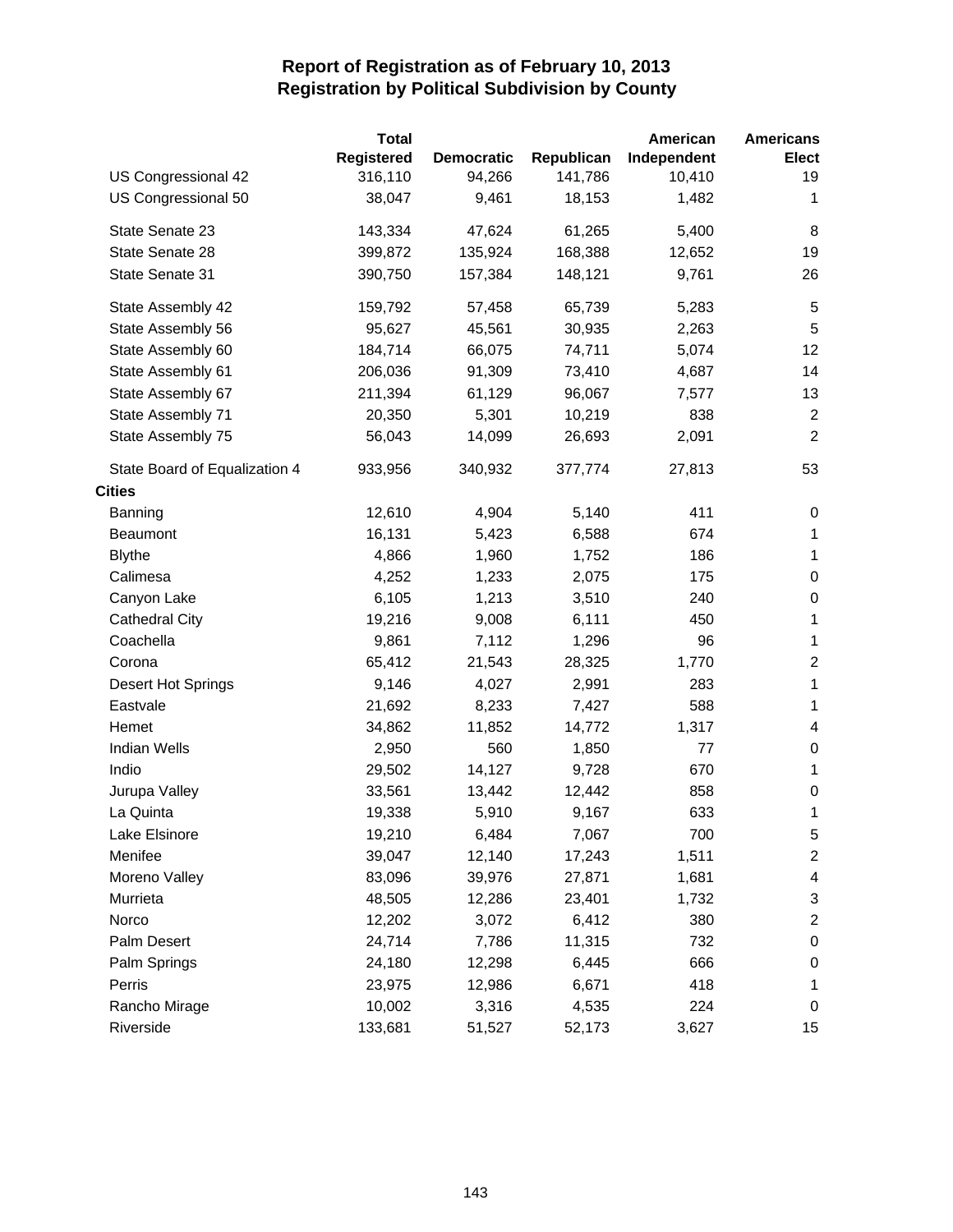|                               |                          |             | Peace and |       | <b>No Party</b> |
|-------------------------------|--------------------------|-------------|-----------|-------|-----------------|
|                               | Green                    | Libertarian | Freedom   | Other | Preference      |
| US Congressional 42           | 879                      | 1,975       | 727       | 2,680 | 63,368          |
| US Congressional 50           | 101                      | 255         | 60        | 343   | 8,191           |
| State Senate 23               | 381                      | 808         | 363       | 1,244 | 26,241          |
| State Senate 28               | 1,125                    | 2,263       | 836       | 3,367 | 75,298          |
| State Senate 31               | 1,153                    | 2,074       | 1,125     | 2,861 | 68,245          |
| State Assembly 42             | 419                      | 820         | 330       | 1,309 | 28,429          |
| State Assembly 56             | 195                      | 393         | 229       | 674   | 15,372          |
| State Assembly 60             | 509                      | 1,049       | 543       | 1,421 | 35,320          |
| State Assembly 61             | 644                      | 1,025       | 582       | 1,440 | 32,925          |
| State Assembly 67             | 631                      | 1,330       | 497       | 1,948 | 42,202          |
| State Assembly 71             | 113                      | 153         | 57        | 192   | 3,475           |
| State Assembly 75             | 148                      | 375         | 86        | 488   | 12,061          |
| State Board of Equalization 4 | 2,659                    | 5,145       | 2,324     | 7,472 | 169,784         |
| <b>Cities</b>                 |                          |             |           |       |                 |
| Banning                       | 32                       | 59          | 24        | 95    | 1,945           |
| <b>Beaumont</b>               | 45                       | 92          | 32        | 151   | 3,125           |
| <b>Blythe</b>                 | 12                       | 27          | 9         | 28    | 891             |
| Calimesa                      | 10                       | 19          | 14        | 37    | 689             |
| Canyon Lake                   | 18                       | 27          | 11        | 59    | 1,027           |
| <b>Cathedral City</b>         | 46                       | 62          | 55        | 128   | 3,355           |
| Coachella                     | 8                        | 19          | 24        | 41    | 1,264           |
| Corona                        | 182                      | 385         | 166       | 461   | 12,578          |
| Desert Hot Springs            | 21                       | 64          | 31        | 80    | 1,648           |
| Eastvale                      | 27                       | 104         | 49        | 145   | 5,118           |
| Hemet                         | 73                       | 174         | 92        | 276   | 6,302           |
| <b>Indian Wells</b>           | $\overline{\mathcal{A}}$ | 12          | 1         | 20    | 426             |
| Indio                         | 54                       | 111         | 70        | 195   | 4,546           |
| Jurupa Valley                 | 105                      | 167         | 119       | 275   | 6,153           |
| La Quinta                     | 31                       | 85          | 31        | 157   | 3,323           |
| Lake Elsinore                 | 70                       | 150         | 59        | 182   | 4,493           |
| Menifee                       | 94                       | 231         | 71        | 350   | 7,405           |
| Moreno Valley                 | 177                      | 334         | 215       | 532   | 12,306          |
| Murrieta                      | 127                      | 310         | 97        | 483   | 10,066          |
| Norco                         | 28                       | 87          | 27        | 96    | 2,098           |
| Palm Desert                   | 66                       | 116         | 31        | 205   | 4,463           |
| Palm Springs                  | 90                       | 109         | 40        | 203   | 4,329           |
| Perris                        | 49                       | 91          | 76        | 173   | 3,510           |
| Rancho Mirage                 | 17                       | 44          | 9         | 59    | 1,798           |
| Riverside                     | 529                      | 814         | 410       | 1,067 | 23,519          |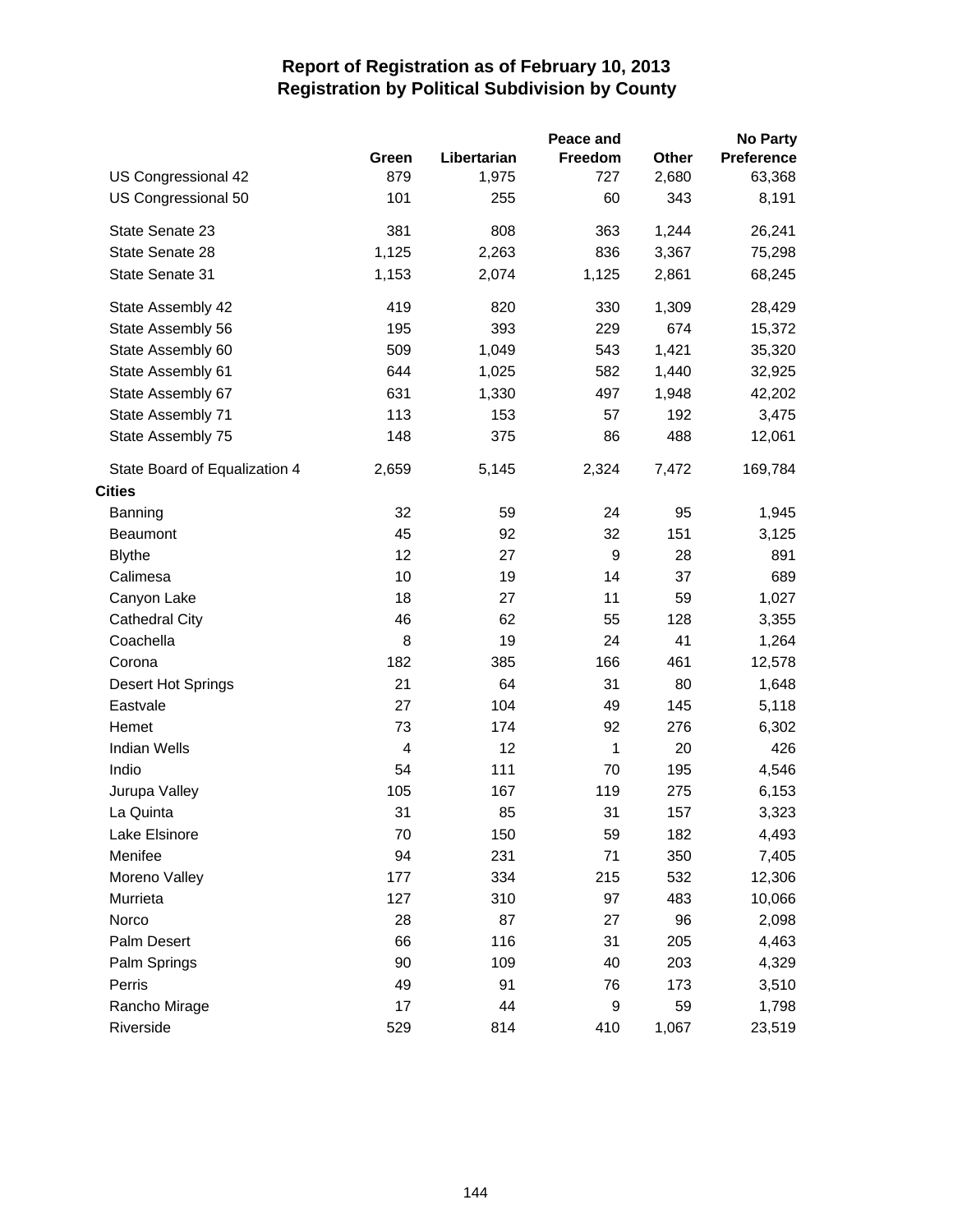|                               | <b>Total</b> |                   |            | American    | <b>Americans</b> |
|-------------------------------|--------------|-------------------|------------|-------------|------------------|
|                               | Registered   | <b>Democratic</b> | Republican | Independent | <b>Elect</b>     |
| San Jacinto                   | 16,234       | 5,932             | 6,266      | 573         | 0                |
| Temecula                      | 47,179       | 11,886            | 22,452     | 1,810       | 1                |
| Wildomar                      | 14,909       | 3,991             | 6,770      | 572         | 0                |
| Unincorporated Area           | 147,518      | 46,705            | 65,979     | 4,759       | 6                |
| <b>Riverside Totals</b>       | 933,956      | 340,932           | 377,774    | 27,813      | 53               |
| <b>Percent</b>                |              | 36.50%            | 40.45%     | 2.98%       | 0.01%            |
| <b>Sacramento</b>             |              |                   |            |             |                  |
| <b>Districts</b>              |              |                   |            |             |                  |
| County Supervisorial 1        | 130,695      | 67,092            | 28,003     | 3,462       | 7                |
| <b>County Supervisorial 2</b> | 126,878      | 67,942            | 29,403     | 3,038       | 6                |
| <b>County Supervisorial 3</b> | 148,766      | 62,587            | 53,562     | 4,187       | 5                |
| County Supervisorial 4        | 142,099      | 46,065            | 60,417     | 4,934       | 6                |
| County Supervisorial 5        | 149,067      | 62,529            | 50,953     | 4,424       | 9                |
| US Congressional 3            | 15,482       | 5,311             | 6,209      | 564         | $\overline{2}$   |
| US Congressional 6            | 297,852      | 151,192           | 71,829     | 7,949       | 13               |
| US Congressional 7            | 372,867      | 145,823           | 139,618    | 11,117      | 18               |
| US Congressional 9            | 11,304       | 3,889             | 4,682      | 415         | 0                |
| State Senate 1                | 81,968       | 24,924            | 36,873     | 2,642       | $\overline{c}$   |
| State Senate 3                | 2,949        | 1,076             | 1,188      | 110         | $\pmb{0}$        |
| State Senate 4                | 151,892      | 58,024            | 57,521     | 5,049       | $\boldsymbol{9}$ |
| State Senate 5                | 11,542       | 3,976             | 4,782      | 422         | $\boldsymbol{0}$ |
| State Senate 6                | 425,943      | 210,366           | 111,934    | 11,146      | 21               |
| State Senate 8                | 23,211       | 7,849             | 10,040     | 676         | $\mathbf{1}$     |
| State Assembly 6              | 76,158       | 23,112            | 34,197     | 2,483       | $\overline{2}$   |
| State Assembly 7              | 190,706      | 92,359            | 47,310     | 5,355       | 10               |
| State Assembly 8              | 242,494      | 99,528            | 88,436     | 7,141       | 12               |
| State Assembly 9              | 186,278      | 90,533            | 51,679     | 4,994       | $\boldsymbol{9}$ |
| State Assembly 11             | 1,869        | 683               | 716        | 72          | 0                |
| State Board of Equalization 1 | 697,505      | 306,215           | 222,338    | 20,045      | 33               |
| <b>Cities</b>                 |              |                   |            |             |                  |
| <b>Citrus Heights</b>         | 42,357       | 14,561            | 17,554     | 1,595       | 2                |
| Elk Grove                     | 78,430       | 34,151            | 25,078     | 2,278       | 3                |
| Folsom                        | 36,497       | 10,814            | 16,164     | 1,200       | $\mathbf{1}$     |
| Galt                          | 10,097       | 3,564             | 4,060      | 377         | 0                |
| Isleton                       | 336          | 176               | 77         | 13          | $\boldsymbol{0}$ |
| Rancho Cordova                | 31,424       | 13,559            | 10,437     | 899         | 4                |
| Sacramento                    | 220,263      | 115,486           | 48,256     | 5,576       | 9                |
| Unincorporated Area           | 278,101      | 113,904           | 100,712    | 8,107       | 14               |
| <b>Sacramento Totals</b>      | 697,505      | 306,215           | 222,338    | 20,045      | 33               |
| Percent                       |              | 43.90%            | 31.88%     | 2.87%       | $0.00\%$         |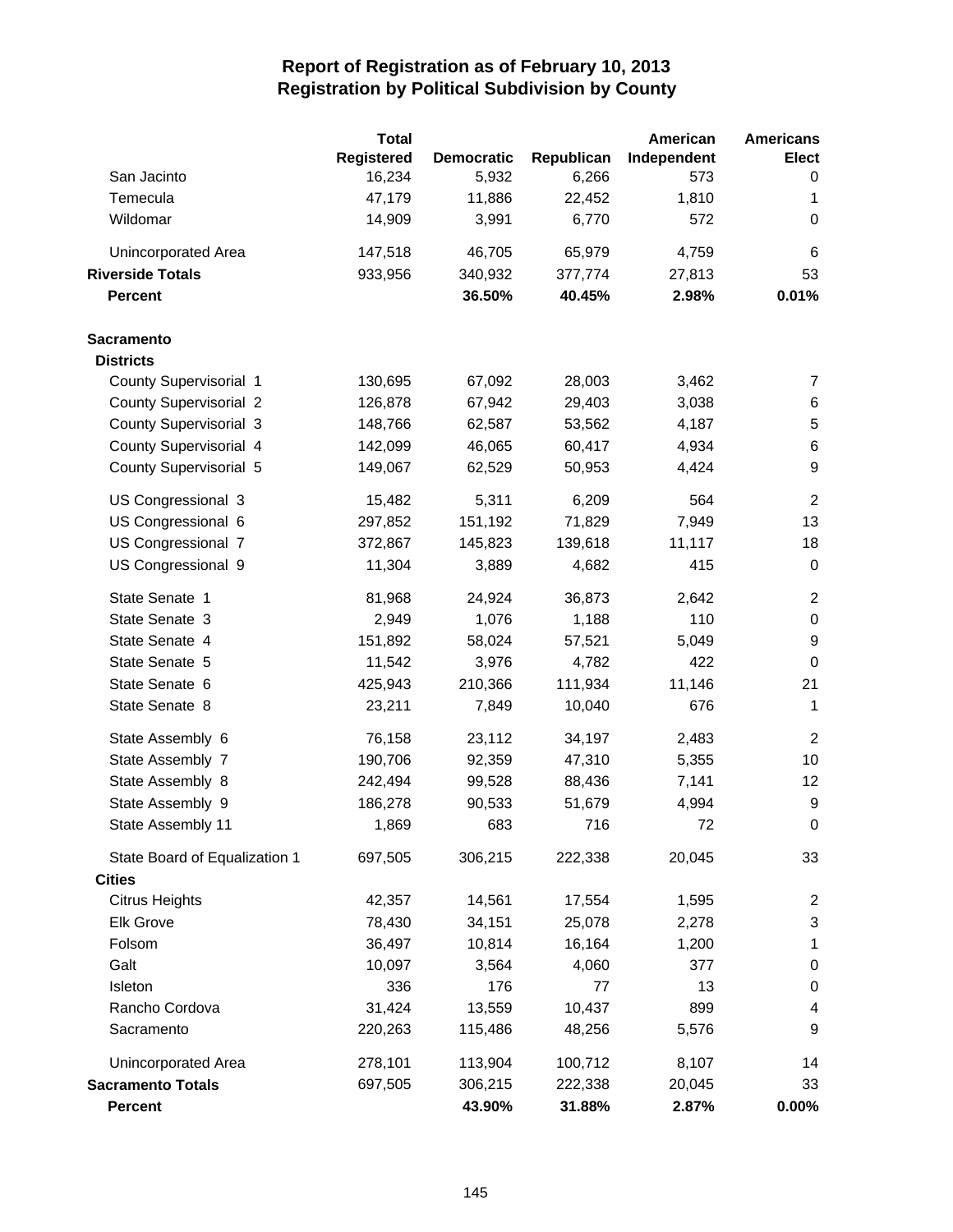|                               |       |             | Peace and |             | <b>No Party</b>   |
|-------------------------------|-------|-------------|-----------|-------------|-------------------|
|                               | Green | Libertarian | Freedom   | Other       | <b>Preference</b> |
| San Jacinto                   | 56    | 98          | 65        | 138         | 3,106             |
| Temecula                      | 131   | 320         | 75        | 427         | 10,077            |
| Wildomar                      | 66    | 112         | 51        | 157         | 3,190             |
| Unincorporated Area           | 491   | 922         | 370       | 1,252       | 27,034            |
| <b>Riverside Totals</b>       | 2,659 | 5,145       | 2,324     | 7,472       | 169,784           |
| <b>Percent</b>                | 0.28% | 0.55%       | 0.25%     | 0.80%       | 18.18%            |
| <b>Sacramento</b>             |       |             |           |             |                   |
| <b>Districts</b>              |       |             |           |             |                   |
| County Supervisorial 1        | 1,253 | 869         | 662       | 240         | 29,107            |
| <b>County Supervisorial 2</b> | 542   | 517         | 708       | 213         | 24,509            |
| <b>County Supervisorial 3</b> | 873   | 921         | 413       | 314         | 25,904            |
| County Supervisorial 4        | 652   | 1,018       | 356       | 300         | 28,351            |
| County Supervisorial 5        | 558   | 850         | 432       | 253         | 29,059            |
| US Congressional 3            | 65    | 92          | 56        | 38          | 3,145             |
| US Congressional 6            | 2,075 | 1,733       | 1,477     | 539         | 61,045            |
| US Congressional 7            | 1,703 | 2,269       | 980       | 730         | 70,609            |
| US Congressional 9            | 35    | 81          | 58        | 13          | 2,131             |
| State Senate 1                | 386   | 560         | 122       | 168         | 16,291            |
| State Senate 3                | 9     | 17          | 4         | 10          | 535               |
| State Senate 4                | 811   | 1,069       | 526       | 352         | 28,531            |
| State Senate 5                | 37    | 81          | 58        | 13          | 2,173             |
| State Senate 6                | 2,565 | 2,278       | 1,809     | 738         | 85,086            |
| State Senate 8                | 70    | 170         | 52        | 39          | 4,314             |
| State Assembly 6              | 370   | 531         | 118       | 160         | 15,185            |
| State Assembly 7              | 1,563 | 1,243       | 911       | 356         | 41,599            |
| State Assembly 8              | 1,257 | 1,575       | 746       | 512         | 43,287            |
| State Assembly 9              | 682   | 812         | 793       | 287         | 36,489            |
| State Assembly 11             | 6     | 14          | 3         | 5           | 370               |
| State Board of Equalization 1 | 3,878 | 4,175       | 2,571     | 1,320       | 136,930           |
| <b>Cities</b>                 |       |             |           |             |                   |
| <b>Citrus Heights</b>         | 248   | 325         | 151       | 108         | 7,813             |
| Elk Grove                     | 253   | 348         | 191       | 114         | 16,014            |
| Folsom                        | 127   | 246         | 45        | 50          | 7,850             |
| Galt                          | 28    | 67          | 56        | 10          | 1,935             |
| Isleton                       | 1     | 0           | 0         | $\mathbf 0$ | 69                |
| Rancho Cordova                | 146   | 241         | 99        | 71          | 5,968             |
| Sacramento                    | 1,709 | 1,254       | 1,114     | 385         | 46,474            |
| Unincorporated Area           | 1,366 | 1,694       | 915       | 582         | 50,807            |
| <b>Sacramento Totals</b>      | 3,878 | 4,175       | 2,571     | 1,320       | 136,930           |
| <b>Percent</b>                | 0.56% | 0.60%       | 0.37%     | 0.19%       | 19.63%            |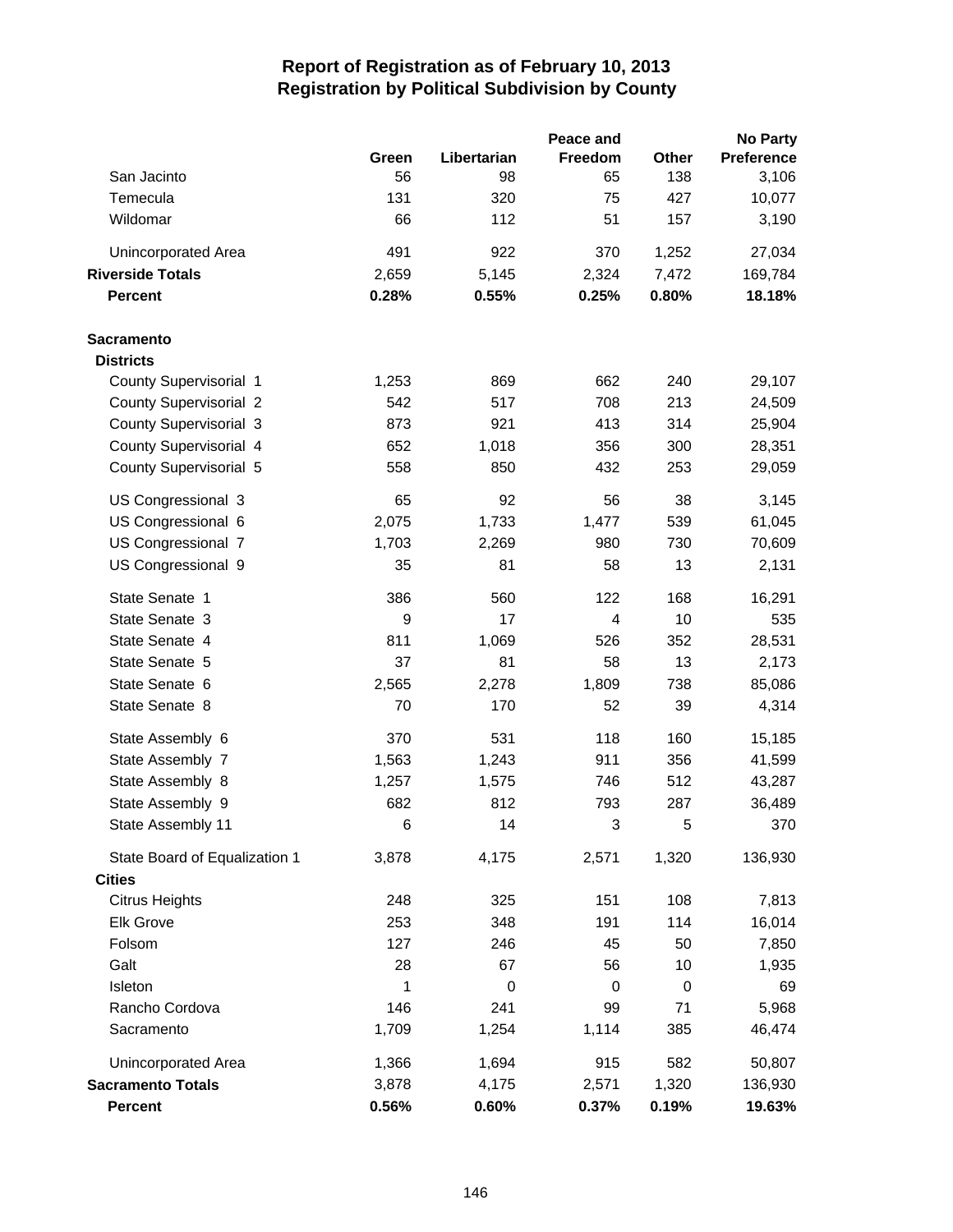|                               | <b>Total</b>      |                   |            | American    | <b>Americans</b> |
|-------------------------------|-------------------|-------------------|------------|-------------|------------------|
|                               | <b>Registered</b> | <b>Democratic</b> | Republican | Independent | Elect            |
| <b>San Benito</b>             |                   |                   |            |             |                  |
| <b>Districts</b>              |                   |                   |            |             |                  |
| County Supervisorial 1        | 5,725             | 2,418             | 1,898      | 131         | 0                |
| <b>County Supervisorial 2</b> | 5,590             | 2,525             | 1,645      | 169         | 0                |
| <b>County Supervisorial 3</b> | 4,658             | 2,538             | 1,097      | 106         | 0                |
| County Supervisorial 4        | 6,385             | 2,291             | 2,619      | 193         | $\mathbf 1$      |
| County Supervisorial 5        | 4,336             | 2,871             | 588        | 80          | $\mathbf 0$      |
| US Congressional 20           | 26,694            | 12,643            | 7,847      | 679         | 1                |
| State Senate 12               | 26,694            | 12,643            | 7,847      | 679         | $\mathbf{1}$     |
| State Assembly 30             | 26,694            | 12,643            | 7,847      | 679         | $\mathbf{1}$     |
| State Board of Equalization 2 | 26,694            | 12,643            | 7,847      | 679         | 1                |
| <b>Cities</b>                 |                   |                   |            |             |                  |
| Hollister                     | 15,217            | 8,155             | 3,529      | 367         | 1                |
| San Juan Bautista             | 968               | 492               | 223        | 39          | 0                |
| <b>Unincorporated Area</b>    | 10,509            | 3,996             | 4,095      | 273         | 0                |
| <b>San Benito Totals</b>      | 26,694            | 12,643            | 7,847      | 679         | 1                |
| <b>Percent</b>                |                   | 47.36%            | 29.40%     | 2.54%       | 0.00%            |
| San Bernardino                |                   |                   |            |             |                  |
| <b>Districts</b>              |                   |                   |            |             |                  |
| County Supervisorial 1        | 168,326           | 57,953            | 65,537     | 8,127       | 9                |
| <b>County Supervisorial 2</b> | 194,832           | 74,103            | 71,634     | 6,170       | 18               |
| <b>County Supervisorial 3</b> | 192,910           | 65,520            | 78,059     | 7,750       | $\overline{4}$   |
| County Supervisorial 4        | 163,561           | 67,810            | 54,006     | 4,666       | 11               |
| County Supervisorial 5        | 150,008           | 74,217            | 38,709     | 4,408       | 26               |
| US Congressional 8            | 291,263           | 95,502            | 118,823    | 13,634      | 12               |
| US Congressional 27           | 22,576            | 6,710             | 10,864     | 621         | $\overline{2}$   |
| US Congressional 31           | 313,779           | 129,335           | 106,883    | 10,163      | 22               |
| US Congressional 35           | 202,381           | 95,435            | 55,262     | 5,579       | 27               |
| US Congressional 39           | 39,638            | 12,621            | 16,113     | 1,124       | 5                |
| State Senate 16               | 57,038            | 17,612            | 22,867     | 3,029       | 2                |
| State Senate 20               | 295,266           | 141,028           | 80,150     | 8,245       | 38               |
| State Senate 21               | 137,317           | 49,593            | 51,370     | 6,393       | $\overline{7}$   |
| State Senate 23               | 299,764           | 104,651           | 120,644    | 11,092      | 13               |
| State Senate 25               | 40,943            | 14,202            | 16,946     | 1,249       | 3                |
| State Senate 29               | 39,309            | 12,517            | 15,968     | 1,113       | 5                |
| State Assembly 33             | 198,914           | 67,251            | 78,601     | 9,559       | 8                |
| State Assembly 36             | 9,602             | 2,394             | 4,669      | 523         | $\mathbf 1$      |
| State Assembly 40             | 214,820           | 82,305            | 78,875     | 7,318       | 12               |
| State Assembly 41             | 54,881            | 17,923            | 24,092     | 1,683       | 3                |
| State Assembly 42             | 56,845            | 16,185            | 25,590     | 2,680       | 1                |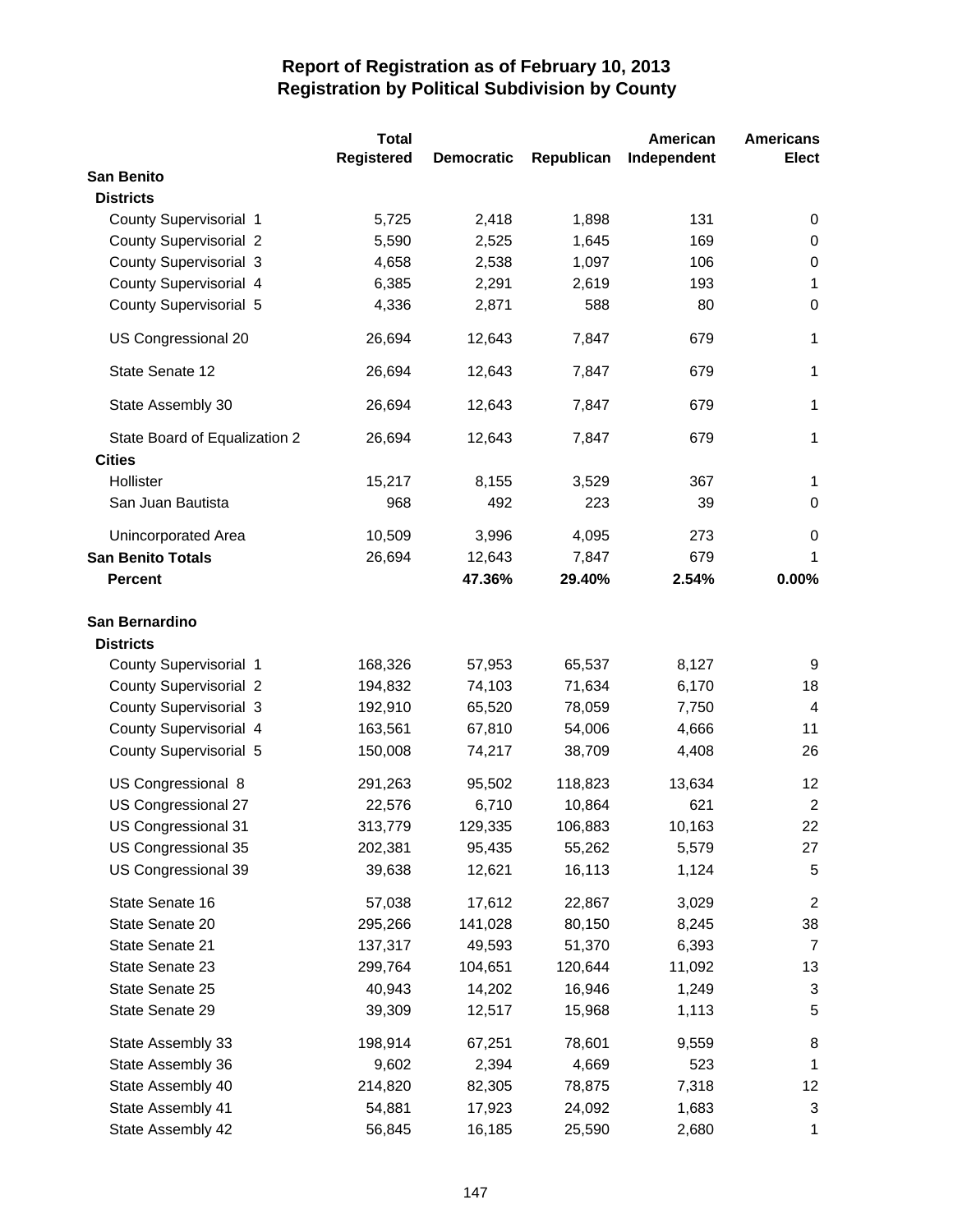|                               | Green | Libertarian | Peace and<br>Freedom | Other          | <b>No Party</b><br><b>Preference</b> |
|-------------------------------|-------|-------------|----------------------|----------------|--------------------------------------|
| <b>San Benito</b>             |       |             |                      |                |                                      |
| <b>Districts</b>              |       |             |                      |                |                                      |
| County Supervisorial 1        | 30    | 35          | 20                   | 13             | 1,180                                |
| <b>County Supervisorial 2</b> | 55    | 40          | 15                   | 7              | 1,134                                |
| <b>County Supervisorial 3</b> | 11    | 19          | 11                   | 9              | 867                                  |
| County Supervisorial 4        | 30    | 36          | 11                   | 10             | 1,194                                |
| County Supervisorial 5        | 18    | 13          | 16                   | $\overline{7}$ | 743                                  |
| US Congressional 20           | 144   | 143         | 73                   | 46             | 5,118                                |
| State Senate 12               | 144   | 143         | 73                   | 46             | 5,118                                |
| State Assembly 30             | 144   | 143         | 73                   | 46             | 5,118                                |
| State Board of Equalization 2 | 144   | 143         | 73                   | 46             | 5,118                                |
| <b>Cities</b>                 |       |             |                      |                |                                      |
| Hollister                     | 70    | 72          | 47                   | 29             | 2,947                                |
| San Juan Bautista             | 6     | 6           | 3                    | $\overline{2}$ | 197                                  |
| Unincorporated Area           | 68    | 65          | 23                   | 15             | 1,974                                |
| <b>San Benito Totals</b>      | 144   | 143         | 73                   | 46             | 5,118                                |
| <b>Percent</b>                | 0.54% | 0.54%       | 0.27%                | 0.17%          | 19.17%                               |
| San Bernardino                |       |             |                      |                |                                      |
| <b>Districts</b>              |       |             |                      |                |                                      |
| County Supervisorial 1        | 526   | 1,142       | 564                  | 486            | 33,982                               |
| <b>County Supervisorial 2</b> | 781   | 1,080       | 641                  | 333            | 40,072                               |
| <b>County Supervisorial 3</b> | 863   | 1,313       | 603                  | 508            | 38,290                               |
| County Supervisorial 4        | 549   | 920         | 628                  | 261            | 34,710                               |
| County Supervisorial 5        | 455   | 666         | 768                  | 353            | 30,406                               |
| US Congressional 8            | 1,169 | 2,095       | 937                  | 840            | 58,251                               |
| US Congressional 27           | 86    | 119         | 46                   | 37             | 4,091                                |
| US Congressional 31           | 1,141 | 1,670       | 1,130                | 633            | 62,802                               |
| US Congressional 35           | 670   | 1,021       | 990                  | 359            | 43,038                               |
| US Congressional 39           | 108   | 216         | 101                  | 72             | 9,278                                |
| State Senate 16               | 274   | 468         | 200                  | 189            | 12,397                               |
| State Senate 20               | 926   | 1,416       | 1,415                | 550            | 61,498                               |
| State Senate 21               | 395   | 842         | 472                  | 373            | 27,872                               |
| State Senate 23               | 1,275 | 1,939       | 909                  | 689            | 58,552                               |
| State Senate 25               | 197   | 241         | 107                  | 68             | 7,930                                |
| State Senate 29               | 107   | 215         | 101                  | 72             | 9,211                                |
| State Assembly 33             | 737   | 1,370       | 682                  | 550            | 40,156                               |
| State Assembly 36             | 56    | 105         | 16                   | 40             | 1,798                                |
| State Assembly 40             | 821   | 1,216       | 701                  | 433            | 43,139                               |
| State Assembly 41             | 248   | 328         | 137                  | 100            | 10,367                               |
| State Assembly 42             | 279   | 471         | 152                  | 196            | 11,291                               |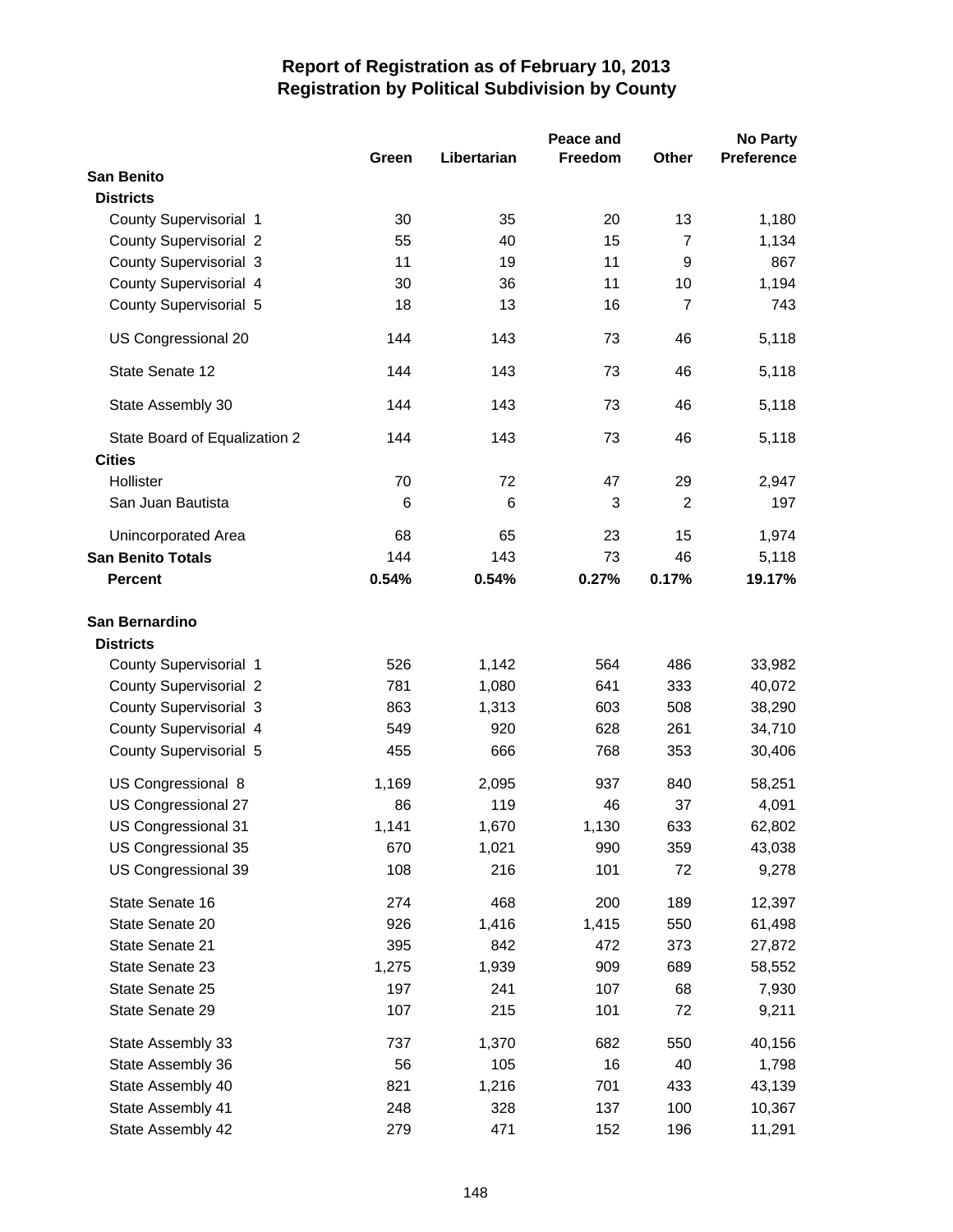|                               | <b>Total</b>      |                   |            | American    | <b>Americans</b>          |
|-------------------------------|-------------------|-------------------|------------|-------------|---------------------------|
|                               | <b>Registered</b> | <b>Democratic</b> | Republican | Independent | <b>Elect</b>              |
| State Assembly 47             | 177,062           | 87,581            | 44,755     | 4,961       | 32                        |
| State Assembly 52             | 118,204           | 53,447            | 35,395     | 3,284       | 6                         |
| State Assembly 55             | 39,309            | 12,517            | 15,968     | 1,113       | 5                         |
| State Board of Equalization 1 | 457,890           | 168,418           | 172,455    | 17,738      | 21                        |
| State Board of Equalization 3 | 39,309            | 12,517            | 15,968     | 1,113       | $\overline{5}$            |
| State Board of Equalization 4 | 372,438           | 158,668           | 119,522    | 12,270      | 42                        |
| <b>Cities</b>                 |                   |                   |            |             |                           |
| Adelanto                      | 9,135             | 4,461             | 1,985      | 449         | 0                         |
| Apple Valley                  | 35,697            | 10,372            | 16,449     | 1,815       | $\overline{c}$            |
| <b>Barstow</b>                | 8,522             | 3,538             | 2,470      | 410         | $\,0\,$                   |
| <b>Big Bear Lake</b>          | 2,898             | 694               | 1,496      | 125         | $\pmb{0}$                 |
| Chino                         | 32,763            | 12,832            | 12,093     | 957         | $\boldsymbol{0}$          |
| Chino Hills                   | 39,309            | 12,517            | 15,968     | 1,113       | $\sqrt{5}$                |
| Colton                        | 20,358            | 10,163            | 5,172      | 623         | $\,6\,$                   |
| Fontana                       | 73,625            | 35,754            | 18,175     | 2,039       | 19                        |
| <b>Grand Terrace</b>          | 6,659             | 2,462             | 2,619      | 222         | 0                         |
| Hesperia                      | 36,818            | 12,634            | 14,068     | 1,691       | 3                         |
| Highland                      | 24,020            | 9,220             | 8,985      | 783         | $\mathbf{1}$              |
| Loma Linda                    | 10,674            | 3,508             | 3,878      | 371         | $\,0\,$                   |
| Montclair                     | 13,158            | 6,606             | 3,089      | 345         | $\overline{2}$            |
| Needles                       | 1,918             | 783               | 550        | 117         | $\boldsymbol{0}$          |
| Ontario                       | 60,562            | 28,387            | 17,273     | 1,703       | $\ensuremath{\mathsf{3}}$ |
| Rancho Cucamonga              | 87,793            | 31,264            | 34,647     | 2,896       | 3                         |
| Redlands                      | 38,687            | 13,134            | 16,395     | 1,400       | $\overline{c}$            |
| Rialto                        | 39,357            | 20,478            | 9,330      | 1,084       | 5                         |
| San Bernardino                | 77,254            | 35,916            | 22,812     | 2,403       | 6                         |
| <b>Twenty-nine Palms</b>      | 5,693             | 1,565             | 2,340      | 260         | $\pmb{0}$                 |
| Upland                        | 38,465            | 13,616            | 15,663     | 1,183       | $\sqrt{3}$                |
| Victorville                   | 42,840            | 18,649            | 12,678     | 1,822       | $\boldsymbol{2}$          |
| Yucaipa                       | 27,537            | 7,579             | 13,462     | 1,185       | $\boldsymbol{0}$          |
| <b>Yucca Valley</b>           | 9,841             | 2,764             | 4,455      | 478         | 1                         |
| Unincorporated Area           | 126,054           | 40,707            | 51,893     | 5,647       | 5                         |
| <b>San Bernardino Totals</b>  | 869,637           | 339,603           | 307,945    | 31,121      | 68                        |
| <b>Percent</b>                |                   | 39.05%            | 35.41%     | 3.58%       | 0.01%                     |
| San Diego<br><b>Districts</b> |                   |                   |            |             |                           |
| County Supervisorial 1        | 253,821           | 111,135           | 64,667     | 6,752       | 19                        |
| <b>County Supervisorial 2</b> | 344,142           | 108,358           | 138,558    | 12,796      | 17                        |
| <b>County Supervisorial 3</b> | 328,021           | 102,360           | 120,157    | 10,279      | 17                        |
| County Supervisorial 4        | 344,006           | 148,504           | 80,322     | 11,443      | 24                        |
| County Supervisorial 5        | 305,780           | 85,816            | 130,009    | 11,136      | 21                        |
|                               |                   |                   |            |             |                           |
| US Congressional 49           | 277,065           | 84,282            | 107,221    | 9,663       | 21                        |
| US Congressional 50           | 316,434           | 82,665            | 144,963    | 12,245      | 18                        |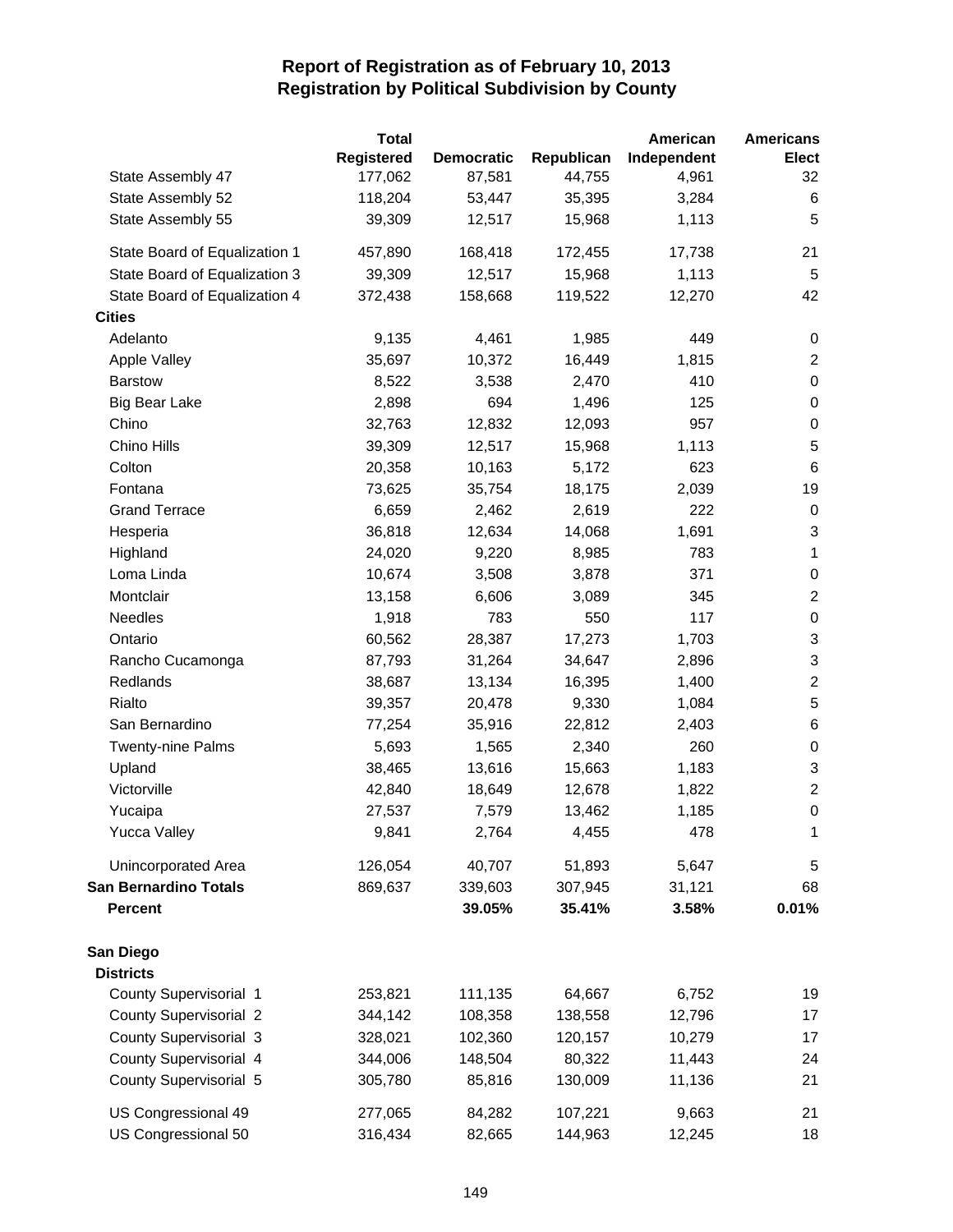|                               |       |             | Peace and                |       | <b>No Party</b>   |
|-------------------------------|-------|-------------|--------------------------|-------|-------------------|
|                               | Green | Libertarian | Freedom                  | Other | <b>Preference</b> |
| State Assembly 47             | 540   | 772         | 889                      | 363   | 37,169            |
| State Assembly 52             | 386   | 644         | 526                      | 187   | 24,329            |
| State Assembly 55             | 107   | 215         | 101                      | 72    | 9,211             |
| State Board of Equalization 1 | 1,716 | 2,877       | 1,540                    | 1,007 | 92,118            |
| State Board of Equalization 3 | 107   | 215         | 101                      | 72    | 9,211             |
| State Board of Equalization 4 | 1,351 | 2,029       | 1,563                    | 862   | 76,131            |
| <b>Cities</b>                 |       |             |                          |       |                   |
| Adelanto                      | 25    | 41          | 38                       | 16    | 2,120             |
| Apple Valley                  | 102   | 209         | 95                       | 87    | 6,566             |
| <b>Barstow</b>                | 31    | 26          | 34                       | 30    | 1,983             |
| <b>Big Bear Lake</b>          | 12    | 38          | $\overline{\mathcal{A}}$ | 9     | 520               |
| Chino                         | 97    | 163         | 85                       | 56    | 6,480             |
| Chino Hills                   | 107   | 215         | 101                      | 72    | 9,211             |
| Colton                        | 65    | 99          | 81                       | 39    | 4,110             |
| Fontana                       | 249   | 318         | 352                      | 139   | 16,580            |
| <b>Grand Terrace</b>          | 28    | 36          | 19                       | 12    | 1,261             |
| Hesperia                      | 108   | 264         | 129                      | 117   | 7,804             |
| Highland                      | 86    | 132         | 83                       | 54    | 4,676             |
| Loma Linda                    | 34    | 71          | 31                       | 24    | 2,757             |
| Montclair                     | 53    | 85          | 87                       | 18    | 2,873             |
| Needles                       | 5     | 12          | 8                        | 5     | 438               |
| Ontario                       | 202   | 325         | 286                      | 83    | 12,300            |
| Rancho Cucamonga              | 322   | 498         | 226                      | 153   | 17,784            |
| Redlands                      | 193   | 250         | 108                      | 73    | 7,132             |
| Rialto                        | 94    | 146         | 230                      | 96    | 7,894             |
| San Bernardino                | 239   | 376         | 343                      | 181   | 14,978            |
| <b>Twenty-nine Palms</b>      | 20    | 53          | 25                       | 12    | 1,418             |
| Upland                        | 182   | 220         | 98                       | 59    | 7,441             |
| Victorville                   | 122   | 239         | 173                      | 110   | 9,045             |
| Yucaipa                       | 111   | 207         | 60                       | 103   | 4,830             |
| Yucca Valley                  | 48    | 71          | 23                       | 21    | 1,980             |
| Unincorporated Area           | 639   | 1,027       | 485                      | 372   | 25,279            |
| <b>San Bernardino Totals</b>  | 3,174 | 5,121       | 3,204                    | 1,941 | 177,460           |
| <b>Percent</b>                | 0.36% | 0.59%       | 0.37%                    | 0.22% | 20.41%            |
| San Diego                     |       |             |                          |       |                   |
| <b>Districts</b>              |       |             |                          |       |                   |
| County Supervisorial 1        | 950   | 1,326       | 981                      | 969   | 67,022            |
| <b>County Supervisorial 2</b> | 1,458 | 2,675       | 797                      | 1,495 | 77,988            |
| County Supervisorial 3        | 1,414 | 2,256       | 624                      | 1,000 | 89,914            |
| County Supervisorial 4        | 2,639 | 2,951       | 1,071                    | 1,429 | 95,623            |
| County Supervisorial 5        | 1,306 | 2,379       | 625                      | 921   | 73,567            |
| US Congressional 49           | 1,390 | 2,099       | 585                      | 866   | 70,938            |
| US Congressional 50           | 1,204 | 2,467       | 710                      | 1,203 | 70,959            |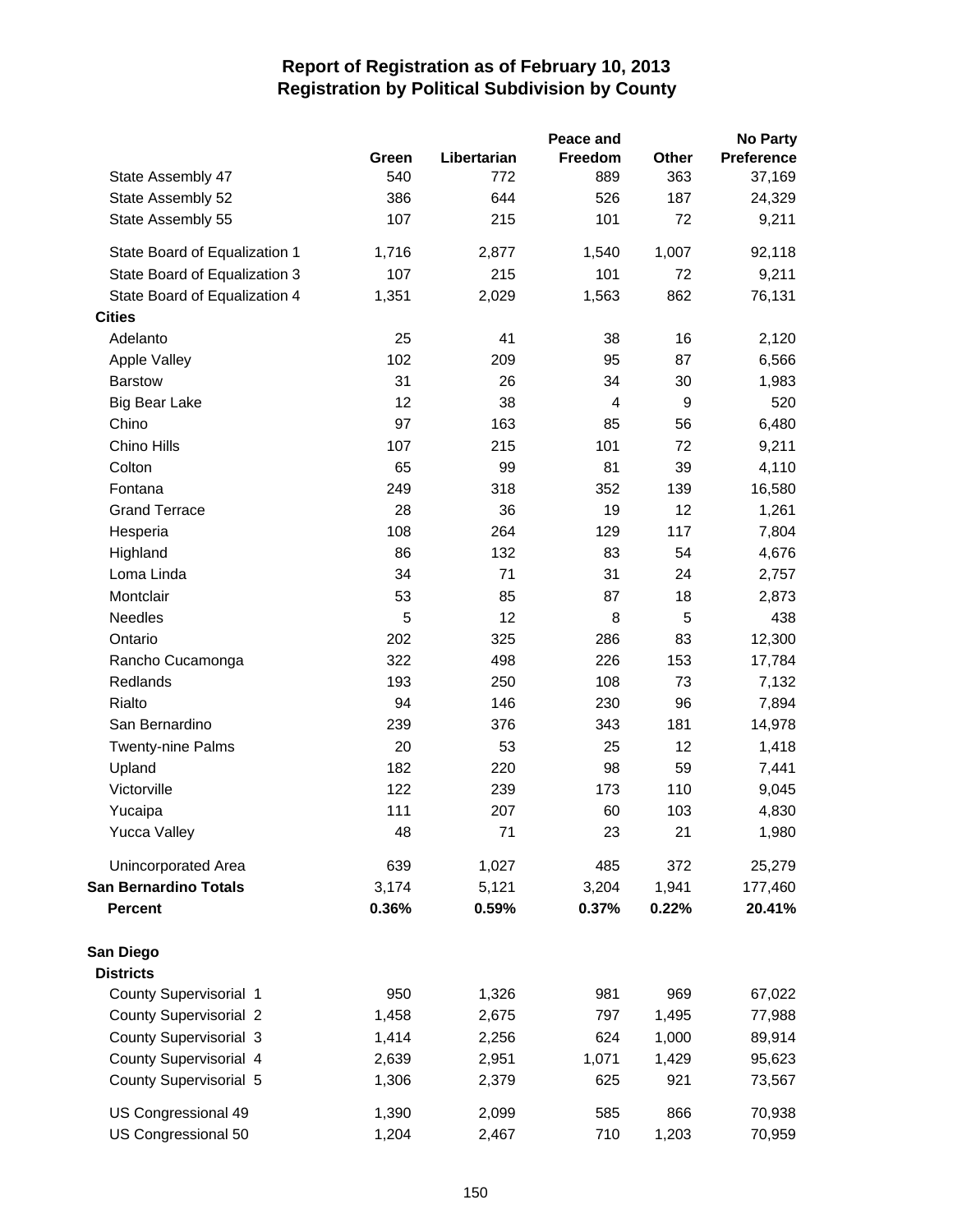|                               | <b>Total</b> |                   |            | American    | <b>Americans</b>        |
|-------------------------------|--------------|-------------------|------------|-------------|-------------------------|
|                               | Registered   | <b>Democratic</b> | Republican | Independent | <b>Elect</b>            |
| US Congressional 51           | 199,367      | 97,785            | 39,149     | 5,473       | 19                      |
| US Congressional 52           | 401,050      | 130,797           | 137,502    | 12,793      | 17                      |
| US Congressional 53           | 381,854      | 160,644           | 104,878    | 12,232      | 23                      |
| State Senate 36               | 238,656      | 72,918            | 92,738     | 8,546       | 19                      |
| State Senate 38               | 485,472      | 137,484           | 209,228    | 17,754      | 26                      |
| State Senate 39               | 536,756      | 201,703           | 157,248    | 17,503      | 28                      |
| State Senate 40               | 314,886      | 144,068           | 74,499     | 8,603       | 25                      |
| State Assembly 71             | 220,998      | 64,090            | 95,682     | 8,596       | 11                      |
| State Assembly 75             | 167,867      | 44,301            | 75,986     | 6,232       | 12                      |
| State Assembly 76             | 233,315      | 71,666            | 90,098     | 8,354       | 16                      |
| State Assembly 77             | 264,053      | 79,763            | 99,499     | 8,031       | 13                      |
| State Assembly 78             | 276,513      | 110,877           | 71,454     | 9,119       | 12                      |
| State Assembly 79             | 233,224      | 98,836            | 64,263     | 7,349       | 19                      |
| State Assembly 80             | 179,800      | 86,640            | 36,731     | 4,725       | 15                      |
| State Board of Equalization 4 | 1,575,770    | 556,173           | 533,713    | 52,406      | 98                      |
| <b>Cities</b>                 |              |                   |            |             |                         |
| Carlsbad                      | 66,264       | 18,581            | 27,860     | 2,280       | 6                       |
| Chula Vista                   | 113,813      | 47,825            | 31,476     | 3,081       | 8                       |
| Coronado                      | 10,675       | 2,613             | 5,045      | 346         | $\mathbf 1$             |
| Del Mar                       | 3,225        | 1,102             | 1,119      | 97          | $\boldsymbol{0}$        |
| El Cajon                      | 40,440       | 13,640            | 15,128     | 1,549       | $\boldsymbol{2}$        |
| Encinitas                     | 40,128       | 14,098            | 13,166     | 1,340       | $\mathbf 1$             |
| Escondido                     | 59,563       | 16,878            | 25,276     | 2,246       | 6                       |
| Imperial Beach                | 11,304       | 4,194             | 3,019      | 438         | $\mathbf 1$             |
| La Mesa                       | 33,064       | 12,516            | 10,754     | 1,239       | $\mathbf 1$             |
| Lemon Grove                   | 12,936       | 5,751             | 3,587      | 409         | $\mathbf 1$             |
| <b>National City</b>          | 19,089       | 9,331             | 3,714      | 493         | $\boldsymbol{2}$        |
| Oceanside                     | 83,928       | 26,535            | 31,731     | 3,126       | 5                       |
| Poway                         | 29,360       | 7,278             | 13,413     | 915         | $\mathbf 1$             |
| San Diego                     | 682,278      | 274,249           | 184,177    | 21,168      | 43                      |
| San Marcos                    | 39,133       | 11,450            | 15,876     | 1,436       | $\mathbf 1$             |
| Santee                        | 31,539       | 8,516             | 13,852     | 1,238       | 4                       |
| Solana Beach                  | 8,742        | 2,831             | 3,243      | 249         | 0                       |
| Vista                         | 37,878       | 11,309            | 14,999     | 1,395       | $\overline{\mathbf{4}}$ |
| Unincorporated Area           | 252,411      | 67,476            | 116,278    | 9,361       | 11                      |
| <b>San Diego Totals</b>       | 1,575,770    | 556,173           | 533,713    | 52,406      | 98                      |
| <b>Percent</b>                |              | 35.30%            | 33.87%     | 3.33%       | 0.01%                   |
| San Francisco                 |              |                   |            |             |                         |
| <b>Districts</b>              |              |                   |            |             |                         |
| County Supervisorial 1        | 43,472       | 22,676            | 4,134      | 803         | 1                       |
| <b>County Supervisorial 2</b> | 49,558       | 24,538            | 8,609      | 1,131       | 1                       |
| County Supervisorial 3        | 39,206       | 19,491            | 4,009      | 781         | 4                       |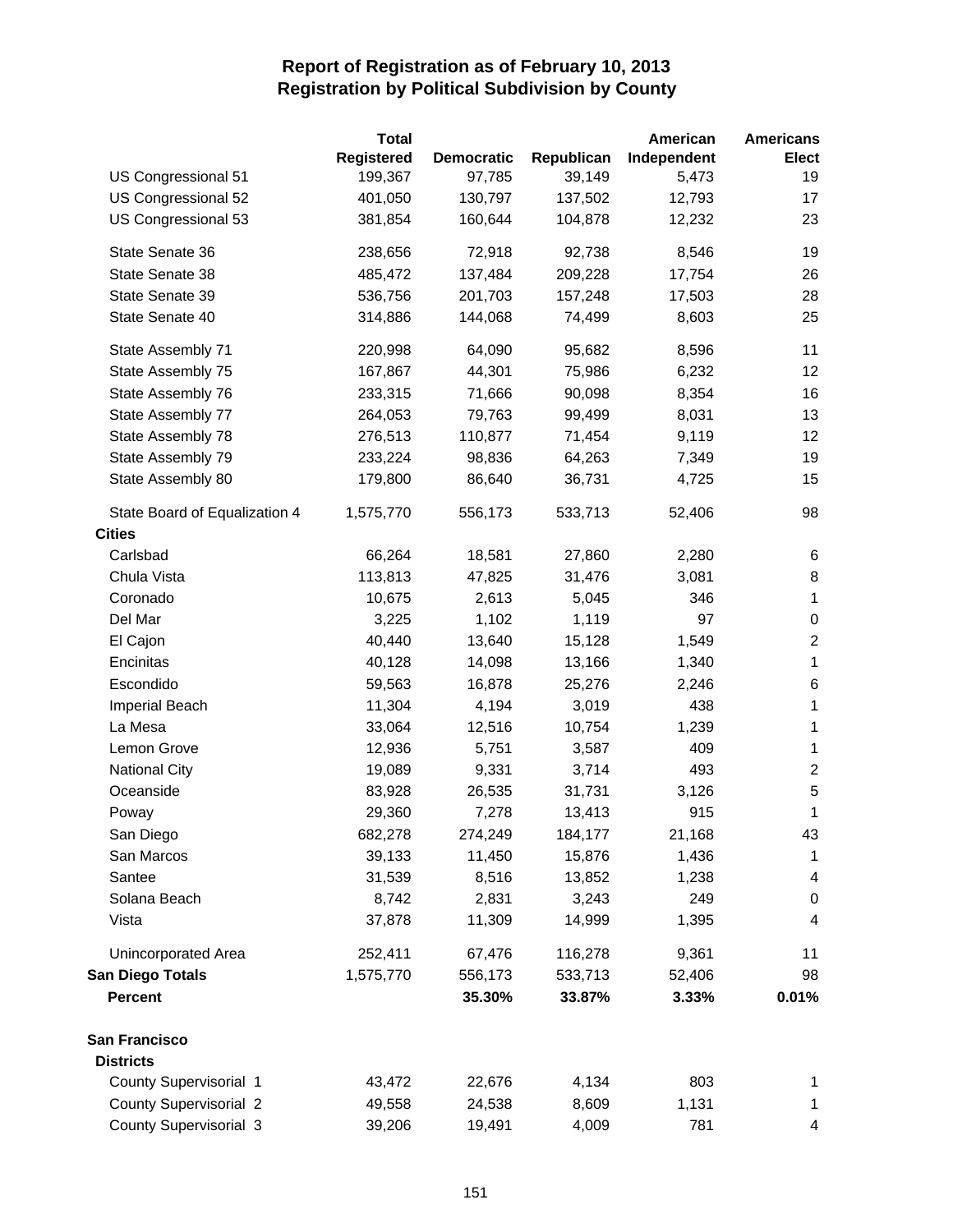|                               |       |             | Peace and |       | <b>No Party</b> |
|-------------------------------|-------|-------------|-----------|-------|-----------------|
|                               | Green | Libertarian | Freedom   | Other | Preference      |
| US Congressional 51           | 897   | 1,074       | 1,000     | 862   | 53,108          |
| US Congressional 52           | 2,056 | 3,119       | 732       | 1,343 | 112,691         |
| US Congressional 53           | 2,220 | 2,828       | 1,071     | 1,540 | 96,418          |
| State Senate 36               | 1,268 | 1,849       | 534       | 765   | 60,019          |
| State Senate 38               | 1,874 | 3,672       | 1,052     | 1,829 | 112,553         |
| State Senate 39               | 3,410 | 4,458       | 1,220     | 1,926 | 149,260         |
| State Senate 40               | 1,215 | 1,608       | 1,292     | 1,294 | 82,282          |
| State Assembly 71             | 852   | 1,671       | 502       | 987   | 48,607          |
| State Assembly 75             | 657   | 1,318       | 409       | 536   | 38,416          |
| State Assembly 76             | 1,233 | 1,817       | 524       | 744   | 58,863          |
| State Assembly 77             | 995   | 1,828       | 390       | 879   | 72,655          |
| State Assembly 78             | 2,225 | 2,542       | 750       | 942   | 78,592          |
| State Assembly 79             | 999   | 1,490       | 682       | 1,016 | 58,570          |
| State Assembly 80             | 806   | 921         | 841       | 710   | 48,411          |
| State Board of Equalization 4 | 7,767 | 11,587      | 4,098     | 5,814 | 404,114         |
| <b>Cities</b>                 |       |             |           |       |                 |
| Carlsbad                      | 305   | 485         | 80        | 195   | 16,472          |
| Chula Vista                   | 404   | 566         | 353       | 398   | 29,702          |
| Coronado                      | 39    | 82          | 16        | 25    | 2,508           |
| Del Mar                       | 13    | 18          | 6         | 8     | 862             |
| El Cajon                      | 151   | 270         | 146       | 161   | 9,393           |
| Encinitas                     | 358   | 328         | 113       | 146   | 10,578          |
| Escondido                     | 222   | 444         | 191       | 204   | 14,096          |
| Imperial Beach                | 84    | 98          | 66        | 57    | 3,347           |
| La Mesa                       | 198   | 303         | 85        | 174   | 7,794           |
| Lemon Grove                   | 69    | 90          | 48        | 60    | 2,921           |
| <b>National City</b>          | 58    | 101         | 111       | 88    | 5,191           |
| Oceanside                     | 357   | 631         | 219       | 266   | 21,058          |
| Poway                         | 103   | 214         | 45        | 96    | 7,295           |
| San Diego                     | 3,941 | 5,098       | 1,878     | 2,504 | 189,220         |
| San Marcos                    | 172   | 313         | 92        | 95    | 9,698           |
| Santee                        | 126   | 260         | 55        | 157   | 7,331           |
| Solana Beach                  | 40    | 58          | 13        | 39    | 2,269           |
| Vista                         | 203   | 328         | 105       | 125   | 9,410           |
| Unincorporated Area           | 924   | 1,900       | 476       | 1,016 | 54,969          |
| <b>San Diego Totals</b>       | 7,767 | 11,587      | 4,098     | 5,814 | 404,114         |
| <b>Percent</b>                | 0.49% | 0.74%       | 0.26%     | 0.37% | 25.65%          |
| San Francisco                 |       |             |           |       |                 |
| <b>Districts</b>              |       |             |           |       |                 |
| County Supervisorial 1        | 703   | 250         | 116       | 109   | 14,680          |
| <b>County Supervisorial 2</b> | 369   | 370         | 49        | 117   | 14,374          |
| County Supervisorial 3        | 468   | 312         | 119       | 97    | 13,925          |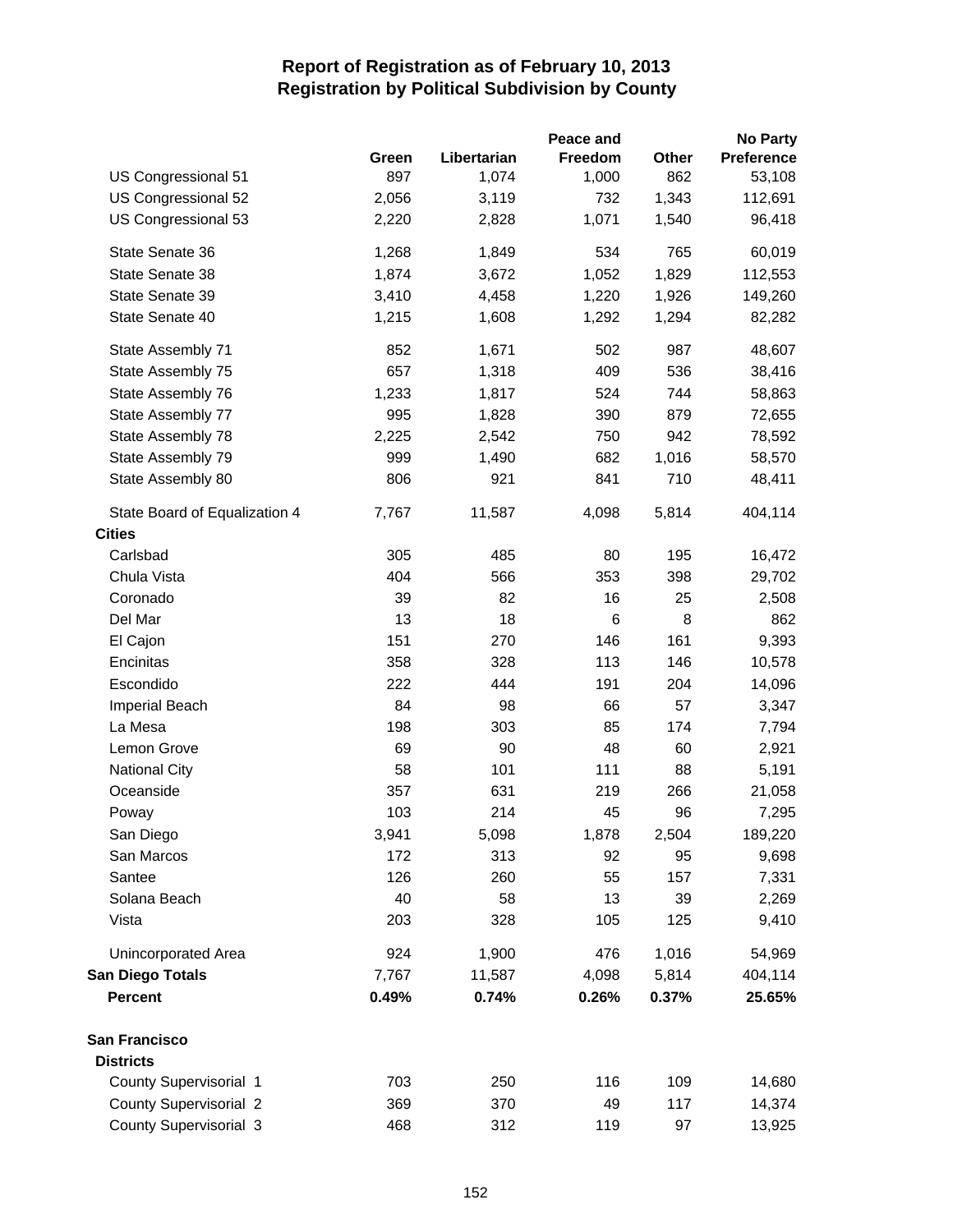|                                | <b>Total</b> |                   |            | American    | <b>Americans</b>          |
|--------------------------------|--------------|-------------------|------------|-------------|---------------------------|
|                                | Registered   | <b>Democratic</b> | Republican | Independent | <b>Elect</b>              |
| County Supervisorial 4         | 43,223       | 20,854            | 4,261      | 798         | 2                         |
| County Supervisorial 5         | 54,870       | 33,039            | 2,776      | 1,028       | $\overline{2}$            |
| County Supervisorial 6         | 38,487       | 20,691            | 3,000      | 785         | 3                         |
| <b>County Supervisorial 7</b>  | 46,796       | 25,196            | 6,011      | 874         | 1                         |
| <b>County Supervisorial 8</b>  | 59,400       | 38,856            | 2,905      | 793         | $\ensuremath{\mathsf{3}}$ |
| County Supervisorial 9         | 44,102       | 26,333            | 2,178      | 612         | $\overline{c}$            |
| County Supervisorial 10        | 40,794       | 24,567            | 2,256      | 678         | $\overline{2}$            |
| <b>County Supervisorial 11</b> | 37,755       | 20,614            | 2,783      | 635         | $\overline{2}$            |
| US Congressional 12            | 440,400      | 246,072           | 36,805     | 7,878       | 20                        |
| US Congressional 13            | 0            | 0                 | 0          | 0           | 0                         |
| US Congressional 14            | 57,263       | 30,783            | 6,117      | 1,040       | 3                         |
| State Senate 11                | 497,663      | 276,855           | 42,922     | 8,918       | 23                        |
| State Assembly 17              | 287,333      | 168,227           | 19,006     | 4,843       | 16                        |
| State Assembly 19              | 210,330      | 108,628           | 23,916     | 4,075       | $\overline{7}$            |
| State Board of Equalization 2  | 497,663      | 276,855           | 42,922     | 8,918       | 23                        |
| <b>Cities</b>                  |              |                   |            |             |                           |
| San Francisco                  | 497,663      | 276,855           | 42,922     | 8,918       | 23                        |
| <b>San Francisco Totals</b>    | 497,663      | 276,855           | 42,922     | 8,918       | 23                        |
| <b>Percent</b>                 |              | 55.63%            | 8.62%      | 1.79%       | 0.00%                     |
| San Joaquin                    |              |                   |            |             |                           |
| <b>Districts</b>               |              |                   |            |             |                           |
| County Supervisorial 1         | 47,329       | 28,046            | 11,531     | 895         | 4                         |
| <b>County Supervisorial 2</b>  | 58,598       | 29,369            | 18,837     | 1,200       | $\mathbf{3}$              |
| <b>County Supervisorial 3</b>  | 64,371       | 27,919            | 23,223     | 1,795       | 3                         |
| County Supervisorial 4         | 67,270       | 19,393            | 35,127     | 2,007       | $\mathbf 0$               |
| County Supervisorial 5         | 56,389       | 23,803            | 18,429     | 1,656       | $\overline{2}$            |
| US Congressional 9             | 211,805      | 96,651            | 76,399     | 4,905       | 9                         |
| US Congressional 10            | 82,152       | 31,879            | 30,748     | 2,648       | 3                         |
| State Senate 5                 | 293,957      | 128,530           | 107,147    | 7,553       | 12                        |
| State Assembly 9               | 33,196       | 10,093            | 16,775     | 937         | 0                         |
| State Assembly 12              | 70,274       | 24,261            | 30,810     | 2,311       | 3                         |
| State Assembly 13              | 190,487      | 94,176            | 59,562     | 4,305       | 9                         |
| State Board of Equalization 1  | 293,957      | 128,530           | 107,147    | 7,553       | 12                        |
| <b>Cities</b>                  |              |                   |            |             |                           |
| Escalon                        | 3,646        | 1,131             | 1,719      | 131         | 0                         |
| Lathrop                        | 7,019        | 3,461             | 1,817      | 182         | $\mathbf 1$               |
| Lodi                           | 28,392       | 8,710             | 14,245     | 790         | 0                         |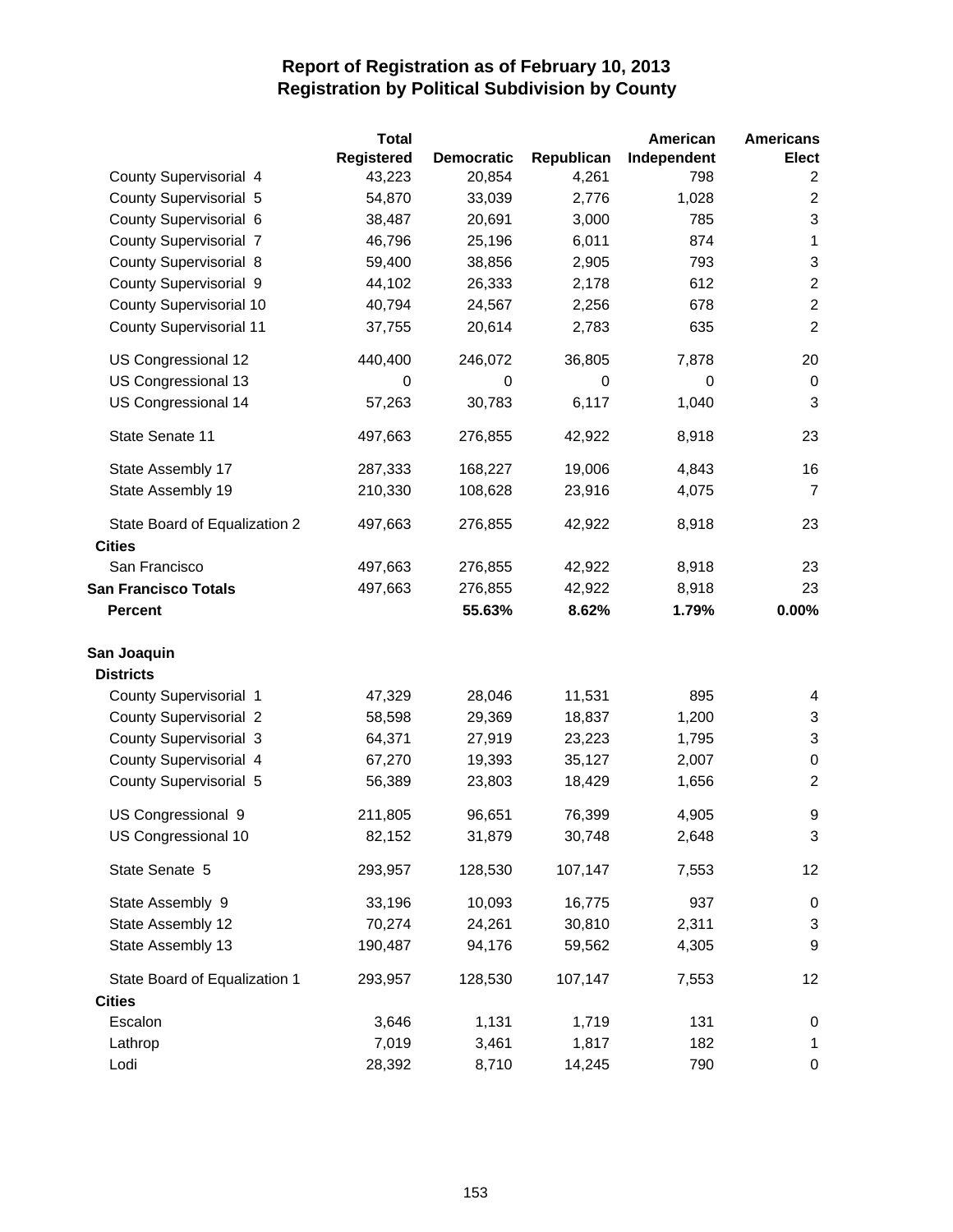|                                |         |             | Peace and |       | <b>No Party</b>   |
|--------------------------------|---------|-------------|-----------|-------|-------------------|
|                                | Green   | Libertarian | Freedom   | Other | <b>Preference</b> |
| County Supervisorial 4         | 659     | 241         | 153       | 124   | 16,131            |
| County Supervisorial 5         | 1,332   | 394         | 215       | 140   | 15,944            |
| County Supervisorial 6         | 609     | 332         | 203       | 102   | 12,762            |
| <b>County Supervisorial 7</b>  | 595     | 262         | 144       | 112   | 13,601            |
| County Supervisorial 8         | 1,360   | 303         | 129       | 111   | 14,940            |
| County Supervisorial 9         | 1,233   | 225         | 244       | 127   | 13,148            |
| <b>County Supervisorial 10</b> | 463     | 181         | 184       | 135   | 12,328            |
| County Supervisorial 11        | 424     | 158         | 171       | 110   | 12,858            |
| US Congressional 12            | 7,616   | 2,748       | 1,518     | 1,130 | 136,613           |
| US Congressional 13            | 0       | 0           | 0         | 0     | 0                 |
| US Congressional 14            | 599     | 280         | 209       | 154   | 18,078            |
| State Senate 11                | 8,215   | 3,028       | 1,727     | 1,284 | 154,691           |
| State Assembly 17              | 5,451   | 1,770       | 1,120     | 742   | 86,158            |
| State Assembly 19              | 2,764   | 1,258       | 607       | 542   | 68,533            |
| State Board of Equalization 2  | 8,215   | 3,028       | 1,727     | 1,284 | 154,691           |
| <b>Cities</b>                  |         |             |           |       |                   |
| San Francisco                  | 8,215   | 3,028       | 1,727     | 1,284 | 154,691           |
| <b>San Francisco Totals</b>    | 8,215   | 3,028       | 1,727     | 1,284 | 154,691           |
| <b>Percent</b>                 | 1.65%   | 0.61%       | 0.35%     | 0.26% | 31.08%            |
| San Joaquin                    |         |             |           |       |                   |
| <b>Districts</b>               |         |             |           |       |                   |
| County Supervisorial 1         | 118     | 137         | 143       | 157   | 6,298             |
| <b>County Supervisorial 2</b>  | 177     | 226         | 158       | 262   | 8,366             |
| County Supervisorial 3         | 180     | 297         | 142       | 349   | 10,463            |
| County Supervisorial 4         | 188     | 335         | 138       | 327   | 9,755             |
| County Supervisorial 5         | 156     | 305         | 105       | 315   | 11,618            |
| US Congressional 9             | 598     | 854         | 522       | 929   | 30,938            |
| US Congressional 10            | 221     | 446         | 164       | 481   | 15,562            |
| State Senate 5                 | 819     | 1,300       | 686       | 1,410 | 46,500            |
| State Assembly 9               | 97      | 164         | 78        | 153   | 4,899             |
| State Assembly 12              | 198     | 372         | 149       | 404   | 11,766            |
| State Assembly 13              | 524     | 764         | 459       | 853   | 29,835            |
| State Board of Equalization 1  | 819     | 1,300       | 686       | 1,410 | 46,500            |
| <b>Cities</b>                  |         |             |           |       |                   |
| Escalon                        | 6       | 20          | 14        | 25    | 600               |
| Lathrop                        | 21      | 39          | 21        | 41    | 1,436             |
| Lodi                           | $77 \,$ | 136         | 70        | 135   | 4,229             |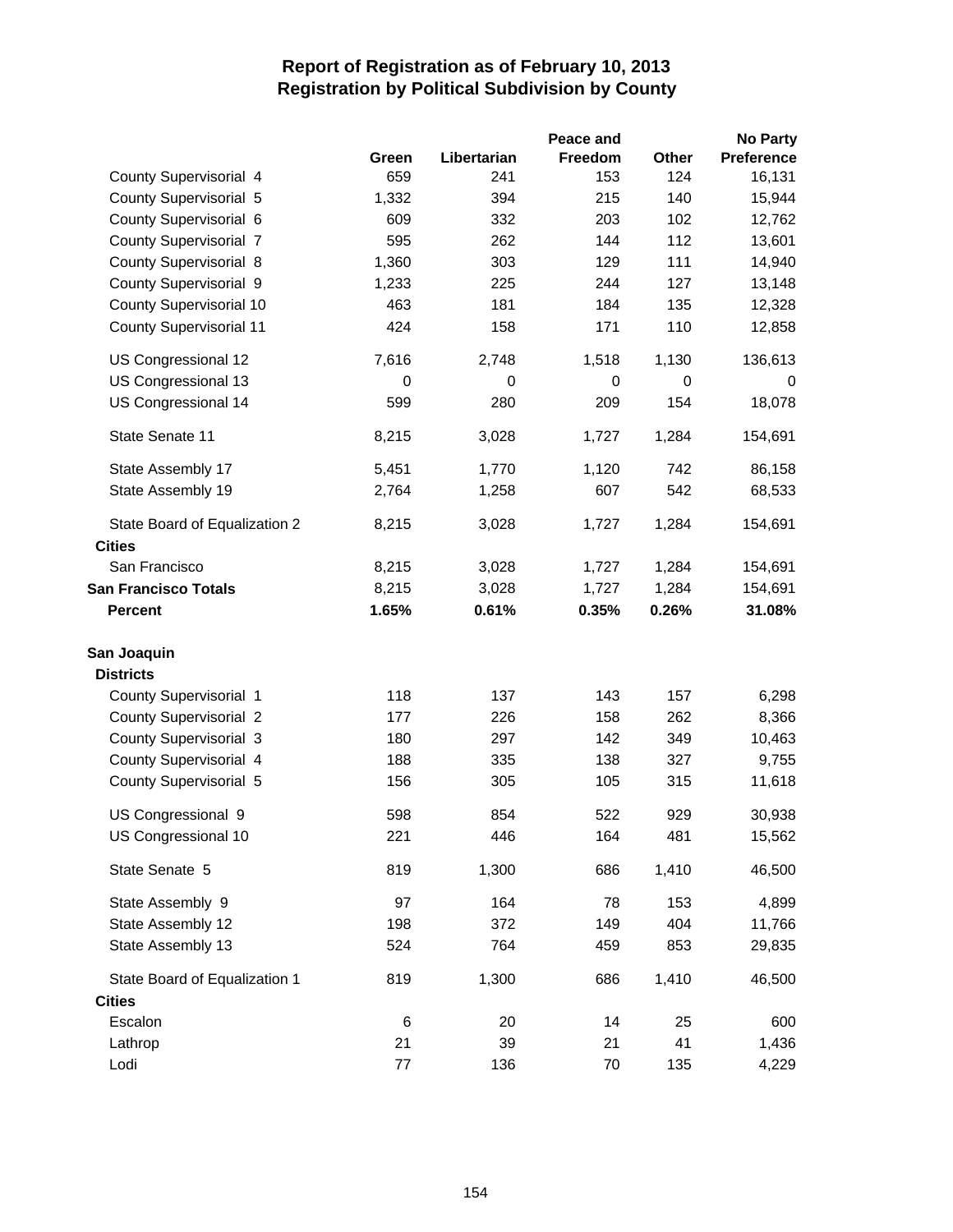|                               | <b>Total</b> |                   |             | American    | <b>Americans</b> |
|-------------------------------|--------------|-------------------|-------------|-------------|------------------|
|                               | Registered   | <b>Democratic</b> | Republican  | Independent | <b>Elect</b>     |
| Manteca                       | 30,428       | 11,880            | 11,352      | 1,091       | 1                |
| Ripon                         | 7,853        | 1,914             | 4,312       | 260         | 0                |
| Stockton                      | 120,806      | 63,670            | 36,240      | 2,414       | 8                |
| Tracy                         | 33,859       | 14,983            | 10,211      | 983         | $\pmb{0}$        |
| <b>Unincorporated Area</b>    | 61,954       | 22,781            | 27,251      | 1,702       | $\overline{2}$   |
| <b>San Joaquin Totals</b>     | 293,957      | 128,530           | 107,147     | 7,553       | 12               |
| <b>Percent</b>                |              | 43.72%            | 36.45%      | 2.57%       | 0.00%            |
| San Luis Obispo               |              |                   |             |             |                  |
| <b>Districts</b>              |              |                   |             |             |                  |
| County Supervisorial 1        | 29,283       | 7,909             | 14,168      | 868         | 0                |
| <b>County Supervisorial 2</b> | 31,853       | 12,658            | 9,969       | 844         | $\mathbf{1}$     |
| <b>County Supervisorial 3</b> | 32,452       | 12,107            | 11,196      | 843         | 0                |
| County Supervisorial 4        | 31,510       | 10,566            | 13,040      | 887         | $\overline{2}$   |
| County Supervisorial 5        | 31,418       | 9,697             | 13,267      | 861         | 1                |
| US Congressional 24           | 156,516      | 52,937            | 61,640      | 4,303       | $\overline{4}$   |
| State Senate 17               | 156,516      | 52,937            | 61,640      | 4,303       | $\overline{4}$   |
| State Assembly 35             | 156,516      | 52,937            | 61,640      | 4,303       | $\overline{4}$   |
| State Assembly 37             | 0            | 0                 | $\mathbf 0$ | 0           | $\mathbf 0$      |
| State Board of Equalization 2 | 156,516      | 52,937            | 61,640      | 4,303       | 4                |
| <b>Cities</b>                 |              |                   |             |             |                  |
| Arroyo Grande                 | 11,221       | 3,834             | 4,686       | 308         | 0                |
| Atascadero                    | 16,595       | 5,110             | 7,281       | 442         | 0                |
| El Paso de Robles             | 15,253       | 4,508             | 6,911       | 442         | 0                |
| Grover Beach                  | 6,665        | 2,483             | 2,265       | 199         | 0                |
| Morro Bay                     | 7,015        | 2,772             | 2,218       | 202         | 0                |
| Pismo Beach                   | 5,456        | 1,756             | 2,262       | 158         | 0                |
| San Luis Obispo               | 26,695       | 10,683            | 7,774       | 716         | 0                |
| Unincorporated Area           | 67,616       | 21,791            | 28,243      | 1,836       | 4                |
| <b>San Luis Obispo Totals</b> | 156,516      | 52,937            | 61,640      | 4,303       | 4                |
| <b>Percent</b>                |              | 33.82%            | 39.38%      | 2.75%       | 0.00%            |
| <b>San Mateo</b>              |              |                   |             |             |                  |
| <b>Districts</b>              |              |                   |             |             |                  |
| County Supervisorial 1        | 71,084       | 36,018            | 14,354      | 1,569       | 0                |
| <b>County Supervisorial 2</b> | 75,837       | 37,609            | 15,570      | 1,640       | $\overline{c}$   |
| <b>County Supervisorial 3</b> | 90,922       | 44,233            | 20,495      | 2,207       | $\overline{c}$   |
| County Supervisorial 4        | 63,067       | 33,865            | 11,719      | 1,153       | 6                |
| County Supervisorial 5        | 59,876       | 33,409            | 7,787       | 1,124       | 4                |
| US Congressional 14           | 293,513      | 152,803           | 53,612      | 6,390       | 12               |
| US Congressional 18           | 67,273       | 32,331            | 16,313      | 1,303       | $\overline{2}$   |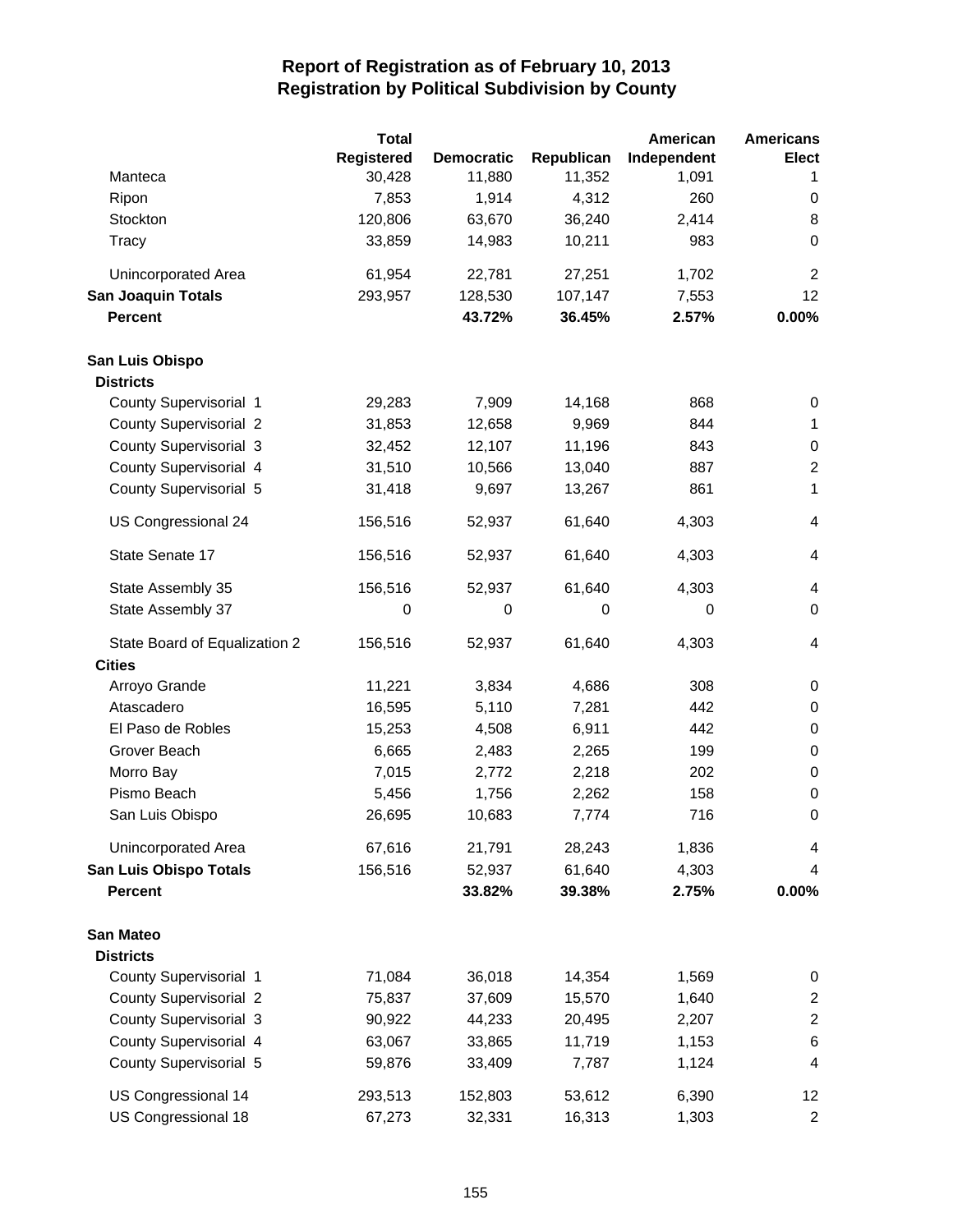|                               |       |             | Peace and      |             | <b>No Party</b>   |
|-------------------------------|-------|-------------|----------------|-------------|-------------------|
|                               | Green | Libertarian | <b>Freedom</b> | Other       | <b>Preference</b> |
| Manteca                       | 94    | 171         | 65             | 192         | 5,582             |
| Ripon                         | 13    | 36          | 13             | 44          | 1,261             |
| Stockton                      | 340   | 382         | 311            | 487         | 16,954            |
| <b>Tracy</b>                  | 97    | 189         | 58             | 184         | 7,154             |
| <b>Unincorporated Area</b>    | 171   | 327         | 134            | 302         | 9,284             |
| <b>San Joaquin Totals</b>     | 819   | 1,300       | 686            | 1,410       | 46,500            |
| <b>Percent</b>                | 0.28% | 0.44%       | 0.23%          | 0.48%       | 15.82%            |
| San Luis Obispo               |       |             |                |             |                   |
| <b>Districts</b>              |       |             |                |             |                   |
| County Supervisorial 1        | 163   | 200         | 57             | 301         | 5,617             |
| <b>County Supervisorial 2</b> | 446   | 301         | 83             | 428         | 7,123             |
| <b>County Supervisorial 3</b> | 334   | 306         | 60             | 393         | 7,213             |
| County Supervisorial 4        | 171   | 204         | 73             | 382         | 6,185             |
| County Supervisorial 5        | 280   | 292         | 54             | 342         | 6,624             |
| US Congressional 24           | 1,394 | 1,303       | 327            | 1,846       | 32,762            |
| State Senate 17               | 1,394 | 1,303       | 327            | 1,846       | 32,762            |
| State Assembly 35             | 1,394 | 1,303       | 327            | 1,846       | 32,762            |
| State Assembly 37             | 0     | 0           | 0              | $\mathbf 0$ | $\mathbf 0$       |
| State Board of Equalization 2 | 1,394 | 1,303       | 327            | 1,846       | 32,762            |
| <b>Cities</b>                 |       |             |                |             |                   |
| Arroyo Grande                 | 62    | 72          | 22             | 137         | 2,100             |
| Atascadero                    | 143   | 120         | 36             | 182         | 3,281             |
| El Paso de Robles             | 77    | 110         | 25             | 151         | 3,029             |
| Grover Beach                  | 54    | 62          | 24             | 79          | 1,499             |
| Morro Bay                     | 82    | 59          | 24             | 100         | 1,558             |
| Pismo Beach                   | 31    | 47          | 15             | 78          | 1,109             |
| San Luis Obispo               | 321   | 307         | 30             | 306         | 6,558             |
| Unincorporated Area           | 624   | 526         | 151            | 813         | 13,628            |
| <b>San Luis Obispo Totals</b> | 1,394 | 1,303       | 327            | 1,846       | 32,762            |
| <b>Percent</b>                | 0.89% | 0.83%       | 0.21%          | 1.18%       | 20.93%            |
| <b>San Mateo</b>              |       |             |                |             |                   |
| <b>Districts</b>              |       |             |                |             |                   |
| County Supervisorial 1        | 392   | 305         | 139            | 148         | 18,159            |
| <b>County Supervisorial 2</b> | 464   | 382         | 121            | 151         | 19,898            |
| <b>County Supervisorial 3</b> | 878   | 587         | 149            | 182         | 22,189            |
| County Supervisorial 4        | 487   | 374         | 173            | 134         | 15,156            |
| County Supervisorial 5        | 300   | 204         | 153            | 139         | 16,756            |
| US Congressional 14           | 1,999 | 1,415       | 635            | 621         | 76,026            |
| US Congressional 18           | 522   | 437         | 100            | 133         | 16,132            |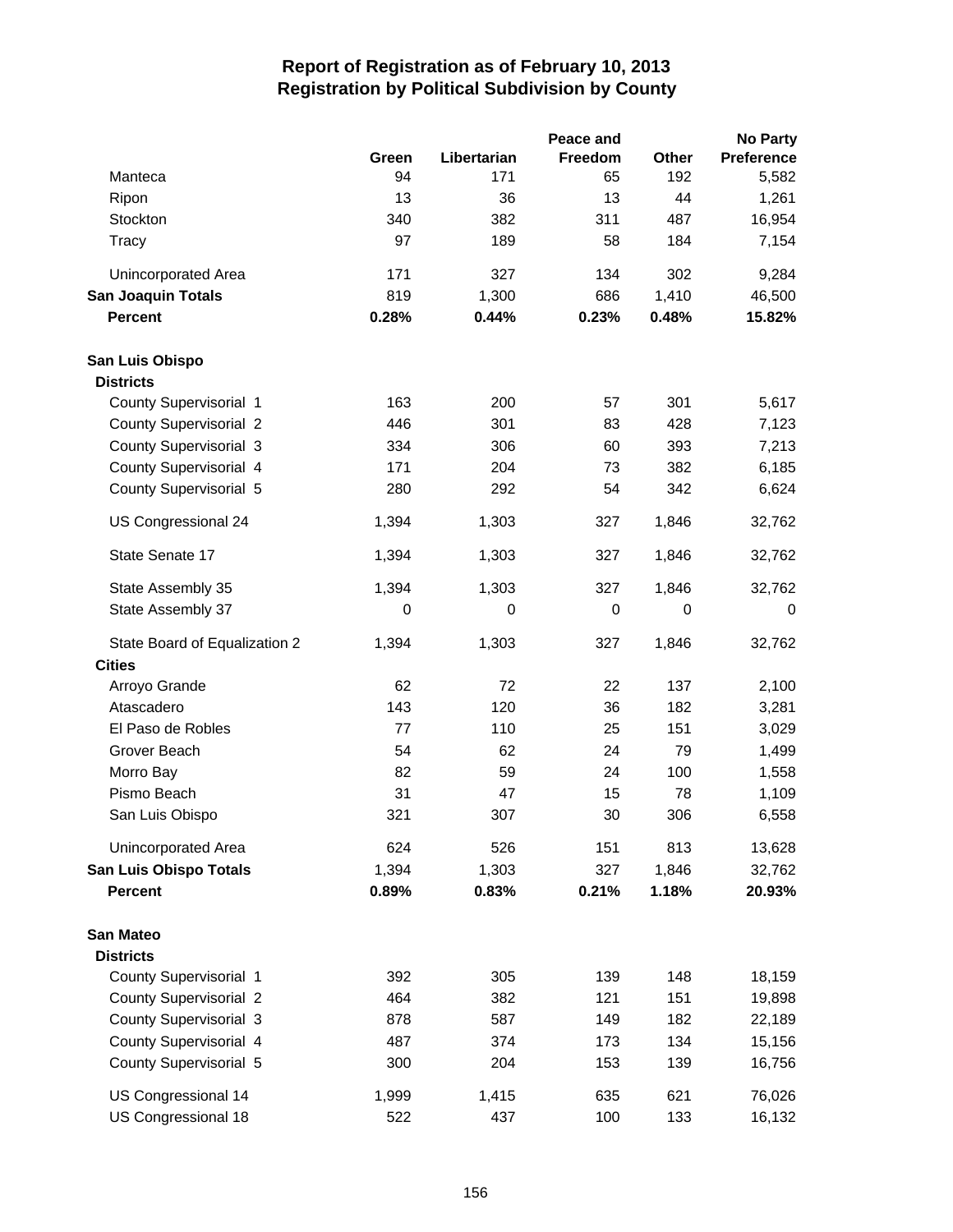|                               | <b>Total</b>      |                   |            | American    | <b>Americans</b>        |
|-------------------------------|-------------------|-------------------|------------|-------------|-------------------------|
|                               | <b>Registered</b> | <b>Democratic</b> | Republican | Independent | <b>Elect</b>            |
| State Senate 11               | 50,323            | 28,048            | 6,280      | 911         | 4                       |
| State Senate 13               | 310,463           | 157,086           | 63,645     | 6,782       | 10                      |
| State Assembly 19             | 51,913            | 28,982            | 6,499      | 945         | 4                       |
| State Assembly 22             | 244,600           | 124,054           | 49,347     | 5,490       | $\overline{7}$          |
| State Assembly 24             | 64,273            | 32,098            | 14,079     | 1,258       | 3                       |
| State Board of Equalization 2 | 360,786           | 185,134           | 69,925     | 7,693       | 14                      |
| <b>Cities</b>                 |                   |                   |            |             |                         |
| Atherton                      | 5,007             | 1,597             | 2,060      | 98          | 0                       |
| <b>Belmont</b>                | 15,190            | 7,500             | 3,157      | 343         | $\pmb{0}$               |
| <b>Brisbane</b>               | 2,415             | 1,326             | 310        | 55          | $\,0\,$                 |
| Burlingame                    | 15,993            | 7,752             | 3,565      | 349         | $\boldsymbol{0}$        |
| Colma                         | 624               | 369               | 66         | 15          | $\boldsymbol{0}$        |
| Daly City                     | 39,058            | 21,712            | 4,816      | 696         | $\overline{\mathbf{4}}$ |
| East Palo Alto                | 8,516             | 5,488             | 740        | 130         | $\overline{c}$          |
| <b>Foster City</b>            | 15,464            | 6,997             | 3,277      | 280         | $\boldsymbol{0}$        |
| Half Moon Bay                 | 6,549             | 3,099             | 1,481      | 169         | $\,0\,$                 |
| Hillsborough                  | 7,194             | 2,290             | 2,839      | 145         | $\boldsymbol{0}$        |
| Menlo Park                    | 18,095            | 9,155             | 3,889      | 288         | $\,0\,$                 |
| Millbrae                      | 11,487            | 5,504             | 2,406      | 268         | $\,0\,$                 |
| Pacifica                      | 22,775            | 12,624            | 3,603      | 613         | $\boldsymbol{0}$        |
| Portola Valley                | 3,291             | 1,472             | 961        | 58          | $\boldsymbol{0}$        |
| <b>Redwood City</b>           | 36,213            | 18,350            | 7,481      | 753         | 3                       |
| San Bruno                     | 20,082            | 11,249            | 3,176      | 476         | $\,0\,$                 |
| San Carlos                    | 18,629            | 8,977             | 4,512      | 455         | $\overline{c}$          |
| San Mateo                     | 48,615            | 24,869            | 9,802      | 1,077       | $\boldsymbol{2}$        |
| South San Francisco           | 28,030            | 16,088            | 3,763      | 553         | $\,0\,$                 |
| Woodside                      | 3,913             | 1,443             | 1,346      | 91          | $\mathbf 0$             |
| <b>Unincorporated Area</b>    | 33,646            | 17,273            | 6,675      | 781         | 1                       |
| <b>San Mateo Totals</b>       | 360,786           | 185,134           | 69,925     | 7,693       | 14                      |
| <b>Percent</b>                |                   | 51.31%            | 19.38%     | 2.13%       | $0.00\%$                |
| Santa Barbara                 |                   |                   |            |             |                         |
| <b>Districts</b>              |                   |                   |            |             |                         |
| County Supervisorial 1        | 43,610            | 21,084            | 10,242     | 1,075       | 1                       |
| <b>County Supervisorial 2</b> | 49,915            | 22,530            | 13,884     | 1,104       | $\overline{2}$          |
| County Supervisorial 3        | 44,272            | 17,133            | 12,898     | 1,051       | $\pmb{0}$               |
| County Supervisorial 4        | 36,433            | 11,353            | 16,148     | 1,172       | 1                       |
| County Supervisorial 5        | 23,445            | 9,678             | 7,639      | 651         | 1                       |
| US Congressional 24           | 197,675           | 81,778            | 60,811     | 5,053       | 5                       |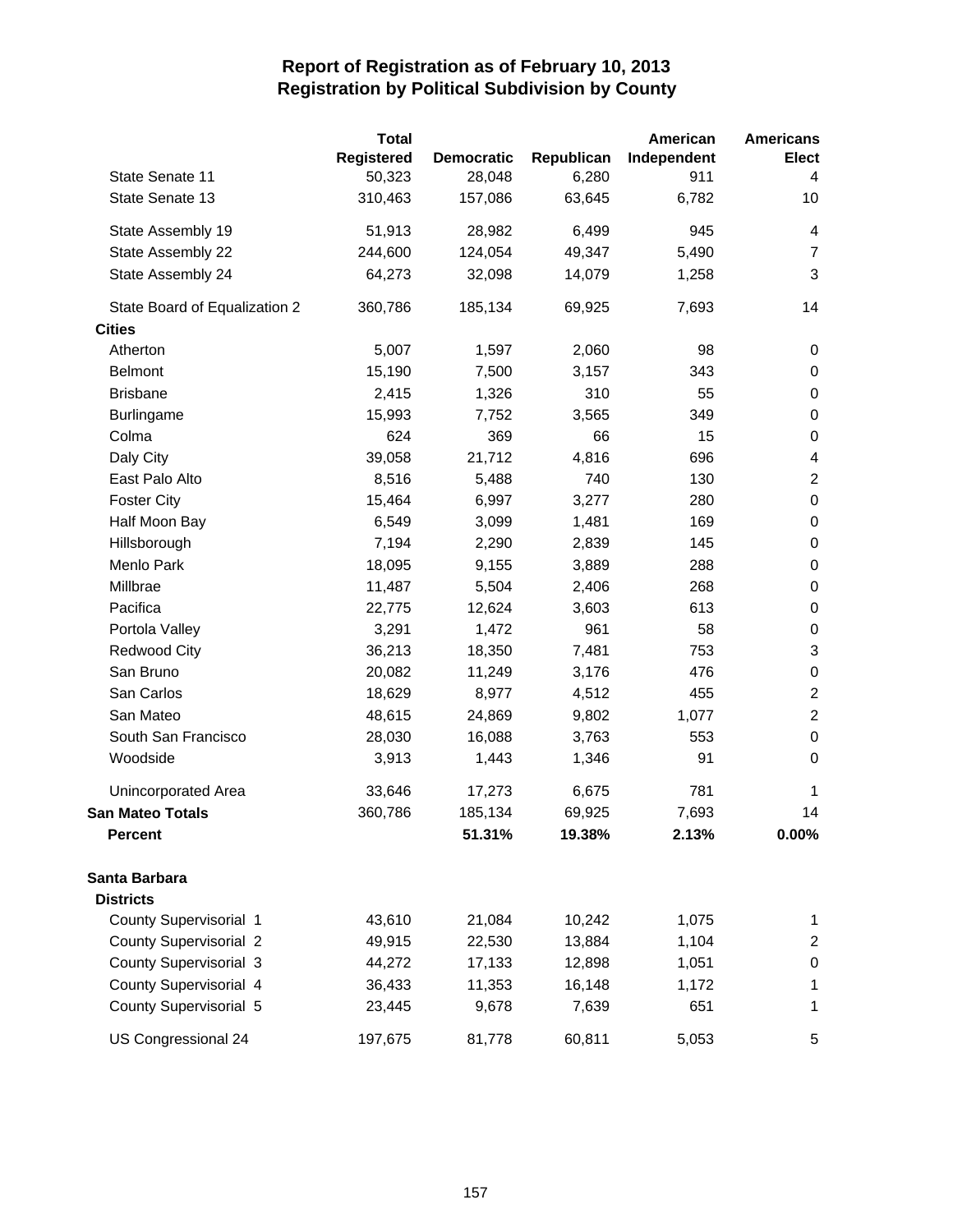|                               |       |                | Peace and                |       | <b>No Party</b> |
|-------------------------------|-------|----------------|--------------------------|-------|-----------------|
|                               | Green | Libertarian    | Freedom                  | Other | Preference      |
| State Senate 11               | 249   | 169            | 133                      | 113   | 14,416          |
| State Senate 13               | 2,272 | 1,683          | 602                      | 641   | 77,742          |
| State Assembly 19             | 250   | 173            | 138                      | 114   | 14,808          |
| State Assembly 22             | 1,707 | 1,274          | 453                      | 499   | 61,769          |
| State Assembly 24             | 564   | 405            | 144                      | 141   | 15,581          |
| State Board of Equalization 2 | 2,521 | 1,852          | 735                      | 754   | 92,158          |
| <b>Cities</b>                 |       |                |                          |       |                 |
| Atherton                      | 19    | 25             | $\overline{4}$           | 11    | 1,193           |
| <b>Belmont</b>                | 115   | 98             | 30                       | 29    | 3,918           |
| <b>Brisbane</b>               | 31    | 14             | $\overline{7}$           | 8     | 664             |
| <b>Burlingame</b>             | 104   | 79             | 18                       | 36    | 4,090           |
| Colma                         | 4     | $\overline{2}$ | 3                        | 3     | 162             |
| Daly City                     | 182   | 134            | 111                      | 93    | 11,310          |
| East Palo Alto                | 48    | 32             | 52                       | 24    | 2,000           |
| <b>Foster City</b>            | 49    | 65             | 15                       | 28    | 4,753           |
| Half Moon Bay                 | 91    | 50             | 12                       | 14    | 1,633           |
| Hillsborough                  | 23    | 44             | $\sqrt{2}$               | 16    | 1,835           |
| Menlo Park                    | 131   | 112            | 27                       | 31    | 4,462           |
| Millbrae                      | 63    | 34             | 21                       | 17    | 3,174           |
| Pacifica                      | 240   | 142            | 63                       | 49    | 5,441           |
| Portola Valley                | 20    | 30             | $\overline{\mathcal{L}}$ | 8     | 738             |
| <b>Redwood City</b>           | 284   | 215            | 68                       | 73    | 8,986           |
| San Bruno                     | 115   | 90             | 53                       | 44    | 4,879           |
| San Carlos                    | 116   | 91             | 19                       | 27    | 4,430           |
| San Mateo                     | 332   | 247            | 86                       | 99    | 12,101          |
| South San Francisco           | 124   | 90             | 68                       | 66    | 7,278           |
| Woodside                      | 23    | 24             | $\overline{c}$           | 5     | 979             |
| Unincorporated Area           | 407   | 234            | 70                       | 73    | 8,132           |
| <b>San Mateo Totals</b>       | 2,521 | 1,852          | 735                      | 754   | 92,158          |
| Percent                       | 0.70% | 0.51%          | 0.20%                    | 0.21% | 25.54%          |
| Santa Barbara                 |       |                |                          |       |                 |
| <b>Districts</b>              |       |                |                          |       |                 |
| County Supervisorial 1        | 478   | 296            | 86                       | 524   | 9,824           |
| <b>County Supervisorial 2</b> | 514   | 321            | 98                       | 527   | 10,935          |
| County Supervisorial 3        | 307   | 417            | 87                       | 399   | 11,980          |
| County Supervisorial 4        | 109   | 181            | 88                       | 357   | 7,024           |
| County Supervisorial 5        | 72    | 124            | 68                       | 239   | 4,973           |
| US Congressional 24           | 1,480 | 1,339          | 427                      | 2,046 | 44,736          |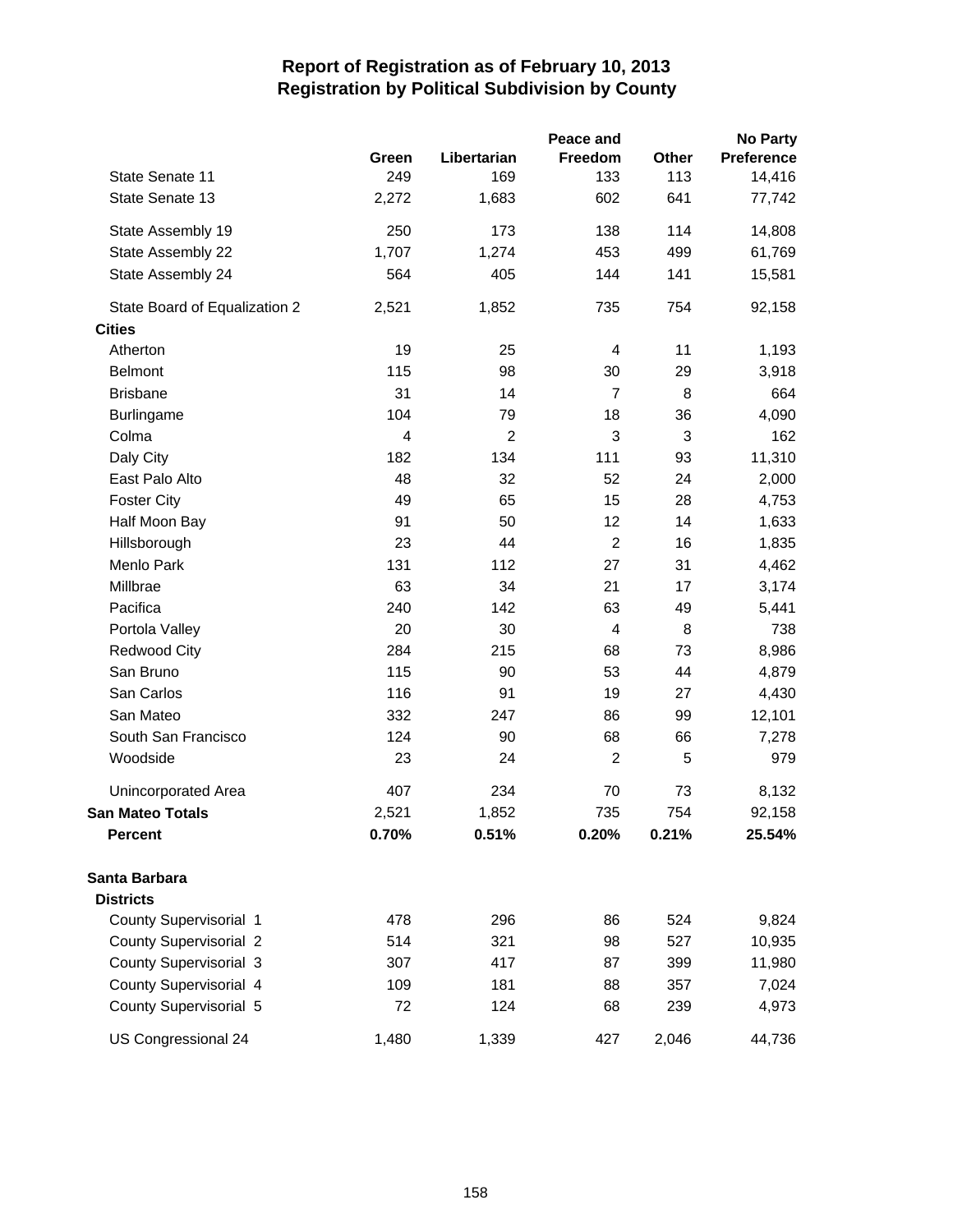|                               | <b>Total</b><br>Registered | <b>Democratic</b> | Republican | American<br>Independent | <b>Americans</b><br><b>Elect</b> |
|-------------------------------|----------------------------|-------------------|------------|-------------------------|----------------------------------|
|                               |                            |                   |            |                         |                                  |
| State Senate 19               | 197,675                    | 81,778            | 60,811     | 5,053                   | 5                                |
| State Assembly 35             | 68,947                     | 24,264            | 27,317     | 2,083                   | $\overline{2}$                   |
| State Assembly 37             | 128,728                    | 57,514            | 33,494     | 2,970                   | 3                                |
| State Board of Equalization 2 | 197,675                    | 81,778            | 60,811     | 5,053                   | 5                                |
| <b>Cities</b>                 |                            |                   |            |                         |                                  |
| <b>Buellton</b>               | 2,560                      | 847               | 1,067      | 63                      | $\,0\,$                          |
| Carpinteria                   | 6,519                      | 3,086             | 1,713      | 174                     | $\mathbf{1}$                     |
| Goleta                        | 16,029                     | 7,098             | 4,470      | 348                     | $\boldsymbol{2}$                 |
| Guadalupe                     | 1,886                      | 1,078             | 288        | 41                      | $\boldsymbol{0}$                 |
| Lompoc                        | 14,400                     | 5,423             | 5,118      | 499                     | $\mathbf{1}$                     |
| Santa Barbara                 | 46,068                     | 23,386            | 9,419      | 1,108                   | $\boldsymbol{0}$                 |
| Santa Maria                   | 26,913                     | 10,848            | 9,008      | 729                     | $\mathbf{1}$                     |
| Solvang                       | 3,053                      | 922               | 1,420      | 79                      | 0                                |
| <b>Unincorporated Area</b>    | 80,247                     | 29,090            | 28,308     | 2,012                   | 0                                |
| <b>Santa Barbara Totals</b>   | 197,675                    | 81,778            | 60,811     | 5,053                   | 5                                |
| <b>Percent</b>                |                            | 41.37%            | 30.76%     | 2.56%                   | 0.00%                            |
| <b>Santa Clara</b>            |                            |                   |            |                         |                                  |
| <b>Districts</b>              |                            |                   |            |                         |                                  |
| County Supervisorial 1        | 178,251                    | 76,951            | 50,102     | 4,553                   | 6                                |
| <b>County Supervisorial 2</b> | 117,988                    | 61,410            | 17,025     | 2,551                   | 10                               |
| County Supervisorial 3        | 154,890                    | 69,260            | 30,826     | 3,092                   | $\overline{7}$                   |
| County Supervisorial 4        | 173,459                    | 81,183            | 38,653     | 4,012                   | 8                                |
| County Supervisorial 5        | 192,722                    | 84,175            | 40,662     | 2,801                   | 5                                |
| US Congressional 17           | 217,954                    | 94,673            | 42,296     | 4,186                   | 12                               |
| US Congressional 18           | 286,343                    | 128,177           | 68,776     | 5,625                   | 9                                |
| US Congressional 19           | 307,553                    | 147,123           | 65,314     | 7,067                   | 15                               |
| US Congressional 20           | 5,460                      | 3,006             | 882        | 131                     | $\Omega$                         |
| State Senate 10               | 128,210                    | 57,915            | 24,720     | 2,773                   | 10                               |
| State Senate 13               | 160,667                    | 75,627            | 31,677     | 2,418                   | 5                                |
| State Senate 15               | 433,381                    | 196,388           | 96,174     | 9,299                   | 15                               |
| State Senate 17               | 95,052                     | 43,049            | 24,697     | 2,519                   | $\,6$                            |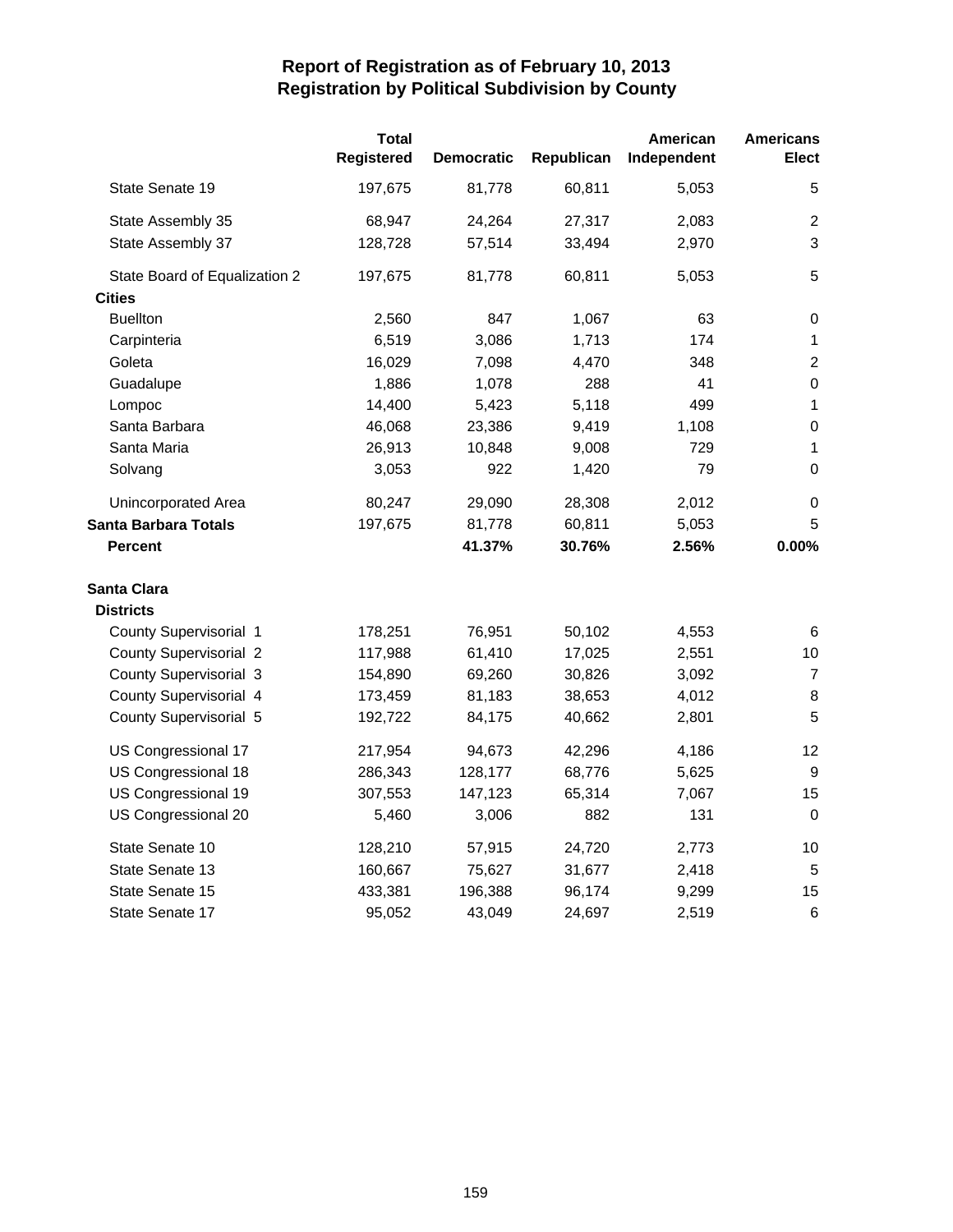|                               |       |             | Peace and      |       | <b>No Party</b>   |
|-------------------------------|-------|-------------|----------------|-------|-------------------|
|                               | Green | Libertarian | <b>Freedom</b> | Other | <b>Preference</b> |
| State Senate 19               | 1,480 | 1,339       | 427            | 2,046 | 44,736            |
| State Assembly 35             | 209   | 357         | 181            | 692   | 13,842            |
| State Assembly 37             | 1,271 | 982         | 246            | 1,354 | 30,894            |
| State Board of Equalization 2 | 1,480 | 1,339       | 427            | 2,046 | 44,736            |
| <b>Cities</b>                 |       |             |                |       |                   |
| <b>Buellton</b>               | 17    | 20          | $\overline{c}$ | 21    | 523               |
| Carpinteria                   | 68    | 33          | 12             | 72    | 1,360             |
| Goleta                        | 127   | 119         | 35             | 169   | 3,661             |
| Guadalupe                     | 10    | 9           | 13             | 20    | 427               |
| Lompoc                        | 46    | 77          | 54             | 142   | 3,040             |
| Santa Barbara                 | 538   | 324         | 106            | 544   | 10,643            |
| Santa Maria                   | 79    | 139         | 77             | 270   | 5,762             |
| Solvang                       | 16    | 18          | $\overline{2}$ | 29    | 567               |
| Unincorporated Area           | 579   | 600         | 126            | 779   | 18,753            |
| <b>Santa Barbara Totals</b>   | 1,480 | 1,339       | 427            | 2,046 | 44,736            |
| <b>Percent</b>                | 0.75% | 0.68%       | 0.22%          | 1.04% | 22.63%            |
| <b>Santa Clara</b>            |       |             |                |       |                   |
| <b>Districts</b>              |       |             |                |       |                   |
| County Supervisorial 1        | 888   | 1,100       | 345            | 316   | 43,990            |
| County Supervisorial 2        | 645   | 647         | 563            | 218   | 34,919            |
| County Supervisorial 3        | 595   | 719         | 435            | 278   | 49,678            |
| County Supervisorial 4        | 1,095 | 1,240       | 395            | 361   | 46,512            |
| County Supervisorial 5        | 1,103 | 1,137       | 212            | 369   | 62,258            |
| US Congressional 17           | 961   | 1,204       | 482            | 438   | 73,702            |
| US Congressional 18           | 1,762 | 1,881       | 454            | 542   | 79,117            |
| US Congressional 19           | 1,566 | 1,724       | 989            | 552   | 83,203            |
| US Congressional 20           | 37    | 34          | 25             | 10    | 1,335             |
| State Senate 10               | 590   | 688         | 354            | 253   | 40,907            |
| State Senate 13               | 1,047 | 1,049       | 203            | 275   | 48,366            |
| State Senate 15               | 2,234 | 2,521       | 1,142          | 855   | 124,753           |
| State Senate 17               | 455   | 585         | 251            | 159   | 23,331            |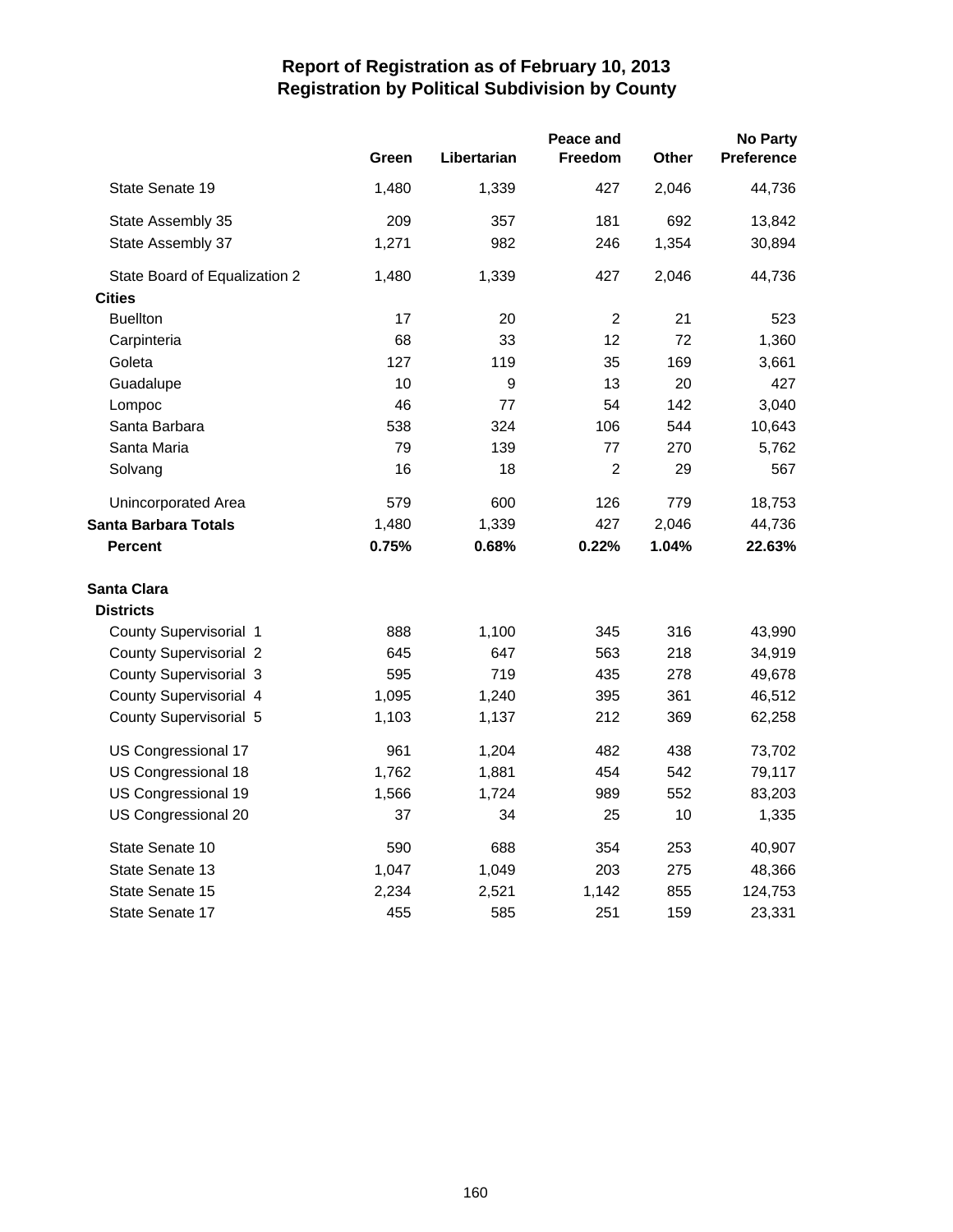|                               | <b>Total</b>      |                   |            | American    | <b>Americans</b> |
|-------------------------------|-------------------|-------------------|------------|-------------|------------------|
|                               | <b>Registered</b> | <b>Democratic</b> | Republican | Independent | <b>Elect</b>     |
| State Assembly 24             | 163,092           | 76,535            | 32,353     | 2,454       | 5                |
| State Assembly 25             | 128,329           | 57,533            | 24,860     | 2,752       | $\boldsymbol{9}$ |
| State Assembly 27             | 180,318           | 89,368            | 30,978     | 3,855       | 11               |
| State Assembly 28             | 246,445           | 106,312           | 61,545     | 5,335       | $\overline{7}$   |
| State Assembly 29             | 50,126            | 21,778            | 13,003     | 1,261       | $\overline{2}$   |
| State Assembly 30             | 49,000            | 21,453            | 14,529     | 1,352       | $\boldsymbol{2}$ |
| State Board of Equalization 2 | 817,310           | 372,979           | 177,268    | 17,009      | 36               |
| <b>Cities</b>                 |                   |                   |            |             |                  |
| Campbell                      | 20,873            | 9,459             | 4,972      | 545         | 1                |
| Cupertino                     | 27,668            | 10,236            | 5,533      | 397         | 1                |
| Gilroy                        | 20,406            | 9,904             | 5,145      | 552         | 1                |
| Los Altos                     | 19,372            | 8,048             | 5,701      | 282         | $\,0\,$          |
| Los Altos Hills               | 5,821             | 2,029             | 1,957      | 91          | $\boldsymbol{0}$ |
| Los Gatos                     | 18,957            | 7,764             | 5,966      | 447         | 0                |
| <b>Milpitas</b>               | 26,681            | 11,342            | 5,127      | 545         | 3                |
| Monte Sereno                  | 2,461             | 914               | 909        | 60          | $\boldsymbol{0}$ |
| Morgan Hill                   | 19,618            | 8,022             | 6,282      | 546         | $\mathbf 1$      |
| Mountain View                 | 33,755            | 16,582            | 5,539      | 551         | 3                |
| Palo Alto                     | 37,906            | 19,931            | 5,883      | 423         | $\mathbf 0$      |
| San Jose                      | 418,924           | 196,017           | 86,280     | 9,322       | 19               |
| Santa Clara                   | 47,957            | 22,313            | 9,547      | 1,077       | 4                |
| Saratoga                      | 19,907            | 6,811             | 6,272      | 285         | 0                |
| Sunnyvale                     | 56,936            | 25,624            | 11,336     | 968         | $\overline{2}$   |
| <b>Unincorporated Area</b>    | 40,068            | 17,983            | 10,819     | 918         | 1                |
| <b>Santa Clara Totals</b>     | 817,310           | 372,979           | 177,268    | 17,009      | 36               |
| <b>Percent</b>                |                   | 45.63%            | 21.69%     | 2.08%       | 0.00%            |
| <b>Santa Cruz</b>             |                   |                   |            |             |                  |
| <b>Districts</b>              |                   |                   |            |             |                  |
| County Supervisorial 1        | 34,921            | 18,434            | 6,191      | 857         | 0                |
| <b>County Supervisorial 2</b> | 32,599            | 17,126            | 6,818      | 766         | 0                |
| County Supervisorial 3        | 39,018            | 22,980            | 3,363      | 815         | $\pmb{0}$        |
| County Supervisorial 4        | 17,231            | 10,636            | 2,463      | 314         | 3                |
| County Supervisorial 5        | 34,475            | 16,636            | 7,216      | 947         | 1                |
| US Congressional 18           | 35,018            | 16,454            | 7,802      | 984         | 1                |
| US Congressional 20           | 123,226           | 69,358            | 18,249     | 2,715       | 3                |
| State Senate 17               | 158,244           | 85,812            | 26,051     | 3,699       | 4                |
| State Assembly 29             | 136,366           | 72,198            | 23,040     | 3,315       | 2                |
| State Assembly 30             | 21,878            | 13,614            | 3,011      | 384         | $\overline{c}$   |
| State Board of Equalization 2 | 158,244           | 85,812            | 26,051     | 3,699       | 4                |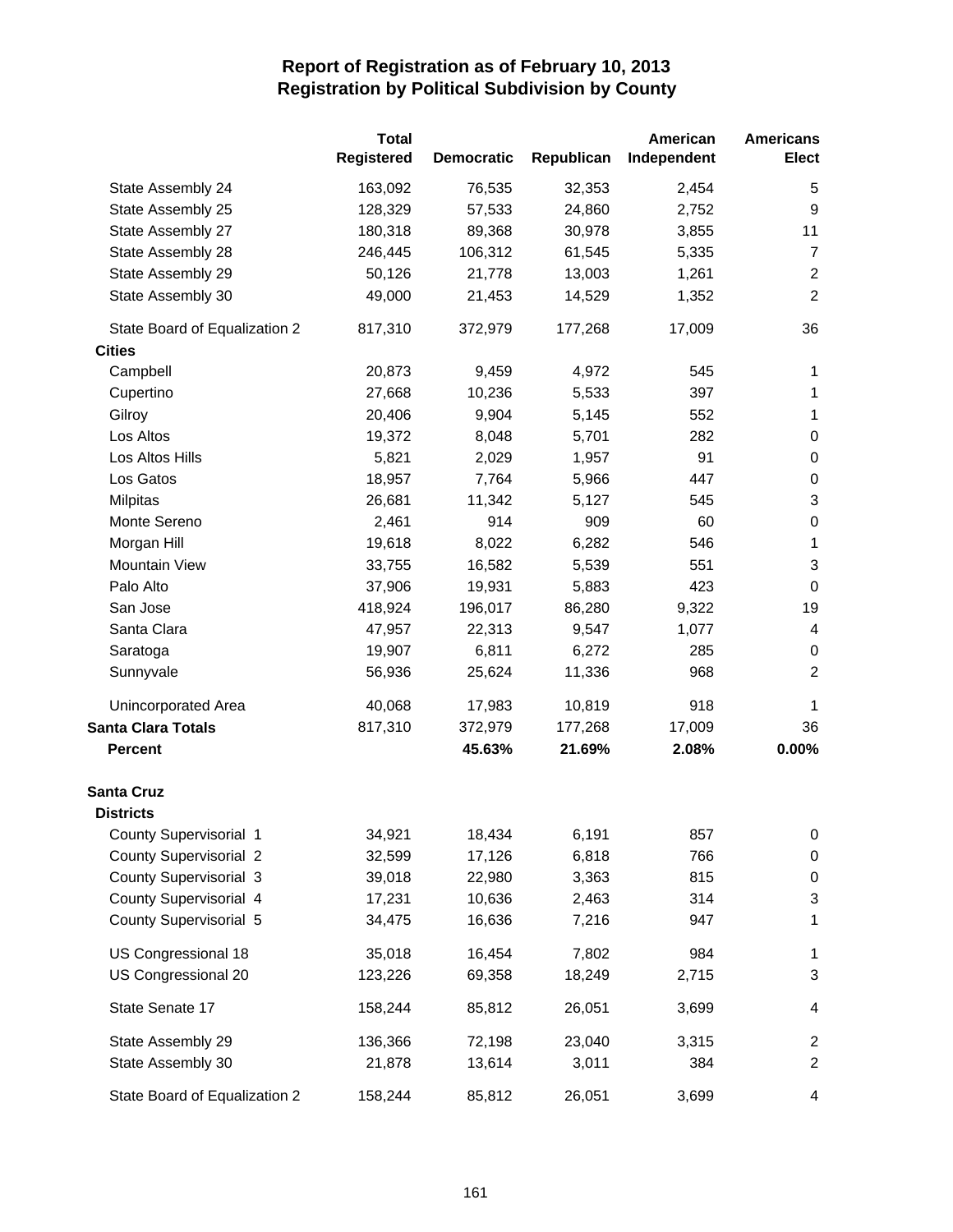|                                       |       | Peace and   |                |       | <b>No Party</b> |  |
|---------------------------------------|-------|-------------|----------------|-------|-----------------|--|
|                                       | Green | Libertarian | Freedom        | Other | Preference      |  |
| State Assembly 24                     | 1,053 | 1,062       | 205            | 285   | 49,140          |  |
| State Assembly 25                     | 540   | 663         | 363            | 250   | 41,359          |  |
| State Assembly 27                     | 869   | 909         | 736            | 344   | 53,248          |  |
| State Assembly 28                     | 1,389 | 1,602       | 442            | 500   | 69,313          |  |
| State Assembly 29                     | 257   | 318         | 96             | 88    | 13,323          |  |
| State Assembly 30                     | 218   | 289         | 108            | 75    | 10,974          |  |
| State Board of Equalization 2         | 4,326 | 4,843       | 1,950          | 1,542 | 237,357         |  |
| <b>Cities</b>                         |       |             |                |       |                 |  |
| Campbell                              | 149   | 170         | 46             | 60    | 5,471           |  |
| Cupertino                             | 98    | 131         | 23             | 66    | 11,183          |  |
| Gilroy                                | 88    | 123         | 48             | 30    | 4,515           |  |
| Los Altos                             | 89    | 117         | 17             | 41    | 5,077           |  |
| Los Altos Hills                       | 22    | 38          | $\overline{c}$ | 9     | 1,673           |  |
| Los Gatos                             | 106   | 122         | 24             | 26    | 4,502           |  |
| Milpitas                              | 72    | 108         | 88             | 49    | 9,347           |  |
| Monte Sereno                          | 10    | 10          | 1              | 8     | 549             |  |
| Morgan Hill                           | 89    | 107         | 36             | 30    | 4,505           |  |
| Mountain View                         | 294   | 272         | 48             | 59    | 10,407          |  |
| Palo Alto                             | 304   | 198         | 38             | 56    | 11,073          |  |
| San Jose                              | 2,134 | 2,410       | 1,274          | 781   | 120,687         |  |
| Santa Clara                           | 249   | 303         | 103            | 101   | 14,260          |  |
| Saratoga                              | 61    | 79          | 20             | 40    | 6,339           |  |
| Sunnyvale                             | 312   | 388         | 94             | 107   | 18,105          |  |
| <b>Unincorporated Area</b>            | 249   | 267         | 88             | 79    | 9,664           |  |
| <b>Santa Clara Totals</b>             | 4,326 | 4,843       | 1,950          | 1,542 | 237,357         |  |
| <b>Percent</b>                        | 0.53% | 0.59%       | 0.24%          | 0.19% | 29.04%          |  |
| <b>Santa Cruz</b><br><b>Districts</b> |       |             |                |       |                 |  |
| County Supervisorial 1                | 663   |             | 117            | 353   |                 |  |
| <b>County Supervisorial 2</b>         | 435   | 300<br>245  | 103            | 287   | 8,006<br>6,819  |  |
| County Supervisorial 3                | 1,107 | 350         | 148            | 362   | 9,893           |  |
| County Supervisorial 4                | 122   | 64          | 74             | 96    | 3,459           |  |
| County Supervisorial 5                | 818   | 429         | 113            | 385   | 7,930           |  |
|                                       |       |             |                |       |                 |  |
| US Congressional 18                   | 802   | 447         | 113            | 400   | 8,015           |  |
| US Congressional 20                   | 2,343 | 941         | 442            | 1,083 | 28,092          |  |
| State Senate 17                       | 3,145 | 1,388       | 555            | 1,483 | 36,107          |  |
| State Assembly 29                     | 2,984 | 1,305       | 455            | 1,367 | 31,700          |  |
| State Assembly 30                     | 161   | 83          | 100            | 116   | 4,407           |  |
| State Board of Equalization 2         | 3,145 | 1,388       | 555            | 1,483 | 36,107          |  |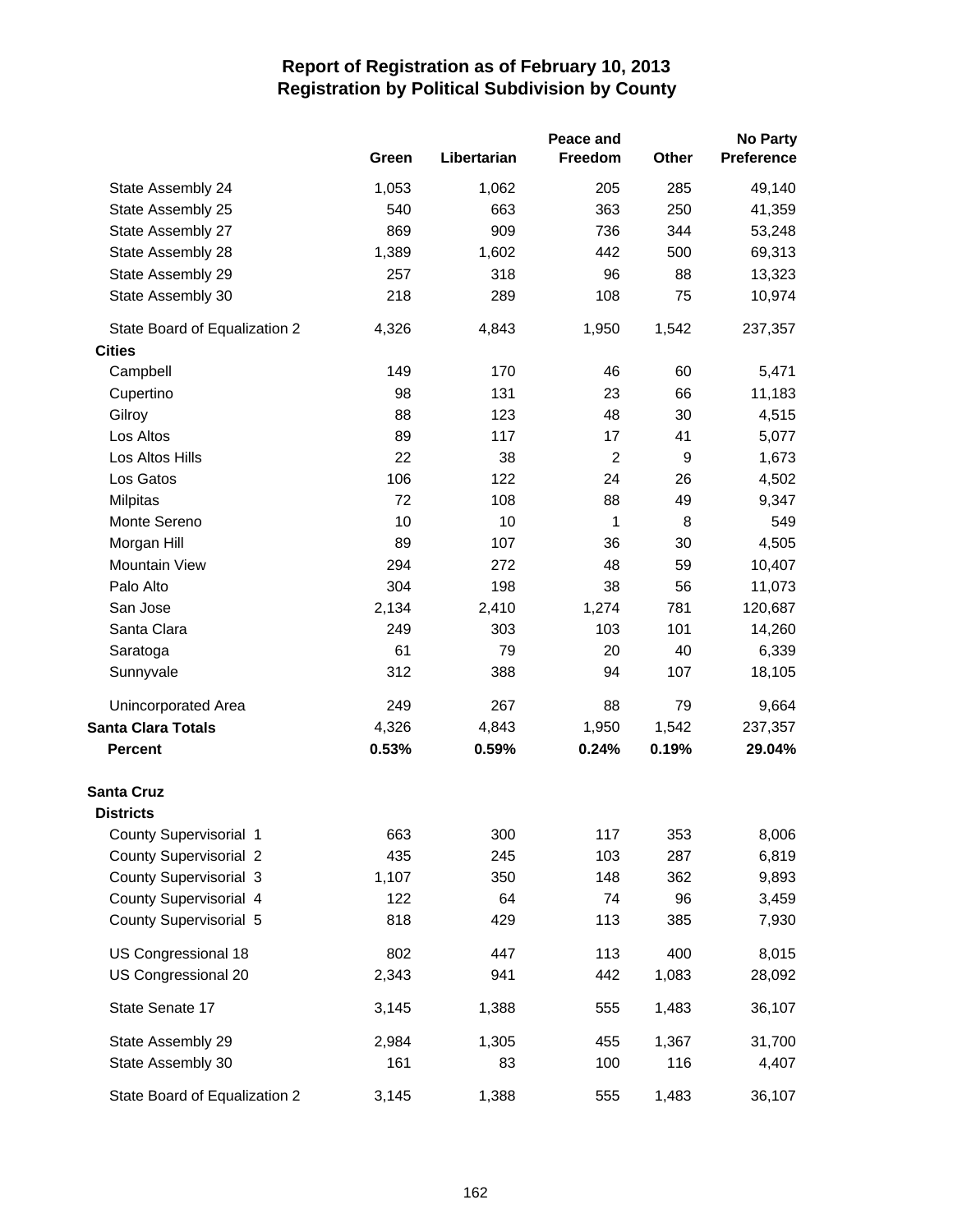|                               | <b>Total</b>      |                   |            | American    | <b>Americans</b> |
|-------------------------------|-------------------|-------------------|------------|-------------|------------------|
|                               | <b>Registered</b> | <b>Democratic</b> | Republican | Independent | <b>Elect</b>     |
| <b>Cities</b>                 |                   |                   |            |             |                  |
| Capitola                      | 6,380             | 3,435             | 1,088      | 160         | 0                |
| Santa Cruz                    | 42,841            | 25,209            | 3,831      | 921         | 0                |
| <b>Scotts Valley</b>          | 7,656             | 3,223             | 2,332      | 226         | $\pmb{0}$        |
| Watsonville                   | 16,089            | 10,330            | 1,993      | 281         | 1                |
| Unincorporated Area           | 85,278            | 43,615            | 16,807     | 2,111       | 3                |
| <b>Santa Cruz Totals</b>      | 158,244           | 85,812            | 26,051     | 3,699       | 4                |
| <b>Percent</b>                |                   | 54.23%            | 16.46%     | 2.34%       | 0.00%            |
| <b>Shasta</b>                 |                   |                   |            |             |                  |
| <b>Districts</b>              |                   |                   |            |             |                  |
| County Supervisorial 1        | 18,814            | 5,390             | 8,038      | 688         | 1                |
| <b>County Supervisorial 2</b> | 19,864            | 5,416             | 9,062      | 712         | 0                |
| County Supervisorial 3        | 19,661            | 5,054             | 9,542      | 709         | $\pmb{0}$        |
| County Supervisorial 4        | 19,838            | 4,960             | 9,521      | 708         | 1                |
| County Supervisorial 5        | 19,836            | 5,137             | 9,652      | 803         | $\mathbf 0$      |
| US Congressional 1            | 98,013            | 25,957            | 45,815     | 3,620       | $\overline{2}$   |
| State Senate 1                | 98,013            | 25,957            | 45,815     | 3,620       | $\overline{2}$   |
| State Assembly 1              | 98,013            | 25,957            | 45,815     | 3,620       | $\overline{2}$   |
| State Board of Equalization 1 | 98,013            | 25,957            | 45,815     | 3,620       | $\overline{2}$   |
| <b>Cities</b>                 |                   |                   |            |             |                  |
| Anderson                      | 4,478             | 1,374             | 1,738      | 219         | $\pmb{0}$        |
| Redding                       | 47,895            | 12,681            | 22,390     | 1,628       | $\overline{c}$   |
| Shasta Lake                   | 5,161             | 1,524             | 2,020      | 220         | $\mathbf 0$      |
| Unincorporated Area           | 40,479            | 10,378            | 19,667     | 1,553       | 0                |
| <b>Shasta Totals</b>          | 98,013            | 25,957            | 45,815     | 3,620       | $\overline{c}$   |
| <b>Percent</b>                |                   | 26.48%            | 46.74%     | 3.69%       | 0.00%            |
| <b>Sierra</b>                 |                   |                   |            |             |                  |
| <b>Districts</b>              |                   |                   |            |             |                  |
| County Supervisorial 1        | 512               | 145               | 209        | 26          | 0                |
| <b>County Supervisorial 2</b> | 440               | 156               | 167        | 22          | $\pmb{0}$        |
| County Supervisorial 3        | 471               | 118               | 223        | 26          | $\pmb{0}$        |
| County Supervisorial 4        | 428               | 139               | 167        | 24          | $\,0\,$          |
| County Supervisorial 5        | 372               | 73                | 173        | 28          | $\boldsymbol{0}$ |
| US Congressional 1            | 2,223             | 631               | 939        | 126         | 0                |
| State Senate 1                | 2,223             | 631               | 939        | 126         | $\boldsymbol{0}$ |
| State Assembly 1              | 2,223             | 631               | 939        | 126         | 0                |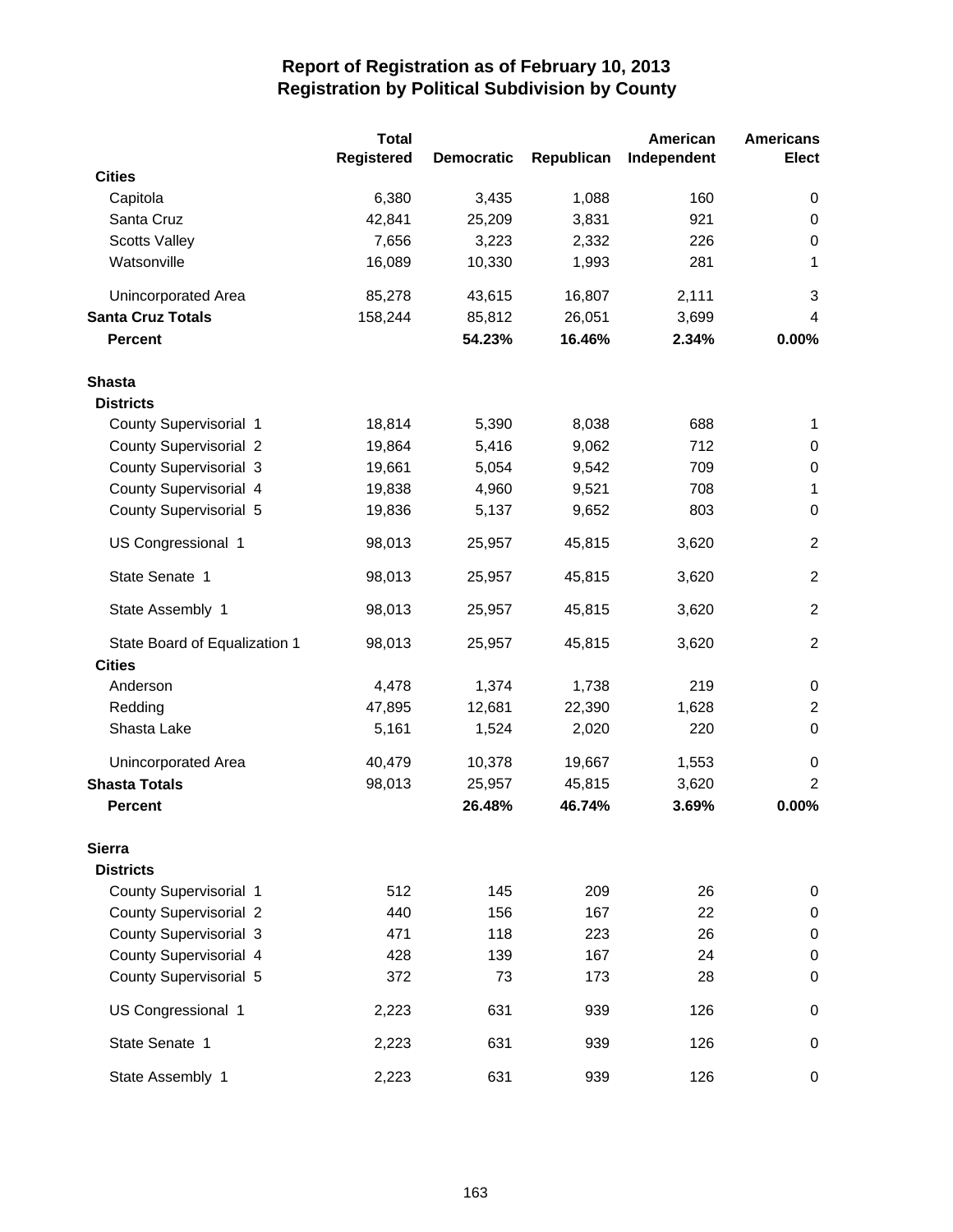|                               |                |                | Peace and      |       | <b>No Party</b>   |
|-------------------------------|----------------|----------------|----------------|-------|-------------------|
|                               | Green          | Libertarian    | Freedom        | Other | <b>Preference</b> |
| <b>Cities</b>                 |                |                |                |       |                   |
| Capitola                      | 90             | 66             | 19             | 67    | 1,455             |
| Santa Cruz                    | 1,183          | 368            | 159            | 404   | 10,766            |
| <b>Scotts Valley</b>          | 73             | 61             | 8              | 70    | 1,663             |
| Watsonville                   | 99             | 51             | 67             | 80    | 3,187             |
| Unincorporated Area           | 1,700          | 842            | 302            | 862   | 19,036            |
| <b>Santa Cruz Totals</b>      | 3,145          | 1,388          | 555            | 1,483 | 36,107            |
| <b>Percent</b>                | 1.99%          | 0.88%          | 0.35%          | 0.94% | 22.82%            |
| <b>Shasta</b>                 |                |                |                |       |                   |
| <b>Districts</b>              |                |                |                |       |                   |
| County Supervisorial 1        | 119            | 169            | 58             | 67    | 4,284             |
| <b>County Supervisorial 2</b> | 99             | 172            | 52             | 78    | 4,273             |
| <b>County Supervisorial 3</b> | 81             | 163            | 43             | 73    | 3,996             |
| County Supervisorial 4        | 97             | 146            | 58             | 64    | 4,283             |
| County Supervisorial 5        | 57             | 136            | 57             | 62    | 3,932             |
| US Congressional 1            | 453            | 786            | 268            | 344   | 20,768            |
| State Senate 1                | 453            | 786            | 268            | 344   | 20,768            |
| State Assembly 1              | 453            | 786            | 268            | 344   | 20,768            |
| State Board of Equalization 1 | 453            | 786            | 268            | 344   | 20,768            |
| <b>Cities</b>                 |                |                |                |       |                   |
| Anderson                      | 12             | 30             | 15             | 17    | 1,073             |
| Redding                       | 231            | 387            | 113            | 152   | 10,311            |
| Shasta Lake                   | 35             | 31             | 25             | 31    | 1,275             |
| Unincorporated Area           | 175            | 338            | 115            | 144   | 8,109             |
| <b>Shasta Totals</b>          | 453            | 786            | 268            | 344   | 20,768            |
| <b>Percent</b>                | 0.46%          | 0.80%          | 0.27%          | 0.35% | 21.19%            |
| <b>Sierra</b>                 |                |                |                |       |                   |
| <b>Districts</b>              |                |                |                |       |                   |
| County Supervisorial 1        | 14             | 14             | 1              | 13    | 90                |
| <b>County Supervisorial 2</b> | $\overline{c}$ | 4              | 0              | 5     | 84                |
| County Supervisorial 3        | 1              | $\overline{7}$ | $\overline{2}$ | 11    | 83                |
| County Supervisorial 4        | $\overline{c}$ | 3              | 0              | 9     | 84                |
| County Supervisorial 5        | 5              | $\overline{2}$ | 1              | 4     | 86                |
| US Congressional 1            | 24             | 30             | 4              | 42    | 427               |
| State Senate 1                | 24             | 30             | 4              | 42    | 427               |
| State Assembly 1              | 24             | 30             | 4              | 42    | 427               |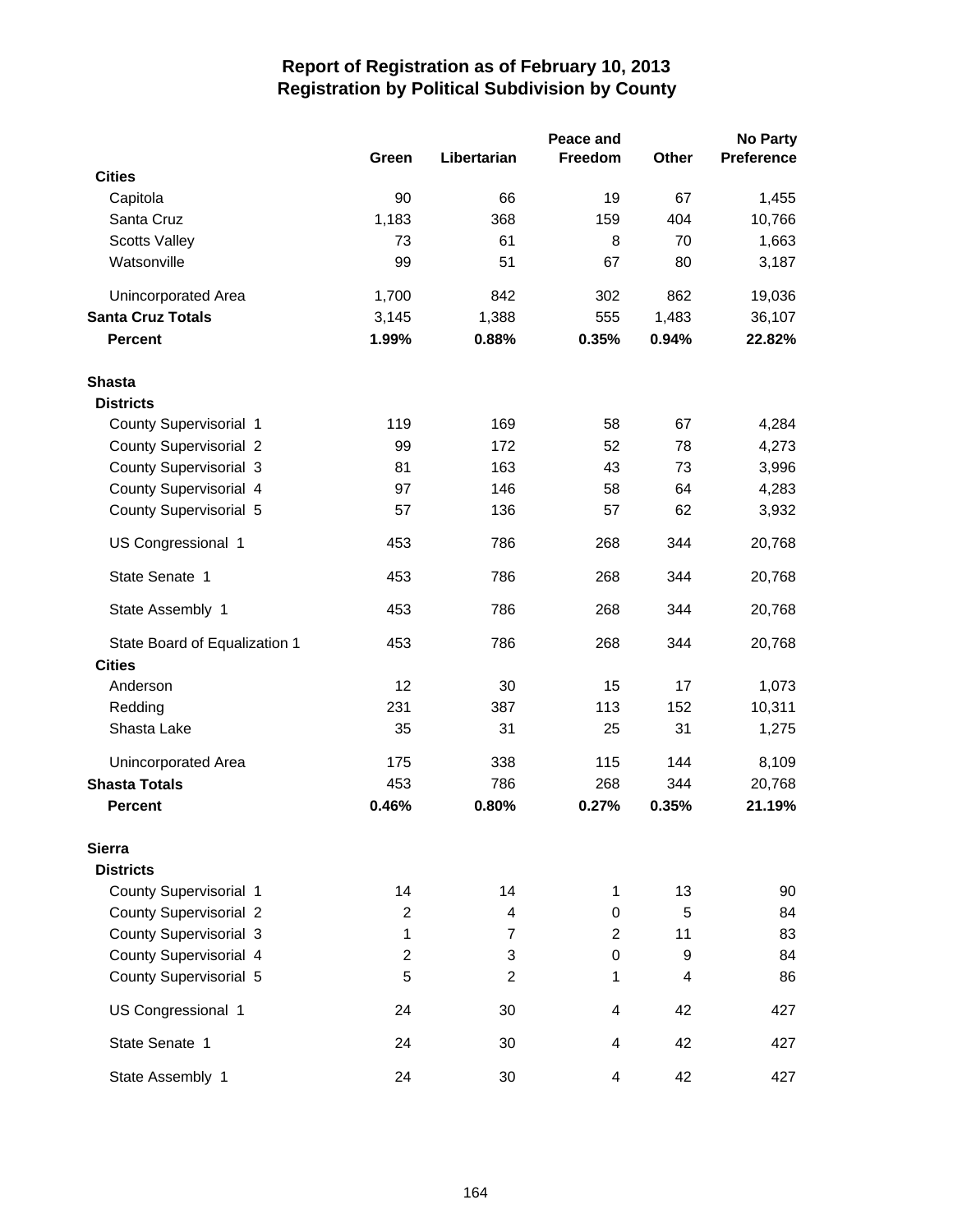|                                                | <b>Total</b> |                   |            | American    | <b>Americans</b> |
|------------------------------------------------|--------------|-------------------|------------|-------------|------------------|
|                                                | Registered   | <b>Democratic</b> | Republican | Independent | <b>Elect</b>     |
| State Board of Equalization 1<br><b>Cities</b> | 2,223        | 631               | 939        | 126         | 0                |
| Loyalton                                       | 437          | 141               | 169        | 24          | 0                |
| Unincorporated Area                            | 1,786        | 490               | 770        | 102         | 0                |
| <b>Sierra Totals</b>                           | 2,223        | 631               | 939        | 126         | 0                |
| <b>Percent</b>                                 |              | 28.39%            | 42.24%     | 5.67%       | 0.00%            |
| <b>Siskiyou</b>                                |              |                   |            |             |                  |
| <b>Districts</b>                               |              |                   |            |             |                  |
| County Supervisorial 1                         | 4,396        | 1,268             | 2,060      | 208         | 1                |
| <b>County Supervisorial 2</b>                  | 5,415        | 2,172             | 1,623      | 216         | $\pmb{0}$        |
| <b>County Supervisorial 3</b>                  | 5,385        | 1,927             | 2,019      | 241         | $\,0\,$          |
| County Supervisorial 4                         | 5,245        | 1,509             | 2,390      | 235         | $\,0\,$          |
| County Supervisorial 5                         | 5,141        | 1,377             | 2,366      | 226         | $\boldsymbol{0}$ |
| US Congressional 1                             | 25,582       | 8,253             | 10,458     | 1,126       | 1                |
| State Senate 1                                 | 25,582       | 8,253             | 10,458     | 1,126       | 1                |
| State Assembly 1                               | 25,582       | 8,253             | 10,458     | 1,126       | 1                |
| State Board of Equalization 1                  | 25,582       | 8,253             | 10,458     | 1,126       | 1                |
| <b>Cities</b>                                  |              |                   |            |             |                  |
| Dorris                                         | 371          | 113               | 157        | 13          | $\pmb{0}$        |
| Dunsmuir                                       | 934          | 388               | 229        | 41          | $\boldsymbol{0}$ |
| Etna                                           | 422          | 123               | 194        | 15          | $\boldsymbol{0}$ |
| Fort Jones                                     | 378          | 115               | 168        | 14          | $\boldsymbol{0}$ |
| Montague                                       | 722          | 179               | 322        | 40          | $\pmb{0}$        |
| Mt. Shasta                                     | 2,040        | 870               | 517        | 76          | $\,0\,$          |
| Tulelake                                       | 244          | 55                | 133        | 10          | $\,0\,$          |
| Weed                                           | 1,321        | 602               | 317        | 76          | $\boldsymbol{0}$ |
| Yreka                                          | 4,025        | 1,241             | 1,712      | 187         | 0                |
| Unincorporated Area                            | 15,125       | 4,567             | 6,709      | 654         | 1                |
| <b>Siskiyou Totals</b>                         | 25,582       | 8,253             | 10,458     | 1,126       | 1                |
| <b>Percent</b>                                 |              | 32.26%            | 40.88%     | 4.40%       | 0.00%            |
| Solano                                         |              |                   |            |             |                  |
| <b>Districts</b>                               |              |                   |            |             |                  |
| County Supervisorial 1                         | 39,905       | 24,147            | 5,558      | 884         | $\overline{2}$   |
| <b>County Supervisorial 2</b>                  | 47,207       | 24,303            | 10,279     | 1,294       | 3                |
| <b>County Supervisorial 3</b>                  | 38,739       | 19,279            | 9,108      | 1,038       | $\overline{c}$   |
| County Supervisorial 4                         | 39,705       | 15,235            | 13,929     | 1,319       | $\overline{c}$   |
| County Supervisorial 5                         | 44,897       | 19,213            | 13,759     | 1,405       | 3                |
| US Congressional 3                             | 134,096      | 58,782            | 39,576     | 4,060       | $\overline{7}$   |
| US Congressional 5                             | 76,357       | 43,395            | 13,057     | 1,880       | 5                |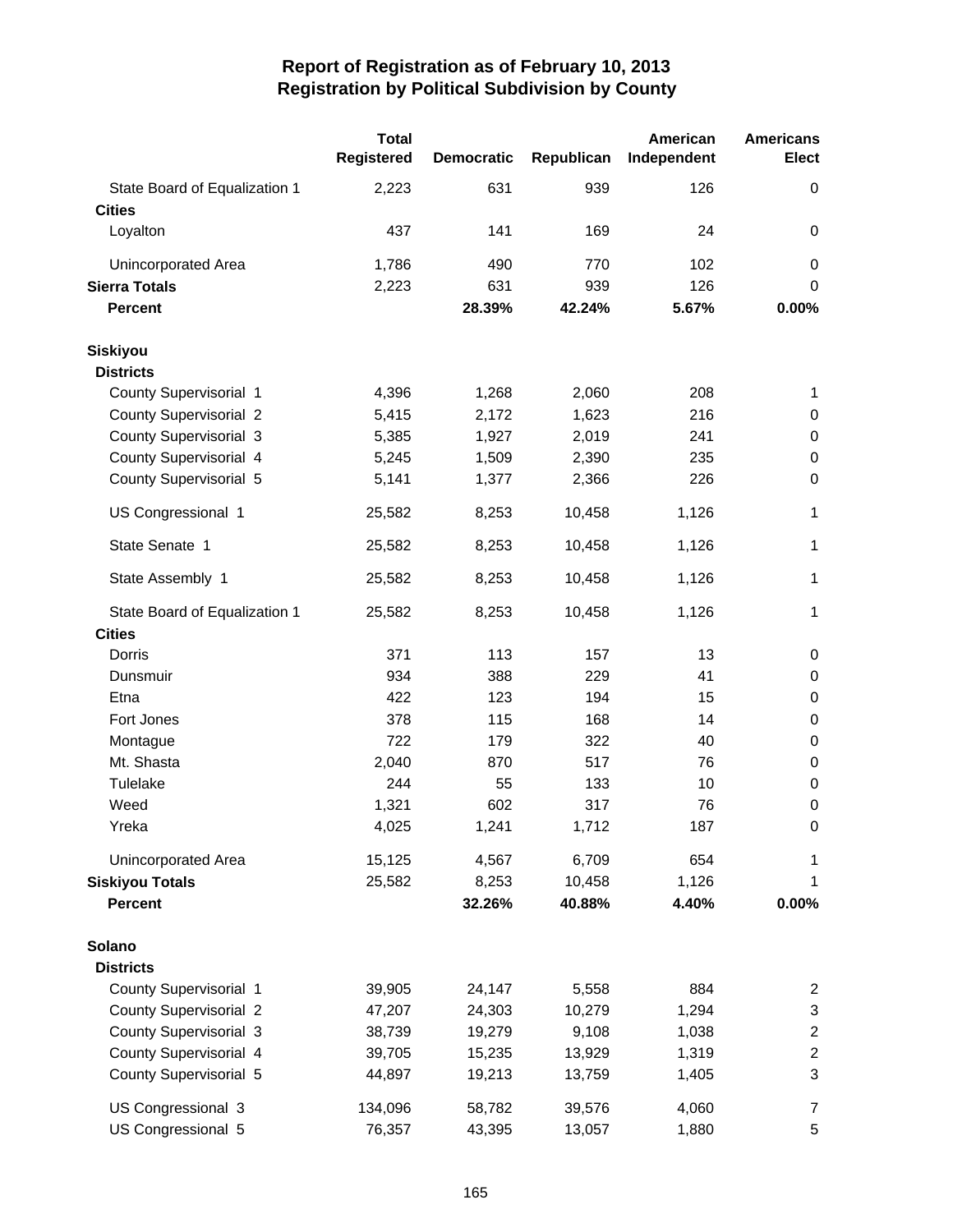|                                                |                  |                | Peace and      | <b>No Party</b>  |                   |  |
|------------------------------------------------|------------------|----------------|----------------|------------------|-------------------|--|
|                                                | Green            | Libertarian    | Freedom        | <b>Other</b>     | <b>Preference</b> |  |
| State Board of Equalization 1<br><b>Cities</b> | 24               | 30             | 4              | 42               | 427               |  |
| Loyalton                                       | $\overline{2}$   | $\overline{4}$ | 1              | 9                | 87                |  |
| Unincorporated Area                            | 22               | 26             | 3              | 33               | 340               |  |
| <b>Sierra Totals</b>                           | 24               | 30             | 4              | 42               | 427               |  |
| <b>Percent</b>                                 | 1.08%            | 1.35%          | 0.18%          | 1.89%            | 19.21%            |  |
| <b>Siskiyou</b>                                |                  |                |                |                  |                   |  |
| <b>Districts</b>                               |                  |                |                |                  |                   |  |
| County Supervisorial 1                         | 17               | 39             | 10             | $\overline{7}$   | 786               |  |
| <b>County Supervisorial 2</b>                  | 76               | 61             | 24             | 17               | 1,226             |  |
| County Supervisorial 3                         | 35               | 52             | 17             | 21               | 1,073             |  |
| County Supervisorial 4                         | 25               | 40             | 17             | 5                | 1,024             |  |
| County Supervisorial 5                         | 43               | 72             | 21             | $\overline{7}$   | 1,029             |  |
| US Congressional 1                             | 196              | 264            | 89             | 57               | 5,138             |  |
| State Senate 1                                 | 196              | 264            | 89             | 57               | 5,138             |  |
| State Assembly 1                               | 196              | 264            | 89             | 57               | 5,138             |  |
| State Board of Equalization 1                  | 196              | 264            | 89             | 57               | 5,138             |  |
| <b>Cities</b>                                  |                  |                |                |                  |                   |  |
| Dorris                                         | $\boldsymbol{0}$ | $\overline{2}$ | 0              | 3                | 83                |  |
| Dunsmuir                                       | 20               | 17             | 6              | 3                | 230               |  |
| Etna                                           | 4                | 5              | $\overline{c}$ | $\boldsymbol{0}$ | 79                |  |
| Fort Jones                                     | 1                | $\overline{7}$ | 0              | $\overline{2}$   | 71                |  |
| Montague                                       | 1                | 5              | $\overline{2}$ | 1                | 172               |  |
| Mt. Shasta                                     | 26               | 22             | $\overline{7}$ | 5                | 517               |  |
| Tulelake                                       | $\mathbf 0$      | $\mathbf 0$    | 1              | 0                | 45                |  |
| Weed                                           | 15               | 17             | 5              | 3                | 286               |  |
| Yreka                                          | 18               | 29             | 16             | 4                | 818               |  |
| Unincorporated Area                            | 111              | 160            | 50             | 36               | 2,837             |  |
| <b>Siskiyou Totals</b>                         | 196              | 264            | 89             | 57               | 5,138             |  |
| <b>Percent</b>                                 | 0.77%            | 1.03%          | 0.35%          | 0.22%            | 20.08%            |  |
| Solano                                         |                  |                |                |                  |                   |  |
| <b>Districts</b>                               |                  |                |                |                  |                   |  |
| County Supervisorial 1                         | 190              | 144            | 133            | 150              | 8,697             |  |
| <b>County Supervisorial 2</b>                  | 266              | 278            | 108            | 225              | 10,451            |  |
| <b>County Supervisorial 3</b>                  | 144              | 205            | 109            | 183              | 8,671             |  |
| County Supervisorial 4                         | 145              | 243            | 100            | 155              | 8,577             |  |
| County Supervisorial 5                         | 133              | 253            | 89             | 192              | 9,850             |  |
| US Congressional 3                             | 451              | 764            | 321            | 572              | 29,563            |  |
| US Congressional 5                             | 427              | 359            | 218            | 333              | 16,683            |  |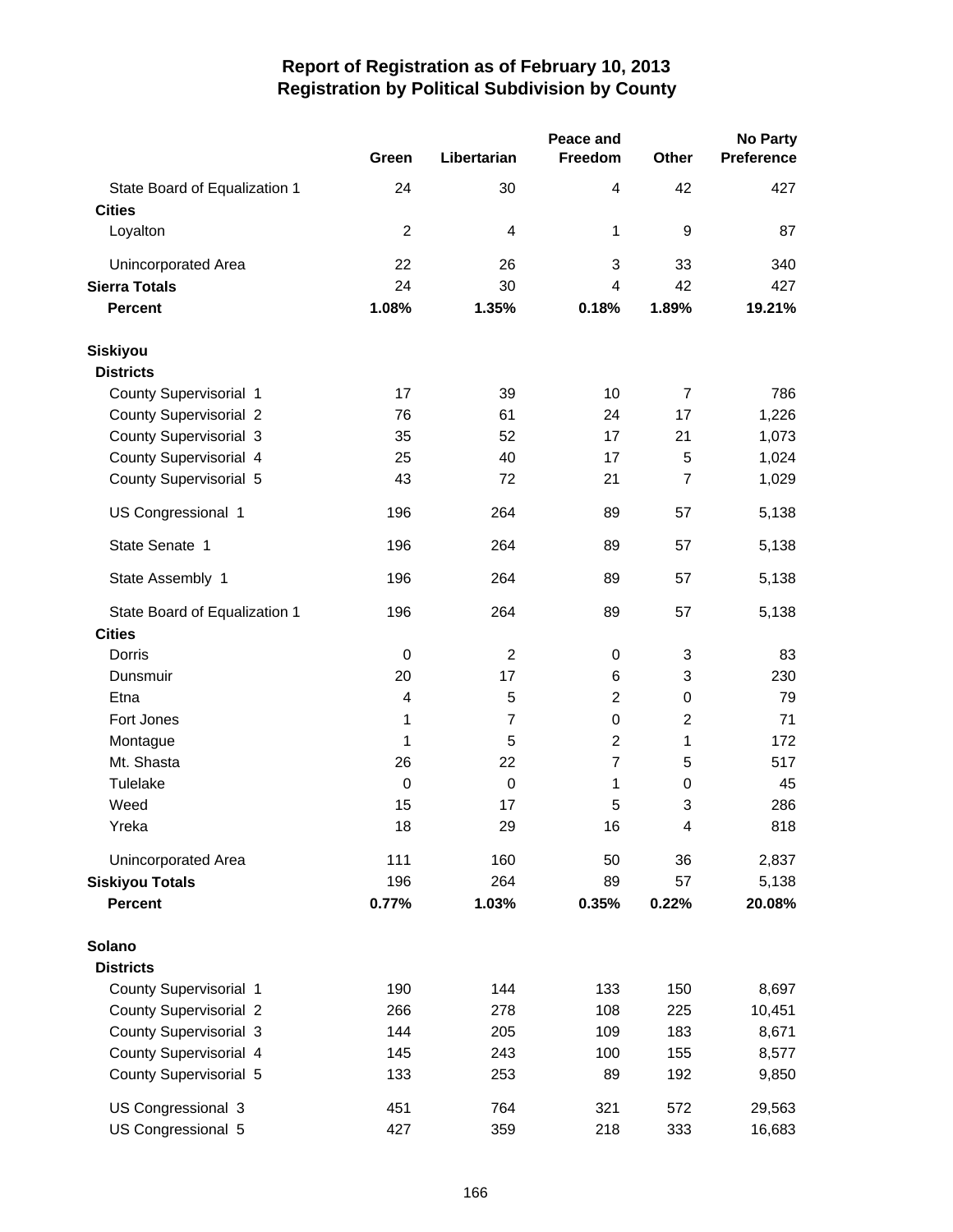|                               | <b>Total</b>      |                   |            | American    | <b>Americans</b> |
|-------------------------------|-------------------|-------------------|------------|-------------|------------------|
|                               | <b>Registered</b> | <b>Democratic</b> | Republican | Independent | <b>Elect</b>     |
| State Senate 3                | 210,453           | 102,177           | 52,633     | 5,940       | 12               |
| State Assembly 4              | 16,637            | 5,906             | 6,549      | 501         | $\mathbf{1}$     |
| State Assembly 11             | 117,389           | 52,839            | 33,007     | 3,558       | 6                |
| State Assembly 14             | 76,427            | 43,432            | 13,077     | 1,881       | 5                |
| State Board of Equalization 2 | 210,453           | 102,177           | 52,633     | 5,940       | 12               |
| <b>Cities</b>                 |                   |                   |            |             |                  |
| Benicia                       | 18,378            | 8,683             | 4,652      | 566         | $\pmb{0}$        |
| Dixon                         | 9,199             | 3,565             | 3,256      | 268         | $\mathbf 1$      |
| Fairfield                     | 50,172            | 24,438            | 12,265     | 1,331       | $\overline{c}$   |
| Rio Vista                     | 5,146             | 2,199             | 1,742      | 198         | $\mathbf{1}$     |
| Suisun City                   | 13,707            | 7,185             | 2,766      | 375         | $\mathbf 1$      |
| Vacaville                     | 46,223            | 18,306            | 15,338     | 1,602       | $\boldsymbol{2}$ |
| Vallejo                       | 56,634            | 33,906            | 8,199      | 1,281       | 5                |
| Unincorporated Area           | 10,994            | 3,895             | 4,415      | 319         | $\mathbf 0$      |
| <b>Solano Totals</b>          | 210,453           | 102,177           | 52,633     | 5,940       | 12               |
| <b>Percent</b>                |                   | 48.55%            | 25.01%     | 2.82%       | 0.01%            |
| Sonoma                        |                   |                   |            |             |                  |
| <b>Districts</b>              |                   |                   |            |             |                  |
| County Supervisorial 1        | 59,482            | 30,037            | 14,683     | 1,479       | 1                |
| <b>County Supervisorial 2</b> | 54,423            | 27,784            | 11,609     | 1,440       | $\mathbf 1$      |
| <b>County Supervisorial 3</b> | 45,277            | 23,742            | 8,608      | 1,221       | $\mathbf 1$      |
| County Supervisorial 4        | 51,453            | 24,932            | 13,242     | 1,346       | $\,0\,$          |
| County Supervisorial 5        | 51,071            | 28,401            | 8,286      | 1,133       | $\mathbf 0$      |
| US Congressional 2            | 110,273           | 57,112            | 23,593     | 2,679       | 0                |
| US Congressional 5            | 151,433           | 77,784            | 32,835     | 3,940       | 3                |
| State Senate 2                | 185,273           | 96,087            | 39,948     | 4,507       | 1                |
| State Senate 3                | 76,433            | 38,809            | 16,480     | 2,112       | $\overline{2}$   |
| State Assembly 2              | 113,108           | 57,265            | 26,476     | 2,746       | 0                |
| State Assembly 4              | 35,771            | 18,115            | 7,559      | 1,006       | $\mathfrak{S}$   |
| State Assembly 10             | 112,827           | 59,516            | 22,393     | 2,867       | $\boldsymbol{0}$ |
| State Board of Equalization 2 | 261,706           | 134,896           | 56,428     | 6,619       | 3                |
| <b>Cities</b>                 |                   |                   |            |             |                  |
| Cloverdale                    | 4,346             | 2,136             | 1,072      | 121         | 0                |
| Cotati                        | 4,107             | 2,169             | 729        | 133         | $\pmb{0}$        |
| Healdsburg                    | 6,310             | 3,318             | 1,367      | 147         | $\pmb{0}$        |
| Petaluma                      | 32,947            | 17,221            | 6,750      | 828         | $\pmb{0}$        |
| <b>Rohnert Park</b>           | 20,419            | 10,137            | 4,348      | 604         | 1                |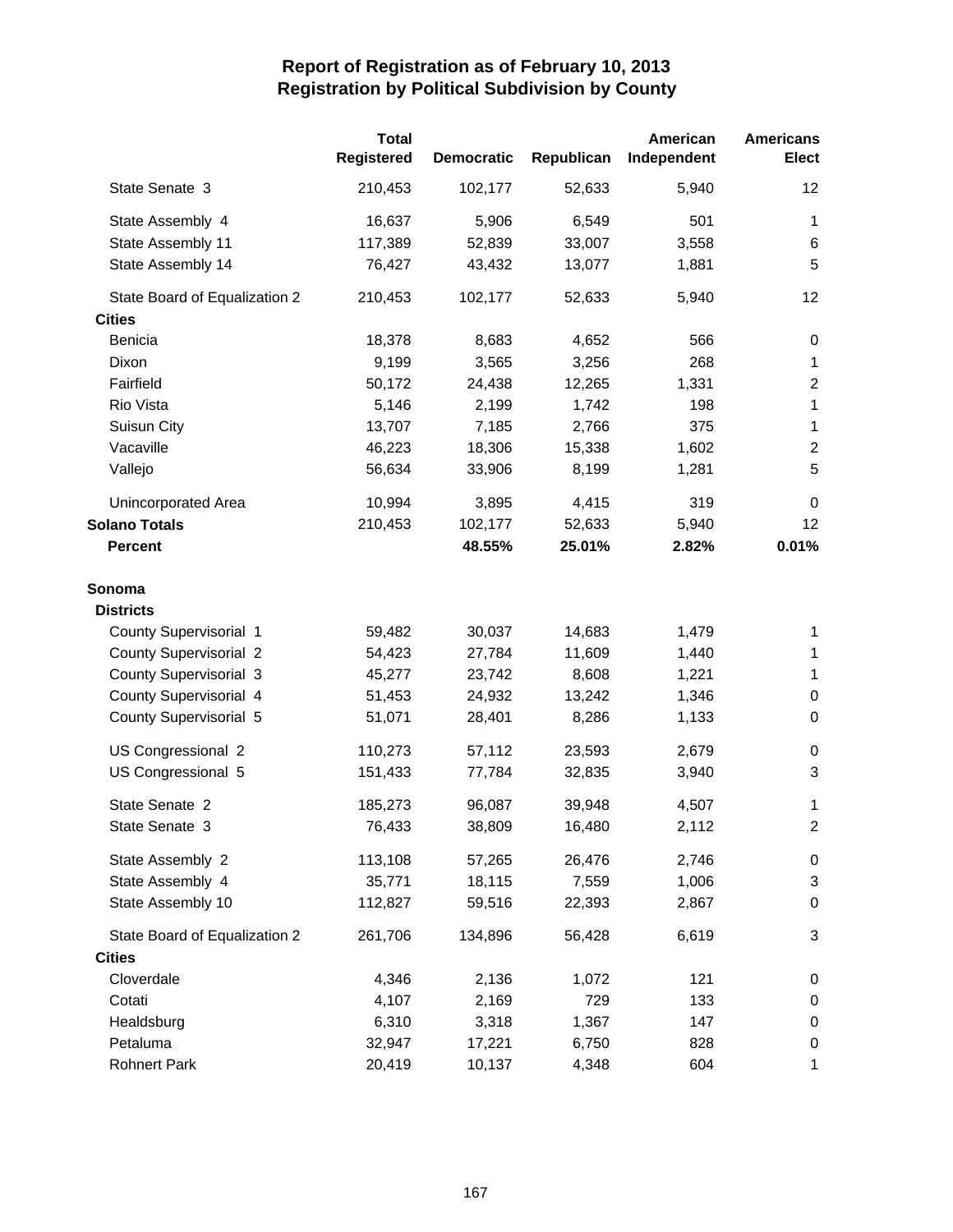|                               |       |             | Peace and      |       | <b>No Party</b>   |
|-------------------------------|-------|-------------|----------------|-------|-------------------|
|                               | Green | Libertarian | <b>Freedom</b> | Other | <b>Preference</b> |
| State Senate 3                | 878   | 1,123       | 539            | 905   | 46,246            |
| State Assembly 4              | 56    | 110         | 34             | 74    | 3,406             |
| State Assembly 11             | 395   | 654         | 287            | 498   | 26,145            |
| State Assembly 14             | 427   | 359         | 218            | 333   | 16,695            |
| State Board of Equalization 2 | 878   | 1,123       | 539            | 905   | 46,246            |
| <b>Cities</b>                 |       |             |                |       |                   |
| Benicia                       | 136   | 125         | 43             | 105   | 4,068             |
| Dixon                         | 25    | 55          | 23             | 35    | 1,971             |
| Fairfield                     | 154   | 255         | 126            | 219   | 11,382            |
| Rio Vista                     | 19    | 18          | 12             | 18    | 939               |
| Suisun City                   | 49    | 66          | 35             | 54    | 3,176             |
| Vacaville                     | 156   | 296         | 107            | 188   | 10,228            |
| Vallejo                       | 278   | 224         | 171            | 222   | 12,348            |
| Unincorporated Area           | 61    | 84          | 22             | 64    | 2,134             |
| <b>Solano Totals</b>          | 878   | 1,123       | 539            | 905   | 46,246            |
| <b>Percent</b>                | 0.42% | 0.53%       | 0.26%          | 0.43% | 21.97%            |
| Sonoma                        |       |             |                |       |                   |
| <b>Districts</b>              |       |             |                |       |                   |
| County Supervisorial 1        | 733   | 372         | 143            | 170   | 11,864            |
| <b>County Supervisorial 2</b> | 1,001 | 367         | 135            | 198   | 11,888            |
| <b>County Supervisorial 3</b> | 796   | 363         | 152            | 145   | 10,249            |
| County Supervisorial 4        | 599   | 370         | 138            | 141   | 10,685            |
| County Supervisorial 5        | 1,511 | 361         | 224            | 175   | 10,980            |
|                               |       |             |                |       |                   |
| US Congressional 2            | 2,361 | 770         | 345            | 360   | 23,053            |
| US Congressional 5            | 2,279 | 1,063       | 447            | 469   | 32,613            |
| State Senate 2                | 3,442 | 1,321       | 605            | 567   | 38,795            |
| State Senate 3                | 1,198 | 512         | 187            | 262   | 16,871            |
| State Assembly 2              | 1,906 | 785         | 322            | 340   | 23,268            |
| State Assembly 4              | 544   | 262         | 108            | 125   | 8,049             |
| State Assembly 10             | 2,190 | 786         | 362            | 364   | 24,349            |
| State Board of Equalization 2 | 4,640 | 1,833       | 792            | 829   | 55,666            |
| <b>Cities</b>                 |       |             |                |       |                   |
| Cloverdale                    | 57    | 26          | 13             | 5     | 916               |
| Cotati                        | 105   | 25          | 11             | 16    | 919               |
| Healdsburg                    | 100   | 44          | 21             | 15    | 1,298             |
| Petaluma                      | 496   | 216         | 73             | 119   | 7,244             |
| <b>Rohnert Park</b>           | 309   | 150         | 59             | 79    | 4,732             |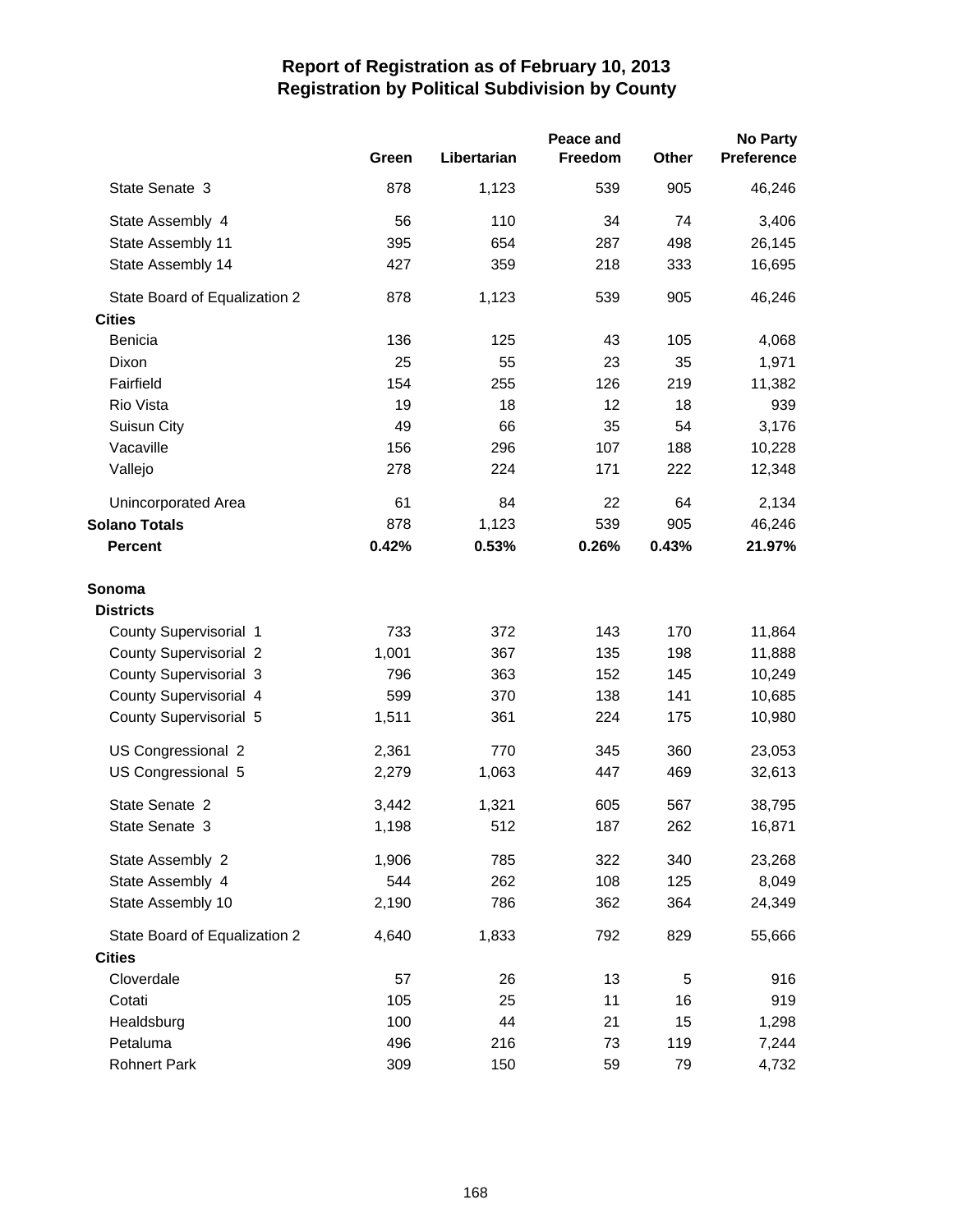|                               | <b>Total</b> |                   |            | American    | <b>Americans</b>          |
|-------------------------------|--------------|-------------------|------------|-------------|---------------------------|
|                               | Registered   | <b>Democratic</b> | Republican | Independent | <b>Elect</b>              |
| Santa Rosa                    | 84,003       | 43,762            | 17,951     | 2,090       | 0                         |
| Sebastopol                    | 5,123        | 3,144             | 585        | 107         | 0                         |
| Sonoma                        | 6,782        | 3,475             | 1,546      | 197         | 0                         |
| Windsor                       | 14,271       | 6,644             | 3,922      | 384         | $\pmb{0}$                 |
| Unincorporated Area           | 83,398       | 42,890            | 18,158     | 2,008       | $\overline{c}$            |
| <b>Sonoma Totals</b>          | 261,706      | 134,896           | 56,428     | 6,619       | 3                         |
| <b>Percent</b>                |              | 51.54%            | 21.56%     | 2.53%       | 0.00%                     |
| <b>Stanislaus</b>             |              |                   |            |             |                           |
| <b>Districts</b>              |              |                   |            |             |                           |
| County Supervisorial 1        | 49,311       | 17,455            | 21,042     | 1,476       | 4                         |
| <b>County Supervisorial 2</b> | 45,828       | 16,737            | 19,218     | 1,262       | 0                         |
| <b>County Supervisorial 3</b> | 44,394       | 18,952            | 16,166     | 1,203       | $\sqrt{3}$                |
| County Supervisorial 4        | 53,341       | 21,407            | 20,997     | 1,477       | $\ensuremath{\mathsf{3}}$ |
| County Supervisorial 5        | 38,996       | 18,237            | 12,579     | 1,024       | 4                         |
| US Congressional 10           | 231,870      | 92,788            | 90,002     | 6,442       | 14                        |
| State Senate 5                | 112,453      | 45,334            | 43,300     | 3,173       | 8                         |
| State Senate 8                | 67,128       | 23,096            | 29,360     | 1,953       | $\mathbf{1}$              |
| State Senate 12               | 52,289       | 24,358            | 17,342     | 1,316       | 5                         |
| State Assembly 12             | 148,139      | 54,999            | 60,914     | 4,231       | 8                         |
| State Assembly 21             | 83,731       | 37,789            | 29,088     | 2,211       | 6                         |
| State Board of Equalization 1 | 231,870      | 92,788            | 90,002     | 6,442       | 14                        |
| <b>Cities</b>                 |              |                   |            |             |                           |
| Ceres                         | 19,067       | 8,848             | 6,288      | 502         | 1                         |
| Hughson                       | 3,266        | 1,052             | 1,462      | 104         | 0                         |
| Modesto                       | 98,142       | 41,084            | 36,818     | 2,683       | $\overline{7}$            |
| Newman                        | 3,740        | 1,603             | 1,251      | 122         | $\overline{2}$            |
| Oakdale                       | 9,798        | 3,057             | 4,407      | 357         | $\boldsymbol{0}$          |
| Patterson                     | 7,769        | 3,875             | 1,995      | 238         | 1                         |
| Riverbank                     | 9,308        | 3,713             | 3,417      | 270         | 1                         |
| Turlock                       | 30,489       | 11,712            | 11,984     | 805         | 0                         |
| Waterford                     | 3,459        | 1,095             | 1,448      | 124         | 1                         |
| Unincorporated Area           | 46,832       | 16,749            | 20,932     | 1,237       | 1                         |
| <b>Stanislaus Totals</b>      | 231,870      | 92,788            | 90,002     | 6,442       | 14                        |
| <b>Percent</b>                |              | 40.02%            | 38.82%     | 2.78%       | 0.01%                     |
| <b>Sutter</b>                 |              |                   |            |             |                           |
| <b>Districts</b>              |              |                   |            |             |                           |
| County Supervisorial 1        | 8,183        | 2,882             | 3,476      | 230         | 1                         |
| <b>County Supervisorial 2</b> | 5,877        | 2,035             | 2,311      | 244         | 0                         |
| County Supervisorial 3        | 10,194       | 2,828             | 5,306      | 297         | 0                         |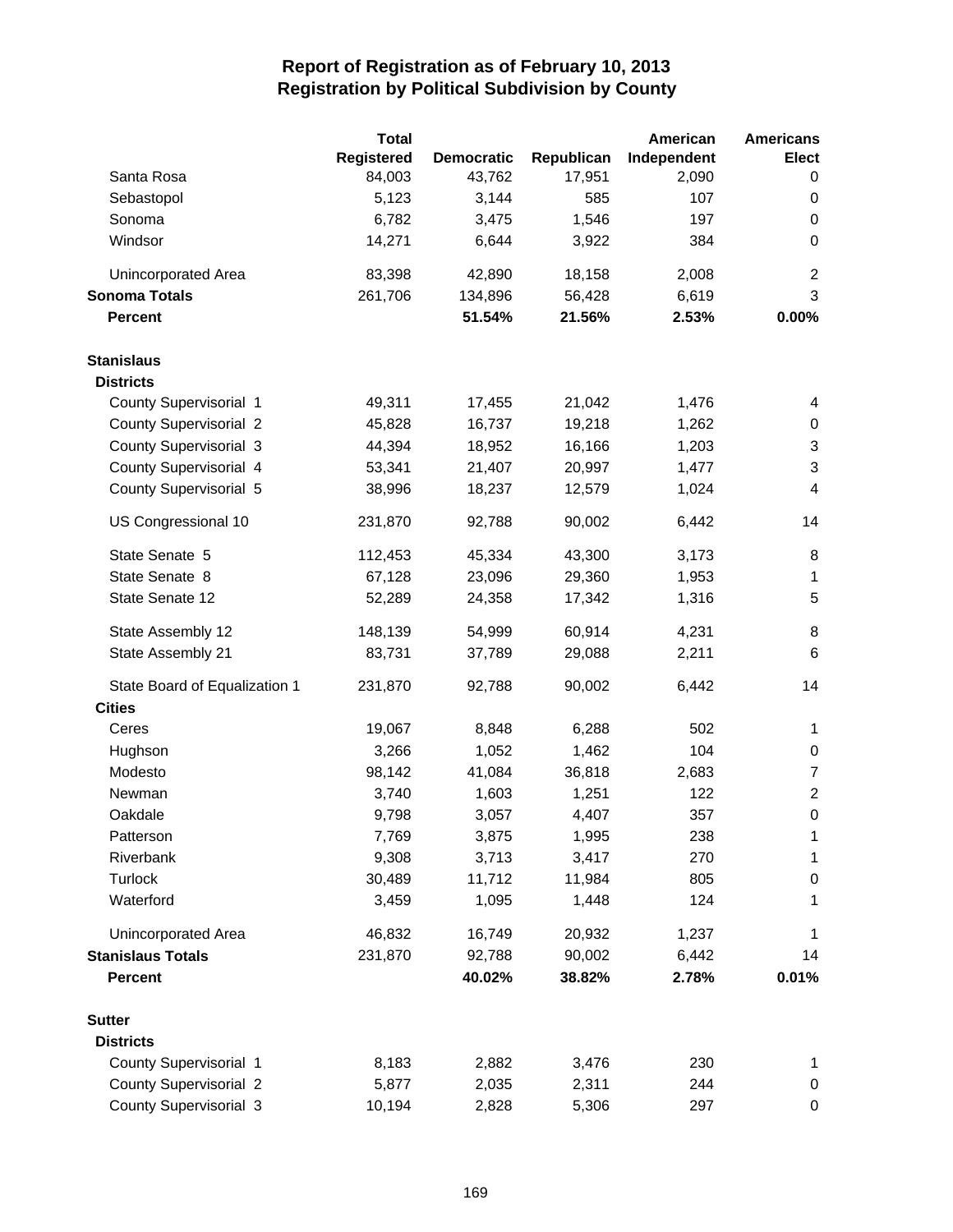|                                                |       |             | Peace and |       | <b>No Party</b> |
|------------------------------------------------|-------|-------------|-----------|-------|-----------------|
|                                                | Green | Libertarian | Freedom   | Other | Preference      |
| Santa Rosa                                     | 1,182 | 586         | 243       | 250   | 17,939          |
| Sebastopol                                     | 222   | 27          | 26        | 14    | 998             |
| Sonoma                                         | 96    | 32          | 10        | 16    | 1,410           |
| Windsor                                        | 129   | 105         | 34        | 38    | 3,015           |
| <b>Unincorporated Area</b>                     | 1,944 | 622         | 302       | 277   | 17,195          |
| <b>Sonoma Totals</b>                           | 4,640 | 1,833       | 792       | 829   | 55,666          |
| <b>Percent</b>                                 | 1.77% | 0.70%       | 0.30%     | 0.32% | 21.27%          |
| <b>Stanislaus</b>                              |       |             |           |       |                 |
| <b>Districts</b>                               |       |             |           |       |                 |
| County Supervisorial 1                         | 137   | 237         | 139       | 525   | 8,296           |
| <b>County Supervisorial 2</b>                  | 157   | 233         | 109       | 503   | 7,609           |
| <b>County Supervisorial 3</b>                  | 114   | 214         | 141       | 480   | 7,121           |
| County Supervisorial 4                         | 200   | 270         | 145       | 602   | 8,240           |
| County Supervisorial 5                         | 90    | 190         | 148       | 327   | 6,397           |
| US Congressional 10                            | 698   | 1,144       | 682       | 2,437 | 37,663          |
| State Senate 5                                 | 336   | 559         | 314       | 1,239 | 18,190          |
| State Senate 8                                 | 227   | 348         | 162       | 761   | 11,220          |
| State Senate 12                                | 135   | 237         | 206       | 437   | 8,253           |
| State Assembly 12                              | 438   | 734         | 380       | 1,668 | 24,767          |
| State Assembly 21                              | 260   | 410         | 302       | 769   | 12,896          |
| State Board of Equalization 1<br><b>Cities</b> | 698   | 1,144       | 682       | 2,437 | 37,663          |
| Ceres                                          | 47    | 81          | 69        | 157   | 3,074           |
| Hughson                                        | 5     | 13          | 11        | 37    | 582             |
| Modesto                                        | 296   | 499         | 292       | 1,063 | 15,400          |
| Newman                                         | 8     | 24          | 18        | 32    | 680             |
| Oakdale                                        | 32    | 67          | 22        | 135   | 1,721           |
| Patterson                                      | 22    | 33          | 30        | 75    | 1,500           |
| Riverbank                                      | 19    | 43          | 35        | 83    | 1,727           |
| <b>Turlock</b>                                 | 118   | 158         | 74        | 361   | 5,277           |
| Waterford                                      | 15    | 11          | 10        | 30    | 725             |
| Unincorporated Area                            | 136   | 215         | 121       | 464   | 6,977           |
| <b>Stanislaus Totals</b>                       | 698   | 1,144       | 682       | 2,437 | 37,663          |
| <b>Percent</b>                                 | 0.30% | 0.49%       | 0.29%     | 1.05% | 16.24%          |
| <b>Sutter</b>                                  |       |             |           |       |                 |
| <b>Districts</b>                               |       |             |           |       |                 |
| County Supervisorial 1                         | 20    | 36          | 30        | 111   | 1,397           |
| <b>County Supervisorial 2</b>                  | 27    | 45          | 23        | 77    | 1,115           |
| County Supervisorial 3                         | 26    | 46          | 16        | 126   | 1,549           |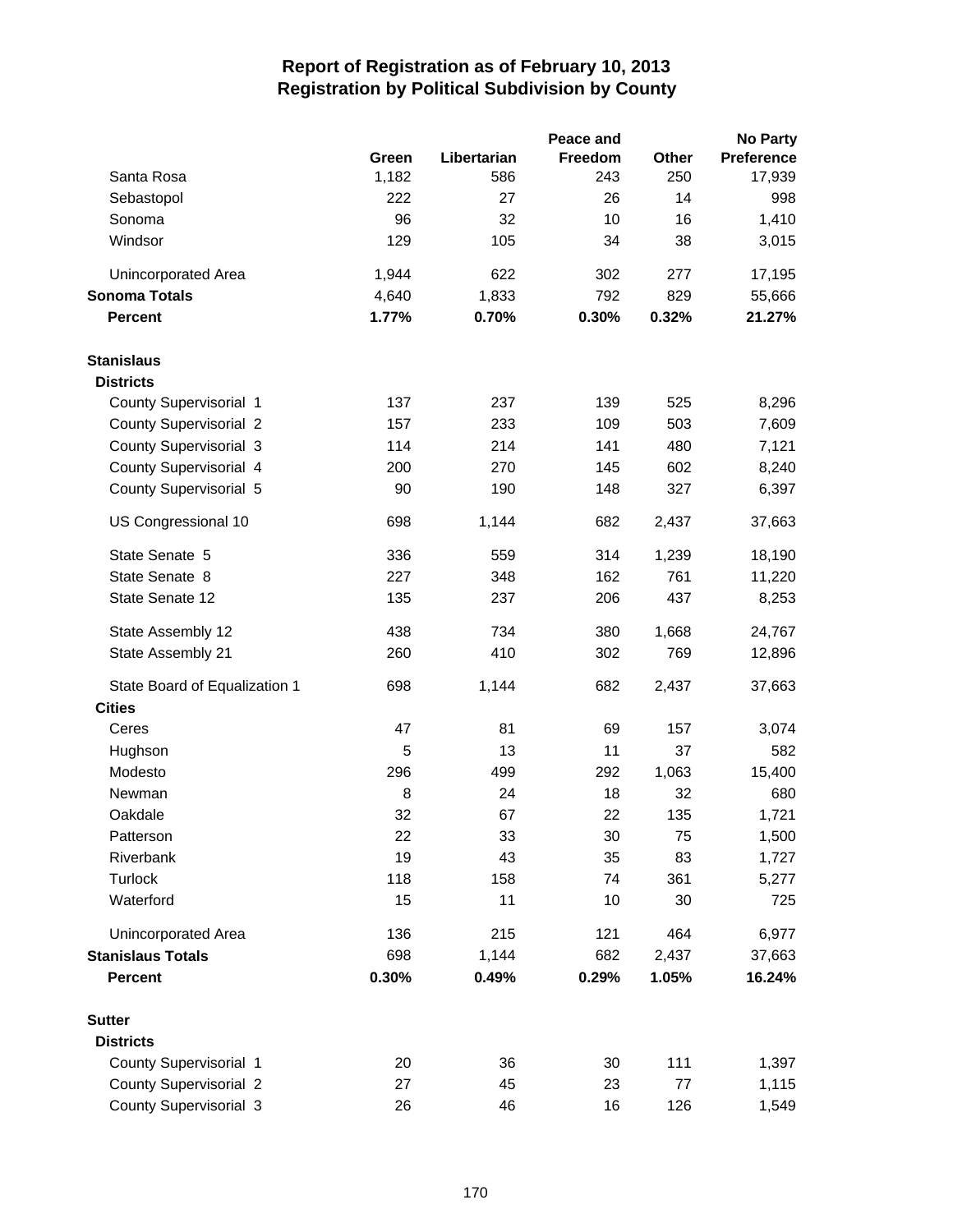|                               | <b>Total</b>      |                   |            | American    | <b>Americans</b> |
|-------------------------------|-------------------|-------------------|------------|-------------|------------------|
|                               | <b>Registered</b> | <b>Democratic</b> | Republican | Independent | <b>Elect</b>     |
| County Supervisorial 4        | 8,786             | 3,249             | 3,289      | 277         | 0                |
| County Supervisorial 5        | 8,720             | 2,563             | 4,189      | 280         | $\mathbf 0$      |
| US Congressional 3            | 41,760            | 13,557            | 18,571     | 1,328       | 1                |
| State Senate 4                | 41,760            | 13,557            | 18,571     | 1,328       | 1                |
| State Assembly 3              | 41,760            | 13,557            | 18,571     | 1,328       | 1                |
| State Board of Equalization 1 | 41,760            | 13,557            | 18,571     | 1,328       | 1                |
| <b>Cities</b>                 |                   |                   |            |             |                  |
| Live Oak                      | 2,960             | 1,317             | 886        | 87          | 1                |
| <b>Yuba City</b>              | 27,361            | 9,357             | 11,301     | 910         | 0                |
| Unincorporated Area           | 11,439            | 2,883             | 6,384      | 331         | 0                |
| <b>Sutter Totals</b>          | 41,760            | 13,557            | 18,571     | 1,328       | 1                |
| <b>Percent</b>                |                   | 32.46%            | 44.47%     | 3.18%       | 0.00%            |
| Tehama                        |                   |                   |            |             |                  |
| <b>Districts</b>              |                   |                   |            |             |                  |
| County Supervisorial 1        | 6,966             | 1,907             | 3,344      | 334         | 0                |
| <b>County Supervisorial 2</b> | 6,049             | 1,886             | 2,544      | 326         | 0                |
| <b>County Supervisorial 3</b> | 6,585             | 1,869             | 3,131      | 315         | $\pmb{0}$        |
| County Supervisorial 4        | 5,257             | 1,669             | 2,189      | 287         | 0                |
| County Supervisorial 5        | 5,628             | 1,832             | 2,334      | 240         | $\mathbf 0$      |
| US Congressional 1            | 30,485            | 9,163             | 13,542     | 1,502       | $\mathbf 0$      |
| State Senate 4                | 30,485            | 9,163             | 13,542     | 1,502       | $\pmb{0}$        |
| State Assembly 3              | 30,485            | 9,163             | 13,542     | 1,502       | 0                |
| State Board of Equalization 2 | 30,485            | 9,163             | 13,542     | 1,502       | 0                |
| <b>Cities</b>                 |                   |                   |            |             |                  |
| Corning                       | 2,574             | 906               | 903        | 123         | $\pmb{0}$        |
| <b>Red Bluff</b>              | 5,901             | 1,992             | 2,193      | 311         | 0                |
| Tehama                        | 208               | 73                | 83         | 15          | 0                |
| Unincorporated Area           | 21,802            | 6,192             | 10,363     | 1,053       | 0                |
| <b>Tehama Totals</b>          | 30,485            | 9,163             | 13,542     | 1,502       | 0                |
| <b>Percent</b>                |                   | 30.06%            | 44.42%     | 4.93%       | 0.00%            |
| <b>Trinity</b>                |                   |                   |            |             |                  |
| <b>Districts</b>              |                   |                   |            |             |                  |
| County Supervisorial 1        | 1,696             | 570               | 642        | 94          | 0                |
| <b>County Supervisorial 2</b> | 1,678             | 484               | 609        | 78          | 0                |
| <b>County Supervisorial 3</b> | 1,547             | 545               | 480        | 75          | 0                |
| County Supervisorial 4        | 1,574             | 571               | 522        | 70          | 0                |
| County Supervisorial 5        | 1,351             | 460               | 442        | 59          | 0                |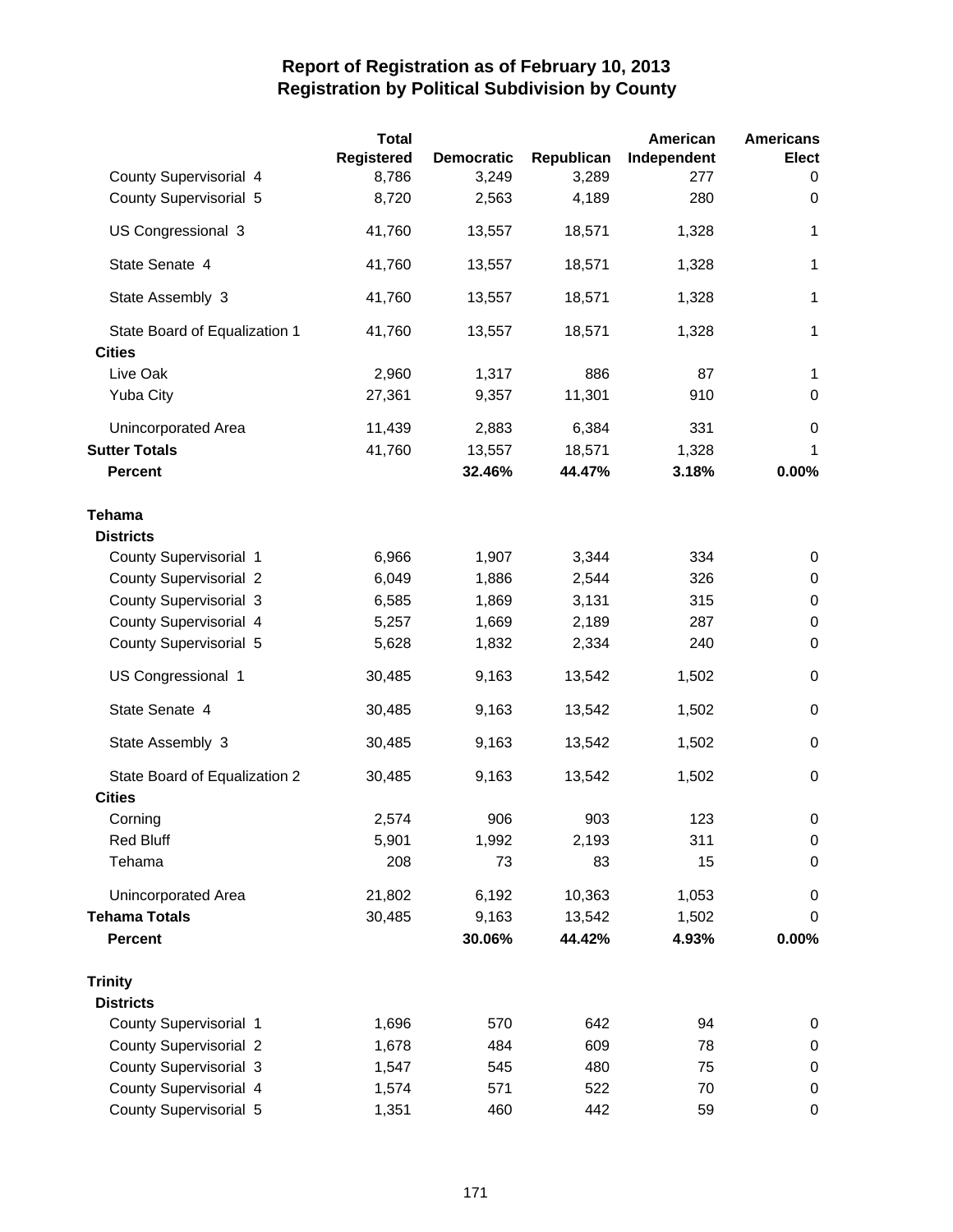|                               |                |             | Peace and      |             | <b>No Party</b>   |
|-------------------------------|----------------|-------------|----------------|-------------|-------------------|
|                               | Green          | Libertarian | Freedom        | Other       | <b>Preference</b> |
| County Supervisorial 4        | 20             | 47          | 30             | 108         | 1,766             |
| County Supervisorial 5        | 24             | 50          | 25             | 128         | 1,461             |
| US Congressional 3            | 117            | 224         | 124            | 550         | 7,288             |
| State Senate 4                | 117            | 224         | 124            | 550         | 7,288             |
| State Assembly 3              | 117            | 224         | 124            | 550         | 7,288             |
| State Board of Equalization 1 | 117            | 224         | 124            | 550         | 7,288             |
| <b>Cities</b>                 |                |             |                |             |                   |
| Live Oak                      | 9              | 15          | 14             | 52          | 579               |
| <b>Yuba City</b>              | 74             | 143         | 90             | 383         | 5,103             |
| Unincorporated Area           | 34             | 66          | 20             | 115         | 1,606             |
| <b>Sutter Totals</b>          | 117            | 224         | 124            | 550         | 7,288             |
| <b>Percent</b>                | 0.28%          | 0.54%       | 0.30%          | 1.32%       | 17.45%            |
| <b>Tehama</b>                 |                |             |                |             |                   |
| <b>Districts</b>              |                |             |                |             |                   |
| County Supervisorial 1        | 36             | 46          | 16             | 19          | 1,264             |
| <b>County Supervisorial 2</b> | 13             | 54          | 24             | 24          | 1,178             |
| <b>County Supervisorial 3</b> | 22             | 44          | 14             | 23          | 1,167             |
| County Supervisorial 4        | 23             | 37          | 18             | 17          | 1,017             |
| County Supervisorial 5        | 31             | 53          | 20             | 25          | 1,093             |
| US Congressional 1            | 125            | 234         | 92             | 108         | 5,719             |
| State Senate 4                | 125            | 234         | 92             | 108         | 5,719             |
| State Assembly 3              | 125            | 234         | 92             | 108         | 5,719             |
| State Board of Equalization 2 | 125            | 234         | 92             | 108         | 5,719             |
| <b>Cities</b>                 |                |             |                |             |                   |
| Corning                       | 8              | 23          | 15             | 10          | 586               |
| <b>Red Bluff</b>              | 28             | 57          | 26             | 21          | 1,273             |
| Tehama                        | $\overline{2}$ | $\mathbf 0$ | 0              | $\mathbf 0$ | 35                |
| Unincorporated Area           | 87             | 154         | 51             | 77          | 3,825             |
| <b>Tehama Totals</b>          | 125            | 234         | 92             | 108         | 5,719             |
| <b>Percent</b>                | 0.41%          | 0.77%       | 0.30%          | 0.35%       | 18.76%            |
| <b>Trinity</b>                |                |             |                |             |                   |
| <b>Districts</b>              |                |             |                |             |                   |
| County Supervisorial 1        | 14             | 14          | 8              | 25          | 329               |
| <b>County Supervisorial 2</b> | 22             | 20          | $\overline{7}$ | 12          | 446               |
| <b>County Supervisorial 3</b> | 33             | 23          | $\overline{7}$ | 18          | 366               |
| County Supervisorial 4        | 28             | 10          | 7              | 26          | 340               |
| County Supervisorial 5        | 29             | 26          | 4              | 19          | 312               |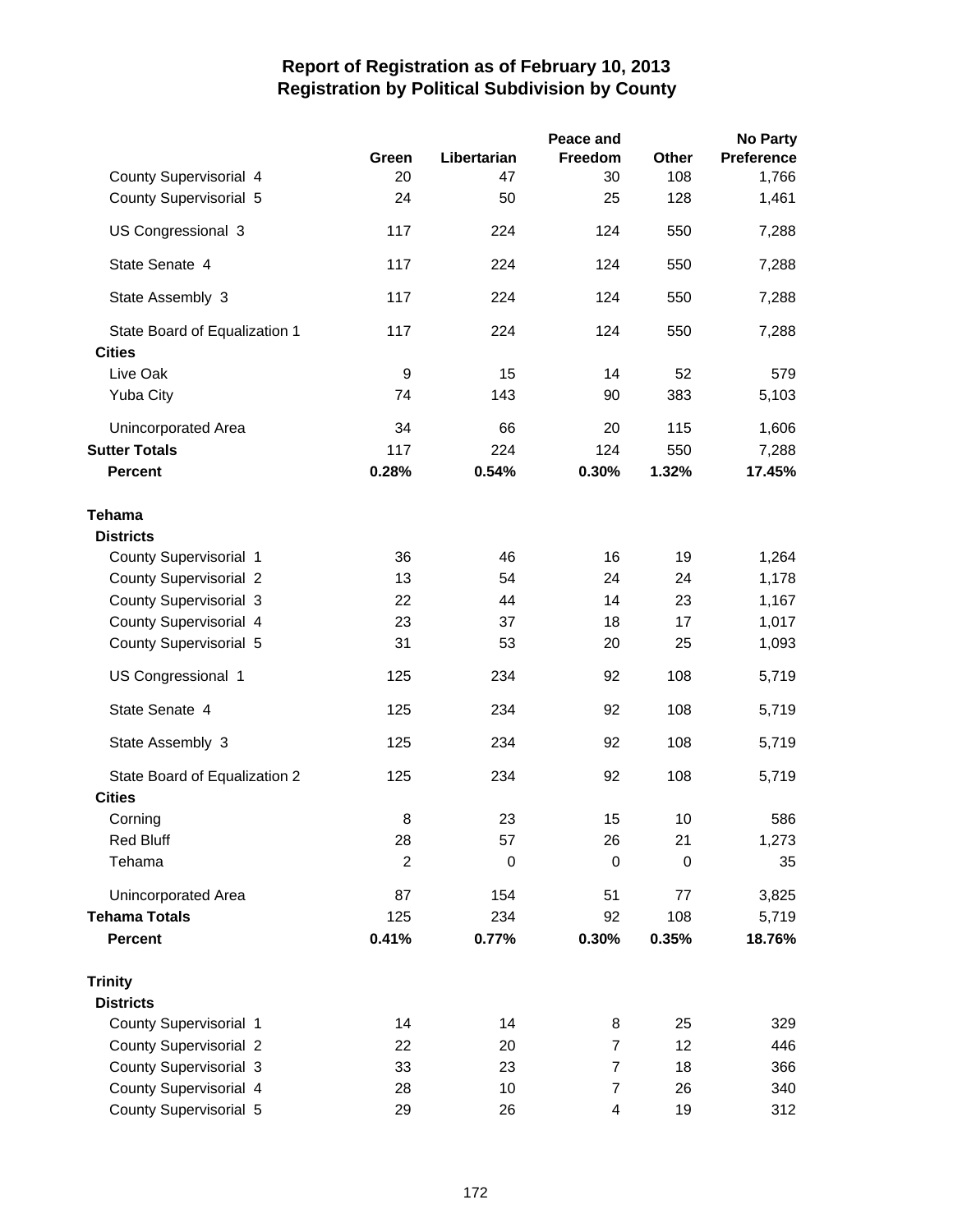|                               | <b>Total</b>      |                   |            | American    | <b>Americans</b> |
|-------------------------------|-------------------|-------------------|------------|-------------|------------------|
|                               | <b>Registered</b> | <b>Democratic</b> | Republican | Independent | <b>Elect</b>     |
| US Congressional 2            | 7,846             | 2,630             | 2,695      | 376         | 0                |
| State Senate 2                | 7,846             | 2,630             | 2,695      | 376         | $\mathbf 0$      |
| State Assembly 2              | 7,846             | 2,630             | 2,695      | 376         | $\pmb{0}$        |
| State Board of Equalization 2 | 7,846             | 2,630             | 2,695      | 376         | $\mathbf 0$      |
| <b>Cities</b>                 |                   |                   |            |             |                  |
| <b>Unincorporated Area</b>    | 7,846             | 2,630             | 2,695      | 376         | 0                |
| <b>Trinity Totals</b>         | 7,846             | 2,630             | 2,695      | 376         | $\mathbf 0$      |
| <b>Percent</b>                |                   | 33.52%            | 34.35%     | 4.79%       | 0.00%            |
| <b>Tulare</b>                 |                   |                   |            |             |                  |
| <b>Districts</b>              |                   |                   |            |             |                  |
| County Supervisorial 1        | 30,599            | 10,004            | 13,395     | 1,132       | 4                |
| <b>County Supervisorial 2</b> | 26,983            | 9,721             | 11,380     | 869         | $\overline{2}$   |
| <b>County Supervisorial 3</b> | 37,367            | 11,262            | 17,980     | 1,287       | $\,6$            |
| County Supervisorial 4        | 24,250            | 9,346             | 9,734      | 623         | $\,0\,$          |
| County Supervisorial 5        | 25,664            | 8,850             | 10,847     | 915         | 1                |
| US Congressional 21           | 6,243             | 2,751             | 2,120      | 178         | $\mathbf 1$      |
| US Congressional 22           | 108,886           | 36,619            | 48,173     | 3,574       | 11               |
| US Congressional 23           | 29,734            | 9,813             | 13,043     | 1,074       | $\mathbf{1}$     |
| State Senate 8                | 2,479             | 757               | 1,145      | 102         | 0                |
| State Senate 14               | 54,484            | 21,217            | 20,652     | 1,672       | 3                |
| State Senate 16               | 87,900            | 27,209            | 41,539     | 3,052       | 10               |
| State Assembly 23             | 3,370             | 972               | 1,636      | 134         | $\mathbf 0$      |
| State Assembly 26             | 141,493           | 48,211            | 61,700     | 4,692       | 13               |
| State Board of Equalization 1 | 144,863           | 49,183            | 63,336     | 4,826       | 13               |
| <b>Cities</b>                 |                   |                   |            |             |                  |
| Dinuba                        | 6,347             | 2,818             | 2,246      | 140         | 0                |
| Exeter                        | 4,127             | 1,109             | 2,087      | 171         | 0                |
| Farmersville                  | 2,344             | 1,100             | 569        | 94          | 0                |
| Lindsay                       | 2,427             | 1,150             | 577        | 71          | 1                |
| Porterville                   | 15,664            | 5,690             | 6,149      | 564         | $\pmb{0}$        |
| Tulare                        | 20,292            | 7,227             | 8,551      | 674         | 1                |
| Visalia                       | 51,705            | 16,094            | 24,015     | 1,839       | 8                |
| Woodlake                      | 1,621             | 855               | 341        | 49          | 0                |
| Unincorporated Area           | 40,336            | 13,140            | 18,801     | 1,224       | 3                |
| <b>Tulare Totals</b>          | 144,863           | 49,183            | 63,336     | 4,826       | 13               |
| <b>Percent</b>                |                   | 33.95%            | 43.72%     | 3.33%       | 0.01%            |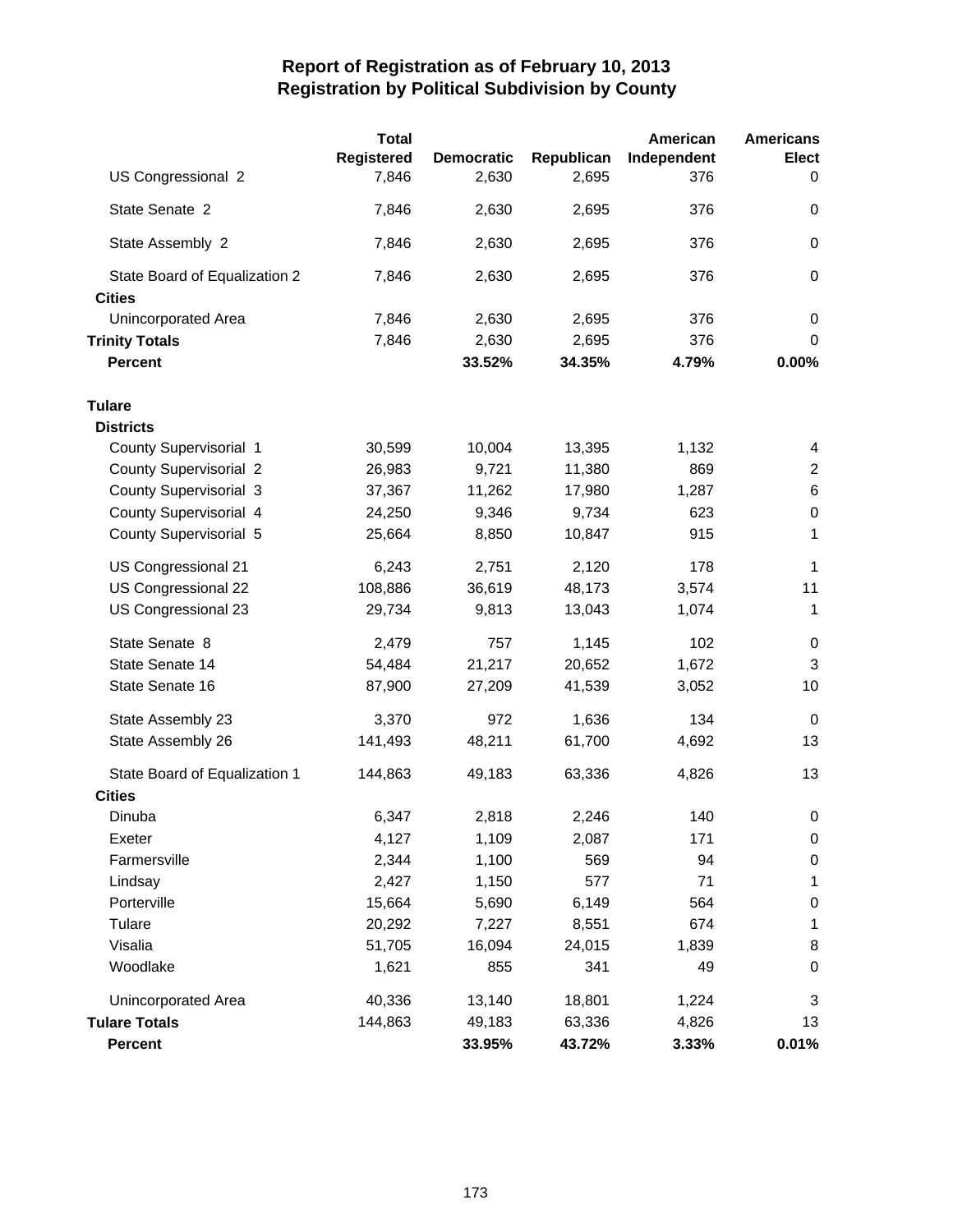|                               |       |             | Peace and |       | <b>No Party</b>   |
|-------------------------------|-------|-------------|-----------|-------|-------------------|
|                               | Green | Libertarian | Freedom   | Other | <b>Preference</b> |
| US Congressional 2            | 126   | 93          | 33        | 100   | 1,793             |
| State Senate 2                | 126   | 93          | 33        | 100   | 1,793             |
| State Assembly 2              | 126   | 93          | 33        | 100   | 1,793             |
| State Board of Equalization 2 | 126   | 93          | 33        | 100   | 1,793             |
| <b>Cities</b>                 |       |             |           |       |                   |
| <b>Unincorporated Area</b>    | 126   | 93          | 33        | 100   | 1,793             |
| <b>Trinity Totals</b>         | 126   | 93          | 33        | 100   | 1,793             |
| <b>Percent</b>                | 1.61% | 1.19%       | 0.42%     | 1.27% | 22.85%            |
| Tulare                        |       |             |           |       |                   |
| <b>Districts</b>              |       |             |           |       |                   |
| County Supervisorial 1        | 98    | 190         | 98        | 53    | 5,625             |
| <b>County Supervisorial 2</b> | 67    | 116         | 73        | 46    | 4,709             |
| <b>County Supervisorial 3</b> | 172   | 204         | 94        | 64    | 6,298             |
| County Supervisorial 4        | 45    | 103         | 91        | 35    | 4,273             |
| County Supervisorial 5        | 92    | 124         | 98        | 67    | 4,670             |
| US Congressional 21           | 10    | 28          | 23        | 9     | 1,123             |
| US Congressional 22           | 349   | 554         | 316       | 177   | 19,113            |
| US Congressional 23           | 115   | 155         | 115       | 79    | 5,339             |
| State Senate 8                | 18    | 18          | 15        | 10    | 414               |
| State Senate 14               | 132   | 245         | 219       | 102   | 10,242            |
| State Senate 16               | 324   | 474         | 220       | 153   | 14,919            |
| State Assembly 23             | 20    | 29          | 15        | 11    | 553               |
| State Assembly 26             | 454   | 708         | 439       | 254   | 25,022            |
| State Board of Equalization 1 | 474   | 737         | 454       | 265   | 25,575            |
| <b>Cities</b>                 |       |             |           |       |                   |
| Dinuba                        | 10    | 16          | 32        | 12    | 1,073             |
| Exeter                        | 16    | 27          | 15        | 8     | 694               |
| Farmersville                  | 3     | 8           | 6         | 4     | 560               |
| Lindsay                       | 6     | 19          | 18        | 3     | 582               |
| Porterville                   | 49    | 72          | 67        | 44    | 3,029             |
| Tulare                        | 54    | 91          | 55        | 35    | 3,604             |
| Visalia                       | 220   | 288         | 131       | 89    | 9,021             |
| Woodlake                      | 4     | 10          | 8         | 4     | 350               |
| <b>Unincorporated Area</b>    | 112   | 206         | 122       | 66    | 6,662             |
| <b>Tulare Totals</b>          | 474   | 737         | 454       | 265   | 25,575            |
| <b>Percent</b>                | 0.33% | 0.51%       | 0.31%     | 0.18% | 17.65%            |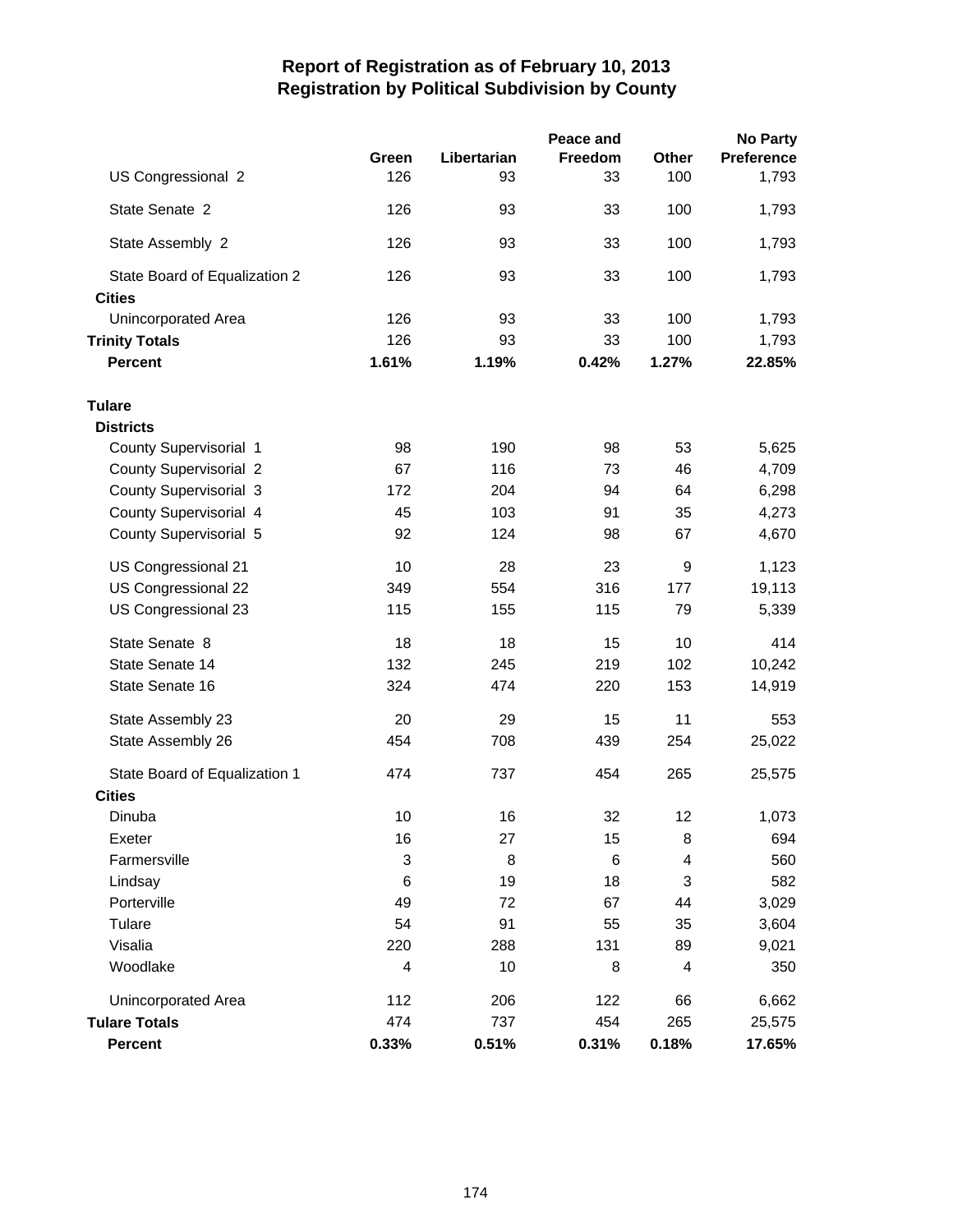|                                                | <b>Total</b>      |                   |            | American    | <b>Americans</b> |
|------------------------------------------------|-------------------|-------------------|------------|-------------|------------------|
|                                                | <b>Registered</b> | <b>Democratic</b> | Republican | Independent | <b>Elect</b>     |
| <b>Tuolumne</b>                                |                   |                   |            |             |                  |
| <b>Districts</b>                               |                   |                   |            |             |                  |
| County Supervisorial 1                         | 6,270             | 2,226             | 2,401      | 249         | 1                |
| <b>County Supervisorial 2</b>                  | 6,453             | 1,958             | 2,789      | 250         | 0                |
| <b>County Supervisorial 3</b>                  | 6,371             | 2,036             | 2,733      | 266         | 0                |
| County Supervisorial 4                         | 6,537             | 1,971             | 2,897      | 283         | 0                |
| County Supervisorial 5                         | 6,470             | 2,115             | 2,709      | 265         | 0                |
| US Congressional 4                             | 32,101            | 10,306            | 13,529     | 1,313       | $\mathbf 1$      |
| State Senate 8                                 | 32,101            | 10,306            | 13,529     | 1,313       | $\mathbf 1$      |
| State Assembly 5                               | 32,101            | 10,306            | 13,529     | 1,313       | $\mathbf{1}$     |
| State Board of Equalization 1<br><b>Cities</b> | 32,101            | 10,306            | 13,529     | 1,313       | $\mathbf{1}$     |
| Sonora                                         | 2,694             | 1,028             | 873        | 109         | 0                |
| Unincorporated Area                            | 29,407            | 9,278             | 12,656     | 1,204       | $\mathbf{1}$     |
| <b>Tuolumne Totals</b>                         | 32,101            | 10,306            | 13,529     | 1,313       | 1                |
| <b>Percent</b>                                 |                   | 32.10%            | 42.15%     | 4.09%       | 0.00%            |
|                                                |                   |                   |            |             |                  |
| Ventura                                        |                   |                   |            |             |                  |
| <b>Districts</b>                               |                   |                   |            |             |                  |
| County Supervisorial 1                         | 94,137            | 40,429            | 29,375     | 2,493       | 0                |
| <b>County Supervisorial 2</b>                  | 100,660           | 32,572            | 41,833     | 2,592       | 5                |
| <b>County Supervisorial 3</b>                  | 81,411            | 32,701            | 28,980     | 2,107       | 3                |
| County Supervisorial 4                         | 93,962            | 29,196            | 41,153     | 2,611       | 4                |
| County Supervisorial 5                         | 60,984            | 31,564            | 13,839     | 1,269       | $\mathbf{1}$     |
|                                                |                   |                   |            |             |                  |
| US Congressional 24                            | 5,944             | 2,595             | 1,540      | 188         | $\pmb{0}$        |
| US Congressional 25                            | 68,102            | 20,457            | 30,627     | 1,897       | 3                |
| US Congressional 26                            | 355,720           | 142,915           | 122,479    | 8,960       | 10               |
| US Congressional 30                            | 1,388             | 495               | 534        | 27          | 0                |
| State Senate 19                                | 239,842           | 105,824           | 73,540     | 5,961       | 5                |
| State Senate 27                                | 191,312           | 60,638            | 81,640     | 5,111       | 8                |
| State Assembly 37                              | 131,077           | 57,213            | 40,681     | 3,404       | 3                |
| State Assembly 38                              | 72,967            | 22,101            | 32,532     | 2,051       | 3                |
| State Assembly 44                              | 225,722           | 86,653            | 81,433     | 5,590       | $\overline{7}$   |
| State Assembly 45                              | 1,388             | 495               | 534        | 27          | $\boldsymbol{0}$ |
| State Board of Equalization 3                  | 431,154           | 166,462           | 155,180    | 11,072      | 13               |
| <b>Cities</b>                                  |                   |                   |            |             |                  |
| Camarillo                                      | 40,689            | 13,484            | 17,590     | 1,119       | 1                |
| Fillmore                                       | 6,342             | 2,983             | 1,762      | 164         | 0                |
| Moorpark                                       | 19,977            | 6,753             | 8,156      | 538         | $\mathbf 1$      |
| Ojai                                           | 4,943             | 2,274             | 1,347      | 128         | 0                |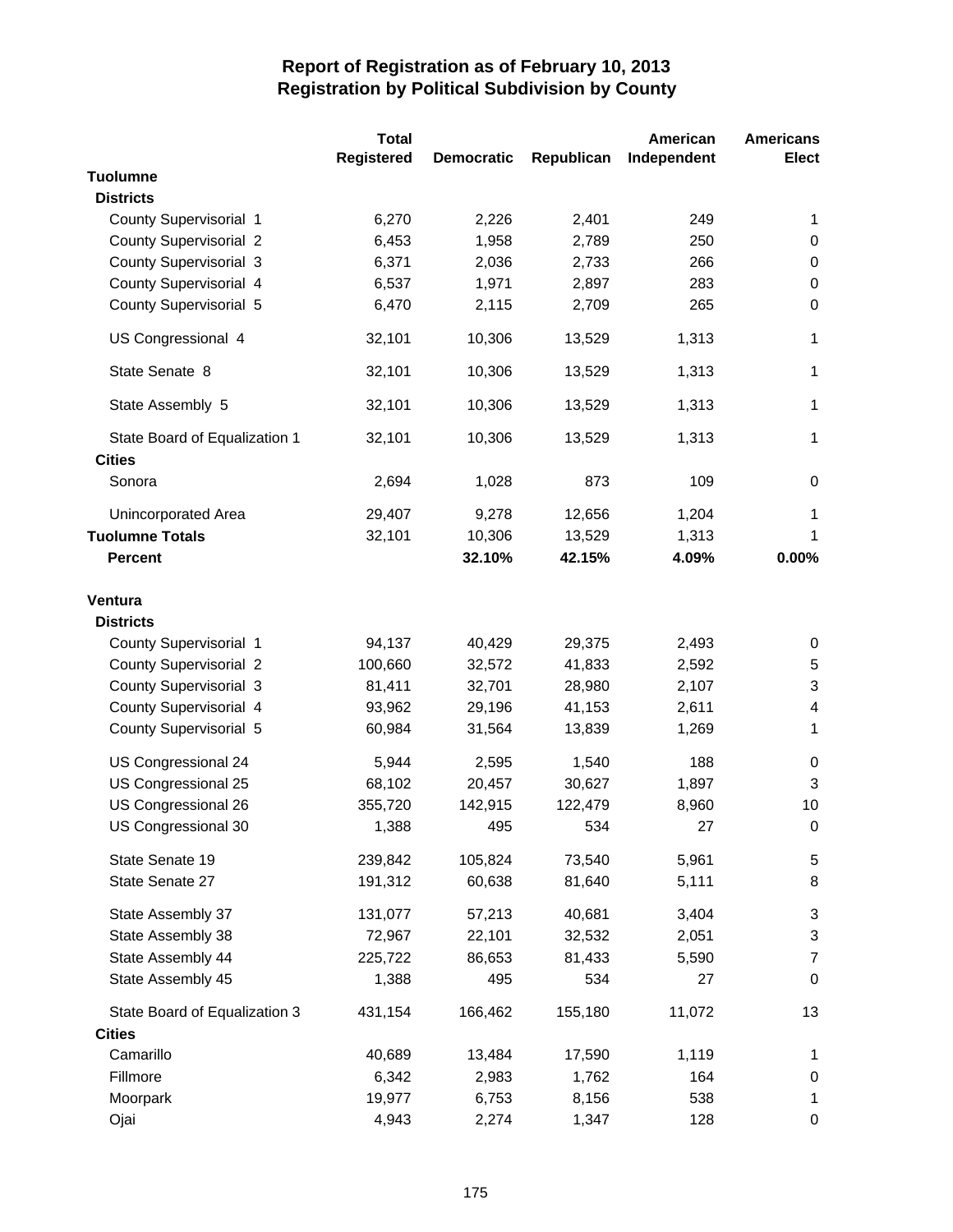|                                    | Green | Libertarian    | Peace and<br><b>Freedom</b> | Other          | <b>No Party</b><br><b>Preference</b> |
|------------------------------------|-------|----------------|-----------------------------|----------------|--------------------------------------|
| <b>Tuolumne</b>                    |       |                |                             |                |                                      |
| <b>Districts</b>                   |       |                |                             |                |                                      |
| County Supervisorial 1             | 58    | 44             | 25                          | 12             | 1,254                                |
| <b>County Supervisorial 2</b>      | 39    | 64             | 24                          | 17             | 1,312                                |
| <b>County Supervisorial 3</b>      | 39    | 48             | 18                          | 17             | 1,214                                |
| County Supervisorial 4             | 52    | 41             | $\boldsymbol{9}$            | 14             | 1,270                                |
| County Supervisorial 5             | 60    | 51             | 24                          | 8              | 1,238                                |
| US Congressional 4                 | 248   | 248            | 100                         | 68             | 6,288                                |
| State Senate 8                     | 248   | 248            | 100                         | 68             | 6,288                                |
| State Assembly 5                   | 248   | 248            | 100                         | 68             | 6,288                                |
| State Board of Equalization 1      | 248   | 248            | 100                         | 68             | 6,288                                |
| <b>Cities</b>                      |       |                |                             |                |                                      |
| Sonora                             | 33    | 20             | 16                          | $\overline{2}$ | 613                                  |
| <b>Unincorporated Area</b>         | 215   | 228            | 84                          | 66             | 5,675                                |
| <b>Tuolumne Totals</b>             | 248   | 248            | 100                         | 68             | 6,288                                |
| <b>Percent</b>                     | 0.77% | 0.77%          | 0.31%                       | 0.21%          | 19.59%                               |
| <b>Ventura</b><br><b>Districts</b> |       |                |                             |                |                                      |
| County Supervisorial 1             | 906   | 646            | 202                         | 1,406          | 18,680                               |
| <b>County Supervisorial 2</b>      | 456   | 664            | 138                         | 1,501          | 20,899                               |
| <b>County Supervisorial 3</b>      | 323   | 428            | 188                         | 992            | 15,689                               |
| County Supervisorial 4             | 378   | 665            | 174                         | 1,216          | 18,565                               |
| County Supervisorial 5             | 261   | 297            | 224                         | 618            | 12,911                               |
| US Congressional 24                | 86    | 62             | 19                          | 109            | 1,345                                |
| US Congressional 25                | 284   | 500            | 120                         | 880            | 13,334                               |
| US Congressional 26                | 1,951 | 2,131          | 783                         | 4,726          | 71,765                               |
| US Congressional 30                | 3     | $\overline{7}$ | $\overline{\mathbf{4}}$     | 18             | 300                                  |
| State Senate 19                    | 1,523 | 1,387          | 623                         | 3,074          | 47,905                               |
| State Senate 27                    | 801   | 1,313          | 303                         | 2,659          | 38,839                               |
| State Assembly 37                  | 1,095 | 834            | 298                         | 1,851          | 25,698                               |
| State Assembly 38                  | 302   | 533            | 133                         | 957            | 14,355                               |
| State Assembly 44                  | 924   | 1,326          | 491                         | 2,907          | 46,391                               |
| State Assembly 45                  | 3     | 7              | 4                           | 18             | 300                                  |
| State Board of Equalization 3      | 2,324 | 2,700          | 926                         | 5,733          | 86,744                               |
| <b>Cities</b>                      |       |                |                             |                |                                      |
| Camarillo                          | 148   | 230            | 56                          | 510            | 7,551                                |
| Fillmore                           | 30    | 37             | 24                          | 72             | 1,270                                |
| Moorpark                           | 73    | 128            | 38                          | 249            | 4,041                                |
| Ojai                               | 83    | 33             | 9                           | 70             | 999                                  |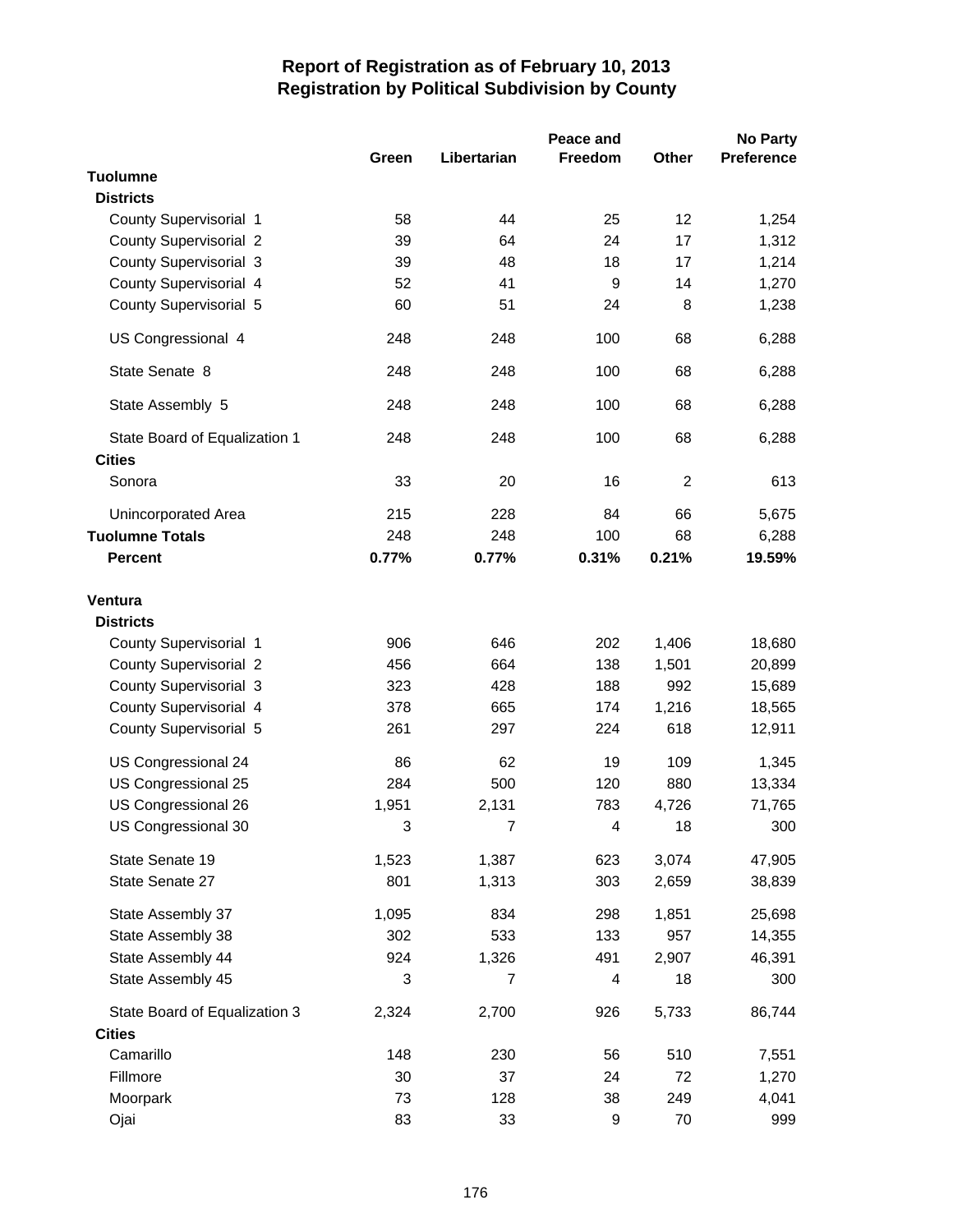|                               | <b>Total</b> |                   |            | American    | <b>Americans</b>         |
|-------------------------------|--------------|-------------------|------------|-------------|--------------------------|
|                               | Registered   | <b>Democratic</b> | Republican | Independent | Elect                    |
| Oxnard                        | 70,880       | 36,582            | 15,952     | 1,467       | 1                        |
| Port Hueneme                  | 8,778        | 4,169             | 2,214      | 232         | 0                        |
| San Buenaventura              | 64,609       | 27,420            | 20,853     | 1,725       | 0                        |
| Santa Paula                   | 11,643       | 6,216             | 2,763      | 258         | 1                        |
| Simi Valley                   | 70,958       | 21,469            | 31,722     | 1,990       | 3                        |
| <b>Thousand Oaks</b>          | 78,447       | 25,026            | 32,763     | 2,040       | 3                        |
| Unincorporated Area           | 53,888       | 20,086            | 20,058     | 1,411       | 3                        |
| <b>Ventura Totals</b>         | 431,154      | 166,462           | 155,180    | 11,072      | 13                       |
| <b>Percent</b>                |              | 38.61%            | 35.99%     | 2.57%       | 0.00%                    |
| Yolo                          |              |                   |            |             |                          |
| <b>Districts</b>              |              |                   |            |             |                          |
| County Supervisorial 1        | 20,325       | 8,928             | 5,559      | 725         | 0                        |
| <b>County Supervisorial 2</b> | 21,585       | 11,310            | 3,371      | 506         | $\overline{2}$           |
| <b>County Supervisorial 3</b> | 19,008       | 7,827             | 6,287      | 604         | $\mathbf{1}$             |
| County Supervisorial 4        | 23,613       | 12,387            | 4,042      | 488         | 1                        |
| County Supervisorial 5        | 17,318       | 7,654             | 5,074      | 512         | $\boldsymbol{0}$         |
| US Congressional 3            | 78,708       | 37,759            | 18,314     | 2,025       | 4                        |
| US Congressional 6            | 23,141       | 10,347            | 6,019      | 810         | $\mathbf 0$              |
| State Senate 3                | 78,708       | 37,759            | 18,314     | 2,025       | 4                        |
| State Senate 6                | 23,141       | 10,347            | 6,019      | 810         | $\mathbf 0$              |
| State Assembly 4              | 78,708       | 37,759            | 18,314     | 2,025       | 4                        |
| State Assembly 7              | 23,141       | 10,347            | 6,019      | 810         | $\mathbf 0$              |
| State Board of Equalization 2 | 101,849      | 48,106            | 24,333     | 2,835       | $\overline{\mathcal{A}}$ |
| <b>Cities</b>                 |              |                   |            |             |                          |
| Davis                         | 37,643       | 20,342            | 5,524      | 788         | 2                        |
| <b>West Sacramento</b>        | 23,141       | 10,347            | 6,019      | 810         | $\pmb{0}$                |
| Winters                       | 3,325        | 1,490             | 919        | 96          | $\boldsymbol{0}$         |
| Woodland                      | 25,905       | 11,315            | 7,866      | 800         | 1                        |
| <b>Unincorporated Area</b>    | 11,835       | 4,612             | 4,005      | 341         | 1                        |
| <b>Yolo Totals</b>            | 101,849      | 48,106            | 24,333     | 2,835       | 4                        |
| <b>Percent</b>                |              | 47.23%            | 23.89%     | 2.78%       | 0.00%                    |
| Yuba                          |              |                   |            |             |                          |
| <b>Districts</b>              |              |                   |            |             |                          |
| County Supervisorial 1        | 4,622        | 1,613             | 1,487      | 244         | $\overline{c}$           |
| <b>County Supervisorial 2</b> | 5,494        | 1,940             | 2,015      | 222         | $\pmb{0}$                |
| County Supervisorial 3        | 5,171        | 1,889             | 1,642      | 254         | $\pmb{0}$                |
| County Supervisorial 4        | 5,579        | 1,589             | 2,473      | 240         | $\pmb{0}$                |
| County Supervisorial 5        | 8,178        | 2,108             | 3,785      | 386         | 0                        |
| US Congressional 3            | 29,044       | 9,139             | 11,402     | 1,346       | $\overline{c}$           |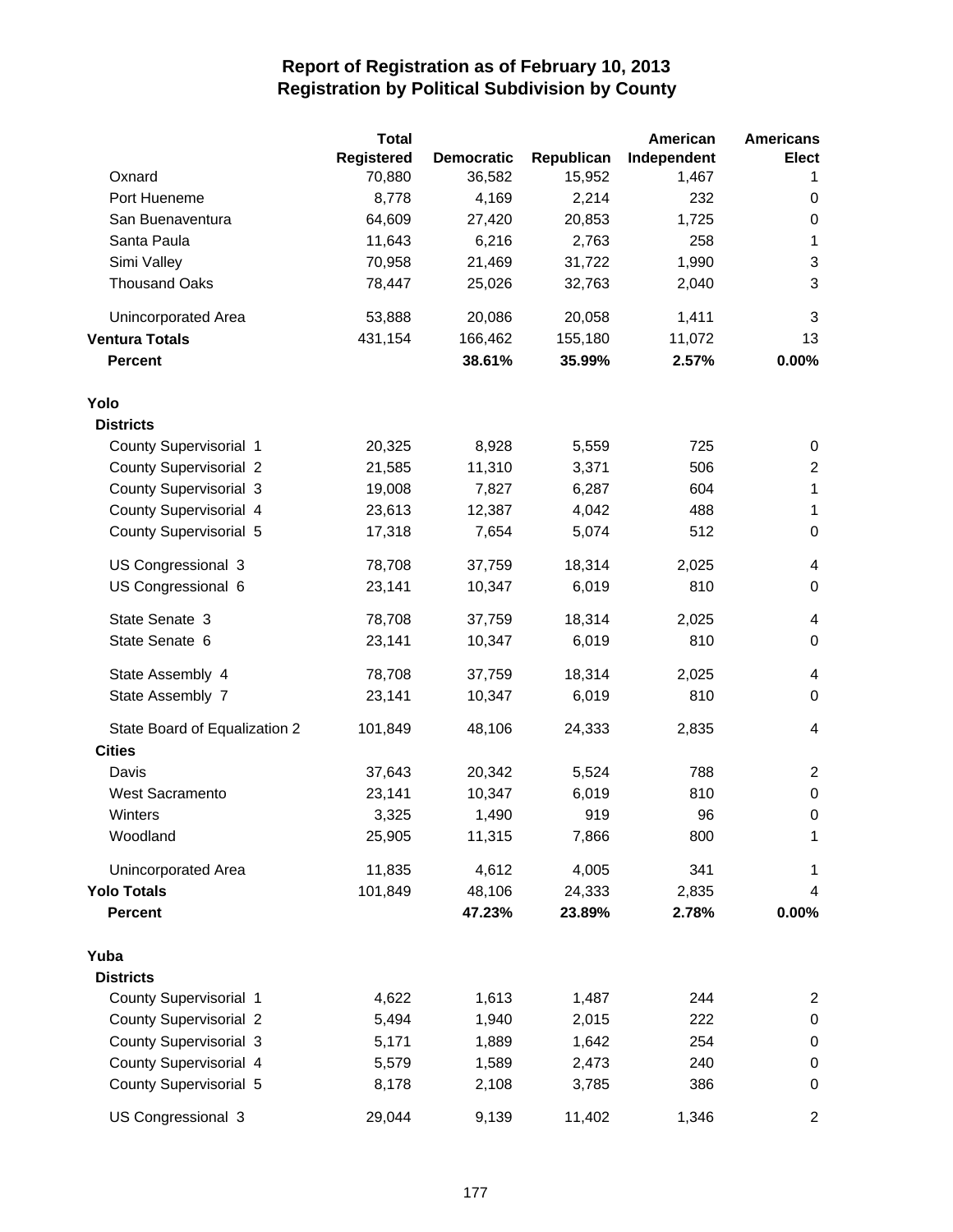|                               |       |             | Peace and      |                | <b>No Party</b>   |
|-------------------------------|-------|-------------|----------------|----------------|-------------------|
|                               | Green | Libertarian | <b>Freedom</b> | Other          | <b>Preference</b> |
| Oxnard                        | 278   | 326         | 276            | 733            | 15,265            |
| Port Hueneme                  | 42    | 53          | 28             | 126            | 1,914             |
| San Buenaventura              | 552   | 429         | 118            | 972            | 12,540            |
| Santa Paula                   | 48    | 38          | 35             | 126            | 2,158             |
| Simi Valley                   | 280   | 512         | 130            | 923            | 13,929            |
| <b>Thousand Oaks</b>          | 361   | 496         | 106            | 1,203          | 16,449            |
| Unincorporated Area           | 429   | 418         | 106            | 749            | 10,628            |
| <b>Ventura Totals</b>         | 2,324 | 2,700       | 926            | 5,733          | 86,744            |
| <b>Percent</b>                | 0.54% | 0.63%       | 0.21%          | 1.33%          | 20.12%            |
| Yolo                          |       |             |                |                |                   |
| <b>Districts</b>              |       |             |                |                |                   |
| County Supervisorial 1        | 123   | 121         | 112            | 93             | 4,664             |
| <b>County Supervisorial 2</b> | 336   | 161         | 47             | 86             | 5,766             |
| <b>County Supervisorial 3</b> | 113   | 115         | 84             | 87             | 3,890             |
| County Supervisorial 4        | 353   | 172         | 50             | 61             | 6,059             |
| County Supervisorial 5        | 119   | 102         | 83             | 77             | 3,697             |
| US Congressional 3            | 893   | 538         | 237            | 271            | 18,667            |
| US Congressional 6            | 151   | 133         | 139            | 133            | 5,409             |
| State Senate 3                | 893   | 538         | 237            | 271            | 18,667            |
| State Senate 6                | 151   | 133         | 139            | 133            | 5,409             |
| State Assembly 4              | 893   | 538         | 237            | 271            | 18,667            |
| State Assembly 7              | 151   | 133         | 139            | 133            | 5,409             |
| State Board of Equalization 2 | 1,044 | 671         | 376            | 404            | 24,076            |
| <b>Cities</b>                 |       |             |                |                |                   |
| Davis                         | 614   | 278         | 84             | 112            | 9,899             |
| <b>West Sacramento</b>        | 151   | 133         | 139            | 133            | 5,409             |
| Winters                       | 31    | 15          | $\overline{7}$ | 15             | 752               |
| Woodland                      | 158   | 152         | 113            | 94             | 5,406             |
| Unincorporated Area           | 90    | 93          | 33             | 50             | 2,610             |
| <b>Yolo Totals</b>            | 1,044 | 671         | 376            | 404            | 24,076            |
| <b>Percent</b>                | 1.03% | 0.66%       | 0.37%          | 0.40%          | 23.64%            |
| Yuba                          |       |             |                |                |                   |
| <b>Districts</b>              |       |             |                |                |                   |
| County Supervisorial 1        | 12    | 31          | 23             | 5              | 1,205             |
| <b>County Supervisorial 2</b> | 18    | 46          | 33             | 5              | 1,215             |
| <b>County Supervisorial 3</b> | 20    | 31          | 24             | 6              | 1,305             |
| County Supervisorial 4        | 14    | 50          | 9              | $\overline{c}$ | 1,202             |
| County Supervisorial 5        | 75    | 62          | 21             | 10             | 1,731             |
| US Congressional 3            | 139   | 220         | 110            | 28             | 6,658             |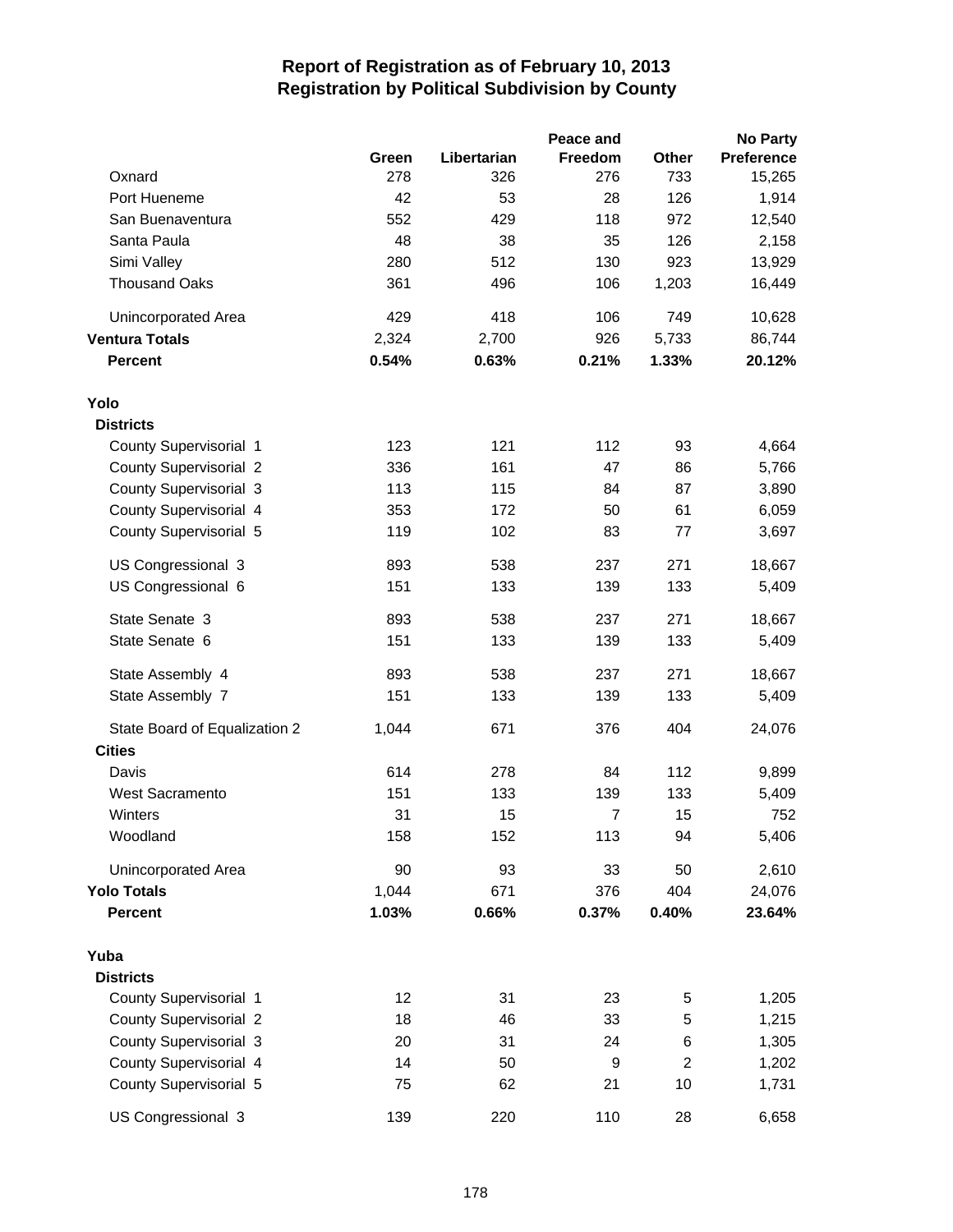|                               | <b>Total</b><br><b>Registered</b> | <b>Democratic</b> | Republican | American<br>Independent | <b>Americans</b><br><b>Elect</b> |
|-------------------------------|-----------------------------------|-------------------|------------|-------------------------|----------------------------------|
| State Senate 4                | 29,044                            | 9,139             | 11,402     | 1,346                   | 2                                |
| State Assembly 3              | 29,044                            | 9,139             | 11,402     | 1,346                   | 2                                |
| State Board of Equalization 1 | 29,044                            | 9,139             | 11,402     | 1,346                   | 2                                |
| <b>Cities</b>                 |                                   |                   |            |                         |                                  |
| Marysville                    | 4,767                             | 1,670             | 1,806      | 186                     | 0                                |
| Wheatland                     | 1,590                             | 406               | 766        | 78                      | $\Omega$                         |
| Unincorporated Area           | 22,687                            | 7,063             | 8,830      | 1,082                   | 2                                |
| <b>Yuba Totals</b>            | 29,044                            | 9,139             | 11,402     | 1,346                   | 2                                |
| <b>Percent</b>                |                                   | 31.47%            | 39.26%     | 4.63%                   | 0.01%                            |
| <b>Incorporated Total</b>     | 14,375,965                        | 6,436,082         | 4,026,477  | 370,622                 | 3,113                            |
| <b>Unincorporated Total</b>   | 3,182,155                         | 1,219,436         | 1,156,276  | 96,617                  | 281                              |
| <b>State Total</b>            | 18,055,783                        | 7,932,373         | 5,225,675  | 476,157                 | 3,417                            |